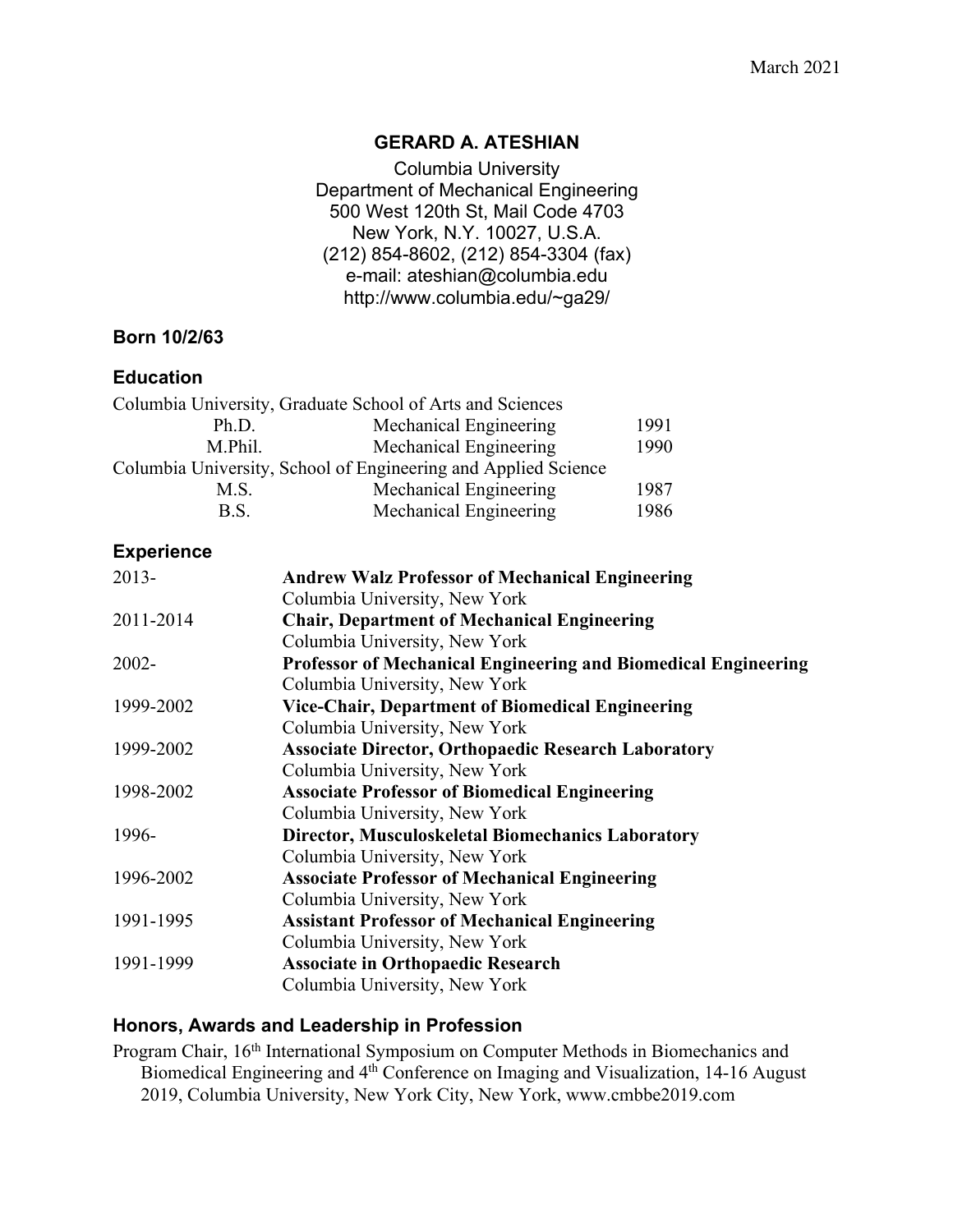| ASME Journal of Biomechanical Engineering Editor's Choice award for paper titled "A surface-<br>to-surface finite element algorithm for large deformation frictional contact in FEBio," by<br>Brandon K. Zimmerman and Gerard A. Ateshian, 140(8):081013, 2018. |  |  |
|-----------------------------------------------------------------------------------------------------------------------------------------------------------------------------------------------------------------------------------------------------------------|--|--|
| Member of World Council of Biomechanics (2018-2030)                                                                                                                                                                                                             |  |  |
| H.R. Lissner Medal, ASME, 2017                                                                                                                                                                                                                                  |  |  |
| First place award in PhD Student Paper Competition for advisee Brandon K. Zimmerman,                                                                                                                                                                            |  |  |
| ASME Bioengineering Division, 2017 Summer Bioengineering Conference                                                                                                                                                                                             |  |  |
| Chair of the U.S. National Committee on Biomechanics, 2016-                                                                                                                                                                                                     |  |  |
| Benjamin Zweifach Memorial Lectureship Award, 2015, City College of the City University of<br>New York                                                                                                                                                          |  |  |
| Vice-Chair of the U.S. National Committee on Biomechanics, 2014-2016                                                                                                                                                                                            |  |  |
| Andrew Walz Professorship in Mechanical Engineering, 2013, Columbia University                                                                                                                                                                                  |  |  |
| OARSI Basic Science Award, 2013, Osteoarthritis Research Society International                                                                                                                                                                                  |  |  |
| Columbia Engineering Alumni Association Distinguished Faculty Teaching Award, 2012                                                                                                                                                                              |  |  |
| First place award in PhD Student Paper Competition for advisee Sevan R. Oungoulian, ASME                                                                                                                                                                        |  |  |
| Bioengineering Division, 2012 Summer Bioengineering Conference                                                                                                                                                                                                  |  |  |
| Secretary of the U.S. National Committee on Biomechanics, 2011-2013<br>Fellow of the Biomedical Engineering Society, 2010                                                                                                                                       |  |  |
| Executive Committee Member, Biomedical Engineering Society, 2008-2010                                                                                                                                                                                           |  |  |
| Fellow of the American Society of Mechanical Engineers, 2006                                                                                                                                                                                                    |  |  |
| Chair of Bioengineering Division of the American Society of Mechanical Engineers, 2006-2007                                                                                                                                                                     |  |  |
|                                                                                                                                                                                                                                                                 |  |  |
| Elected Member of Board of Directors, Biomedical Engineering Society, 2005-2008                                                                                                                                                                                 |  |  |
| First place award in PhD Student Paper Competition for advisee Nadeen O. Chahine, ASME<br>Bioengineering Division, 2004 International Mechanical Engineering Congress and<br>Exhibition.                                                                        |  |  |
| Best Paper Award: Morrison III, B., Cater, H.L., Wang, C.C-B., Thomas, F.C., Hung, C.T.,                                                                                                                                                                        |  |  |
| Ateshian, G.A., and Sundstrom, L.E. (2003) A tissue level tolerance criterion for living brain<br>developed with an in vitro model of traumatic mechanical loading. Stapp Car Crash Journal,                                                                    |  |  |
| $47:1-13.$                                                                                                                                                                                                                                                      |  |  |
| Fellow of the American Institute for Medical and Biological Engineering, 2003                                                                                                                                                                                   |  |  |
|                                                                                                                                                                                                                                                                 |  |  |
| Great Teacher Award, Society of Columbia Graduates, 2002                                                                                                                                                                                                        |  |  |
| First place award in PhD Student Paper Competition for advisee Ramaswamy Krishnan, ASME<br>Bioengineering Division, 2002 International Mechanical Engineering Congress and<br>Exhibition.                                                                       |  |  |
|                                                                                                                                                                                                                                                                 |  |  |

Executive Committee Member, ASME Bioengineering Division, 2001-2008.

USNCB Delegate to the Fifth Japan-USA-Singapore-China meeting, Sendai, Japan, August 9-13, 1998.

YC Fung Young Investigator Award, ASME, 1997.

- First place award in PhD Student Paper Competition for advisee S. Daniel Kwak, ASME Bioengineering Division, 1996 International Mechanical Engineering Congress and Exhibition.
- First Independent Research Support and Transition Award (FIRST), National Institutes of Health, 1995-2000.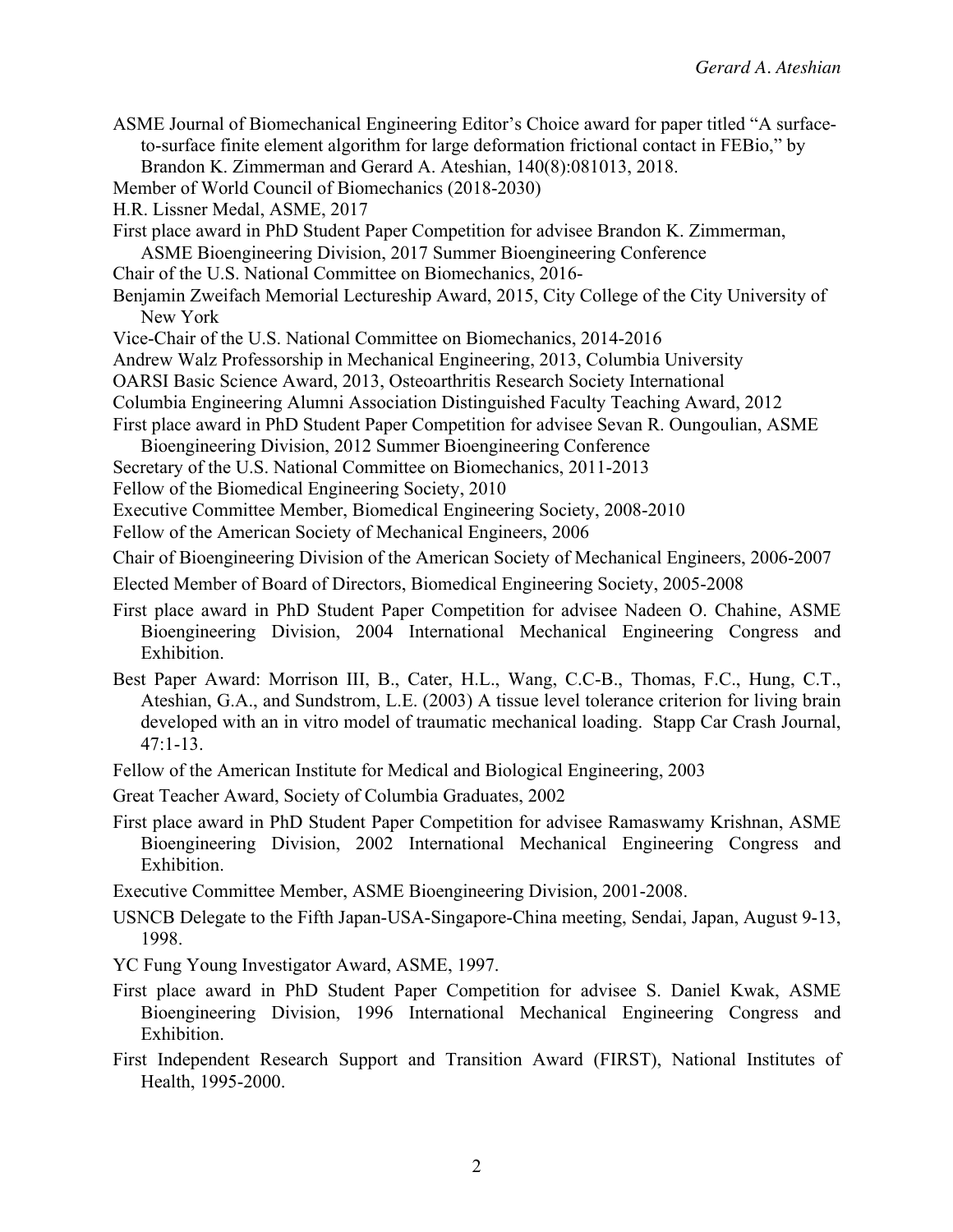- USNCB Delegate to the Fourth China-Japan-USA-Singapore meeting, Taiyuan, China, May 21- 27, 1995.
- Frank E. Stinchfield Fellowship in Orthopaedic Bioengineering, Department of Orthopaedic Surgery, Columbia University, 1987-1991.

Fellowship Award, Department of Mechanical Engineering, Columbia University, 1986-1987.

William A. Hadley Award in Mechanical Engineering, Columbia University, 1986.

Tau Beta Pi, Engineering Honor Society.

President, Pi Tau Sigma, Mechanical Engineering Honor Society, Columbia University Chapter, 1985-1986.

Sigma Xi, Honor Society.

## **Editorial Activities**

Editorial Review Board, Journal of Orthopaedic Research, 2014-

Editorial Board Member, Computer Methods in Biomechanics and Biomedical Engineering, Taylor & Francis, 2014-

Editorial Board Member, Journal of Osteoarthritis and Cartilage, Elsevier, 2008-

Guest Editor, Biomechanics and Modeling in Mechanobiology, Special Issues on Cartilage I & II, Vol. 5(2-3), 2006; Vol. 6(1-2), 2007

Associate Editor, Journal of Osteoarthritis and Cartilage, 2006-2008

Survey Editor, Journal of Biomechanics, 2004-2009

Editorial Board Member, Journal of Biomechanics and Modeling in Mechanobiology, Springer, 2001-

Associate Editor, ASME Journal of Biomechanical Engineering, 2000-2006

Editorial Consultant, Journal of Biomechanics, 1999-2004

Editorial Advisory Board Member, Journal of Biomechanics, 2009-

# **Professional Societies**

American Society of Mechanical Engineers

Orthopaedic Research Society

American Association for the Advancement of Science

Biomedical Engineering Society

Osteoarthritis Research Society International

U.S. National Committee on Biomechanics

# **Professional Activities**

Session co-chair, Methodology for Joint Mechanics, Second World Congress of Biomechanics, Amsterdam, The Netherlands, July 1994.

Reviewer and Judge, Student Paper Competition, Bioengineering Division of the American Society of Mechanical Engineers, Winter Annual Meeting (IMECE), Chicago, November 1994.

Session co-chair, The Elbow: Advances in Biomechanics and Surgical Techniques, Cologne, Germany, March 2-5, 1995.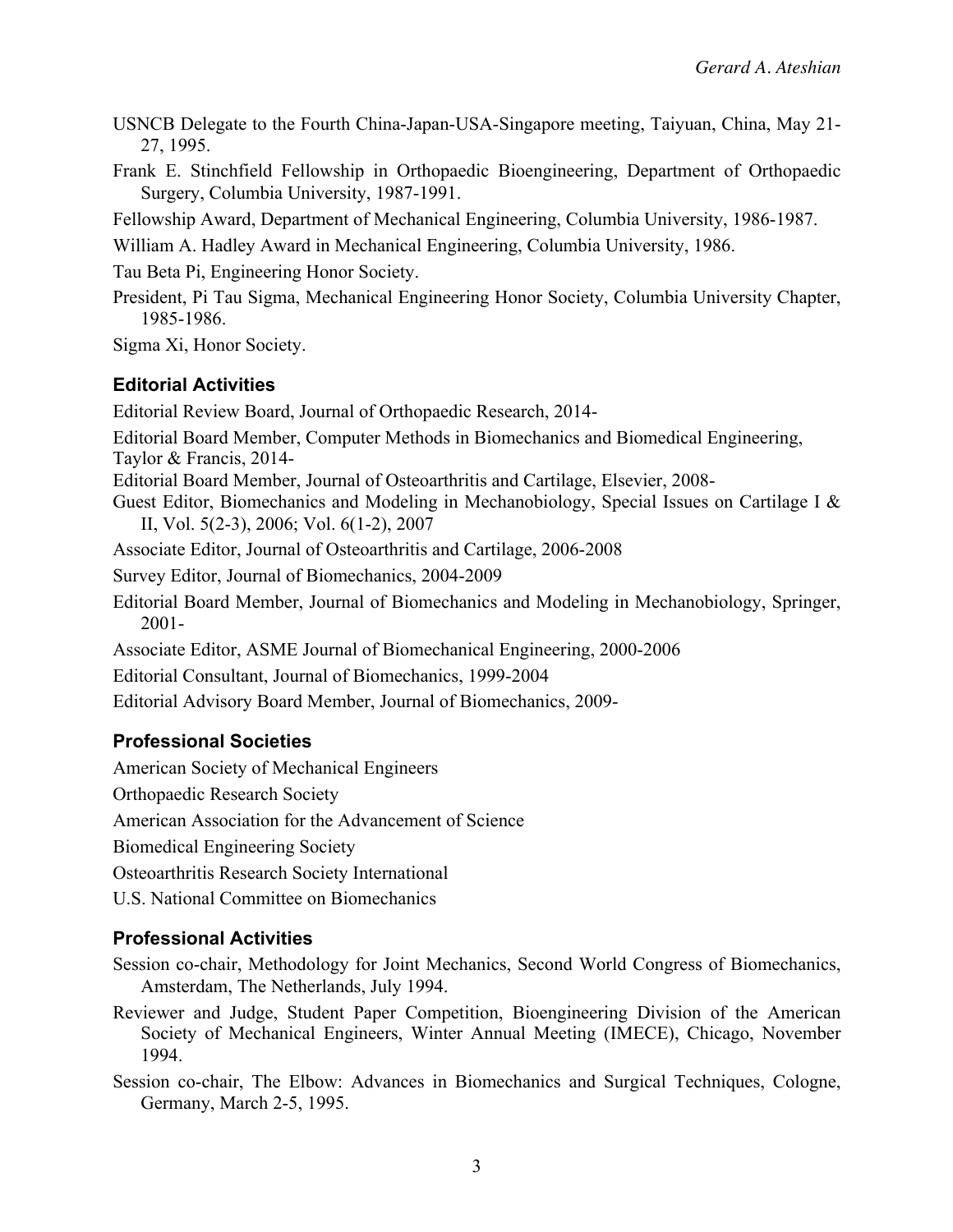- Session chair, Computational Bioengineering: Solid Modeling and Mesh Generation, ASME/AIChE/ASCE Summer Bioengineering Conference, June 29, 1995.
- Session chair, Tissue Mechanics: Cartilage Mechanics, ASME/AIChE/ASCE Summer Bioengineering Conference, June 29, 1995.
- Session co-chair, Cartilage Mechanics, BMES Conference, Boston, October 6, 1995.
- Reviewer/Judge, Student Paper Competition, Bioengineering Division of the American Society of Mechanical Engineers, Winter Annual Meeting (IMECE), San Francisco, November 1995.
- Session chair, Upper Extremity Biomechanics, ASME Winter Annual Meeting (IMECE), San Francisco, November 13, 1995.
- Session co-chair, Cartilage, 1996 ASME Mechanics & Materials Conference, Baltimore, June 12-14, 1996.
- Symposium Organizer and Session Chair, Computer-Aided Surgery and Planning, ASME International Mechanical Engineering Congress and Exposition (IMECE), Atlanta, November 17-22, 1996.
- Symposium Co-Organizer and Session Chair, Contact and Interface Mechanics, Solid Mechanics Committee, ASME International Mechanical Engineering Congress and Exposition (IMECE), Atlanta, November 17-22, 1996.
- Reviewer, Student Paper Competition, Bioengineering Division of the American Society of Mechanical Engineers, Winter Annual Meeting (IMECE), Atlanta, November 17-22, 1996.
- ASME 1997 Bioengineering Conference co-organizer, Solid Mechanics Committee, Sunriver, Oregon, June 11-15, 1997.
- Chairman, ASME Bioengineering Division Membership Development Committee, June 1997- May 2000.
- Symposium Co-Organizer and Session Co-Chair, Contact and Interface Mechanics, ASME 1997 Bioengineering Conference, Sunriver, Oregon, June 11-15, 1997.
- Session Organizer and Co-Chair, Computer Assisted Modeling and Imaging, ASME 1997 International Mechanical Engineering Congress and Exposition, Dallas, Texas, November 16-21, 1997.
- Attendee, National Institutes of Health Bioengineering Consortium (BECON) meeting, Bethesda, Maryland, February 27-28, 1998.
- Bioengineering Division Delegate to ASME Technology Executives Conference, Houston, Texas, March 6-8, 1999.
- Session Organizer and Chair, Fiber-Reinforced Models for Soft Tissues, ASME 1998 International Mechanical Engineering Congress and Exposition, Anaheim, California, November 15-20, 1998.
- Information Chair and co-organizer, 1999 Summer Bioengineering Conference, ASME, Big Sky, Montana, June 16-20, 1999.
- Judge, Student Paper Competition; Session Organizer and Co-Chair, Soft Tissue Mechanics I, II, III, Bioengineering Division of the American Society of Mechanical Engineers, Winter Annual Meeting (IMECE), Nashville, Tennessee, November 14-19, 1999.
- Ad Hoc Reviewer and Session Moderator, Cartilage Mechanics I, 46th Annual Meeting of the Orthopaedic Research Society, Orlando, Florida, March 13, 2000.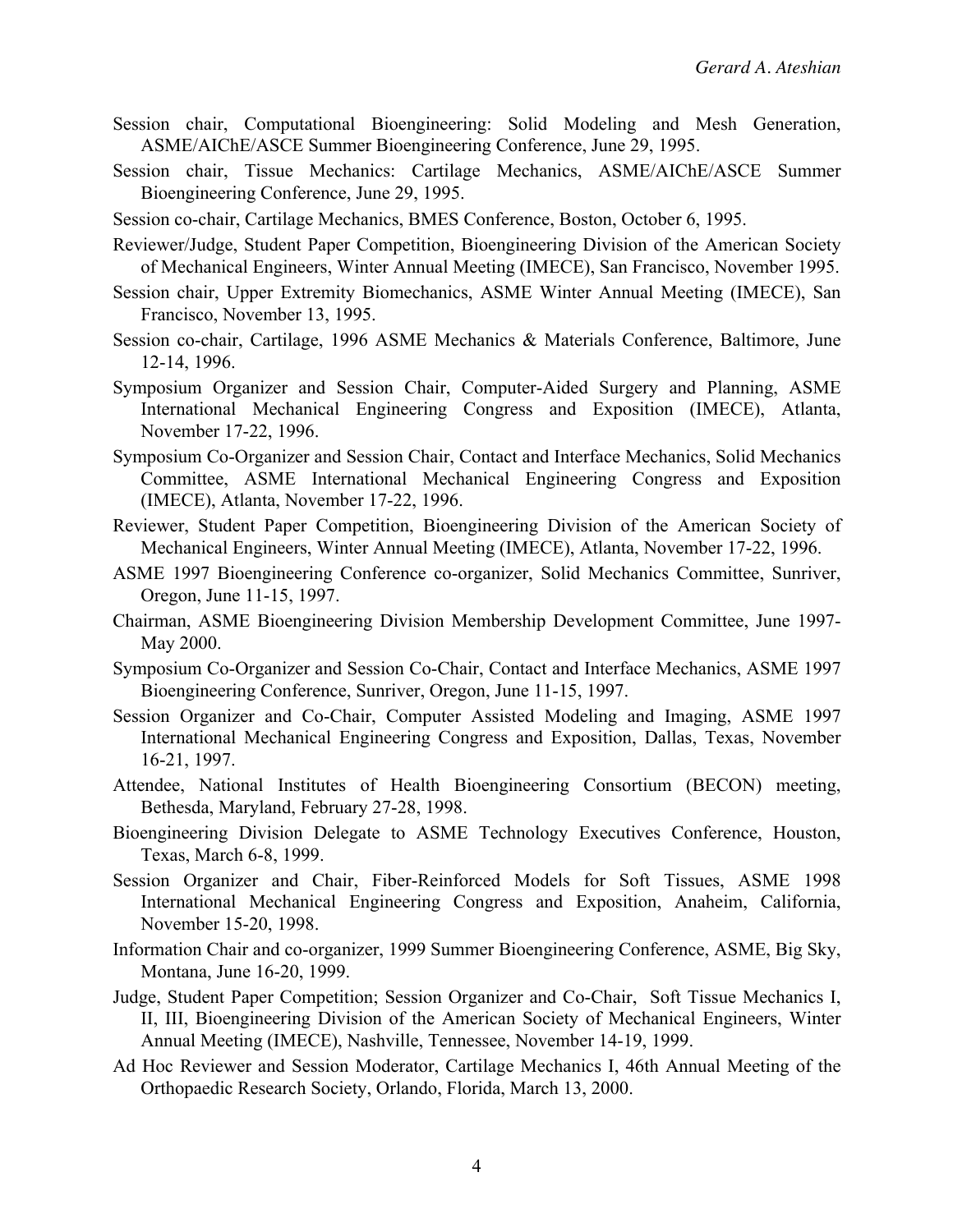- Y.C. Fung Young Investigator Award Committee Member, ASME Bioengineering Division, 2000-2006.
- Student Paper Competition Committee Member (BS-level 2000, MS-level 2001, PhD-level 2002, Committee Chair 2003), ASME Bioengineering Division, 2000-2003.
- Judge, MS and PhD Student Paper Competitions; Bioengineering Division of the American Society of Mechanical Engineers, Winter Annual Meeting (IMECE), Orlando, Florida, November 8-10, 2001.
- Information Chair and co-organizer, 2001 Summer Bioengineering Conference, ASME, Snowbird, Utah, June 26-July 1, 2001.
- Chair, Finance Committee of the Bioengineering Division of ASME (June 1, 2001-2004).
- Session Chair, Soft Tissue Mechanics II, BMES 2001 Annual Fall Meeting, Durham, North Carolina, October 7, 2001.
- Treasurer, ASME Bioengineering Division (2002-2005).
- Track co-Chair, Orthopaedics and Rehabilitation, BMES 2003 Annual Fall Meeting, Nashville, Tennessee.
- Finance Chair and co-organizer, 2003 Summer Bioengineering Conference, ASME, Key Biscayne, Florida, June 25-29, 2003.
- Track Chair, Orthopaedics and Rehabilitation, BMES 2004 Annual Fall Meeting, Philadelphia, Pennsylvania.
- Cartilage Mechanics Symposium Organizer, 2004 European Society of Biomechanics Conference, 's-Hertogenbosch, The Netherlands, July 4-7, 2004.
- Orthopaedic Track Organizer, 2004 Biomedical Engineering Society Conference, Philadelphia, Pennsylvania, October 13-16, 2004.
- Secretary, ASME Bioengineering Division, 2005-2006.
- Member of BMES Board of Directors, 2005-2008.
- Chair, ASME Bioengineering Division, 2006-2007.
- Member of BMES Executive Committee and Chair of Finance Committee, 2008-2010
- Chair, New Directions Committee, ASME Bioengineering Division, 2009-2012
- Topic Chair, Cartilage-Meniscus-Synovium, 2009 and 2010 Annual Meetings of the Orthopaedic Research Society
- Moderator, Cartilage Surface Structure & Lubrication, 55<sup>th</sup> Annual Meeting of the Orthopaedic Research Society, Las Vegas, February 22-25, 2009.
- Secretary, U.S. National Committee on Biomechanics, 2011-2013
- Conference co-Chair, 11th International Symposium on Computer Methods in Biomechanics and Biomedical Engineering, Salt Lake City, Utah, April 3-6, 2013.
- Session co-Chair, Soft Tissue Mechanics, 11th International Symposium on Computer Methods in Biomechanics and Biomedical Engineering, Salt Lake City, Utah, April 3, 2013.
- Workshop Chair and Speaker, FEBio Workshop #2 Multiphasic Materials, 11th International Symposium on Computer Methods in Biomechanics and Biomedical Engineering, Salt Lake City, Utah, April 6, 2013.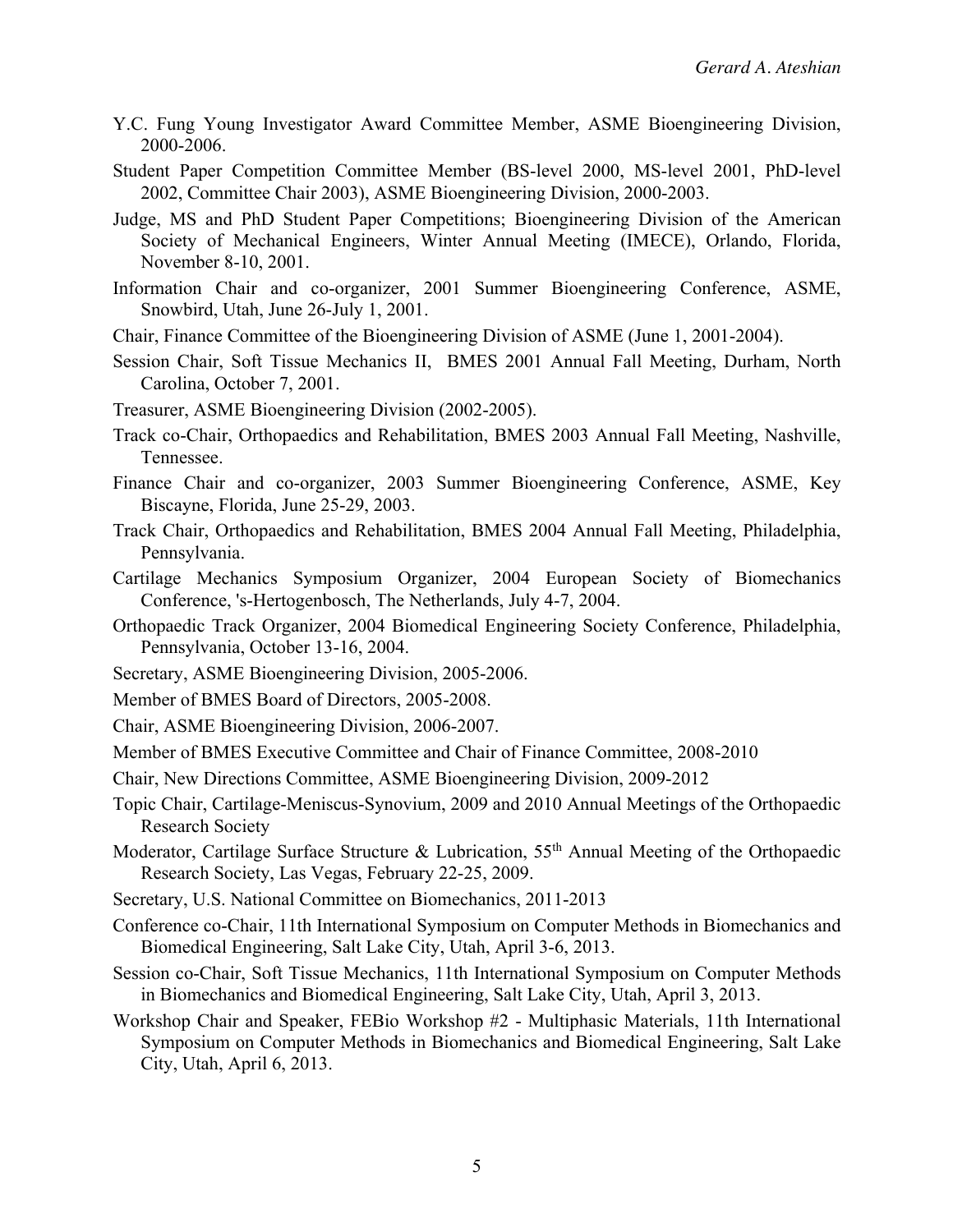Session co-Chair, Growth, Remodeling and Adaptation of Biological Tissues, 11th International Symposium on Computer Methods in Biomechanics and Biomedical Engineering, Salt Lake City, Utah, April 6, 2013.

Vice-Chair, U.S. National Committee on Biomechanics, 2014-

- Organizer of Workshop on Open Source Computational Mechanics Tools for Orthopaedics, 2014 Annual Meeting of the Orthopaedic Research Society, New Orleans, Louisiana, March 15, 2014.
- Member of the ASME Savio L-Y. Woo Translational Biomechanics Medal Committee (2015- 2017).
- Member of the ASME Journal of Biomechanical Engineering Richard Skalak Best Paper Award Committee (2016-2017)

#### **Invited Lectures**

- 1. Anatomy and congruence of the thumb carpometacarpal joint. Invited lecture, Upper Extremity Workshop, Orthopaedic Research Society, Washington DC, February 1992.
- 2. Stereophotogrammetric determination of diarthrodial joint articular surfaces. Seminar Lecture, Department of Mechanical Engineering, University of Maryland, Baltimore County, March 1992.
- 3. Quantitative anatomy and contact areas in diarthrodial joints. Grand Rounds Lecture, Department of Orthopaedic Surgery, The State University of New York at Stony Brook, March 1994.
- 4. Quantitative anatomy of articular surfaces of diarthrodial joints. Invited speaker, Department of Anatomy, Ludwig-Maximiliens Universitat, Munich, Germany, July 1994.
- 5. A theoretical model for boundary friction in articular cartilage. Invited keynote speaker, Orthopaedic Engineering Session, Biomedical Engineering Society, Tempe, October 1994.
- 6. Rolling and sliding contact of cylindrical biphasic articular surfaces using integral transform methods. Invited speaker, High Performance Supercomputing in Bioengineering Workshop, Pittsburgh Supercomputer Center, Pittsburgh, October 1994.
- 7. Experimental and theoretical contact mechanics in diarthrodial joints. Instructional course, The Elbow: Advances in Biomechanics and Surgical Techniques, Cologne, Germany, March 2-5 1995.
- 8. Computer-Aided Design at Columbia University. Invited speaker, Jiao-Tong University, Shanghai, China, June 6, 1995.
- 9. Quantitative anatomy and contact in diarthrodial joints. Grand Rounds Lecture, Department of Surgery, Division of Orthopaedics, University of Michigan, Ann Arbor, MI, June 15, 1995.
- 10. Experimental and theoretical analyses of knee mechanics. Seminar lecture, Orthopaedic Research Laboratories, University of Michigan, Ann Arbor, MI, June 15, 1995.
- 11. Contact and lubrication of diarthrodial joints: The role of interstitial fluid pressurization. Seminar lecture, Department of Mechanical Engineering, University of Maryland, Baltimore County, MD, October 27, 1995.
- 12. Contact mechanics of natural joints. Invited speaker, Contact Mechanics Workshop, 1997 Orthopaedic Research Society Conference, San Francisco, February 10, 1997.
- 13. Recent advances in cartilage lubrication. Seminar lecture, Center for Biomedical Engineering, The City College of New York, NY, April 28, 1997.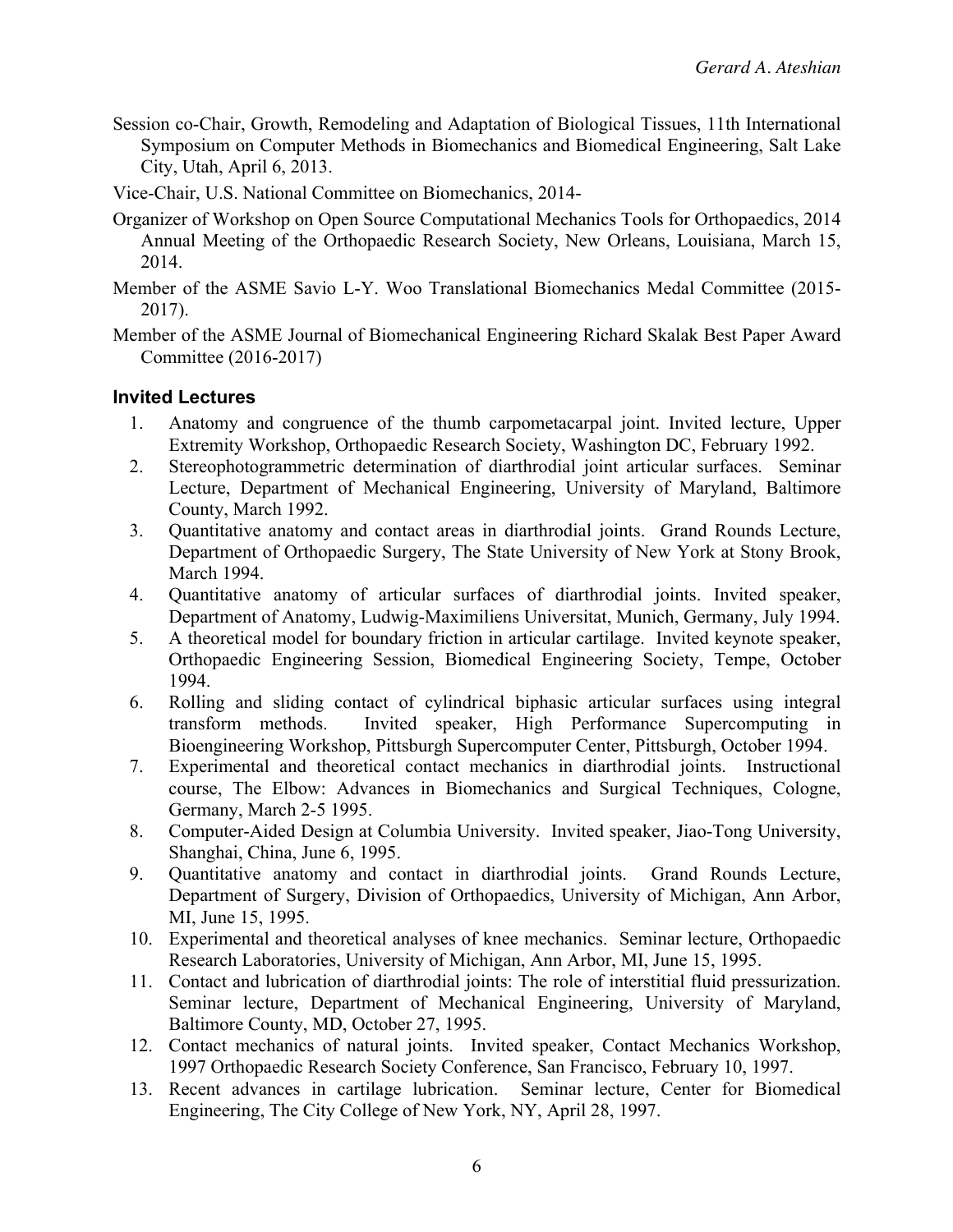- 14. Modeling of cartilage friction by the theory of mixtures. Invited speaker, Department of Mechanical Engineering, The University of Leeds, United Kingdom, September 11, 1997.
- 15. Biotribology of natural joints. Invited speaker, Biotribology Workshop, 1998 Orthopaedic Research Society Conference, New Orleans, March 17, 1998.
- 16. A mixture approach to the study of cartilage tribology. Invited speaker, 1998 US National Committee on Applied Mechanics Conference, Gainsville, Florida, June 22, 1998.
- 17. Contact mechanics and lubrication of diarthrodial joints. Invited lecturer, Hospital for Special Surgery, New York, New York, July 9, 1998.
- 18. Understanding cartilage biotribology using the theory of mixtures. Invited speaker, 1998 ASME/STLE International Tribology Conference, Toronto, Ontario, Canada, October 25, 1998.
- 19. In vivo biomechanical analysis of osteoarthritic patellofemoral joints using 3d multi-body models from patient MRI. Biomechanics Symposium Honoring Dr. YC Fung's 80th Birthday, ASME 1999 Summer Bioengineering Conference, Big Sky, Montana, June 19, 1999.
- 20. Boundary friction of articular cartilage using a binary solid-fluid mixture model with a bimodular matrix. Invited Keynote Speaker, International Conference on Multifield Problems, Stuttgard, Germany, October 6, 1999.
- 21. Biomechanics and cartilage healing. Invited Speaker, Knee Course, 1999 GNYRC-ACSM Annual Conference, American College of Sports Medicine, New York City, New York, November 20, 1999.
- 22. Surface curvatures of the tarsometatarsal joint. Grand Rounds Lecture, New York College of Podiatric Medicine, New York, NY, March 28, 2000.
- 23. Functional Properties of Natural and Tissue Engineered Articular Cartilage. Functional Tissue Engineering Workshop, Tampa, Florida, September 15, 2000.
- 24. Functional Properties of Natural Articular Cartilage. Seminar presentation, University of Illinois at Urbana-Champaign, Department of Mechanical and Industrial Engineering, April 17, 2001.
- 25. Considerations for Tissue Engineering of Anatomically Shaped Cartilage Constructs. Seminar presentation, University of California at San Francisco, San Francisco, CA, August 24, 2001.
- 26. Patellofemoral Joint Biomechanics And Tissue Engineering. Patellofemoral Arthroplasty Summit Conference, Chantillly, Virginia, November 2nd, 2002.
- 27. Cartilage Mechanics and Tissue Engineering. Biocomplexity Workshop III, University of Notre Dame, South Bend, Indiana, November 9th, 2002.
- 28. The Role Of Dynamic Loading In Cartilage Functional Tissue Engineering. Tissue Engineering Biotechnology Conference, Cold Spring Harbor, New York, November 23rd, 2002.
- 29. Cartilage Mechanics and Tissue Engineering. Department of Biomedical Engineering, State University of New York at Stony Brook, New York, March 19th, 2003.
- 30. Cartilage Mechanics and Tissue Engineering. Department of Biomedical Engineering, Rensselaer Polytechnic Institute, Rensselaer, New York, April 2nd, 2003.
- 31. Cartilage Mechanics and Tissue Engineering. Department of Mechanical Engineering, Drexel University, Philadelphia, Pennsylvania, April 25th, 2003.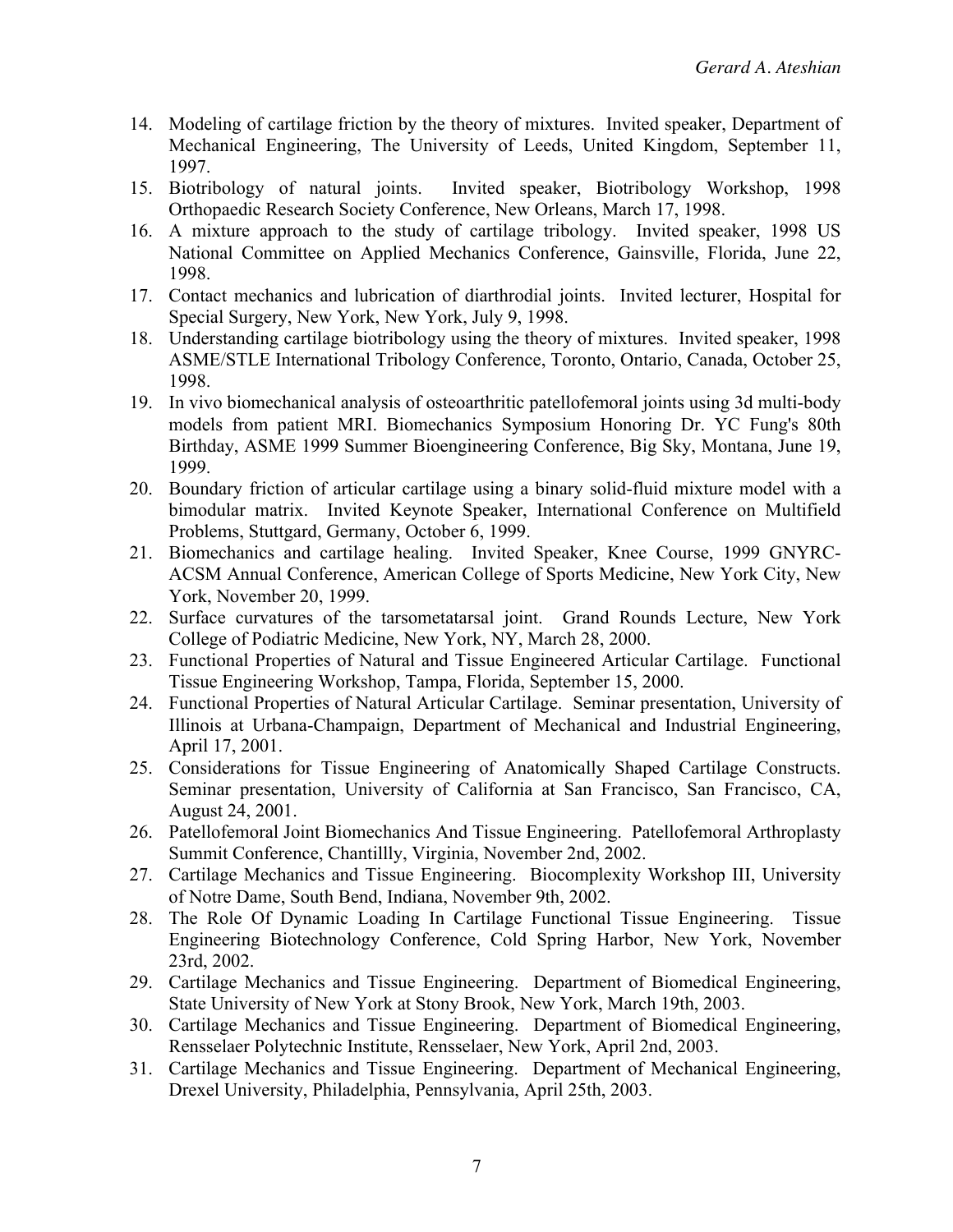- 32. Mapping of Articular Cartilage Topography and Thickness in Normal and Osteoarthritic Joints, Hôpital Notre-Dame, Montréal, Québec, June 6th, 2003.
- 33. Mechanics and Transport in Cartilage Tissue Engineering, 30th Anniversary of the Leeds Annual Day Conference, Leeds, United Kingdom, January 7th, 2005.
- 34. Cartilage Mechanics and Tissue Engineering, University of Utah, Department of Bioengineering, Salt Lake City, Utah, January 13, 2006
- 35. Cartilage Lubrication and Tissue Engineering, Georgia Institute of Technology, Atlanta, Georgia, February 9, 2006.
- 36. Interstitial Fluid Pressurization and the Role of Chondroitin Sulfate in the Frictional Response of Articular Cartilage, Cartilage Lubrication Workshop, 52nd Annual Meeting of the Orthopaedic Research Society, Chicago, Illinois, March 19, 2006.
- 37. Application of Mixture Theory to Cartilage Mechanics and Tissue Engineering, City College of the City University of New York, Department of Biomedical Engineering, New York, New York, September 27, 2006.
- 38. Patellofemoral Joint Biomechanics and Tissue Engineering, Duke University, Orthopaedic Grand Rounds, Durham, North Carolina, October 4, 2006.
- 39. Application of Mixture Theory to Cartilage Mechanics and Tissue Engineering, Duke University, Department of Biomedical Engineering, Durham, North Carolina, October 4, 2006.
- 40. Application of Mixture Theory to Cartilage Mechanics and Tissue Engineering, University of Minnesota, Department of Biomedical Engineering, Minneapolis, Minnesota, November 1, 2006.
- 41. Application of Mixture Theory to Cartilage Mechanics and Tissue Engineering, University of Michigan, Department of Mechanical Engineering, Ann Arbor, Michigan, February 2, 2007.
- 42. Application of Mixture Theory to Cartilage Mechanics and Tissue Engineering, Rutgers University, Department of Biomedical Engineering, New Brunswick, New Jersey, March 26, 2007.
- 43. Computational Modeling of Biological Tissues Using Mixture Theory: Positing New Hypotheses and Testing Them Experimentally, Keynote presentation at Eighth Annual Biomedical Computation at Stanford Symposium (BCATS), Stanford University, Stanford, California, October 27, 2007.
- 44. Modeling Cell Mechanics with Continuum Theories, Mechanics and Computation Seminar Series, Stanford University, Stanford, California, February 7, 2008.
- 45. Lectures on Mixture Theory for Biological Tissues. Summer School on Modeling and Computation in Biomechanics, Graz University of Technology, Austria, September 15- 19, 2008. Coordinated by Gerhard A Holzapfel and Ray W Ogden.
- 46. Modeling Biological Tissue Growth by Cell Division and Multigenerational Interstitial Growth of Extracellular Matrix, IAMCS/KAUST Symposium on Modeling Biological Materials, Texas A&M University, College Station, Texas, January 28, 2010.
- 47. Functional Tissue Engineering of Cartilage: Theory and Experiments, Clinical and Translational Science Award (CTSA) Seminar Series, Columbia University Medical Center, New York, April 5, 2010.
- 48. Cartilage Biomechanics and Transport: Theory and Experiments, McKay Orthopaedic Research Laboratories Seminar Series, University of Pennsylvania, Philadelphia, Pennsylvania, April 13, 2010.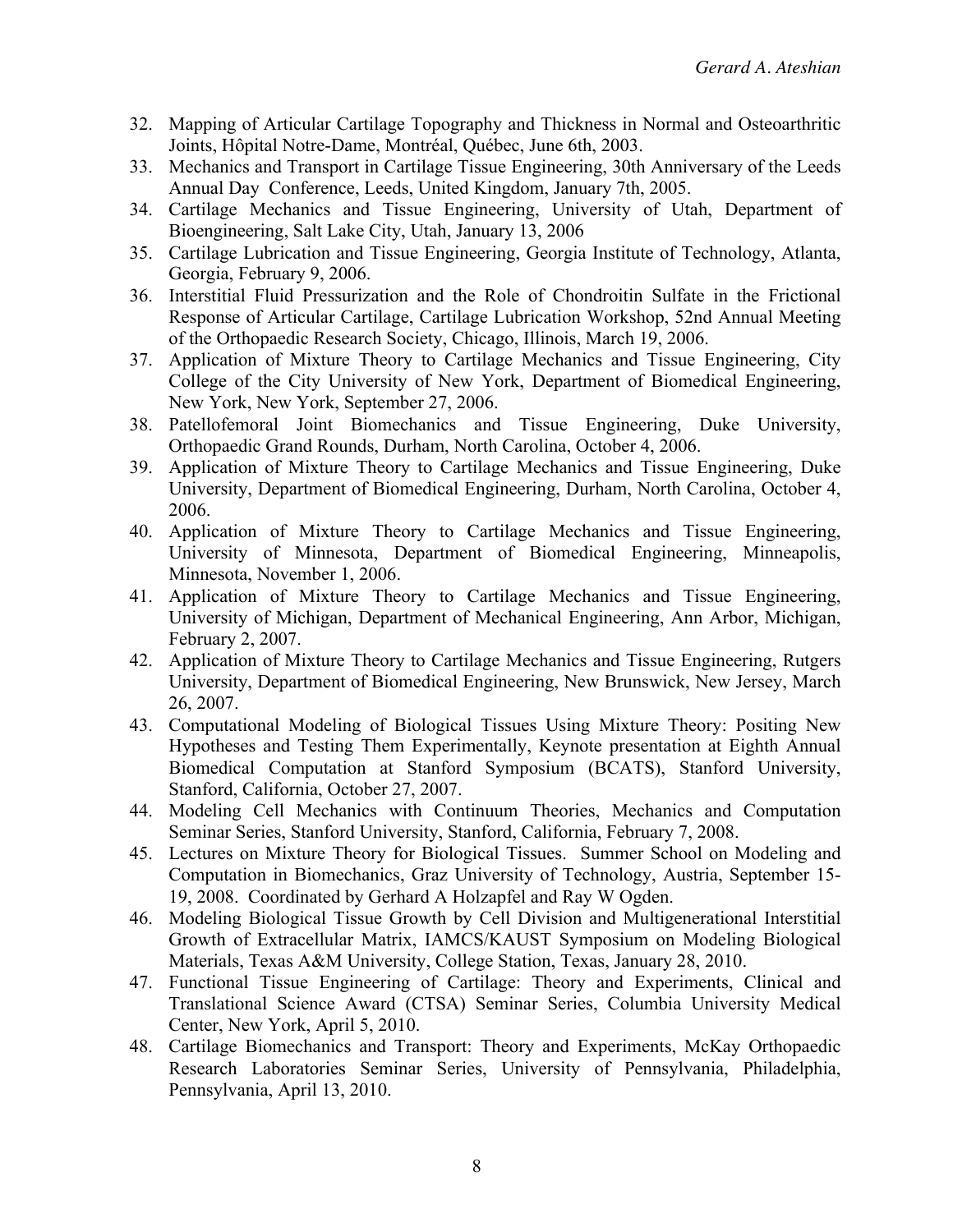- 49. Cartilage Mechanics and Lubrication, Orthopaedic Grand Rounds, Department of Orthopaedic Surgery, Columbia University, New York, New York, May 13, 2010.
- 50. Cartilage Mechanics and Lubrication, Hand Surgery service, St. Luke's-Roosevelt Hospital, New York, New York, February 8, 2011.
- 51. Enhancing Transport in Immature Cartilage and Engineered Tissue Constructs, Bioengineering Seminar Series, Institute for Bioengineering and Bioscience, Georgia Institute of Technology, Atlanta, Georgia, March 8, 2011
- 52. Cartilage Mechanics and Lubrication, Orthopedics Grand Rounds, Department of Orthopedic Surgery, Mayo Clinic, Rochester, Minnesota, March 14, 2011.
- 53. Tissue Engineering of Cartilage: Theory and Experiments, Musculoskeletal Research Conference, Mayo Clinic, Rochester, Minnesota, March 14, 2011.
- 54. Cartilage Mechanics and Lubrication, J.L. Nowinski Lecture, University of Delaware, Department of Mechanical Engineering, September 23, 2011.
- 55. Solute Transport and Growth Factor Activation in Cartilage and Synovial Fluid, Mt. Sinai Hospital, Department of Orthopaedic Surgery, New York, October 26, 2012.
- 56. Cartilage Mechanics and Lubrication, Seminar Presentation, Department of Mechanical Engineering, Vanderbilt University, Nashville, Tennessee, September 10, 2012.
- 57. Mixture Framework for Modeling Mechanics, Transport, and Growth in Biological Tissues and Cells, Plenary Lecture, 22nd International Workshop on Computational Mechanics of Materials, Baltimore, Maryland, September 26, 2012.
- 58. Mixture Framework for Modeling Mechanics, Transport, and Growth in Biological Tissues and Cells, Seminar Presentation, Department of Aerospace and Mechanical Engineering, Notre Dame University, South Bend, Indiana, November 27, 2012.
- 59. Cartilage Mechanics and Lubrication, Basic Science Research Award Presentation, 2013 Osteoarthritis Research Society International World Congress, Philadelphia, Pennsylvania, April 18, 2013.
- 60. Modeling Tissue Engineering in FEBio, Workshop: Open Source Computational Mechanics Tools for Orthopaedics, 2014 Annual Meeting of the Orthopaedic Research Society, New Orleans, Louisiana, March 15, 2014.
- 61. Optimization of Culture Conditions for Large Cartilage Tissue Constructs Using Computational Modeling of Nutrient Consumption, Matrix Deposition and Growth, Keynote Lecture, 2014 World Congress of Biomechanics, Boston, Massachusetts, July 9, 2014.
- 62. Finite Element Modeling of Mechanics, Transport, and Chemical Reactions in Biological Tissues and Cells, Keynote Lecture, 2014 World Congress of Biomechanics, Boston, Massachusetts, July 10, 2014.
- 63. Experimentally Validated Computational Simulations for Identifying and Optimizing Nutrient Supply for Engineering Large Cartilage Tissue Constructs, Invited Speaker, 2015 CMBE Conference, St. Thomas, US Virgin Islands, January 8, 2015.
- 64. Theoretical And Computational Approaches For Modeling Engineered Cartilage Growth And Optimizing Culture Conditions, Seminar Presentation, Coulter Department of Biomedical Engineering and The Petit Institute for Bioengineering and Bioscience, Georgia Institute of Technology, Atlanta, Georgia, April 7, 2015.
- 65. Tissue Mechanics, Invited Keynote Speaker, International Society of Biomechanics, Glasgow, United Kingdom, July 15, 2015.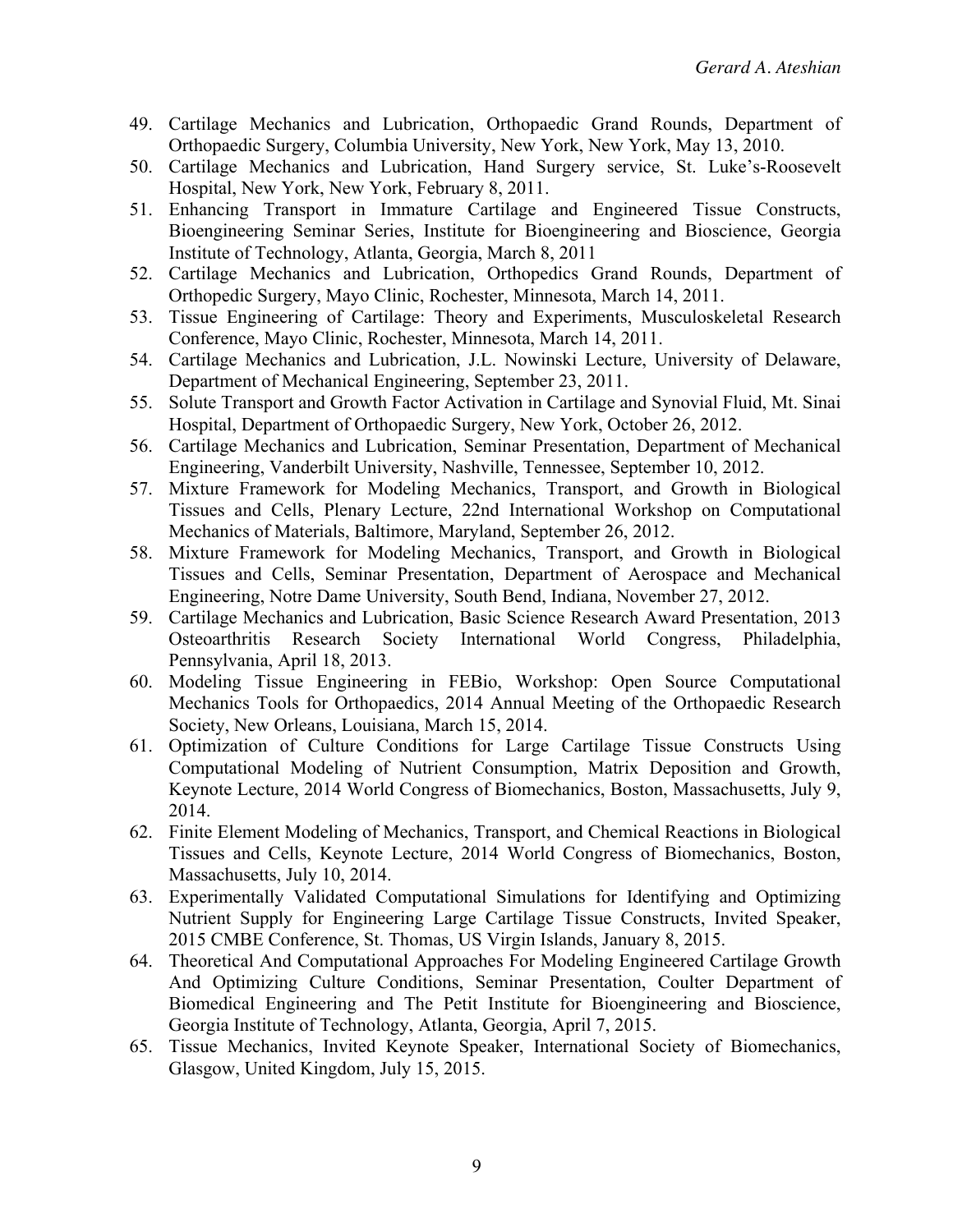- 66. Cartilage Mechanics and Lubrication, Invited Speaker, Soft Matter Symposium, University of Florida, Gainesville, Florida, October 21, 2015.
- 67. Growth Mechanics, Damage Mechanics and Viscoelasticity Using Reactive Mixtures, Zweifach Memorial Lecture, City College of the City University of New York, New York, New York, November 11, 2015.
- 68. Growth Mechanics, Damage Mechanics and Viscoelasticity Using Reactive Mixtures, Department of Mechanical Engineering, New York University Tandon School of Engineering, New York, New York, April 18, 2016.
- 69. The Role of Transport and Activation of TGF-ß in Cartilage Friction and Wear, AAOS/ORS Tackling Joint Disease by Understanding Crosstalk between Cartilage and Bone Research Symposium, Chicago, Illinois, April 30, 2016.
- 70. Tissue Engineering of Articular Surface-Sized Cartilage Constructs Using Experimental And Computational Optimization, Oxford University, Oxford, United Kingdom, February 21, 2017.
- 71. Tissue Engineering of Articular Surface-Sized Cartilage Constructs Using Experimental And Computational Optimization, Department of Orthopaedic Surgery, University of Rochester, Rochester, New York, April 11, 2017.
- 72. Cartilage Tissue Engineering and Damage Mechanics Using Reactive Mixture Theory, Department of Mechanical Engineering, University of Kansas, Lawrence, Kansas, November 20, 2017.
- 73. Cartilage Tissue Engineering and Damage Mechanics Using Reactive Mixture Theory, Department of Orthopaedic Surgery, Washington University in St. Louis, St. Louis, Missouri, December 1<sup>st</sup>, 2017.
- 74. FEBio Overview, Department of Biomedical Engineering, Washington University in St. Louis, St. Louis, Missouri, December 1<sup>st</sup>, 2017.
- 75. Cartilage Tissue Engineering and Damage Mechanics Using Reactive Mixture Theory, Department of Orthopaedic Surgery, Thomas Jefferson University, Philadelphia, Pennsylvania, March 26, 2018.
- 76. Cartilage Repair Using Femtosecond Laser for Crosslinking Collagen, Translational Research Session, 76th Biennial Meeting of the New York Orthopaedic Hospital, Columbia University, May 4, 2018.
- 77. Cartilage Tissue Engineering and Damage Mechanics Using Reactive Mixture Theory, Suhren lecture, Department of Biomedical Engineering, Tulane University, New Orleans, Louisiana, December 4, 2019.
- 78. Cartilage Treatment Strategies: Tissue Engineering, Osteochondral Allograft Bending and Laser Crosslinking, keynote lecture, EPSRC Programme Grant in Optimising Knee Therapies Annual Scientific Meeting, University of Leeds, Leeds, United Kingdom, January 8, 2020.

#### **Conference Presentations**

- 79. Stereophotogrammetric determinations of patellar cartilage thickness and surface geometry. ASME Winter Annual Meeting, Chicago, Illinois, December 1988.
- 80. An in situ method to determine diarthrodial joint contact areas using stereophotogrammetry. ASME Winter Annual Meeting, San Francisco, California, December 1989.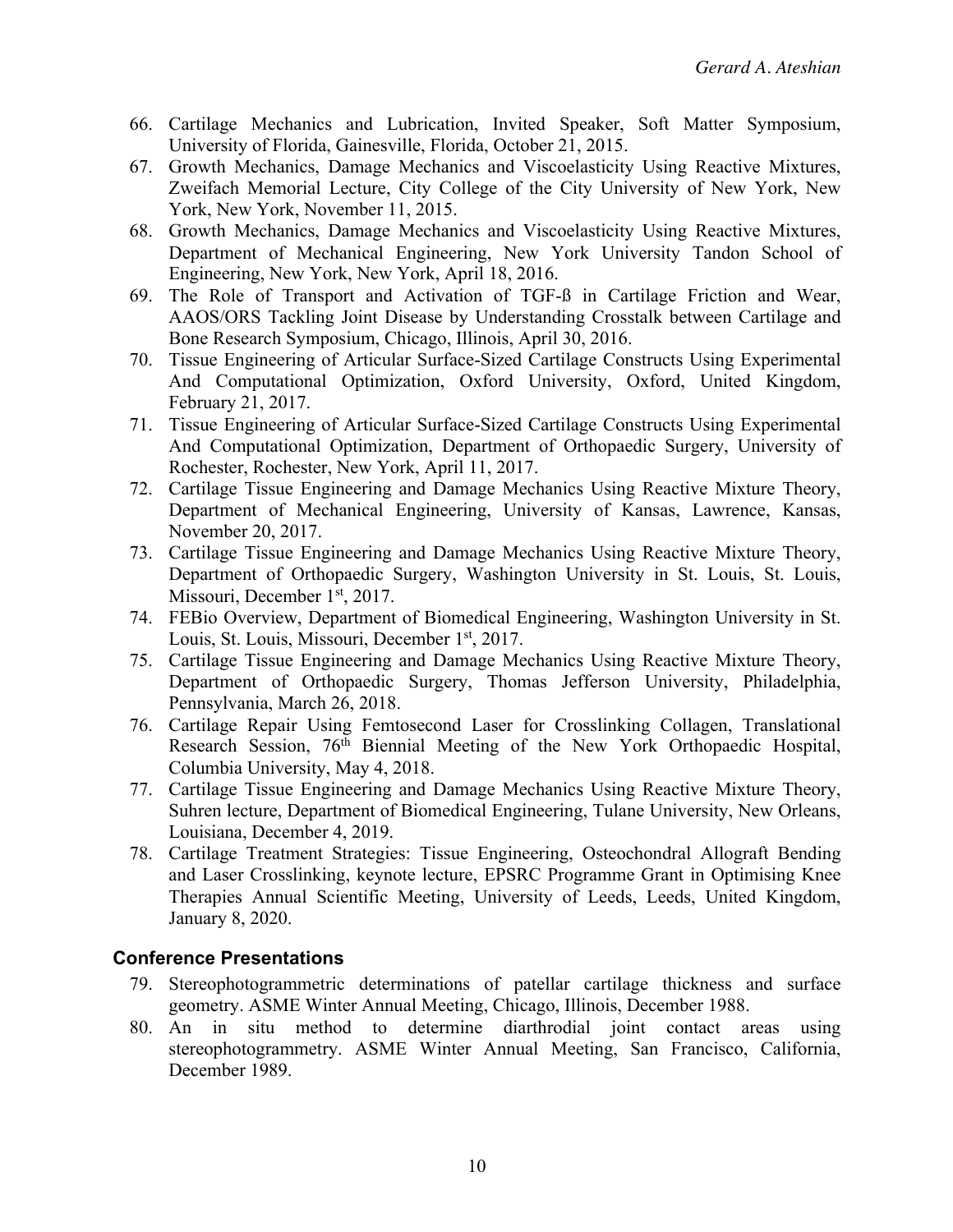- 81. A quantitative method to study the biomechanics of the carpometacarpal joint of the thumb. ASME Winter Annual Meeting, Dallas, Texas, November 1990.
- 82. A model for fluid-film lubrication of diarthrodial joints: The moving load problem. 3rd U.S.-China-Japan Conference on Biomechanics, Atlanta, Georgia, August 1991.
- 83. A biphasic model for contact in diarthrodial joints. ASME Winter Annual Meeting, Anaheim, November 1992.
- 84. A stereophotogrammetric method for determining in situ contact areas in diarthrodial joints: A comparison study. ASME Winter Annual Meeting, Anaheim, November 1992.
- 85. Biphasic finite deformation properties of bovine articular cartilage. Second World Congress of Biomechanics, Amsterdam, The Netherlands, July 1994.
- 86. Theoretical analysis of the moving contact of biphasic cartilage layers. ASME International Mechanical Engineering Congress and Exposition, Chicago, November 1994.
- 87. A theoretical model for boundary friction in articular cartilage. Fourth China-Japan-USA-Singapore meeting, Taiyuen, China, May 23, 1995.
- 88. A new experimental technique for measuring the time-dependent and congruencedependent creep and contact radius in a diarthrodial joint contact model. ASME/AIChe/ASCE Bioengineering Conference 1995, Beaver Creek, Colorado, June 29, 1995.
- 89. Continuity requirements across a contact interface in the formulation of a boundary friction model for biphasic articular cartilage. ASME/AIChe/ASCE Bioengineering Conference 1995, Beaver Creek, Colorado, June 29, 1995.
- 90. Generating trimmed B-spline models of articular cartilage layers from unordered 3D surface data points. ASME/AIChe/ASCE Bioengineering Conference 1995, Beaver Creek, Colorado, June 30, 1995.
- 91. Contact creep response between a rigid impermeable cylinder and a biphasic cartilage layer using integral transforms. ASME/AIChe/ASCE Bioengineering Conference 1995, Beaver Creek, Colorado, July 1, 1995.
- 92. The velocity and compressive strain dependence of the cartilage equilibrium friction coefficient. ASME International Mechanical Engineering Congress and Exposition, November 13, 1995.
- 93. Determination of in situ contact areas in diarthrodial joints by MRI. ASME International Mechanical Engineering Congress and Exposition, November 14, 1995.
- 94. The normal stress effect in articular cartilage under steady frictional shear. 1996 ASME Mechanics & Materials Conference, Baltimore, June 12, 1996.
- 95. Rolling resistance of articular cartilage due to interstitial fluid flow. 1996 ASME International Mechanical Engineering Congress and Exposition, Atlanta, November 22, 1996.
- 96. The role of proteoglycans in the frictional properties and normal stress effect of articular cartilage. 1996 ASME International Mechanical Engineering Congress and Exposition, Atlanta, November 22, 1996.
- 97. Interstitial fluid pressurization regulates the frictional response of cartilage. 1997 Orthopaedic Research Society Conference, San Francisco, February 10, 1997.
- 98. Tibiofemoral and patellofemoral kinematics and contact: Effects of hamstrings and iliotibial band force. 1997 ASME Summer Bioengineering Conference, Sunriver, June 12, 1997.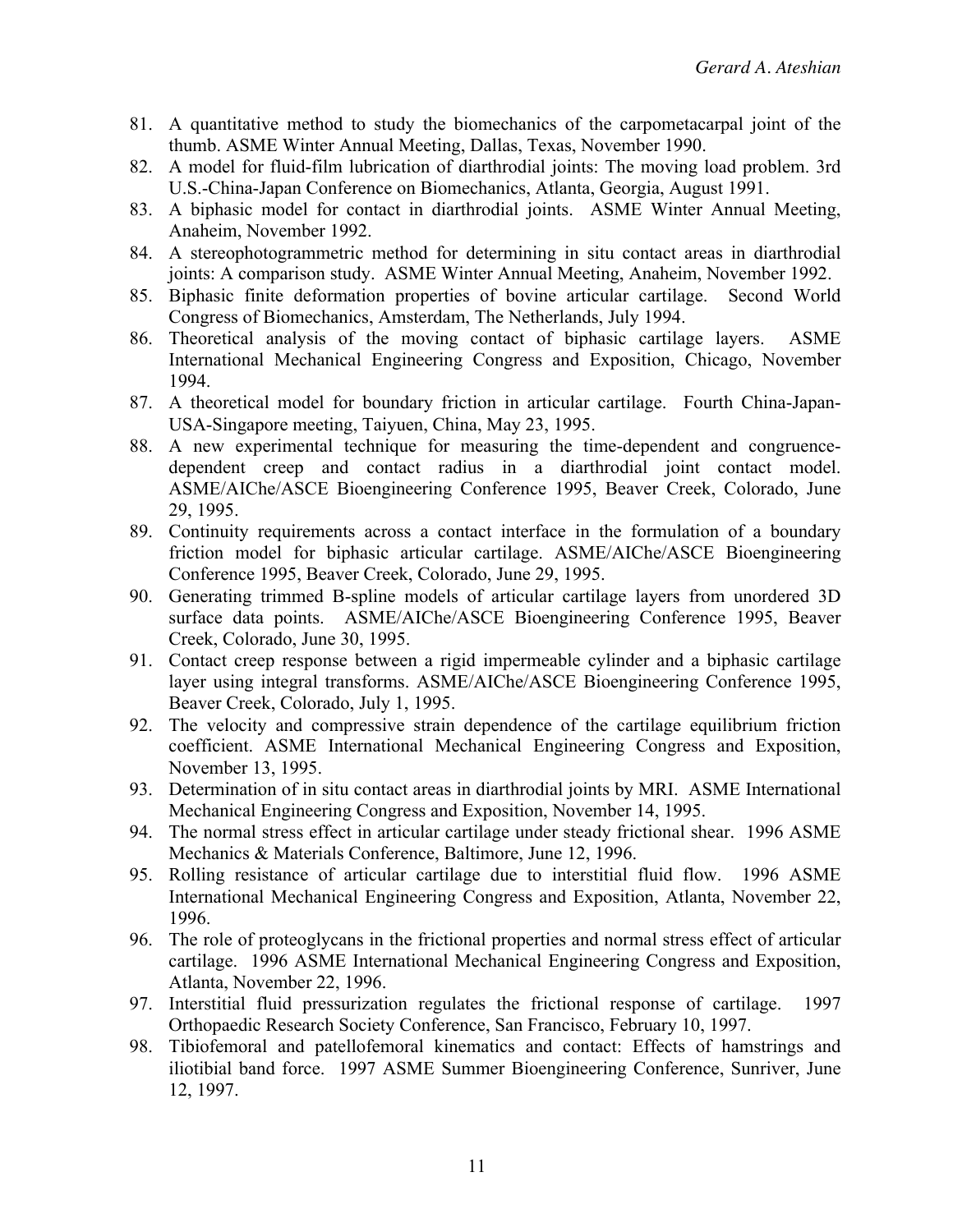- 99. Knee joint topography and contact areas: Validation of measurements from MRI. 1997 ASME Summer Bioengineering Conference, Sunriver, June 12, 1997.
- 100. The role of interstitial fluid pressurization and surface porosities on the boundary friction of articular cartilage. 1997 ASME Summer Bioengineering Conference, Sunriver, June 12, 1997.
- 101. The role of interstitial fluid pressurization and equilibrium friction coefficient on the boundary friction of articular cartilage. First World Congress of Tribology, London, United Kingdom, September 10, 1997.
- 102. A mathematical model of the thumb carpometacarpal joint. ASME 1997 International Mechanical Engineering Congress and Exposition, Dallas, Texas, November 18, 1997.
- 103. Boundary conditions at the sliding interface of contacting biphasic cartilage media with viscous interstitial fluid phase. Third World Congress of Biomechanics, Sapporo, Japan, August 4, 1998.
- 104. Planning of diarthrodial joint surgery using quantitative magnetic resonance imaging data. Third World Congress of Biomechanics, Sapporo, Japan, August 5, 1998.
- 105. Computer-aided planning of patellofemoral joint OA surgery: Developing physical models from patient MRI. First International Conference on Medical Image Computing and Computer-Assisted Intervention, Boston, Massachussetts, October 11, 1998.
- 106. Ionic polarization in charged hydrated soft tissues. 1998 ASME International Mechanical Engineering Congress and Exposition, Anaheim, California, November 20, 1998.
- 107. Conewise linear elasticity mixture model for the analysis of tension-compression nonlinearity in articular cartilage. 45th Annual Meeting of the Orthopaedic Research Society, Anaheim, California, February 2nd, 1999.
- 108. Does osmotic pressure influence the frictional response of articular cartilage? ASME 1999 Summer Bioengineering Conference, Big Sky, Montana, June 17, 1999.
- 109. A biphasic conewise linear elasticity model for modeling tension-compression nonlinearity in articular cartilage. ASME 1999 Summer Bioengineering Conference, Big Sky, Montana, June 17, 1999.
- 110. Tensile and compressive stiffness of human glenohumeral cartilage under finite deformation. ASME 1999 Summer Bioengineering Conference, Big Sky, Montana, June 19, 1999.
- 111. Contact areas and kinematics of thumb carpometacarpal joint in functional pinch and grasp. ASME 1999 Summer Bioengineering Conference, Big Sky, Montana, June 19, 1999.
- 112. The influence of cartilage thickness in the multibody modeling of patellofemoral joint kinematics and contact stresses. ASME 1999 International Mechanical Engineering Congress and Exposition, Nashville, Tennessee, November 15, 1999.
- 113. Finite element contact analysis of a cartilage layer exhibiting tension-compression nonlinearity. ASME 1999 International Mechanical Engineering Congress and Exposition, Nashville, Tennessee, November 16, 1999.
- 114. Permeability of human glenohumeral joint cartilage. ASME 1999 International Mechanical Engineering Congress and Exposition, Nashville, Tennessee, November 16, 1999.
- 115. Comparison of equilibrium axial strain distribution in articular cartilage explants and cell-seeded alginate disks under unconfined compression. 46th Annual Meeting of the Orthopaedic Research Society, Orlando, Florida, March 13, 2000.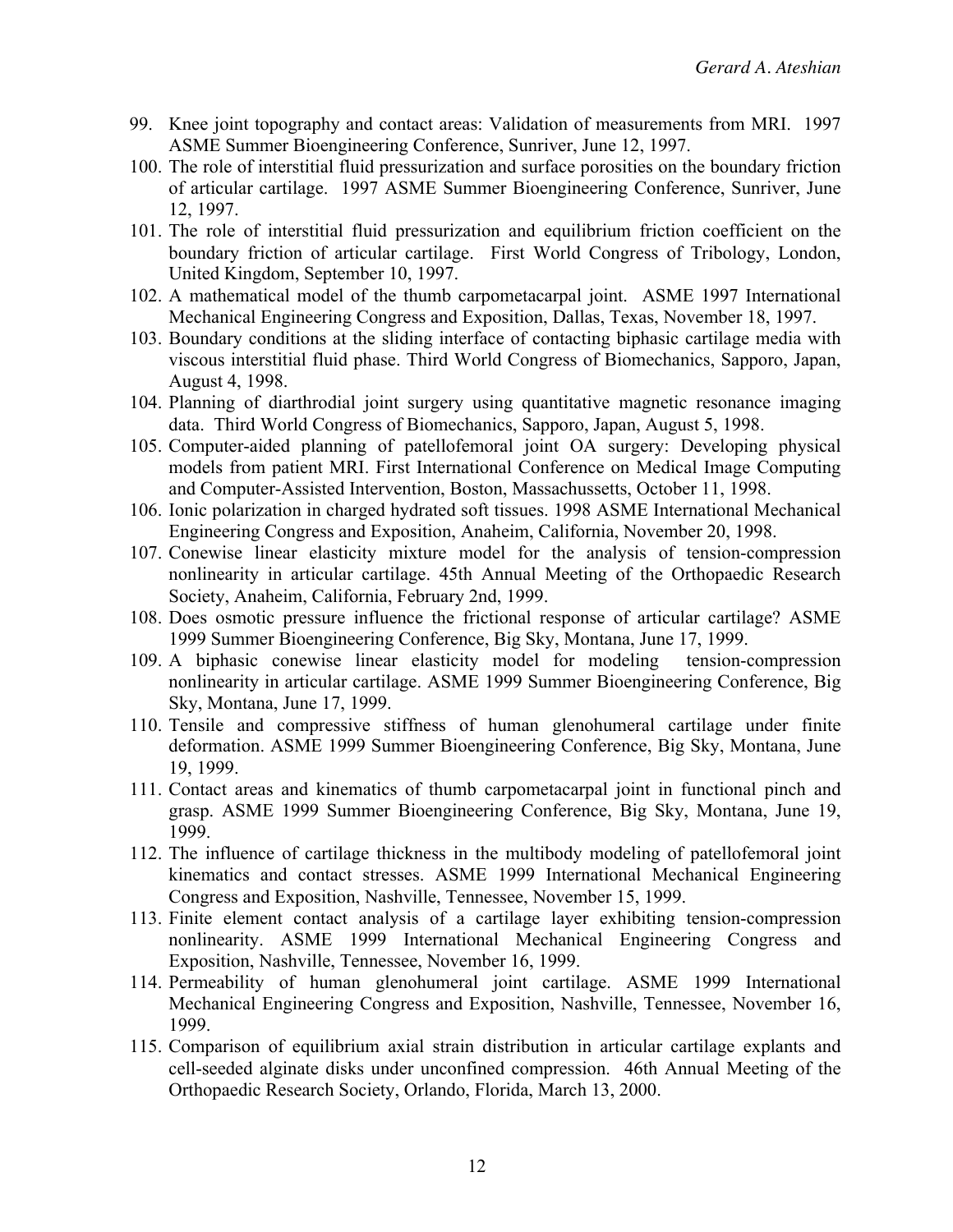- 116. Surface topography and cartilage thickness templates for the femur and patella based on an average of healthy articular surfaces. ASME 2000 International Mechanical Engineering Congress and Exposition, Orlando, Florida, November 9, 2000.
- 117. Hydrostatic pressurization and depletion of trapped lubricant pool during creep and sliding of a rippled indenter against a biphasic articular cartilage layer. ASME 2000 International Mechanical Engineering Congress and Exposition, Orlando, Florida, November 10, 2000.
- 118. Experimental verification of the role of intrinsic matrix viscoelasticity and tensioncompression nonlinearity in the biphasic response of cartilage in unconfined compression. 2001 Summer Bioengineering Conference, Snowbird, Utah, June 30, 2001.
- 119. Joint-specific articular surface molds for the production of anatomically shaped tissueengineered cartilage constructs. BMES 2001 Annual Fall Meeting, Durham, North Carolina, October 6, 2001.
- 120. The strain-softening of bovine articular cartilage under infinitesimal deformation in unconfined compression. BMES 2001 Annual Fall Meeting, Durham, North Carolina, October 7, 2001.
- 121. Determination of poisson's ratios of bovine articular cartilage in tension and compression using osmotic and mechanical loading. ASME 2002 International Mechanical Engineering Congress and Exposition, New Orleans, Louisiana, November 21, 2002.
- 122. Flow-independent viscoelastic response of bovine articular cartilage under dynamic tensile loading. ASME 2004 International Mechanical Engineering Congress and Exposition, Anaheim, California, November 18, 2004.
- 123. Finite element analysis of strain fields in chondrocytes and the extracellular matrix of cartilage under physiological loading, European Cell and Materials, ECM VII Cartilage and Joint Repair, Davos, Switzerland, June 27, 2006.
- 124. Mixture theory analysis of interstitial growth of proteoglycans as a mechanism regulating residual stresses in biological tissues, in session Biomechanics of Growth and Remodeling I, presented at the 44th Annual Technical Meeting of the Society of Engineering Science, Texas A&M University, College Station, TX, October 23, 2007.
- 125. Functional tissue engineering of anatomically shaped cartilage constructs, in session Tissue Engineering in 3D: Rebuilding the Musculoskeletal Tissues, invited presentation, American Association of Anatomists, presented at 2008 Experimental Biology meeting, San Diego, CA, April 7, 2008.
- 126. Functional tissue engineering of anatomically-shaped cartilage tissue constructs. Invited speaker, 2008 Osteoarthritis Research Society International World Congress, Rome, Italy, September 19, 2008.
- 127. Modeling cartilage with a continuous fiber angular distribution predicts many observed phenomena. 2008 Annual Meeting of the Biomedical Engineering Society, St. Louis, MO, October 2, 2008.
- 128. Multigenerational interstitial growth of biological tissues. 2010 ASME Summer Bioengineering Conference, Naples, FL, June 16, 2010.
- 129. Finite element algorithm for frictionless contact of porous permeable media under finite deformation and sliding. 2010 ASME Summer Bioengineering Conference, Naples, FL, June 17, 2010.
- 130. FEBio: Finite elements for biomechanics (workshop). 2010 ASME Summer Bioengineering Conference, Naples, FL, June 19, 2010.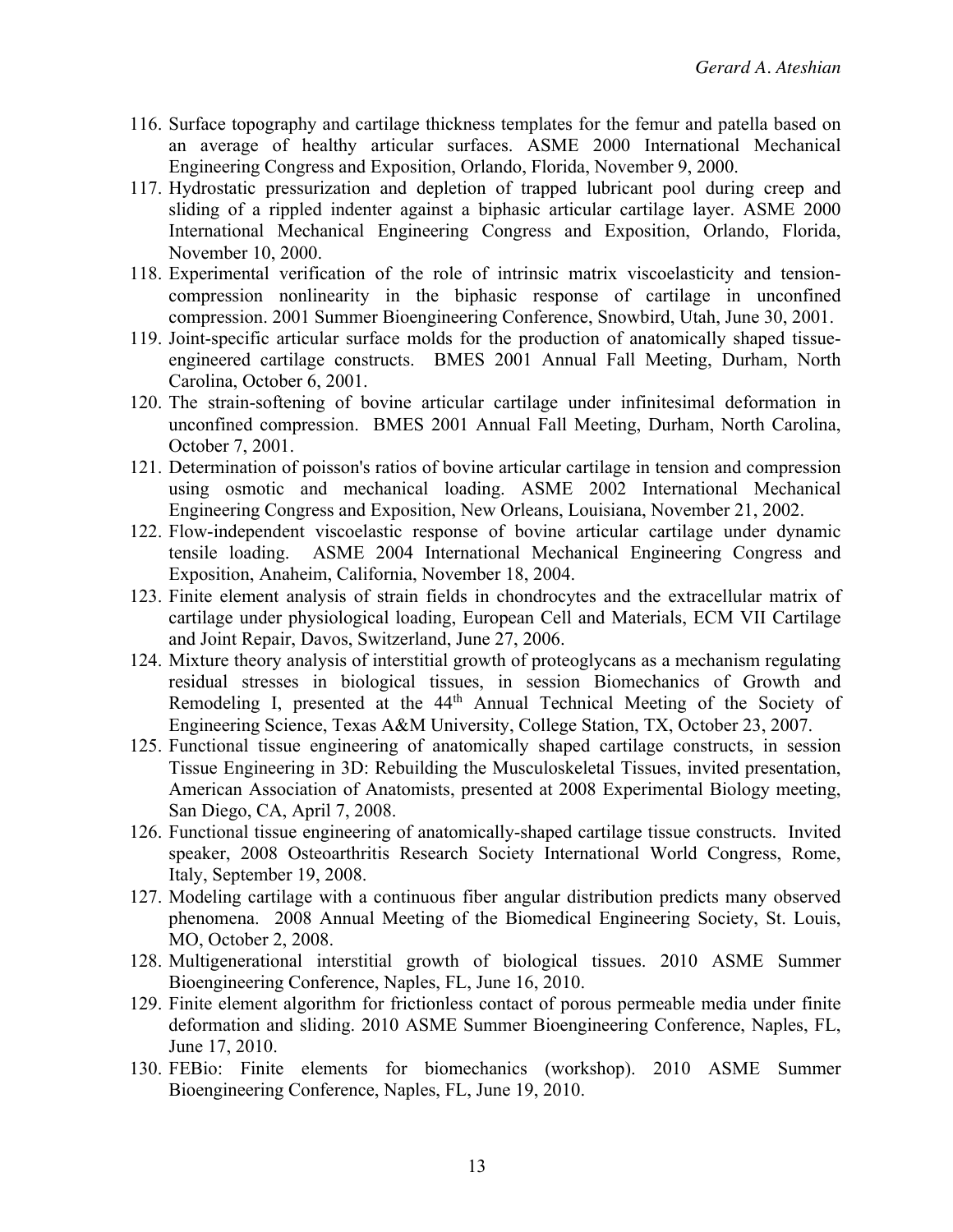- 131. Negative growth by surface and volume dissolution.  $16<sup>th</sup>$  U.S. National Congress of Theoretical and Applied Mechanics. PennState, State College, PA, July 2, 2010.
- 132. Finite element implementation of neutral solute transport in porous biological tissues under finite deformation. 2011 ASME Summer Bioengineering Conference, Farmington, PA, June 23, 2011.
- 133. Implementation of Finite Deformation Triphasic Modeling in the Finite Element Code FEBio. 2012 ASME Summer Bioengineering Conference, Fajardo, Puerto Rico, June 22, 2012.
- 134. Mixture framework for modeling mechanics, transport, and growth in biological tissues and cells. Plenary lecture, 22nd International Workshop on Computational Mechanics of Materials, Baltimore, MD, September 26, 2012.
- 135. A Gauss-Kronrod-trapezoidal integration scheme for modeling biological tissues with continuous fiber distributions. 2014 Computer Methods in Biomechanics and Biomedical Engineering Conference, Amsterdam, The Netherlands, October 15, 2014.
- 136. FEBio: Finite elements for biomechanics (workshop). International Society of Biomechanics, Glasgow, United Kingdom, July 15, 2015.
- 137. Biphasic analysis of cartilage stresses in the patellofemoral joint. 2015 Computer Methods in Biomechanics and Biomedical Engineering Conference, Montreal, Canada, September 2, 2015.
- 138. How-To Session: FEBio Workshop New features. 2017 Summer Biomechanics, Bioengineering, and Biotransport Conference, Tucson, Arizona, June 21, 2017.
- 139. H.R. Lissner Medal Award Lecture: A Perspective on the role of modeling in biomechanics. 2017 Summer Biomechanics, Bioengineering, and Biotransport Conference, Tucson, Arizona, June 24, 2017.
- 140. Keynote Presentation: Cartilage Tissue Engineering Versus Osteochondral Allografts: Challenges and Strategies for Viable Long-Term Solutions, Functional tissue engineering of articular cartilage and fibrocartilage session. 8th World Congress of Biomechanics, Dublin, Ireland, July 6, 2018.
- 141. FEBio Workshop. 8th World Congress of Biomechanics, Dublin, Ireland, July 8, 2018.
- 142. Keynote Presentation: Fatigue damage mechanics in articular cartilage via tissue remodeling: a reactive constrained mixture approach. 55<sup>th</sup> Annual Technical Meeting of the Society of Engineering Science, Madrid, Spain, October 12, 2018.
- 143. Plenary Talk: Modeling fatigue failure in soft biological tissues using reactive constrained mixtures. Fourth Soft Tissue Modeling Workshop, University of Glasgow, Glasgow, Scotland, United Kingdom, June 5, 2019.
- 144. Keynote Presentation: A Foundational Reactive Mixture Theory Framework For Computational Biomechanics. 16th International Symposium on Computer Methods in Biomechanics and Biomedical Engineering. New York, NY, August 16, 2019.

#### **Current Funding**

1. The National Institutes of Health, R01 GM083925, "FEBio - Finite Elements for Biomechanics and Biophysics," Co-Principal Investigators: Gerard A. Ateshian and Jeffrey A. Weiss (University of Utah) \$1,664,975 (TC), \$614,116 (TC to GAA), 09/1/16- 08/31/20.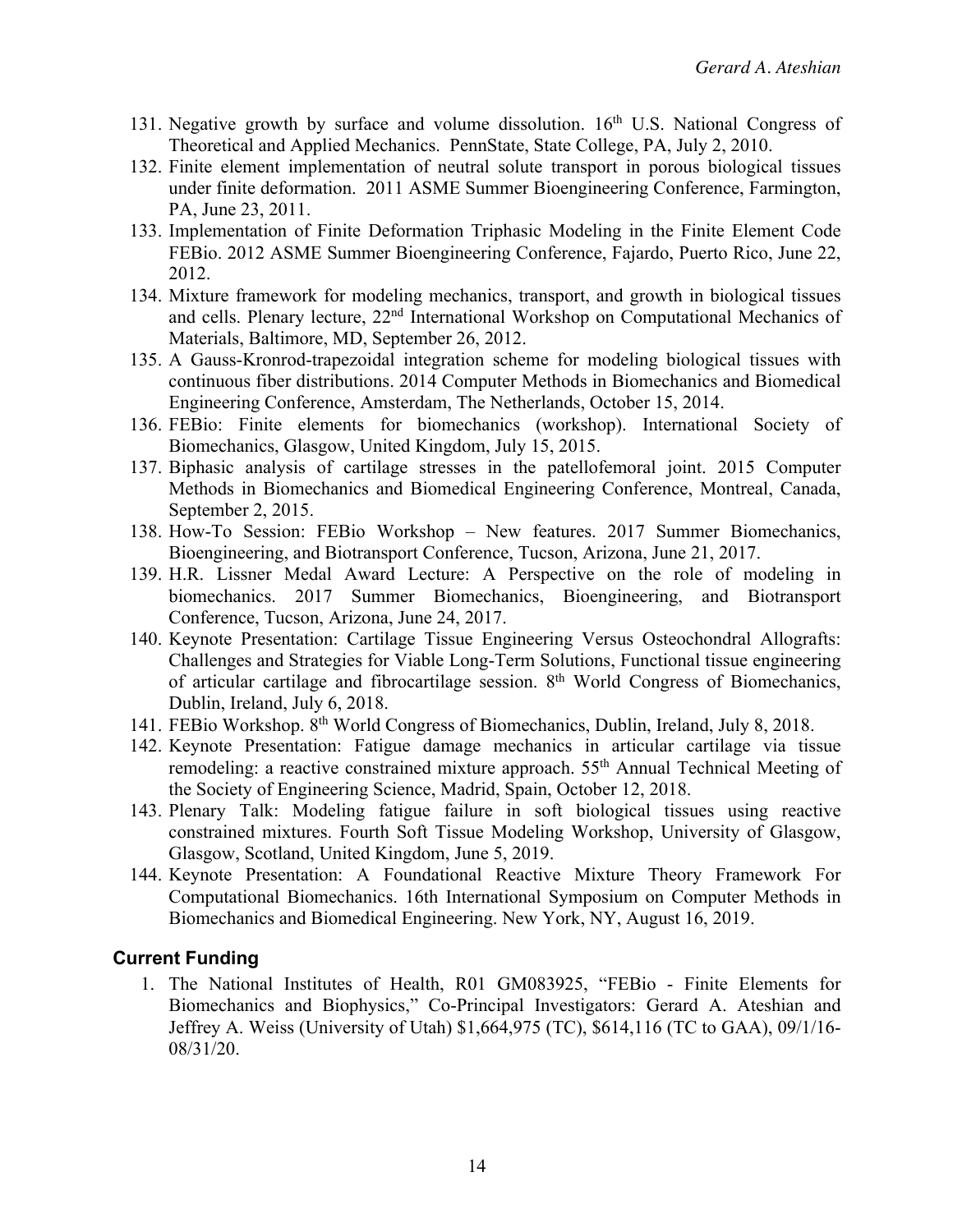- 2. National Institutes of Health, R01 AR068133, "Incorporation of Dexamethasone Delivery within Engineered Cartilage," Co-Investigator (PI: C.T. Hung), \$2,558,709 (TC), 05/16/2016-04/30/2021.
- 3. National Institutes of Health, R01 HL135734, "Carotid Plaque Assessment Using Pulse Wave Imaging," Co-Investigator (PI: E.E. Konofagou), \$3,182,945 (TC), 01/05/2017- 04/30/2021.
- 4. Department of Defense, PRMRP W81XWH1810361, PR171360, "Adaptively Conforming Osteochondral Allografts for Joint Replacements," Principal Investigator, \$1,522,610 (TC), 09/01/2018-08/31/2021.
- 5. National Institutes of Health, R01 AR073289, "Laser Treatment Modality for Strengthening Osteoarthritic Cartilage," Co-Principal Investigators: Gerard A. Ateshian, Sinisa Vukelic, \$704,552 (DC), \$1,090,622 (TC), 01/01/2019-12/31/2022.
- 6. National Institutes of Health, 1U24EB029007-01, "Lab-To-User Training And Dissemination For The FEBio Software Suite," Subcontract Principal Investigator, \$1,775,065 (TC), \$250,000 (TC to GAA), 09/30/2019-06/30/2024.
- 7. Department of Defense, W81XWH-19-PRMRP-IIRA, "Sustained Dexamethasone Delivery to Prevent Onset of PTOA," Co-Investigator (PI: C.T. Hung), \$1,571,838 (TC), 09/01/2020-08/31/2023.

## **Previous Funding**

- 1. The Whitaker Foundation, "Contact Mechanics and Lubrication of Diarthrodial Joints;" Principal Investigator, \$180,000, 8/1/92-7/31/95.
- 2. The Orthopaedic Research and Education Foundation, "Optimal Tracking of the Patellofemoral Joint and Clinical Implications," Senior Investigator, \$150,000, 7/1/93- 6/30/95.
- 3. The National Science Foundation, High Performance Computing and Communications Program, "Understanding Human Joint Mechanics through Advanced Computational Models;" Co-Principal Investigator, ASC-9318184, \$421,477 (TC), 9/1/93-8/31/97.
- 4. The National Institutes of Health, "Etiology of Thumb Carpometacarpal Joint Osteoarthrosis;" Co-Investigator, RO1 AR41020, \$967,158 (TC), 4/15/94-4/14/98.
- 5. The National Science Foundation, "Acquisition of a Rapid Prototyping System," Co-Investigator, CISE-9529346, \$61,334 (TC), 12/1/95-11/30/98.
- 6. The Whitaker Foundation, "Tissue Biomechanics and Biochemistry: A Theme for the Development of a Biomedical Engineering Department at Columbia University;" Special Opportunity Award, Co-Investigator, \$995,610 (TC), 1/1/96-12/31/98.
- 7. New York College of Podiatric Medicine gift fund, "Contours of Articular Surfaces of the Medial Tarsometatarsal Joint in Relation to Metatarsus Primus Adductus," \$12,283, 9/1/98-11/30/98.
- 8. The National Collegiate Inventors and Innovators Alliance (NCIIA), "A Low-Cost, Pneumatic Materials Tester For Biological Tissues and Other Flexible Materials," Co-Principal Investigator, \$14,000 (TC), 1/6/98-1/5/99.
- 9. Zimmer, "Finite Element Analysis of Shoulder Prostheses," Principal Investigator, \$7,675 (TC), 8/1/98-31/1/99.
- 10. The National Institutes of Health, "Biotribology of diarthrodial joints;" Principal Investigator, 1 R29 AR43628, \$566,513 (TC), 6/15/95-5/31/00.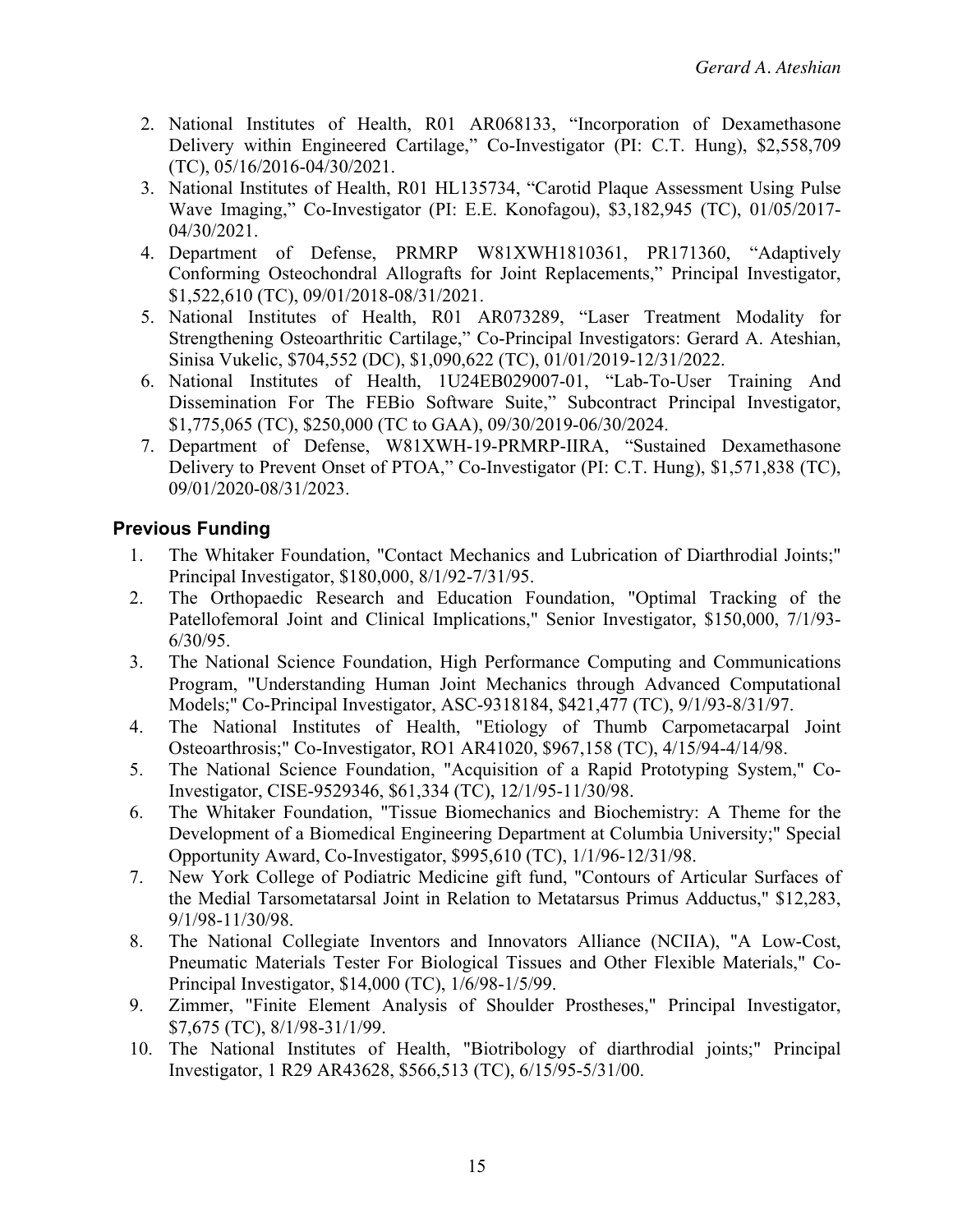- 11. The National Institutes of Health, "Biomechanical factors in OA of the glenohumeral joint;" Co-Investigator, 1R01 AR42850, \$1,488,866 (TC), 3/1/96-2/29/00.
- 12. Zimmer, "In Vitro Testing of Shoulders and Shoulder Prostheses in Cadavera," Principal Investigator, \$98,063 (TC), 8/1/98-8/12/01.
- 13. The National Institutes of Health, "Etiology of CMC Joint Osteoarthritis," Co-Investigator, 1 R01 AR41020, \$531,987 (DC) \$907,038 (TC), 4/1/98-3/31/02.
- 14. The National Institutes of Health, SBIR Phase I, "Laser-Assisted Cartilage Repair Using Collagen Adhesives," 1-R43-AR48738-01, Co-Investigator, \$32,943 (TC), 4/17/02- 10/16/02.
- 15. The National Institutes of Health, RO1, "Anisotropy and Nonlinearity of Cartilage Mechanics," Principal Investigator, 1 R01 AR46532, \$457,892 (DC), \$724,377 (TC), 2/1/00-1/31/04.
- 16. National Institutes of Health, R01 AR43628, "Biotribology of Diarthrodial Joints," Principal Investigator, \$525,000 (DC), \$845,205 (TC), 6/1/00-5/31/04.
- 17. The National Institutes of Health, R01 AR49922, "Intervertebral Disc Response to Cyclic Loading In Vivo," Principal Investigator: C. T. Hung, \$1,041,497 (TC), 09/26/02- 08/31/06.
- 18. The National Institutes of Health, R21 EB004532, "Confined Compression Of Single Cells Using AFM," Principal Investigator: K.D. Costa, \$275,000 (DC), \$423,045 (TC), 9/1/04-8/31/06.
- 19. The National Institutes of Health, R21 AR053530, "Tissue Engineered Osteochondral Patella Resurfacing," Principal Investigator: J.L. Cook (U Missouri), C.T. Hung (Consortium PI at Columbia), \$275,000 (DC), \$420,323 (TC), (Consortium: \$90,747 TC), 3/1/06-2/28/09.
- 20. National Institutes of Health, R01 AR43628, "Biotribology of Diarthrodial Joints," Principal Investigator: G.A. Ateshian, \$704,000 (DC), \$1,084,973 (TC), 7/1/04-4/30/09.
- 21. The Musculoskeletal Transplant Foundation, MTF CU07-194, "Physiologic Loading for Long-Term Maintenance of Osteochondral Grafts in Culture," Principal Investigator: C.T. Hung, \$125,000 (TC), 01/01/08-5/31/09.
- 22. National Institutes of Health, R01 AR46568, "Physiologic Loading for Cartilage Tissue Engineering," Principal Investigator: C. T. Hung, \$1,400,000 (TC), 1/24/00-08/31/09.
- 23. The National Institutes of Health, R01, "Anisotropy and Nonlinearity of Cartilage Mechanics," Principal Investigator: G.A. Ateshian, 1 R01 AR46532, \$910,000 (DC), \$1,430,516 (TC), 2/1/04-1/31/10.
- 24. The National Institutes of Health, R01 AR052871, "Chondrocyte Mechanotransduction Using Microfluidics," Principal Investigator: C.T. Hung, \$1,449,000 (TC), 08/06/06- 7/31/10.
- 25. The National Institutes of Health, R01 GM083925, "FEBio Finite Elements for Biomechanics and Biophysics," Co-Principal Investigators: Gerard A. Ateshian and Jeffrey A. Weiss (University of Utah) \$1,091,684 (DC), \$1,318,933 (TC), 09/30/08- 09/01/12.
- 26. National Institutes of Health, R01 AR46568, "Physiologic Loading for Cartilage Tissue Engineering," Principal Investigator: C. T. Hung, \$3,156,823 (TC), 09/01/09-08/31/14.
- 27. National Institutes of Health, R01 AR043628, "Biotribology of Diarthrodial Joints," Principal Investigator: G.A. Ateshian, \$1,241,280 (TC), 06/01/2010-11/30/2014.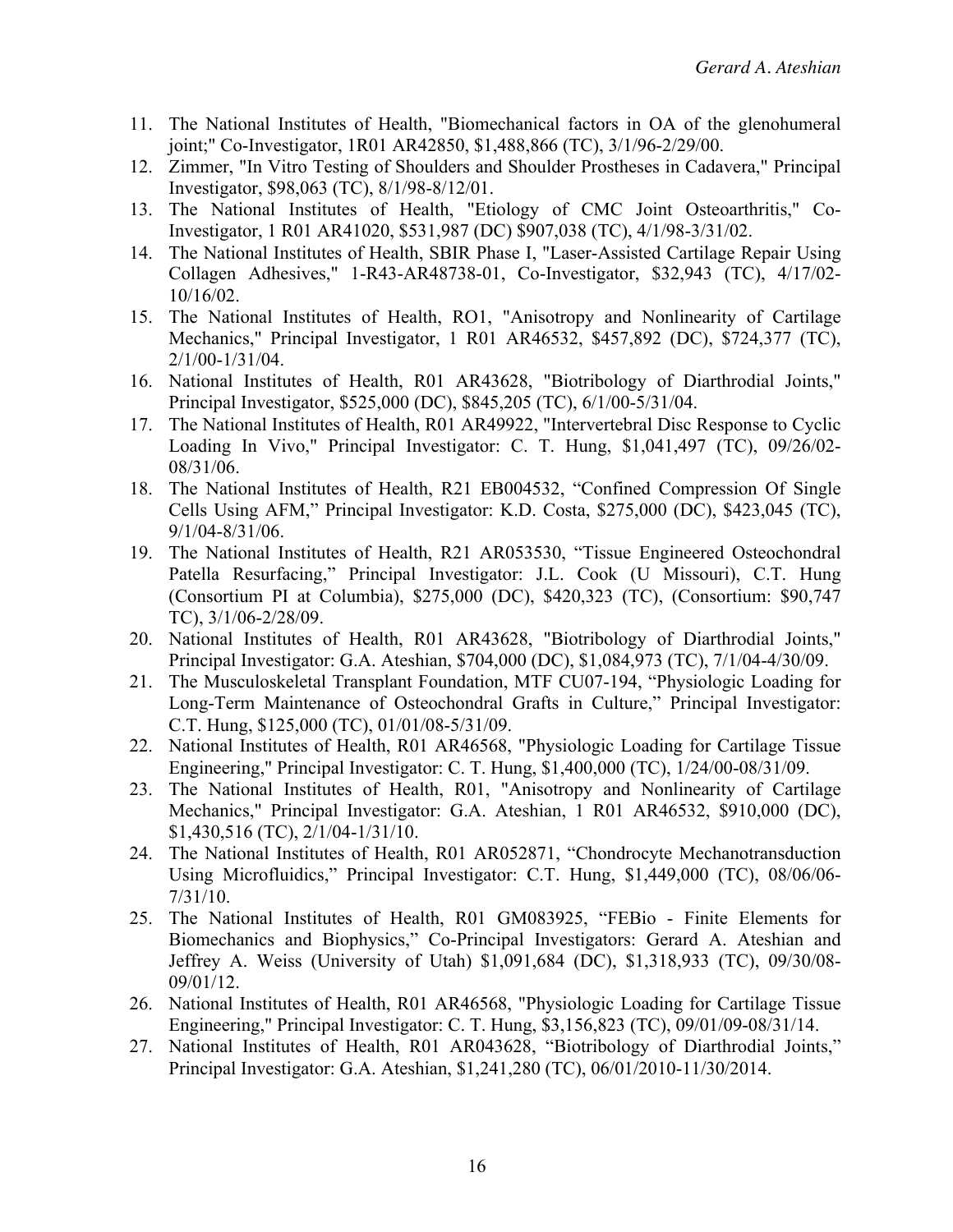- 28. The National Institutes of Health, R01 GM083925, "FEBio Finite Elements for Biomechanics and Biophysics," Co-Principal Investigators: Gerard A. Ateshian and Jeffrey A. Weiss (University of Utah) \$981,488 (DC), \$1,182,643 (TC), 09/1/12- 08/31/16.
- 29. National Institutes of Health, R01 AR060361, "Optimizing Nutrient Supply in Large Engineered Cartilage Tissue Constructs," Co-Principal Investigators: Gerard A. Ateshian and Clark T. Hung, \$1,125,000 (DC), \$1,742,366 (TC), 9/20/10-8/31/2016.
- 30. Columbia-Coulter Translational Research Partnership, WHCF CU12-0369, "Osteochondral allograft bending: Safely reshaping articular surfaces for treating osteoarthritis," Co-Principal Investigators: G.A. Ateshian, M.P. Rosenwasser, \$91,880 (DC), 09/01/14- 12/31/16.
- 31. National Institutes of Health, T32 AR059038, "Multidisciplinary Engineering Training in Musculoskeletal Research," Principal Investigator: G.A. Ateshian, \$1,269,000 (DC), \$1,332,120 (TC), 09/01/2011-08/31/2017.
- 32. Honda Motor Company Fundamental R&D Research Labs, "Edema Simulations with FEBio, Phase I" Co-Investigator (PI: Barclay Morrison) \$120,000 (TC), 01/01/2018- 03/31/2018.
- 33. Honda Motor Company Fundamental R&D Research Labs, "Edema Simulations with FEBio, Phase II," Co-Investigator (PI: Barclay Morrison) \$130,000 (TC), 04/01/2018- 12/31/2018.
- 34. Honda Motor Company Fundamental R&D Research Labs, "Edema Simulations with FEBio, Phase III" Co-Investigator (PI: Barclay Morrison) \$113,088 (TC), 04/01/2019- 09/30/2019.

## **Proposals Pending**

- 1. Department of Defense Peer Reviewed Medical Research Program, "Synovial Patch for Intra-Articular Delivery of Dexamethasone for Prevention of PTOA," Principal Investigator: Clark T. Hung, \$1,2000,000 (DC), \$1,569,227 (TC), 09/01/2018- 08/31/2021.
- 2. The National Institutes of Health, R01 GM083925, "FEBio Finite Elements for Biomechanics and Biophysics," Co-Principal Investigators: Gerard A. Ateshian and Jeffrey A. Weiss (University of Utah) \$2,476,773 (TC), \$880,614 (TC to GAA), 09/1/2020- 08/31/2024. Impact Score: 20, Percentile: 2.
- 3. The National Institutes of Health, R01 AR077587, "Bioengineering Study of the Synovium Role in Mitigating Normal Articular Cartilage Wear and Tear," Co-Principal Investigators: Clark T. Hung and Gerard A. Ateshian, \$1,587,370 (TC), 07/01/2020- 06/30/2024.
- 4. The National Institutes of Health, R01 DK125892, "Biomechanical disequilibrium in ciliopathies," Subcontract Principal Investigator (Co-PIs Evren U. Azeloglu, Luca G. Gusella, Mt. Sinai Hospital, New York), \$3,966,590 (TC), \$862,590 (TC to GAA), 07/01/2020-06/30/2025.

#### **Consultation and Mentorship on Grants**

1. The National Institutes of Health, "Mechanical Stimulation of IVD Cells;" Consultant, R01 AR47442, PI: Lori A. Setton, Duke University, 03/01/2001-02/28/2006.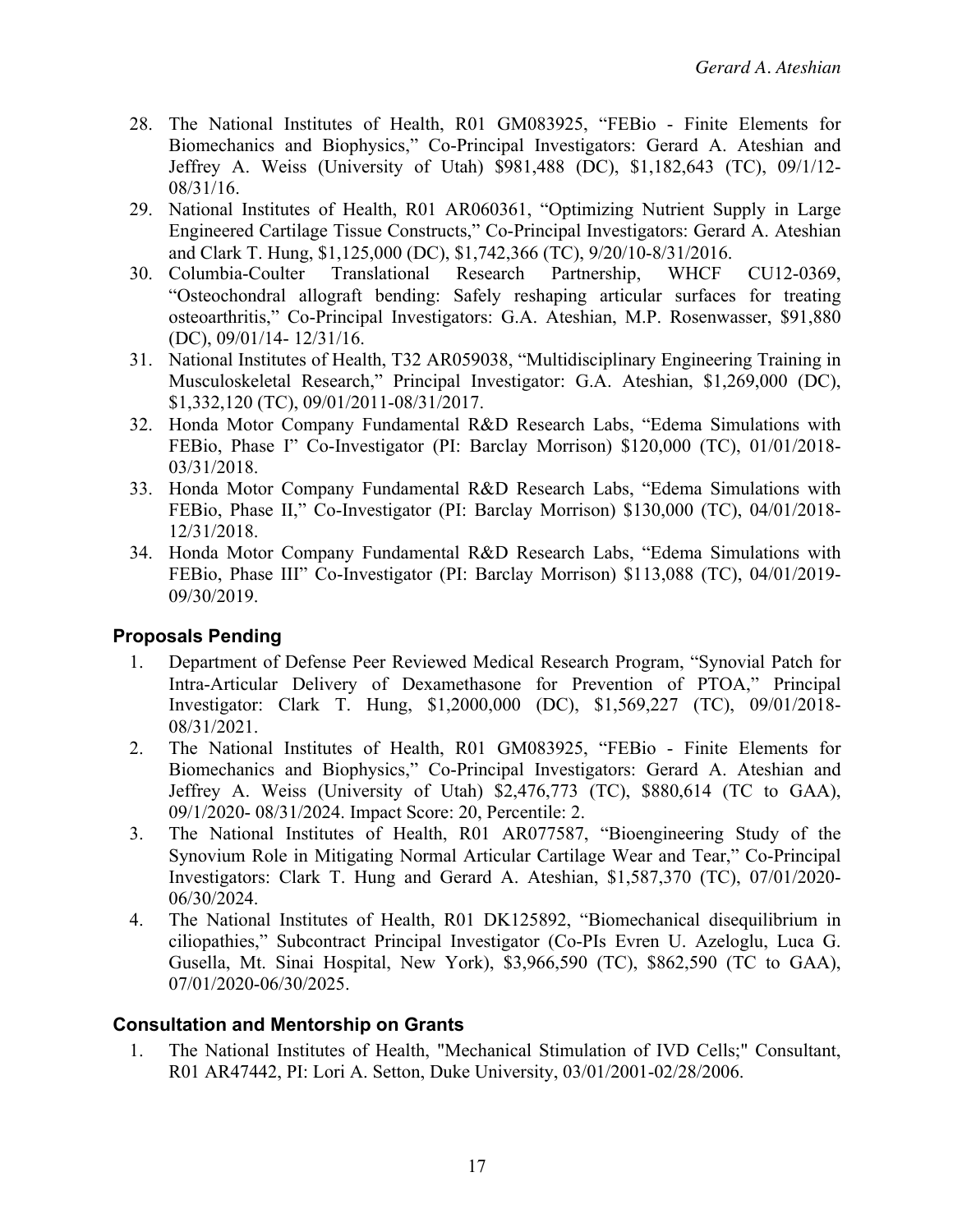- 2. The National Institutes of Health, "Correlates of cartilage thickness in the knees of subjects in the Framingham Study;" Consultant, PI: David T. Felson, Boston University.
- 3. The National Institutes of Health, "Tissue engineering of temporomandibular joint cartilage;" Mentor: B1K22 DE14228, 07/01/2001-06/30/2004, PI: Steven B. Nicoll, Columbia University.
- 4. The National Institutes of Health, R01 AR053344, "Biomechanics of the Dysplastic Hip," Principal Investigator: J.A. Weiss, 07/01/2007-06/30/2012.

### **Journal Review Activities**

American Journal of Sports Medicine Annals of Biomedical Engineering Biomechanics and Modeling in Mechanobiology Biorheology Cellular and Molecular Bioengineering Clinical Orthopaedics and Related Research International Journal of Engineering Science International Journal of Non-Linear Mechanics International Journal for Numerical Methods in Engineering Journal of Biomechanical Engineering Journal of Shoulder and Elbow Surgery Journal of Structural Biology Journal of Orthopaedic Research Journal of Physical Chemistry Magnetic Resonance in Medicine Medical Engineering and Physics Osteoarthritis and Cartilage Tissue Engineering

#### **Grant Review Activities**

National Institute of Aging, ad hoc reviewer National Institute of Arthritis and Musculoskeletal and Skin Diseases, ad hoc reviewer National Science Foundation, ad hoc reviewer Natural Sciences and Engineering Research Council of Canada The Whitaker Foundation, consulting reviewer

#### **Post-Doctoral Fellows**

- Michael A. Soltz, PhD, Columbia University, New York, NY, Advisor: Gerard A. Ateshian (2000-2001)
- Steven B. Nicoll, PhD, University of California, Berkeley and San Francisco, Advisor: Dr. Rajendra S. Bhatnagar (2000-2002). Current Position: Professor of Biomedical Engineering, City College of the City University of New York, New York, NY (2010-)
- Hui Chen, PhD, Cornell University, Ithaca, NY, PhD Advisor: Subrata Mukherjee (2008-2010). Credit Risk Manager, American Express, New York, NY.
- Michael B. Albro, PhD, Columbia University, New York, NY, PhD Advisor: Gerard A. Ateshian (2010-2014). Marie Curie Research Fellow, Imperial College, London, United Kingdom.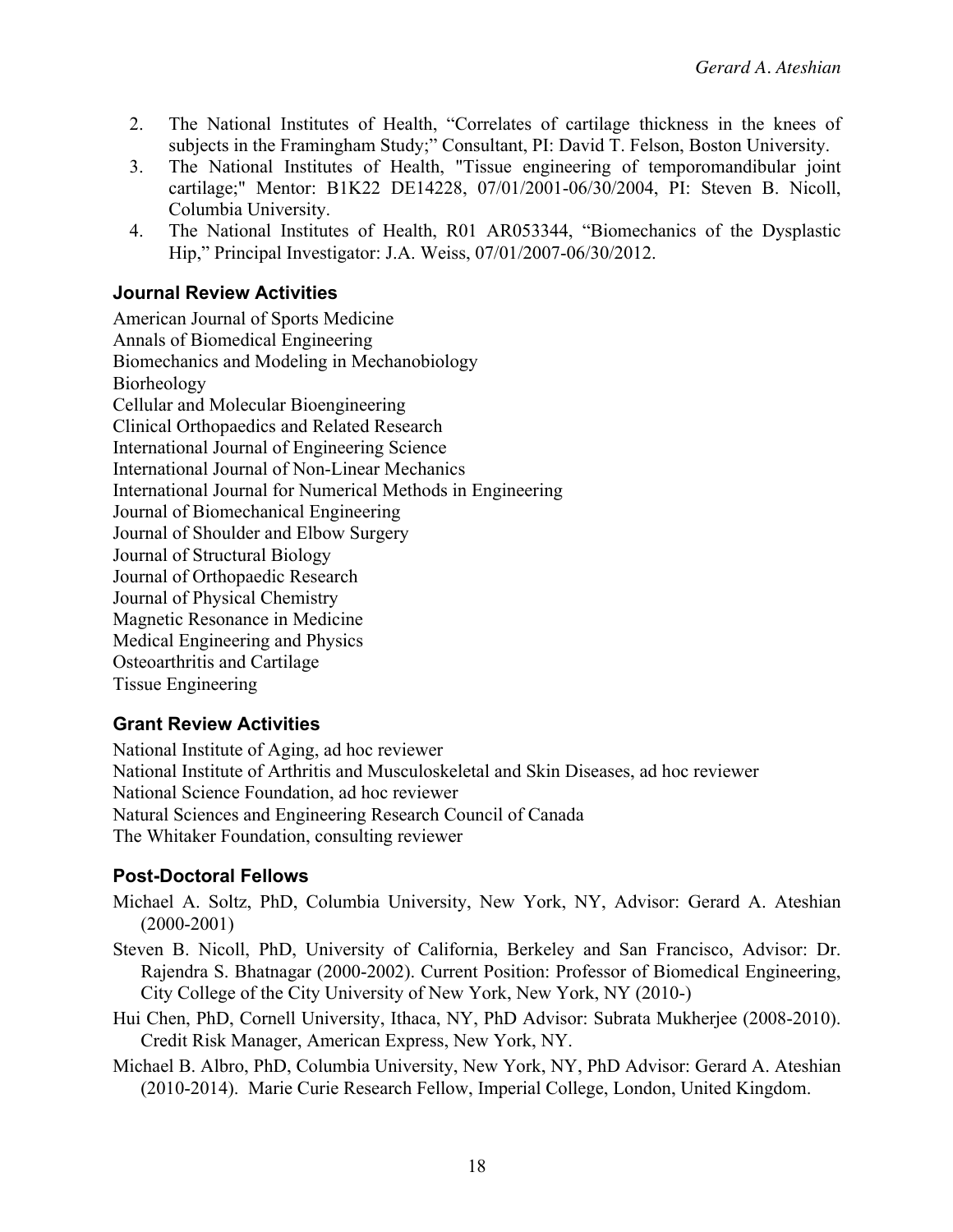#### **Past Doctoral Students**

1. Huiqun Wang, 1993-97, Advisor: GA Ateshian, Financial Analyst, Bloomberg, New York, NY.

*Boundary lubrication of articular cartilage: The role of interstitial fluid pressure, surface porosities and equilibrium friction coefficient.*

2. Xiaodong Wang, 1994-97, Advisor: GA Ateshian, Financial Analyst, Solomon Brothers, New York, NY.

*The frictional role of interstitial fluid viscosity at the interface of deformable porous media.*

3. Michael A. Soltz, 1996-2000, Advisor: GA Ateshian. Current Position: Program Manager, Pre-Clinical, Covidien, North Haven, CT. Past positions: Senior Engineer, US Surgical, North Haven, CT. Engineer II, Thoratec Corp., Pleasanton, CA. Principal Engineer – Research & Development, BD Medical – Medical Surgical Systems, Franklin Lakes, NJ.

*Investigation of a Boundary Friction Model for Articular Cartilage: Effects of Interstitial Fluid Pressurization and Surface Topography*

4. Rajeev Kelkar, 1992-96, Advisors: GA Ateshian, VC Mow. Current Position: Insight Science Technology, Sunnyvale, CA. Past Positions: ProAnalysis, Inc., Mountain View, CA; Exponent, Inc., Menlo Park, CA

*Normal and abnormal mechanics of the shoulder: studies of articular geometry, contact and kinematics.*

5. S. Daniel Kwak, 1991-97, Advisors: GA Ateshian, VC Mow. Current Position: DePuy Spine, Raynham, MA. Past Positions: IT Engineer, ATG, Boston, MA; Lecturer, Harvard University, Boston Children's Hospital.

*Experimental and mathematical investigation of the human knee: anatomy, kinematics and contact.*

6. Liangfeng Xu, 1994-99, Advisors: GA Ateshian, VC Mow. Current Position: Senior Research Engineer, Nokia, Irving, TX.

*Biomechanics of the thumb carpometacarpal joint: Topography, ligamentous structure, articular contact, and kinematics.*

7. Chun-Yuh Huang, 1995-2001, Advisors: GA Ateshian, VC Mow. Current Position: Associate Professor of Biomedical Engineering, University of Miami, FL (2009-). Past Positions: Assistant Professor, College of Dental Medicine, Nova Southeastern University, Fort Lauderdale, FL (2006-2008); Postdoctoral fellow, University of Miami, Miami, FL, 2001-2006.

*Biomechanics of soft tissues in the shoulder joint – Glenohumeral cartilage, ligament, and rotator cuff tendon.*

8. Zohara Cohen, 1994-2001, Advisors: GA Ateshian, VC Mow. Current Position: Program Director, Division of Discovery Science & Technology, National Institute of Biomedical Imaging and Bioengineering, National Institutes of Health, Bethesda, MD. Past Position: Postdoctoral research fellow, Physical Disabilities Branch, National Institutes of Health, Bethesda, MD, 2001-2006.

*Analysis of diagnostic tools and treatment methods for osteoarthritis in the patellofemoral joint: In vivo methods for employing magnetic resonance imaging*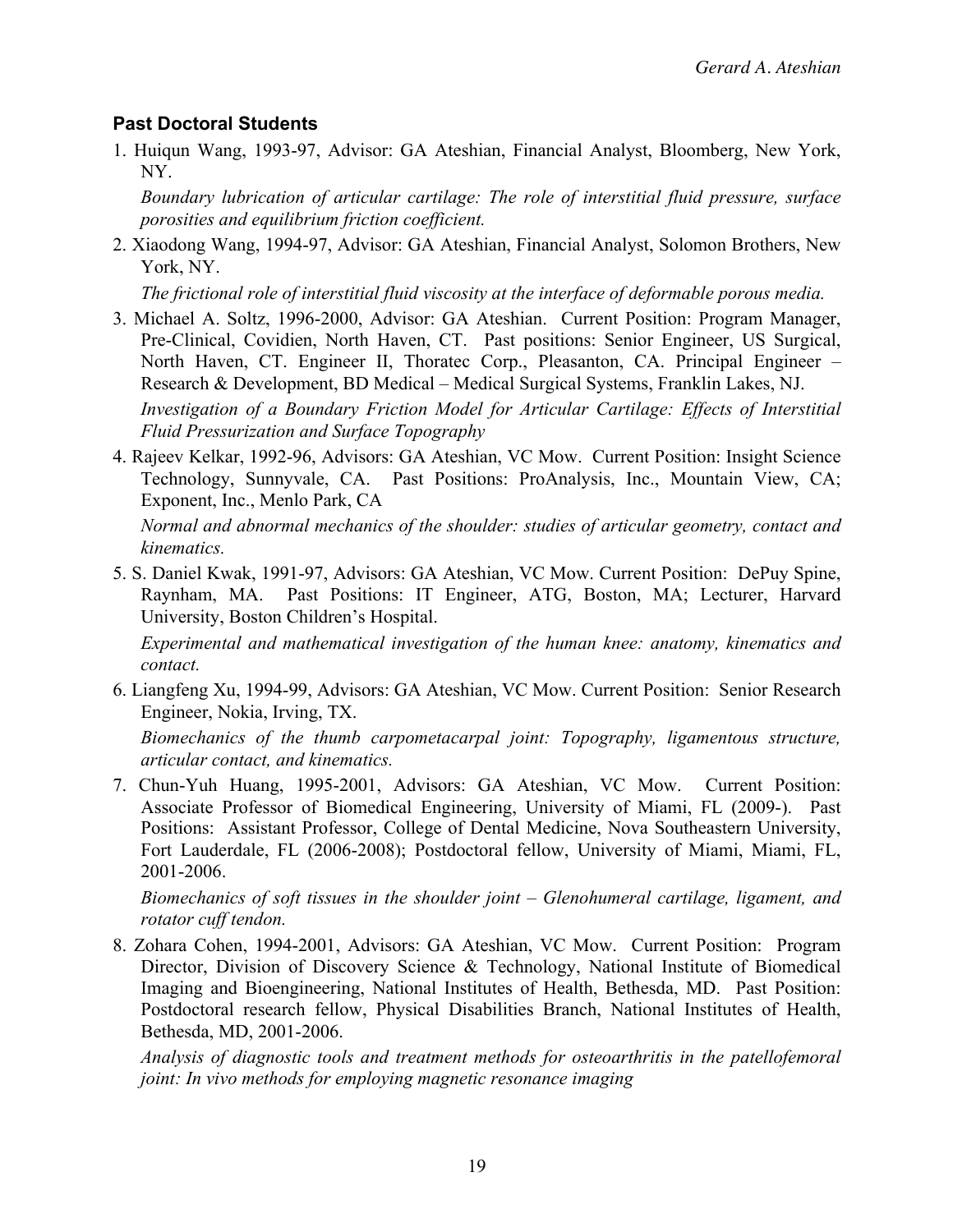9. Vincent Wang, 1996-2001, Advisors: GA Ateshian, VC Mow. Current Position: Associate Professor, Department of Biomedical Engineering and Mechanics, Virginia Tech, Blacksburg, VA. Past Positions: Assistant Professor, Dept. of Orthopaedic Surgery, Rush University Medical Center, Chicago, IL. Post-doctoral fellow, Mt-Sinai Hospital. New York, NY, 2001-2006.

*Biomechanics of the normal and surgically reconstructed shoulder*

10. Changbin Wang, 1999-2001, Advisors: CT Hung, GA Ateshian. Current Position: Director, OPEN Underwriting - Pricing and Balance Transfer, American Express, New York, NY. Past position: Post-doctoral fellow, Columbia University, New York, NY.

*Digital video microscopy-based determination of cartilage inhomogeneity, anisotropy and tension-compression nonlinearity: Implications on chondrocyte environment*

11. Robert L. Mauck, 1998-2003, Advisors: CT Hung, GA Ateshian. Current Position: Mary Black Ralston Professor For Education And Research In Orthopaedic Surgery, Department of Orthopaedic Surgery, University of Pennsylvania, Philadelphia (2005-). Past Position: Postdoctoral fellow, National Institutes of Health (2003-2005).

*Functional tissue engineering of articular cartilage: The effect of physical forces on the in vitro growth of engineered constructs*

12. Ramaswamy Krishnan, 1999-2004, Advisor; GA Ateshian. Current Position: Assistant Professor, Department of Emergency Medicine, Beth Israel Deaconess Medical Center, Harvard Medical School, Boston, MA (2011-). Past Positions: Engineer, Exponent, Inc., Philadelphia, PA (2004-2005); Research Fellow, Department of Environmental Health, Harvard School of Public Health, Cambridge, MA (2005-2011).

*Role of interstitial fluid pressurization in articular cartilage lubrication*

13. Seonghun Park, 2002-2005, Advisor: GA Ateshian. Current Position: Professor of Mechanical Engineering, Pusan National University, South Korea (2017-). Past Positions: Associate Professor of Mechanical Engineering, Pusan National University (20011-2017); Assistant Professor of Mechanical Engineering, Pusan National University (2007-2011); Post-doctoral fellow, Hospital for Special Surgery, New York (2005-2007).

*Interstitial fluid flow-dependent and flow-independent mechanical and tribological response of articular cartilage*

14. Ines Basalo Perez-Luna, 2000-2005, Advisor: GA Ateshian. Current Position: Assistant Professor in Practice, Department of Mechanical Engineering, University of Miami, Miami, FL. Past Positions: Adjunct Professor of Mechanical Engineering, Columbia University, New York, NY (2008-). Adjunct Professor of Mechanical Engineering, The Cooper Union (2007-2008); CIBC World Markets Corp., New York (2006-2007).

*Effects of enzymatic degradation on the frictional properties of articular cartilage and development of an orthotropic finite deformation constitutive law*

15. Nadeen Chahine, 2000-2006, Advisors: GA Ateshian, CT Hung. Current Position: Associate Professor of Biomechanics (in Orthopaedic Surgery), Department of Orthopaedic Surgery, Columbia University, New York, NY (2017-). Past Position: Associate Professor of Molecular Medicine and Neurosurgery, Feinstein Institute for Medical Research,
Manhasset, NY (2008-2017). Lawrence Postdoctoral Fellow, Lawrence Livermore National Lab, California (2006-2008).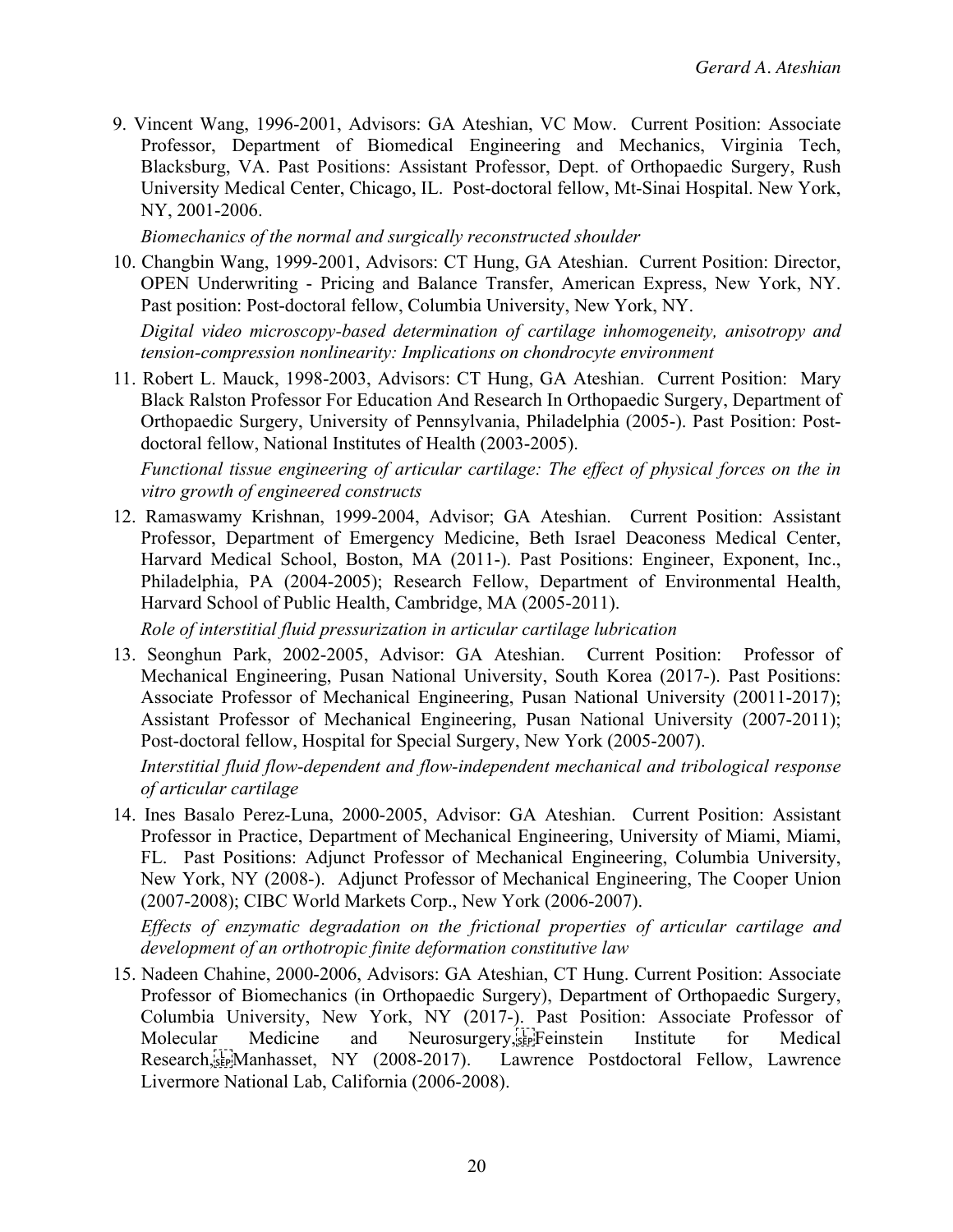*Multi-scale measurements of the mechanical and transport properties of native and engineered articular cartilage*

16. Eric G. Lima, 2001-2008, Advisors: CT Hung, GA Ateshian. Current Position: Professor of Mechanical Engineering, The Cooper Union, New York, NY (2019-). Past Positions: Associate Professor of Mechanical Engineering, The Cooper Union, New York, NY (2008- 2019).

*The tissue engineering of functional osteochondral construct for cartilage repair*

17. Clare Canal, 2002-2009, Advisor: GA Ateshian. Past Position: Postdoctoral Fellow, Department of Orthopaedic Surgery, Mt. Sinai Hospital, New York, NY (2011-2013).

*Contact mechanics of articular layers: 2D strain fields and their relation to tissue inhomogeneity.*

18. Matteo Caligaris, 2004-2010, Advisor: GA Ateshian. Current Position: Senior Design Engineer, Pall Life Science, Media technology and Development, Port Washington, NY  $(2012-).$ 

*Effect of migrating contact area and degenerative joint disease on interstitial fluid pressurization and the frictional response of articular cartilage*

- 19. Michael Albro, 2005-2010, Advisor: GA Ateshian. Current Position: Postdoctoral fellow, Department of Mechanical Engineering, Columbia University, New York, NY (2010-) *Solute transport in porous deformable media: Active uptake in dynamically loaded tissue and molecular partitioning in the cellular cytoplasm*
- 20. Roger Goldman, 2007-2011, Advisors: N. Simaan, GA Ateshian. Current Position: University of California Davis Medical Group Radiology, Sacramento, CA (2015-). Past Positions: Resident in Radiology, Stanford Medicine, Stanford CA (2013-2015). MD-PhD fellow and Resident, Columbia University Medical Center, New York, NY (2005-2013).
- *Analysis, algorithms, and control for intelligent surgical exploration and intervention* 21. Sevan Oungoulian, 2008-2015, Advisor: GA Ateshian. Current Position: Senior Staff Scientist, Food and Drug Administration, Washington, D.C. (2017-). Past Position: Development Scientist, TriReme Medical Inc., Pleasanton, CA (2015-2017).

*Friction and wear measurements of bovine articular cartilage against non-native materials* 22. Charlie Yongpravat, 2009-2015, Advisors: GA Ateshian, CS Ahmad. Current Position:

Biomedical Engineer, Division of Cardiovascular Devices, Food and Drug Administration, Washington, D.C. (2015-).

*Pre-surgical planning of total shoulder arthroplasty and glenohumeral instability repair*

- 23. Alexander D. Cigan, 2010-2016, Advisor: GA Ateshian. Current Position: Medical Writer at BGB Group, New York, NY (2016-) *Nutrient channels to aid the growth of articular surface-sized engineered cartilage constructs*
- 24. Brian K. Jones, 2010-2016, Advisor: GA Ateshian. Current Position: Research Associate, Department of Biomedical Engineering, University of Virginia, VA (2016-) *Articular cartilage contact mechanics and development of a bendable osteochondral allograft*
- 25. Robert J. Nims, 2010-2016, Advisor: GA Ateshian. Current Position: Postdoctoral Fellow, Department of Orthopaedic Surgery, University of Washington in St. Louis, MO (2016-) *Optimizing cartilage tissue engineering through computational growth models and experimental culture protocols.*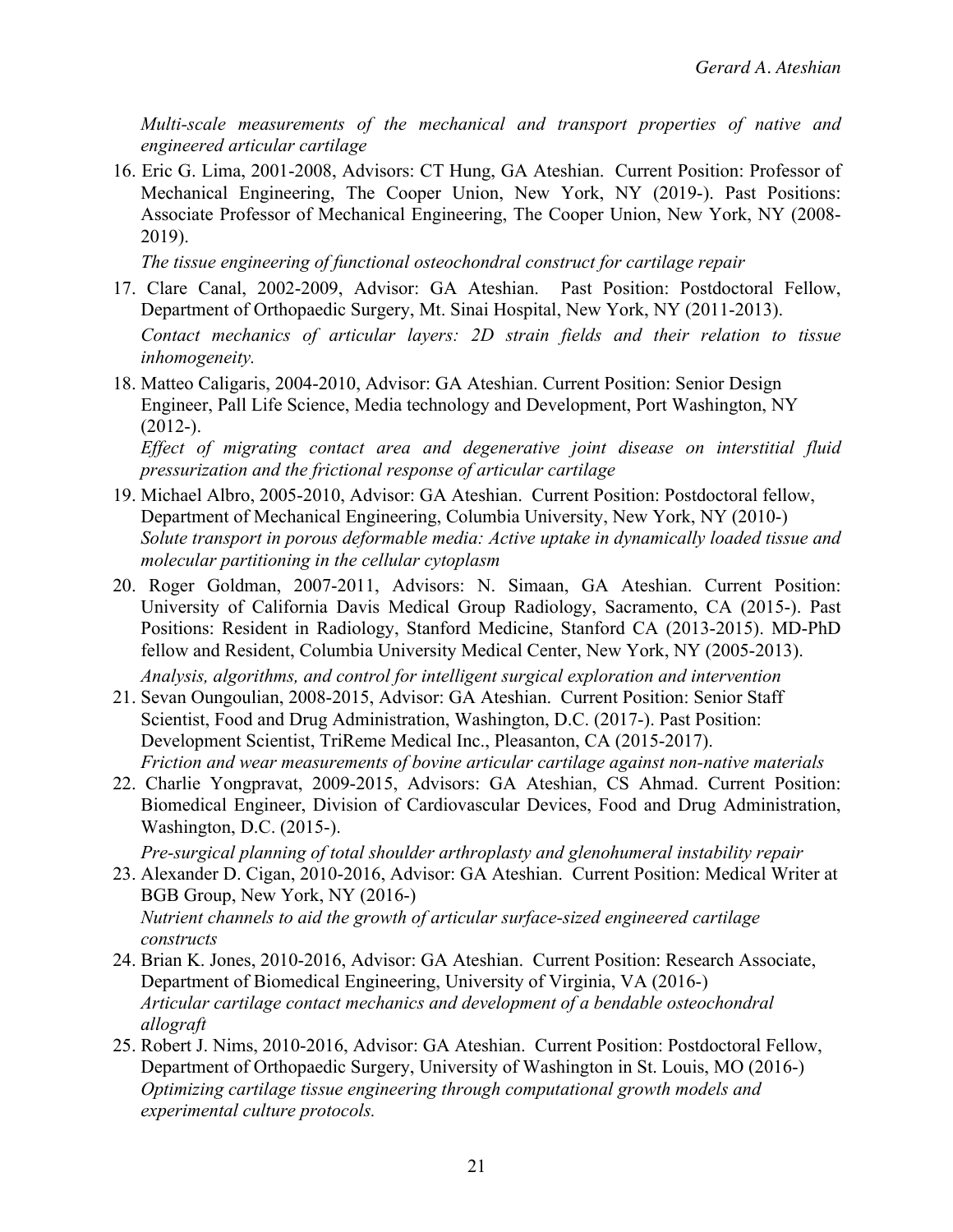- 26. Chieh Hou, 2012-2018, Advisor: GA Ateshian. Current Position: Postdoctoral Associate, Department of Biomedical Engineering, University of Minnesota, MN (2018-). *Implementation and validation of finite element framework for passive and active membrane transport in deformable multiphasic models of biological tissues and cells*
- 27. Krista M. Durney, 2012-2018, Advisors: GA Ateshian and CT Hung. Current Position: Product Marketing and Sales Manager at TARA Biosystems, New York, NY (2019-). Past Position: Research Intern, Goldman Sachs, New York, NY (2018-2019). *Investigations of articular cartilage delamination wear and a novel laser treatment strategy to increase wear resistance*
- 28. Brandon K. Zimmerman, 2014-2020, Advisor: GA Ateshian. Current Position: Postdoctoral Fellow, Department of Mechanical Engineering, Johns Hopkins University, Baltimore, MD  $(2020-).$

*Mechanically mediated fatigue failure in articular cartilage: Experimental, theoretical, and computational models*

### **Current Doctoral Students**

- 1. Jay Shim (NSF Fellow), 2015-, Advisor: GA Ateshian
- 2. Courtney Shaeffer, 2018-, Advisor: GA Ateshian
- 3. Claire Sise, 2018-, Advisor: GA Ateshian
- 4. Katherine Spack, 2018-, Advisor: GA Ateshian
- 5. Kimberly Kroupa (Presidential Fellow), 2019-, Advisor: GA Ateshian

#### **Masters and Visiting Students**

Michael Jenkins, 1995-96 James Kim, 1995-96 Anna Stankiewicz, 1997-99 Kin Tso, 1998 Christine Palma, 1999-2000 Rumana Huq, 1999 Ines Basalo Perez-Luna, 2000 Steven Steer, 2000 Seonghun Park, 2000 Malaika Gamble, 2000 Nadine Chahine, 2000 Adam Mantzaris, 2001-2002 George Yuan, 2001-2002 James W. Raistrick, 2002-2003 Noah Meade, 2002-2003 Bryte Moa-Anderson, 2002-2003 Michael Albro, 2004-2005 Michael Mitchell, 2004-2005 Paola de Leon, 2004-2005 Victoria Wei, 2004-2005 Christine Schwaller, 2005-2006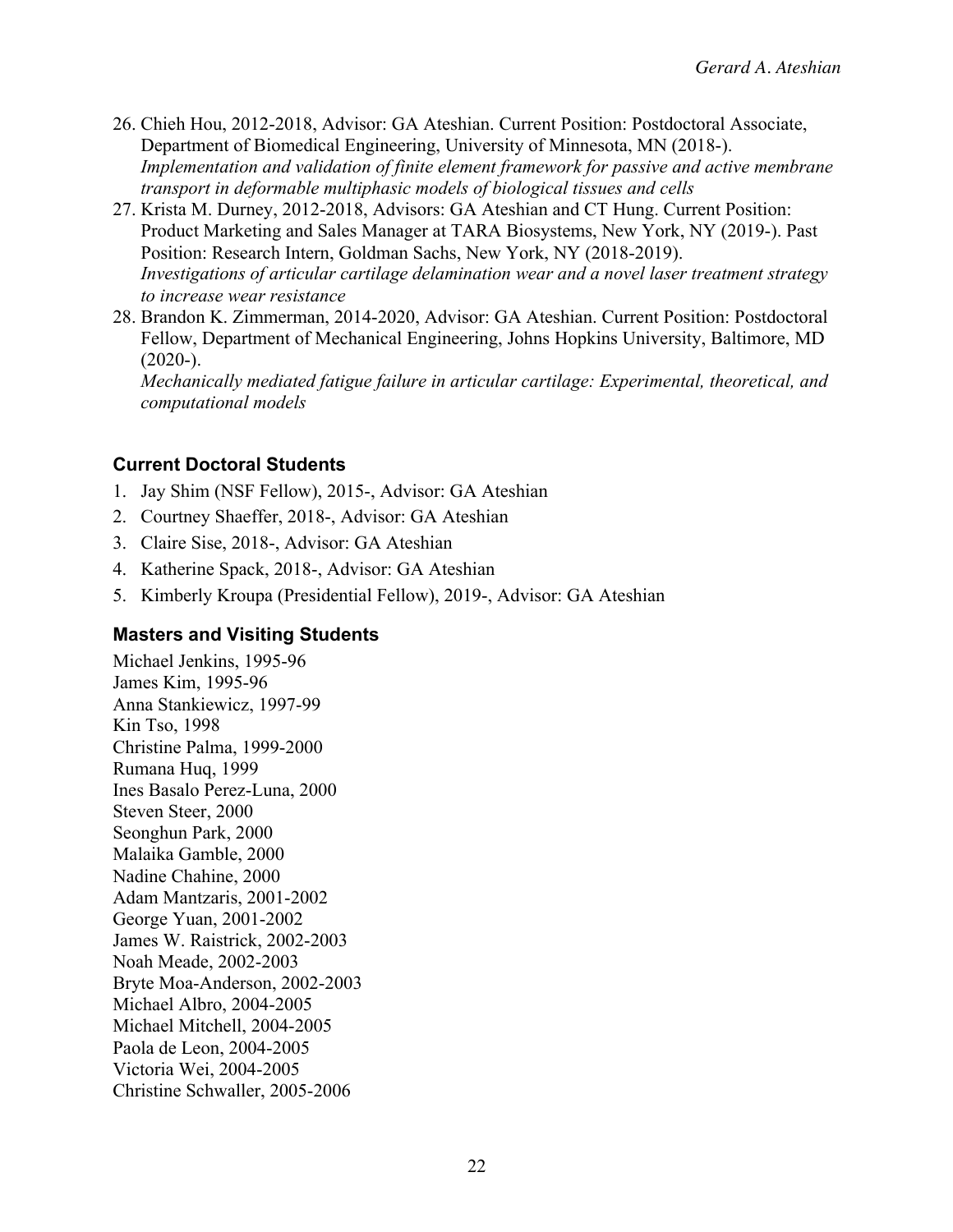Daniel Ginat, 2005 Michael Kaplun, 2005-2008 Vikram Rajan, 2006-2009 Oluwaseun Omofoye, 2007 Ricardo Vallejo Estrada, 2007 Elliot Greenblatt, 2008 Bo Chen, 2009 Stephany Chang, 2009-2010 Orian Ben-Artzi, 2010-2011 Thomas Schmidt, 2011 (visiting, Duisberg-Essen University, Germany) Szusien Chen, 2011 Zekai Zhou, 2012 Daye Lin, 2012 Sara Manzano Martínez, 2013 (visiting, Zaragoza University, Spain) Hadley Feingold, 2014 (visiting, Wesleyan University, CT) Lucie Karbowski, 2014 (visiting, University of Lorraine, France) Antoine Dusséaux, 2015 (visiting, Ecole Polytechnique, France) Marina Morrow, 2015 (visiting, University of Rochester, NY) James Boorman-Padgett, 2015-2016 Marion Lopez 2016 (visiting, Ecole Nationale Supérieure de Techniques Avancées, France) Alex Chen, 2016-2017 Léa Montégut, 2017 (visiting, Ecole Polytechnique, France) Sonia Donde, 2017 Shivam Sonar, 2017-2018 Courtney Shaeffer, 2017-2018 Martin Xiberras, 2018 (visiting, Ecole Polytechnique, France) Ashritha Eadara, 2018-2020 Minghui Tian, 2018-2019

### **Undergraduate Students (ME E3900-3901 Honors Tutorial Advisees / ME E3998 Projects in Mechanical Engineering, Summer Internships)**

Michael Gertner (1991), Vincent Wang (1993-94), Zohara Cohen (1994), Cheryl Naeher (1994), Amanda Adams (1994), Bruce Badner (1994), Nina Padmore (1994), Steve Thomopoulos (1994), Michael Jenkins (1995), Fazal Mohd-Ghazali (1995), William Morrison (1996-97), Alex Shterenberg (1996), Stephanie Burky (1997), Ruddy Castillo (1997), Oladapo Fakunle (1998- 99), Shant Barsoumian (1999-2000), Jennifer Wade (1999), Jimmy Deng (2000), Steven Steer (2000), Aaron Williams (2000-2001), Monika Kopacz (2000-2003), Joshua Mason (2001), Lindsay Kuhn (2001-2002), Rania El-Beshbeshy (2002-2003), Nicole Gabriel (2002), Rena Ridovsky (2002-2003), Qi Qi Cheng (2002-2004), Barry Wohl (2002-2003), Gidon Ofek (2003), Elise Mariner (2003), David Raj (2003-2004), Wasnard Victor (2003-2005), Paola de Leon (2004), Tania Ullah (2004), Michael Carter (2004-2005), John Grando (2007), Roland Li (2007- 2010), Leah Petersen (2008), Rajan Banerjee (2008-2010), Mai Hyunh (2009-2010), Frances Bell (2010), Richard Romeo (2010), Chelsea Saniel (2010), Yuna Saiki (2010), Sung Hoon Steven Yoon (2010-2011), Brenda Chen (2011), John Esau (2011-2012), Marissa Dreyer (2011- 2012), Calvin Zhu (2011-2012), Kevin Yeroushalmi (2011-2012), Kristin Hehir (2011-2012),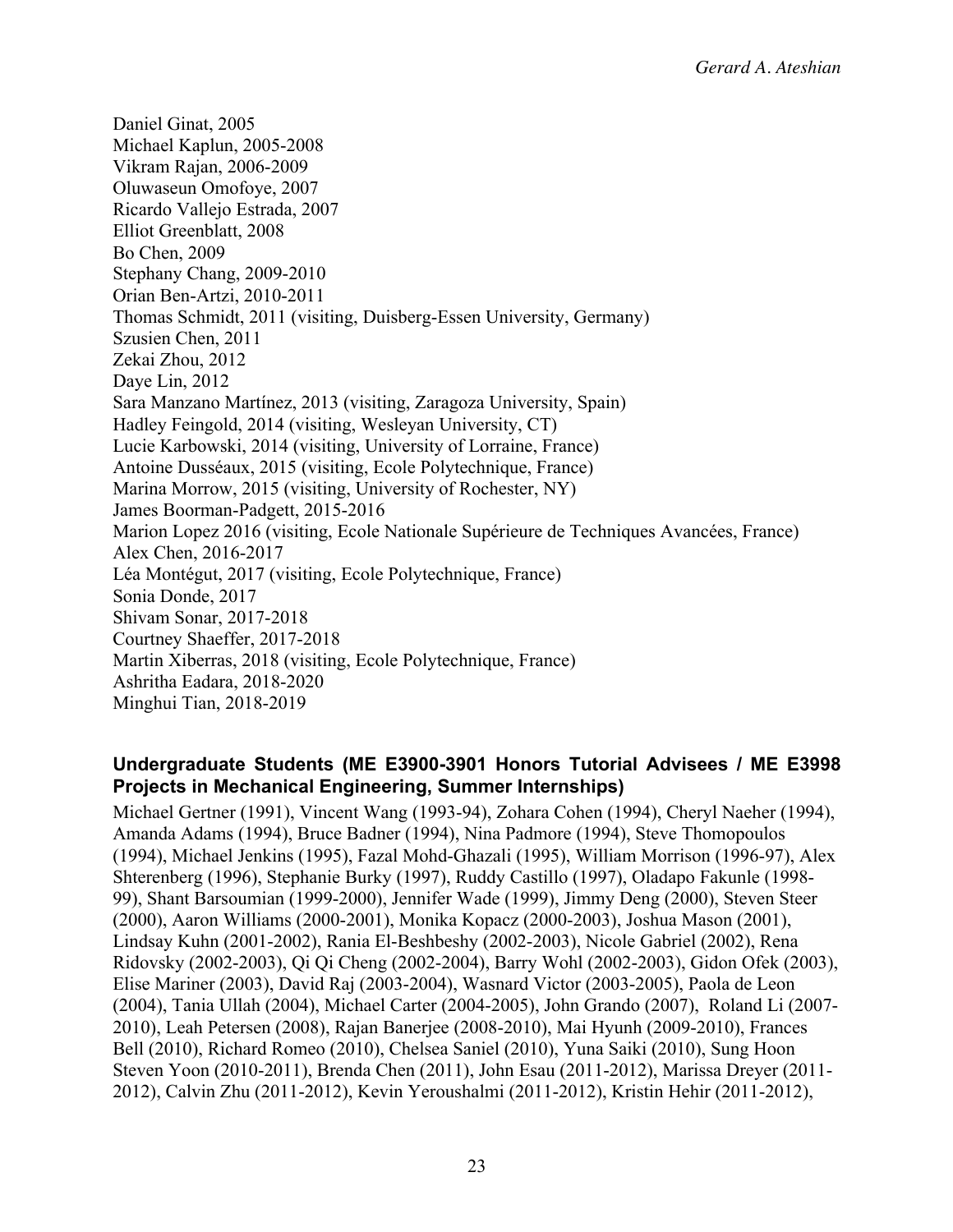Mary Quien (2012), Garren Tutunjian (2012), Jay Shim (2012-2014), Daniel Park (2012-2013), Kathleen Atkatsh (2013), Akaljot Singh (2013-2015), Kelly Terlizzi (2014-2015), Ashley Koo (2015), Jason Suh (2015), McKenzie Sup (2016), Wing-Sum Law (2016-2017), Claire Sise (2017), Katherine Guan (2017), Deyanisse Monegro (2017), Michael Anne Bolene (2017-2018), David de Santos (2019-2020).

## **Teaching**

| Fall 1991   | ME E3601 Classical Control Systems (48 students)                                            |
|-------------|---------------------------------------------------------------------------------------------|
| Spring 1992 | EM E3105 Mechanics (71 students)                                                            |
| Fall 1992   | ME E4701 Introduction to Biomechanics (14 students)                                         |
| Spring 1993 | ME E3409 Introduction to Computer-Aided Design (51 students)                                |
| Fall 1993   | ME E3401 Mechanics of Machines (37 students)                                                |
| Spring 1994 | ME E3408 Introduction to Computer-Aided Design I (49 students)                              |
| Fall 1994   | ME E4701 Introduction to Biomechanics (16 students)                                         |
| Fall 1994   | ME E6422 Introduction to Elasticity I (17 students)                                         |
| Spring 1995 | EM E3105 Mechanics (19 students)                                                            |
| Fall 1995   | ME E6422 Introduction to Elasticity I (12 students)                                         |
| Spring 1996 | EM E3105 Mechanics (26 students)                                                            |
| Fall 1996   | ME E3401 Mechanics of Machines (19 students)                                                |
| Spring 1997 | ME E3408 Computer Graphics and Design (33 students)                                         |
| Fall 1997   | ME E3409 Computer Aided Design (29 students)                                                |
| Fall 1997   | ME-BME E4702 Advanced Musculoskeletal Biomechanics (12 students, with                       |
|             | $XE$ Guo)                                                                                   |
| Spring 1998 | ME E3408 Computer Graphics and Design (26 students)                                         |
| Spring 1998 | BME E3910 Biomedical Engineering Design (9 students)                                        |
| Spring 1999 | ME E3408 Computer Graphics and Design (30 students)                                         |
| Spring 1999 | BME E3910 Biomedical Engineering Design (18 students)                                       |
| Fall 1999   | ME E6422 Introduction to Elasticity I (19 students)                                         |
| Fall 1999   | ME-BME E4702 Advanced Musculoskeletal Biomechanics (18 students, with                       |
|             | $XE$ Guo)                                                                                   |
| Spring 2000 | ME E3408 Computer Graphics and Design (24 students)                                         |
| Spring 2000 | BME E3910 Biomedical Engineering Design (31 students, with team)                            |
| Spring 2000 | BME E3820 Biomedical Engineering Laboratory II (35 students, 4 of 14 weeks,<br>with XE Guo) |
| Spring 2000 | BME E4502 Tissue Engineering II (30 students, 2.5 of 14 weeks, with CT                      |
|             | Hung)                                                                                       |
| Fall 2000   | ME E3401 Mechanics of Machines (18 students)                                                |
| Spring 2001 | ME E3408 Computer Graphics and Design (36 students)                                         |
| Spring 2001 | BME E3910 Biomedical Engineering Design (42 students, with team)                            |
| Spring 2001 | BME E3820 Biomedical Engineering Laboratory II (34 students, 6 of 14                        |
|             | weeks, with CT Hung)                                                                        |
| Fall 2001   | MEBM E6310 Mixture Theories for Biological Tissues I (9 students)                           |
| Spring 2002 | ME E3408 Computer Graphics and Design (32 students)                                         |
| Spring 2002 | MEBM E6311 Mixture Theories for Biological Tissues II (11 students)                         |
| Spring 2002 | BME E3820 Biomedical Engineering Laboratory II (38 students, 5 of 14 weeks,                 |
|             | with CT Hung)                                                                               |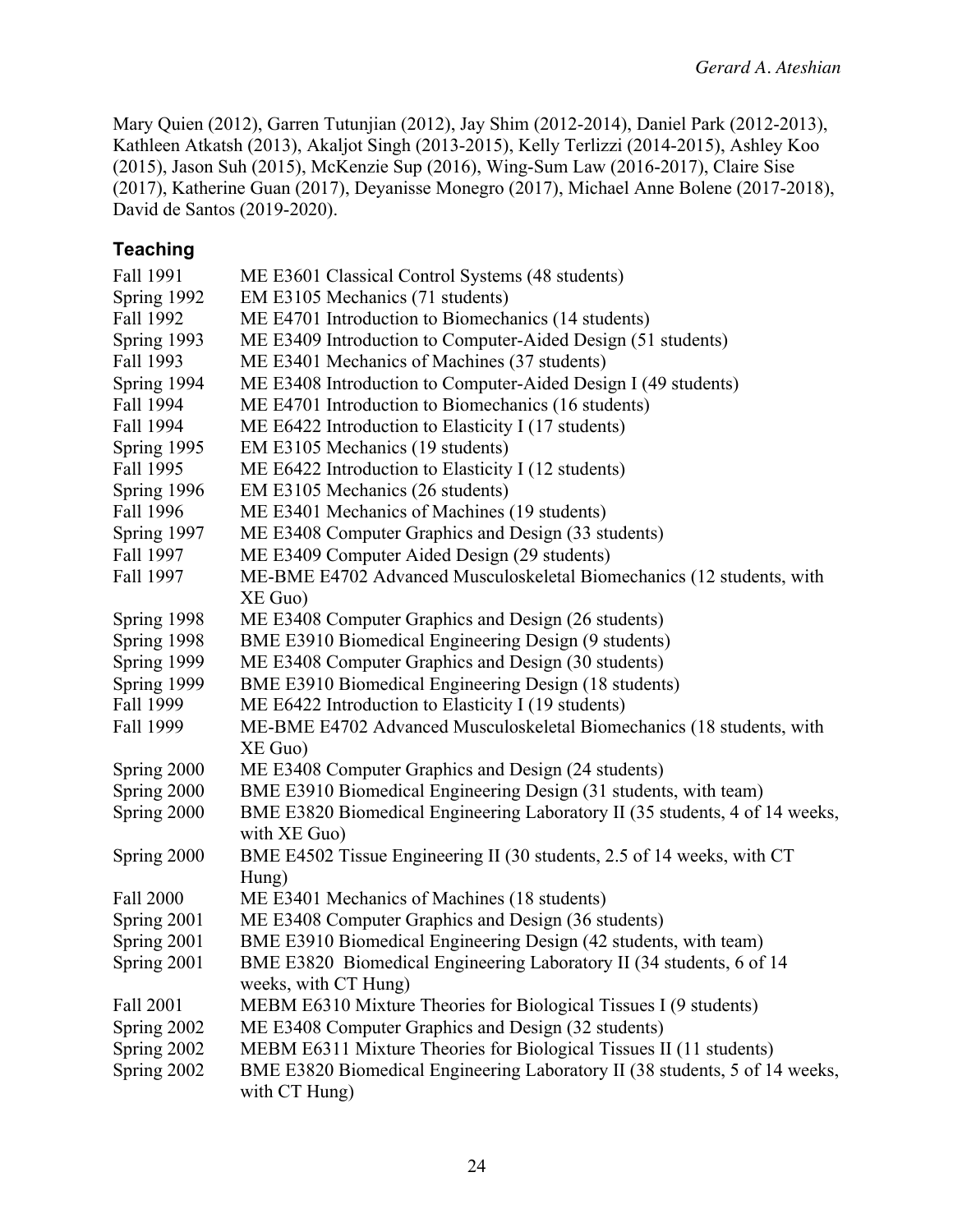| Fall 2002   | MECE E6422 Introduction to Elasticity I (19 students)                                        |
|-------------|----------------------------------------------------------------------------------------------|
| Spring 2003 | ME E3408 Computer Graphics and Design (42 students)                                          |
| Spring 2003 | BME E3820 Biomedical Engineering Laboratory II (48 students, 5 of 14 weeks,<br>with CT Hung) |
| Spring 2003 | BME E3910 Biomedical Engineering Design (supervised a design teams, with                     |
|             | P Sajda)                                                                                     |
| Fall 2003   | MECE E3409 Computer-Aided Design (18 students)                                               |
| Fall 2003   | MECE E1001 Mechanical Engineering: From Micromachines to Jumbo Jets (37                      |
|             | students, 2 of 14 weeks)                                                                     |
| Spring 2004 | MECE E3408 Computer Graphics and Design (39 students)                                        |
| Fall 2004   | MECE E3409 Computer Aided Design (39 students)                                               |
| Fall 2004   | MEBM E6310 Mixture Theory for Biological Tissues (12 students)                               |
| Fall 2004   | BMEN E3830 Biomedical Engineering Lab II (69 students, 2 of 14 weeks)                        |
| Spring 2005 | On sabbatical leave                                                                          |
| Fall 2005   | MECE E3409 Computer Aided Design (41 students)                                               |
| Fall 2005   | MECE E6422 Introduction to Elasticity I (21 students)                                        |
| Spring 2006 | BMEN E3920 Biomedical Engineering Design II (68 students)                                    |
| Fall 2006   | MECE E3409 Computer Aided Design (55 students)                                               |
| Fall 2006   | MEBM E6310 Mixture Theory for Biological Tissues I (8 students)                              |
| Spring 2007 | MEBM E6311 Mixture Theory for Biological Tissues II (8 students)                             |
| Fall 2007   | MECE E3409 Computer Aided Design (41 students)                                               |
| Fall 2007   | MECE E6422 Introduction to Elasticity I (17 students)                                        |
| Fall 2008   | MECE E1001 From Micromachines to Jumbo Jets (35 students)                                    |
| Fall 2009   | MECE E1001 From Micromachines to Jumbo Jets (45 students)                                    |
| Fall 2009   | MEBM E6310 Mixture Theory for Biological Tissues I (7 students)                              |
| Spring 2010 | MEBM E6311 Mixture Theory for Biological Tissues II (4 students)                             |
| Fall 2010   | MECE E3409 Machine Design (45 students)                                                      |
| Fall 2010   | MECE E6422 Introduction to Elasticity I (39 students)                                        |
| Fall 2011   | MECE E3409 Machine Design (62 students)                                                      |
| Fall 2011   | MECE E6422 Introduction to Elasticity I (15 students)                                        |
| Fall 2012   | MECE E3409 Machine Design (62 students)                                                      |
| Spring 2013 | MEBM E6310 Mixture Theory for Biological Tissues I (12 students)                             |
| Fall 2013   | MECE E6422 Introduction to Elasticity I (21 students)                                        |
| Spring 2014 | MECE E3450 Computer-Aided Design (26 students)                                               |
| Fall 2014   | On sabbatical leave                                                                          |
| Spring 2015 | MECE E6100 Advanced Mechanics of Fluids (22 students)                                        |
| Fall 2015   | MECE E3450 Computer-Aided Design (14 students)                                               |
| Fall 2015   | MECE E6422 Introduction to Elasticity (32 students)                                          |
| Spring 2016 | MEBM E6310 Mixture Theory for Biological Tissues $(3 \text{ students} + 4 \text{ auditors})$ |
| Fall 2016   | MECE E6422 Introduction to Elasticity (23 students)                                          |
| Fall 2016   | MECE E6100 Advanced Mechanics of Fluids (35 students)                                        |
| Spring 2017 | MECE E3450 Computer-Aided Design (9 students)                                                |
| Fall 2017   | MECE E6100 Advanced Mechanics of Fluids (24 students)                                        |
| Spring 2018 | On sabbatical leave                                                                          |
| Fall 2018   | MECE E6100 Advanced Mechanics of Fluids (19 students)                                        |
| Spring 2019 | MECE E4302 Advanced Thermodynamics (10 students)                                             |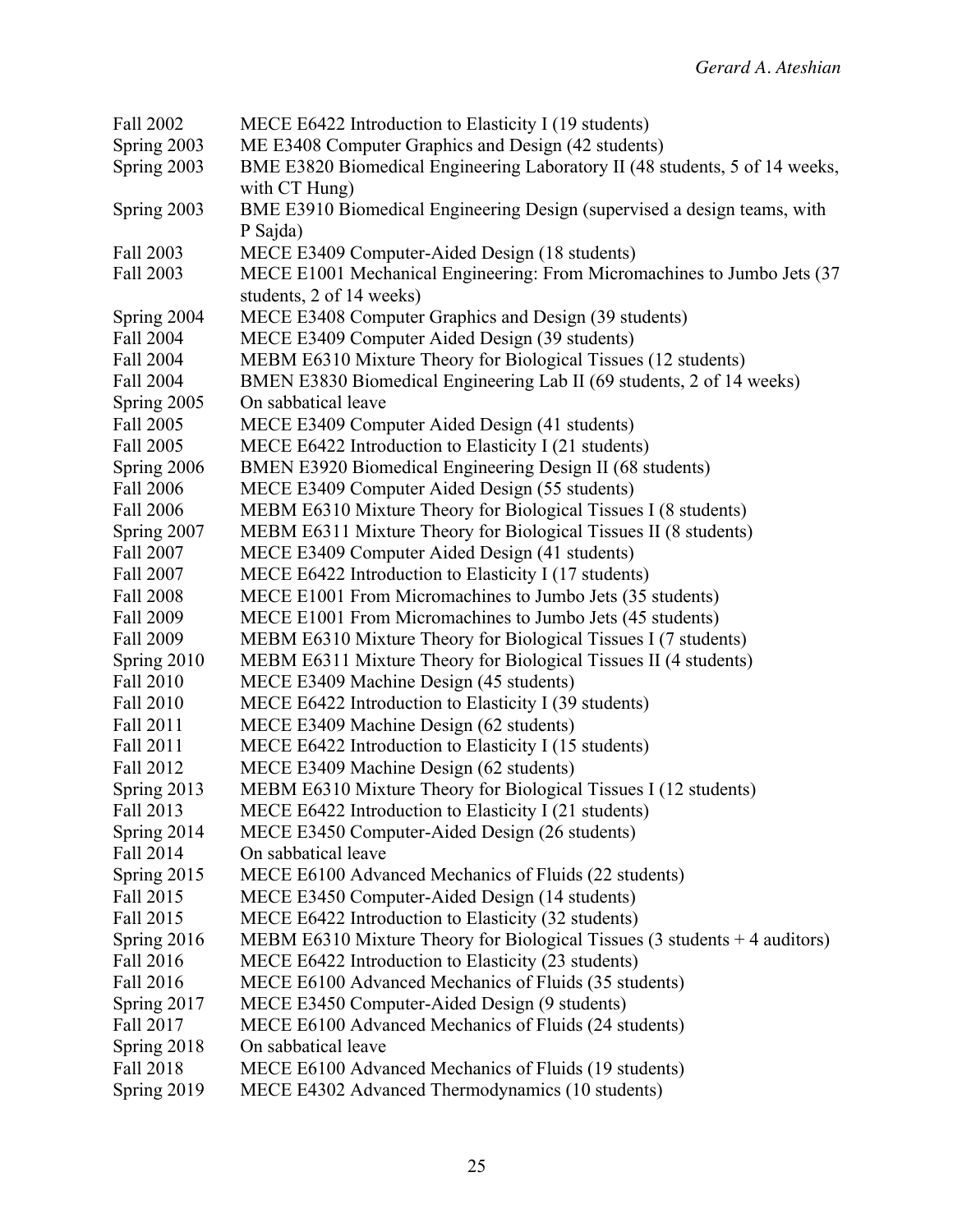| Spring 2019<br>Fall 2019<br>Spring 2020 | MECE E3450 Computer-Aided Design (17 students)<br>MECE E6100 Advanced Mechanics of Fluids (23 students)<br>MEBM E6310 Mixture Theory for Biological Tissues $(9 \text{ students} + 4 \text{ auditors})$ |
|-----------------------------------------|---------------------------------------------------------------------------------------------------------------------------------------------------------------------------------------------------------|
| <b>University Activities</b>            |                                                                                                                                                                                                         |
|                                         | Chair of Undergraduate Committee, Department of Mechanical Engineering (2017-)                                                                                                                          |
|                                         | Mechanical Engineering Representative to Committee on Instruction (2015-)                                                                                                                               |
|                                         | Member of Undergraduate Committee, Department of Mechanical Engineering (2015-)                                                                                                                         |
| 2015)                                   | Chair of Fluid Mechanics Search Committee, Department of Mechanical Engineering (2014-                                                                                                                  |
|                                         | Chair of Department of Mechanical Engineering (2011-2014)                                                                                                                                               |
|                                         | Member of Graduate Committee, Department of Mechanical Engineering (2011-2015)                                                                                                                          |
|                                         | Member of SEAS Strategic Planning Committee (2010)                                                                                                                                                      |
|                                         | SEAS Dean Search Committee (2007-2009)                                                                                                                                                                  |
|                                         | Chair of Faculty Search Committee, Department of Mechanical Engineering (2007-2008)                                                                                                                     |
|                                         | Member of Graduate Committee, Department of Biomedical Engineering (2007-2011)                                                                                                                          |
|                                         | Chair of Undergraduate Committee, Department of Mechanical Engineering (2006-2011)                                                                                                                      |
|                                         | Member of Laboratory Committee, Department of Biomedical Engineering (2005-2007)                                                                                                                        |
|                                         | Academic Quality Fund Review Committee (2003-2004)                                                                                                                                                      |
|                                         | Egleston Medal Committee (2003-2004, 2010-)                                                                                                                                                             |
|                                         | Chair of ABET Committee, Department of Biomedical Engineering (2001-2003)                                                                                                                               |
|                                         | Member of ABET Committee, Department of Biomedical Engineering (2000-2003)                                                                                                                              |
|                                         | Certified in Good Clinical Practices, Office of Clinical Trial, Columbia University/New York-<br>Presbyterian Hospital (2000)                                                                           |
|                                         | Vice-Chair, Department of Biomedical Engineering (1999-2002)                                                                                                                                            |
|                                         | Chair of Laboratory Committee, Department of Biomedical Engineering (1999-2002)                                                                                                                         |
|                                         | Member of Undergraduate Committee, Department of Biomedical Engineering (1999-2007)                                                                                                                     |
|                                         | Member of Graduate Committee, Department of Biomedical Engineering (1999-2002)                                                                                                                          |
|                                         | Y2K Representative, Department of Mechanical Engineering (1999-2000)                                                                                                                                    |
|                                         | Chair of Laboratory Committee, Department of Mechanical Engineering (1995-1997)                                                                                                                         |
|                                         | Member of Center for Biomedical Engineering (1995-2000)                                                                                                                                                 |
|                                         | Sophomore Advisor, Department of Mechanical Engineering (1995-1996)                                                                                                                                     |
|                                         | Member of Biomedical Engineering Program Steering Committee (1995).                                                                                                                                     |
| Computing Committee)                    | University Senator, (1994-1996) (Faculty Affairs Committee, Libraries and Academic                                                                                                                      |
|                                         | Secretary, Mechanical Engineering Faculty Meetings (1993-1994).                                                                                                                                         |
|                                         | Undergraduate Committee, Department of Mechanical Engineering (1991-present)                                                                                                                            |
|                                         | Member of Laboratory Committee, Department of Mechanical Engineering (1991-2004)                                                                                                                        |
|                                         | Doctoral Committee, Ter-Ping Liao, 1993 (ME); Chinchih Fang, 1993 (ME); Anil Kaul, 1993<br>(ME); Taehee Kim, 1993 (ME); Tamer Wasfy, 1994 (ME); Yungao Sun, 1994 (ME, Chair);                           |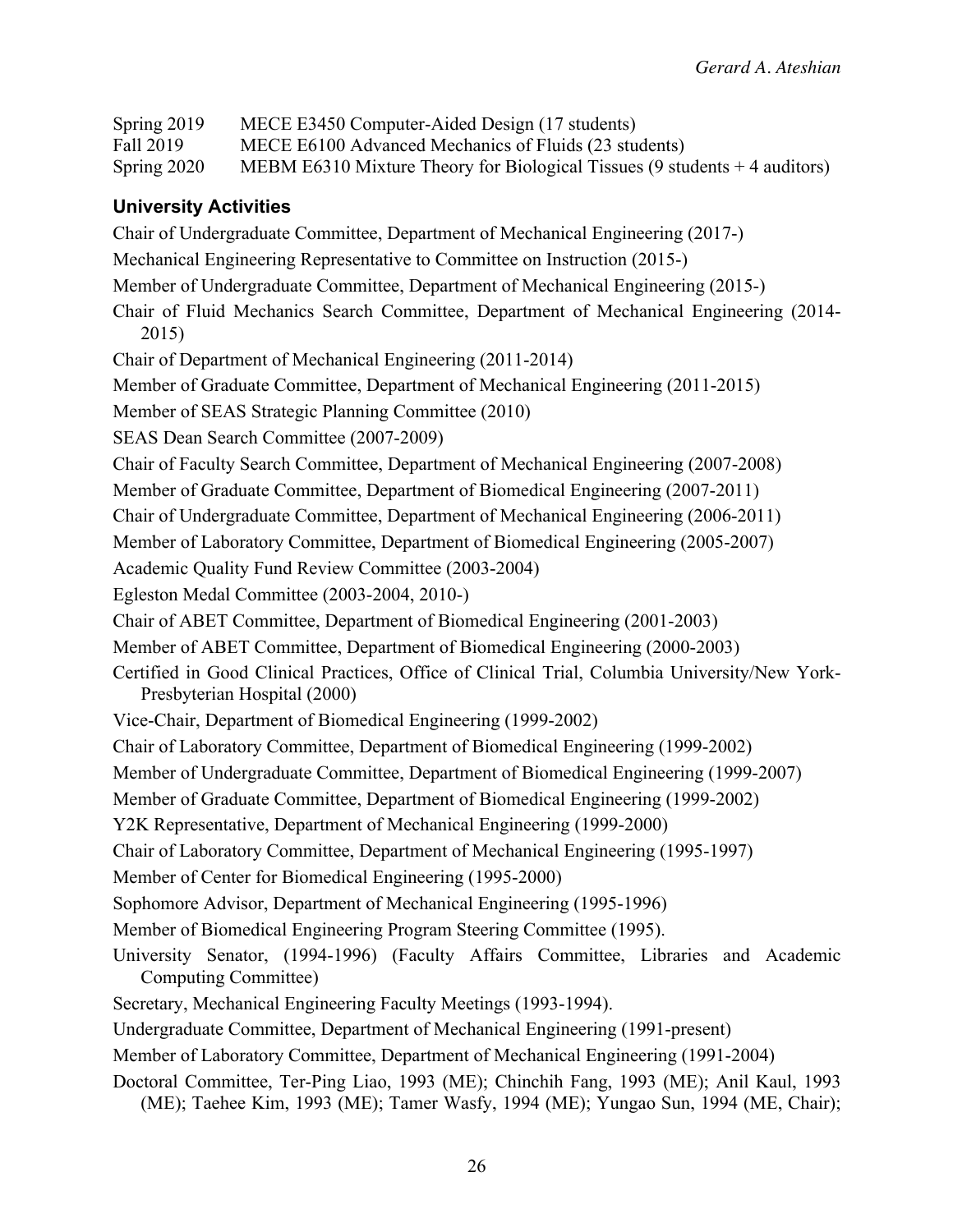Lilai Yang, 1994 (ME); Don Lin, 1994 (ME); Yoo Chan Jeon, 1994 (ME); Haluk Elci, 1995 (ME); Gangbing Song, 1995 (ME); Dragan Lozancic, 1995 (ME); Bill Yoshimi, 1995 (ME); Nathaniel Bachrach, 1995 (ME); Chen-Ying Wang, 1995 (ME); James C. Iatridis, 1996 (ME); Rajeev Kelkar, 1996 (ME); Yi-Cheng Huang, 1996 (ME); Hyun-Sang Jang (ME), 1996; Raed Kombargi, 1997 (AP); Huiqun Wang, 1997 (ME); S. Daniel Kwak, 1997 (ME); Xiaodong Wang, 1997 (ME); Jianjun Feng, 1999 (ME, City University of New York); Osama R. Mawlawi, 1999 (BE); Liangfeng Xu, 1999 (ME); Michael A. Soltz, 2000 (ME); Hong-Jen Chen, 2001 (ME); Zohara A. Cohen, 2001 (ME); Chun-Yuh Charles Huang, 2001 (ME); Changbin Wang, 2001 (ME); Vincent M. Wang, 2001 (ME); Kuan Zhang, 2002 (ME, Chair); Neil Dong, 2002 (ME); Raphael Akogyeram, 2002 (ME, Chair); Peter A. LeVoci, 2002 (ME, Chair); Dejan Milentijevic, 2003 (BME, City University of New York); Robert L. Mauck, 2003 (BME); Matthew F. Koff, 2004 (BME); Ramaswamy Krishnan, 2004 (ME); Pen-Hsiu Grace Chao, 2005 (BME, Chair); Seonghun Park, 2005 (ME); Yong Xue Gan, 2005 (ME); Ines Basalo Perez-Luna, 2006 (ME); Nadeen O. Chahine, 2006 (BME); Terri-Ann Kelly, 2006 (BME, Chair); Ningli Liu, 2006 (ME); Andrew Anderson, 2007 (BE, University of Utah); Kenneth W. Ng, 2007 (BME); Kathryn Guterl (BME); Eric G. Lima 2008 (BME); Mattei Ciocarlie (CS); Thomas Alexander Quinn, 2008 (BME), Thai Huu T. Nguyen, 2009 (ME); Liming Bian, 2009 (BME); Michael B. Albro, 2009 (BME); Matteo Caligaris, 2010 (ME); Wei Wei, 2010 (ME); Nandan Nerurkar, 2010 (ME, University of Pennsylvania); Ben Elkin, 2010 (BME, Chair); Gregory Fomovsky, 2010 (BME, Chair); Pablo Prieto-Muñoz, 2012 (ENME); Jean Provost, 2012 (BME); Bhavik Nathwani, 2012 (ME, Chair); Gen Satoh 2013 (ME, Chair); Emil Sandoz-Rosado 2013 (ME, Chair); Colin McAuliffe, 2013 (ENME); Andrea Tan 2014 (BME, Chair); Sonal Sampat 2014 (BME, Chair); Sally Arno 2014 (NYU – Hospital for Joint Diseases); Ronny Li 2014 (BME); Wang Yao 2014 (ME); Charlie Yongpravat 2015 (ME); Margaret Boushell 2015 (BME); Adam Nover 2015 (BME); Alexandre Costet 2016 (BME); Alexander Cigan 2016 (BME); Joon-Hyuk Park 2016 (ME); Michael Fernandez 2016 (ME); Kyoko Yoshida 2016 (ME); Paul Stegall 2016 (ME); Steve Maas 2016 (CS, Univ Utah); Miguel Arriaga 2016 (CIEN); Brendan Roach 2016 (BME, Chair); Pedro Aparício 2016 (Univ of Oxford); Yao (Frank) Wang 2017 (ME, Chair); Yuan Jia 2017 (ME); Dakai Bian 2017 (ME); Iason Apostolakis 2018 (BME); Chieh Hou 2018 (ME); Krista Durney 2018 (BME); SeongHong Na 2018 (CEEM); Eben Estell 2018 (BME); Ben Czerwin 2019 (ME); Andrea Westervelt 2019 (ME); Babak Naghizadeh Safa 2019 (BME, U Delaware); Haohan Zhao 2019 (ME); Xun Wang 2019 (ME); Rob Stefani 2019 (BME); Jay Shim 2019 (ME); Brandon Zimmerman 2020 (ME); Cassie Meeker 2020 (ME), Lampros Svolos (ENME).

## **Book Editorships**

- 1. Proceedings of the 1999 Summer Bioengineering Conference. V.K. Goel, R.L. Spilker, G.A. Ateshian and L.J. Soslowsky, eds. ASME, BED-Vol. 42,1999.
- 2. Proceedings of the 2001 Summer Bioengineering Conference. R.D. Kamm, G.W. Schmid-Schonbein, G.A. Ateshian and M.S. Hefzy, eds. ASME, BED-Vol. 50, 2001.
- 3. Computer Methods, Imaging and Visualization in Biomechanics and Biomedical Engineering, Editors: **Ateshian, Gerard A.,** Myers, Kristin M., Tavares, João Manuel R. S. (Eds.), Lecture Notes in Computational Vision and Biomechanics, Springer Nature, Switzerland, 2020.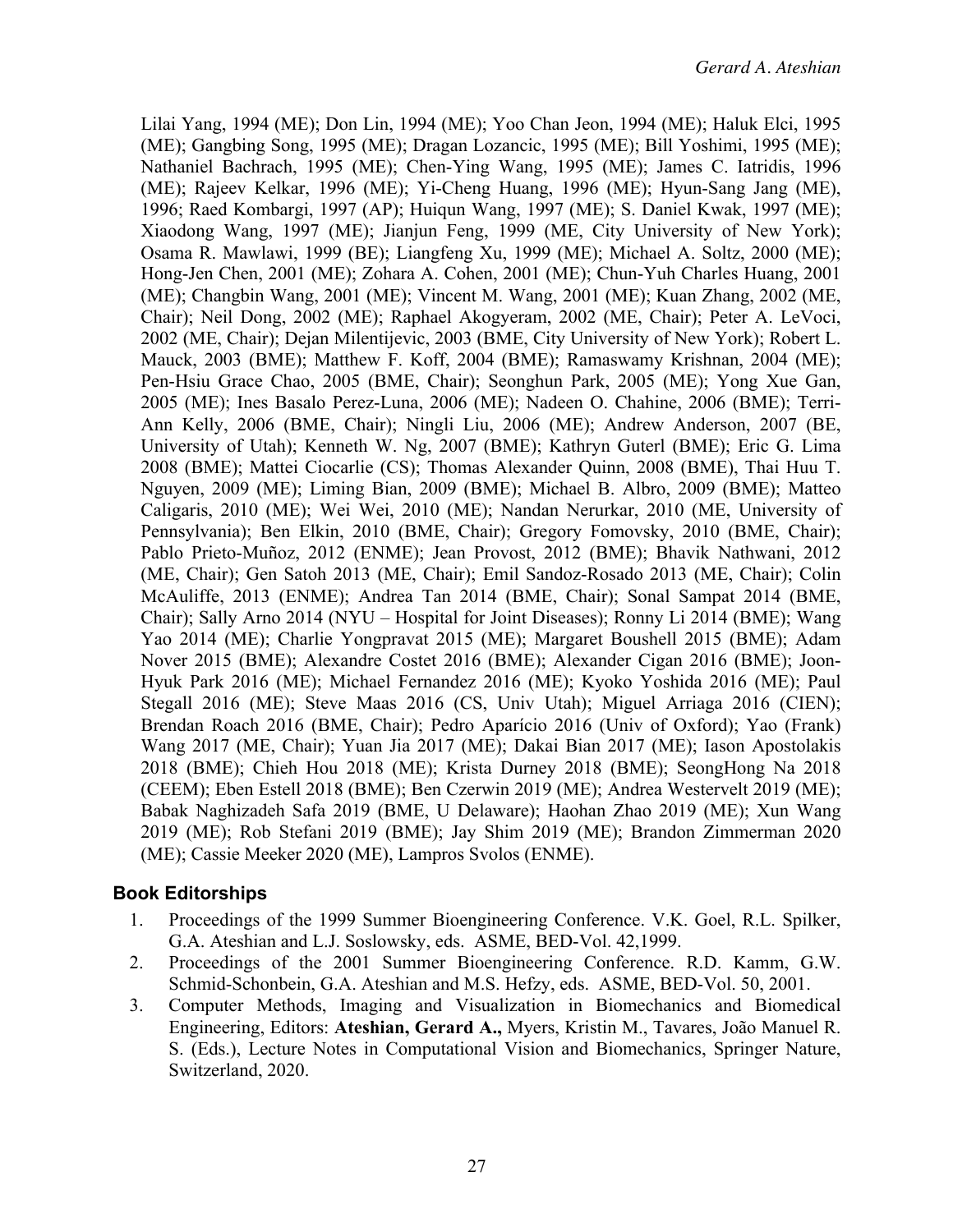## **Book Chapters**

- 1. Mow, V.C., Ateshian, G.A., and Rosenwasser, M.P. (1988) Development of finite element models for diarthrodial joints. In: Computational Methods in Bioengineering, ASME, R.L. Spilker and B.R. Simon (eds.), 9:1-14.
- 2. Soslowsky, L.J., Ateshian, G.A., and Mow, V.C. (1990) Stereophotogrammetric Determination of Joint Anatomy and Contact Areas. In: Biomechanics of Diarthrodial Joints, V.C. Mow, A. Ratcliffe, and S.L-Y. Woo (eds.), Springer-Verlag, New York, 2:243-268.
- 3. Mow, V.C., Ateshian, G.A., and Ratcliffe, A. (1992) Anatomic Form and Biomechanical Properties of Articular Cartilage of the Knee Joint. In: Biology and Biomechanics of the Traumatized Synovial Joint, The Knee as a Model, G.A.M. Finerman, and F.R. Noyes (eds), AAOS, 55-81.
- 4. Ateshian, G.A., Colman, W.W., and Mow, V.C. (1994) Quantitative Anatomy of the Knee Joint. In: Knee Surgery, F.H. Fu, C.D. Harner, and K.G. Vince (eds), Williams & Wilkins, Baltimore, Maryland, Vol. 1, pp. 55-76.
- 5. Mow, V.C., Ateshian, G.A., and Spilker, R.L. (1995) Biomechanics of Diarthrodial Joints: A Review. In: The Laureate of the Dragon, Kai-Ming Chan (ed), Waverly Info-Med Ltd, Hong Kong, pp. 3-31.
- 6. Ateshian, G.A., and Soslowsky, L.J. (1997) Quantitative anatomy of diarthrodial joint articular layers. In:Basic Orthopaedic Biomechanics, V.C. Mow and W.C. Hayes (eds), Raven Press, New York, 2nd ed, pp. 253-273.
- 7. Mow, V.C., and Ateshian, G.A. (1997) Friction, Lubrication, and Wear of Diarthrodial Joints. In:Basic Orthopaedic Biomechanics, V.C. Mow and W.C. Hayes (eds), Raven Press, New York, 2nd ed, pp. 275-315.
- 8. Mow, V.C., Flatow, E.L., and Ateshian, G.A. (2000) Biomechanics. In: Orthopaedic Basic Science, J. A. Buckwalter, T.A. Einhorn, and S.R. Simon (eds), American Academy of Orthopaedic Surgeons, Rosemont, IL, 2nd ed, pp. 133-180.
- 9. Ateshian, G.A., and Wang, X. (2000) Boundary Conditions at the Viscous Sliding Interface of Incompressible Porous Deformable Media. In: Multifield Problems, State of the Art. A.-M. Sändig, W. Schiehlen, W. Wendland (eds), Springer Verlag, Berlin, pp. 115-124.
- 10. Ateshian, G.A., and Hung, C.T. (2004) Functional Properties of Native Articular Cartilage. In: Functional Tissue Engineering: The Role of Biomechanics. F. Guilak, D. Butler, S.A. Goldstein, D. Mooney (eds), Springer-Verlag, New York, pp.46-68.
- 11. Hung, C.T., and Ateshian G.A. (2019) Biomechanics of Articular Cartilage and its Response to Loading. In: Basic Orthopaedic Science, American Academy of Orthopaedic Surgeons, in press.

# **Full-Length Papers**

- 1. **Ateshian, G.A.**, Soslowsky, L.J., and Mow, V.C., 1991. Quantitation of articular surface topography and cartilage thickness in knee joints using stereophotogrammetry. *J Biomech* **24**(8)**,** 761-776
- 2. Soslowsky, L.J., Flatow, E.L., Bigliani, L.U., Pawluk, R.J., **Ateshian, G.A.**, and Mow, V.C., 1992. Quantitation of in situ contact areas at the glenohumeral joint: a biomechanical study. *J Orthop Res* **10**(4)**,** 524-534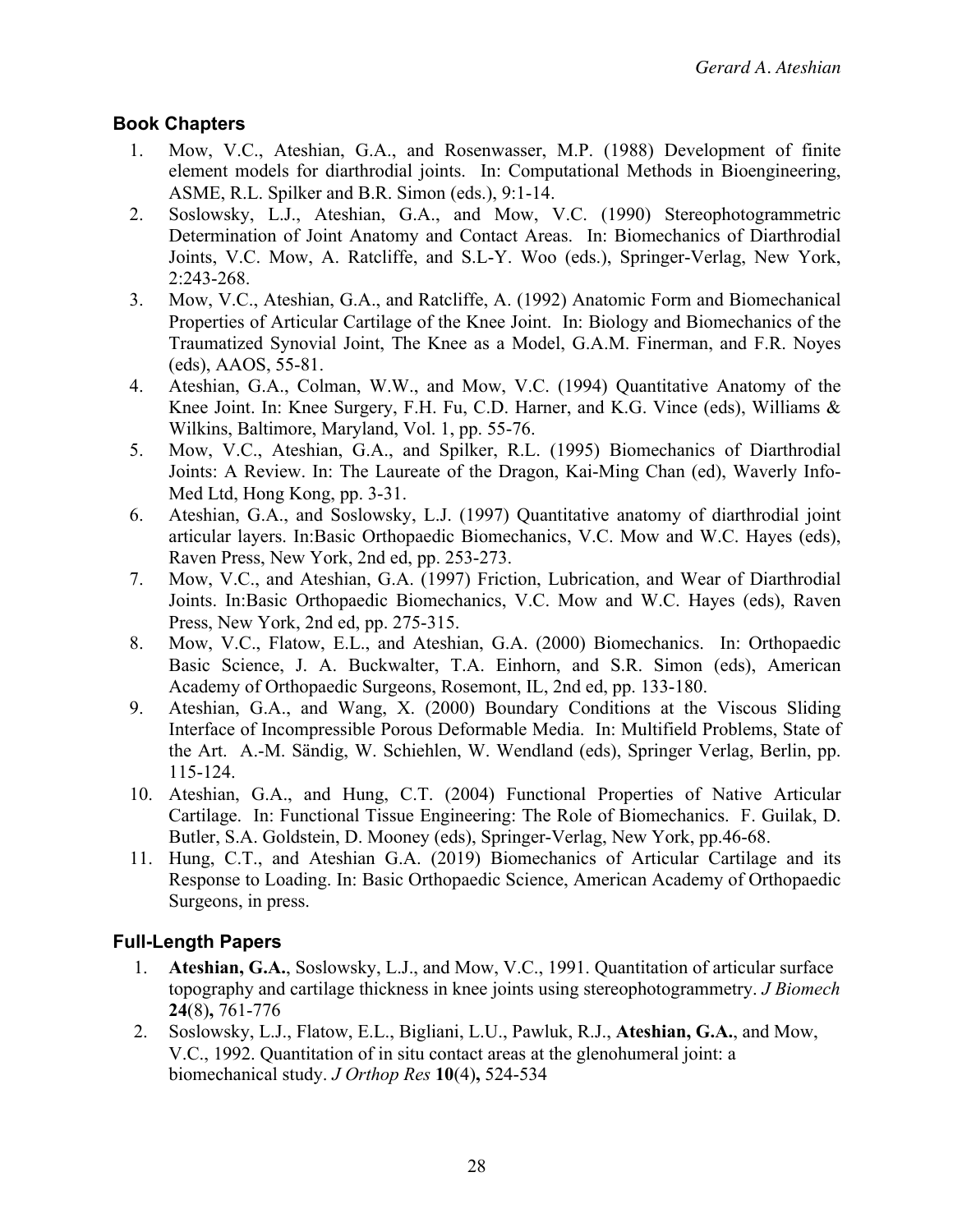- 3. **Ateshian, G.A.**, Rosenwasser, M.P., and Mow, V.C., 1992. Curvature characteristics and congruence of the thumb carpometacarpal joint: differences between female and male joints. *J Biomech* **25**(6)**,** 591-607
- 4. **Ateshian, G.A.**, 1993. A B-spline least-squares surface-fitting method for articular surfaces of diarthrodial joints. *J Biomech Eng* **115**(4A)**,** 366-373
- 5. Mow, V.C., **Ateshian, G.A.**, and Spilker, R.L., 1993. Biomechanics of diarthrodial joints: a review of twenty years of progress. *J Biomech Eng* **115**(4B)**,** 460-467
- 6. **Ateshian, G.A.**, Kwak, S.D., Soslowsky, L.J., and Mow, V.C., 1994. A stereophotogrammetric method for determining in situ contact areas in diarthrodial joints, and a comparison with other methods. *J Biomech* **27**(1)**,** 111-124
- 7. Mow, V.C., Bachrach, N.M., and **Ateshian, G.A.**, 1994. Effects of a subchondral bone perforation on the load support mechanism within articular cartilage. *Wear* **175**(1-2)**,** 167-175
- 8. **Ateshian, G.A.**, Lai, W.M., Zhu, W.B., and Mow, V.C., 1994. An asymptotic solution for the contact of two biphasic cartilage layers. *J Biomech* **27**(11)**,** 1347-1360
- 9. Flatow, E.L., **Ateshian, G.A.**, Soslowsky, L.J., Pawluk, R.J., Grelsamer, R.P., Mow, V.C., and Bigliani, L.U., 1994. Computer simulation of glenohumeral and patellofemoral subluxation. Estimating pathological articular contact. *Clin Orthop Relat Res*(306)**,** 28-33
- 10. **Ateshian, G.A.**, Ark, J.W., Rosenwasser, M.P., Pawluk, R.J., Soslowsky, L.J., and Mow, V.C., 1995. Contact areas in the thumb carpometacarpal joint. *J Orthop Res* **13**(3)**,** 450- 458
- 11. **Ateshian, G.A.**, and Wang, H., 1995. A theoretical solution for the frictionless rolling contact of cylindrical biphasic articular cartilage layers. *J Biomech* **28**(11)**,** 1341-1355
- 12. **Ateshian, G.A.**, 1997. A theoretical formulation for boundary friction in articular cartilage. *J Biomech Eng* **119**(1)**,** 81-86
- 13. Kwak, S.D., Colman, W.W., **Ateshian, G.A.**, Grelsamer, R.P., Henry, J.H., and Mow, V.C., 1997. Anatomy of the human patellofemoral joint articular cartilage: surface curvature analysis. *J Orthop Res* **15**(3)**,** 468-472
- 14. **Ateshian, G.A.**, and Wang, H., 1997. Rolling resistance of articular cartilage due to interstitial fluid flow. *Proc Inst Mech Eng [H]* **211**(5)**,** 419-424
- 15. Wang, H., and **Ateshian, G.A.**, 1997. The normal stress effect and equilibrium friction coefficient of articular cartilage under steady frictional shear. *J Biomech* **30**(8)**,** 771-776
- 16. **Ateshian, G.A.**, Warden, W.H., Kim, J.J., Grelsamer, R.P., and Mow, V.C., 1997. Finite deformation biphasic material properties of bovine articular cartilage from confined compression experiments. *J Biomech* **30**(11-12)**,** 1157-1164
- 17. **Ateshian, G.A.**, Huiqun, W., and Lai, W.M., 1998. The role of interstitial fluid pressurization and surface porosities on the boundary friction of articular cartilage. *J Tribol, Trans ASME* **120,** 241-251
- 18. **Ateshian, G.A.**, and Wang, X., 1998. Sliding tractions on a deformable porous layer. *J Tribol, Trans ASME* **120**(1)**,** 89-96
- 19. Xu, L., Strauch, R.J., **Ateshian, G.A.**, Pawluk, R.J., Mow, V.C., and Rosenwasser, M.P., 1998. Topography of the osteoarthritic thumb carpometacarpal joint and its variations with regard to gender, age, site, and osteoarthritic stage. *J Hand Surg [Am]* **23**(3)**,** 454- 464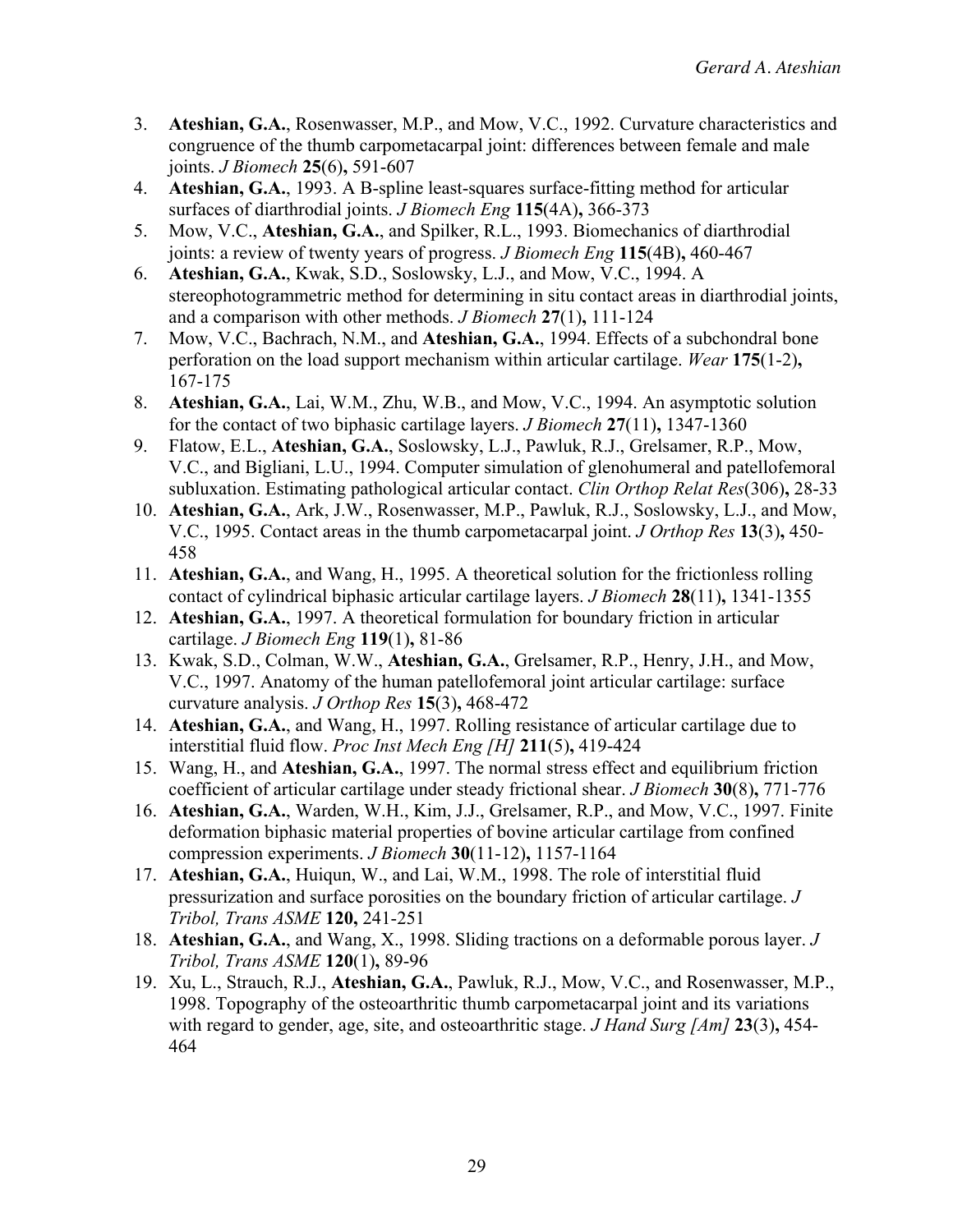- 20. Ahmad, C.S., Kwak, S.D., **Ateshian, G.A.**, Warden, W.H., Steadman, J.R., and Mow, V.C., 1998. Effects of patellar tendon adhesion to the anterior tibia on knee mechanics. *Am J Sports Med* **26**(5)**,** 715-724
- 21. Soltz, M.A., and **Ateshian, G.A.**, 1998. Experimental verification and theoretical prediction of cartilage interstitial fluid pressurization at an impermeable contact interface in confined compression. *J Biomech* **31**(10)**,** 927-934
- 22. Mow, V.C., **Ateshian, G.A.**, Lai, W.M., and Gu, W.Y., 1998. Effects of fixed charges on the stress-relaxation behavior of hydrated soft tissues in a confined compression problem. *International Journal of Solids and Structures* **35**(34-35)**,** 4945-4962
- 23. Cohen, Z.A., McCarthy, D.M., Kwak, S.D., Legrand, P., Fogarasi, F., Ciaccio, E.J., and **Ateshian, G.A.**, 1999. Knee cartilage topography, thickness, and contact areas from MRI: in-vitro calibration and in-vivo measurements. *Osteoarthritis Cartilage* **7**(1)**,** 95- 109
- 24. Kelkar, R., and **Ateshian, G.A.**, 1999. Contact creep of biphasic cartilage layers. *Journal of Applied Mechanics, Transactions ASME* **66**(1)**,** 137-145
- 25. Donzelli, P.S., Spilker, R.L., **Ateshian, G.A.**, and Mow, V.C., 1999. Contact analysis of biphasic transversely isotropic cartilage layers and correlations with tissue failure. *J Biomech* **32**(10)**,** 1037-1047
- 26. Kwak, S.D., Ahmad, C.S., Gardner, T.R., Grelsamer, R.P., Henry, J.H., Blankevoort, L., **Ateshian, G.A.**, and Mow, V.C., 2000. Hamstrings and iliotibial band forces affect knee kinematics and contact pattern. *J Orthop Res* **18**(1)**,** 101-108
- 27. Kwak, S.D., Blankevoort, L., and **Ateshian, G.A.**, 2000. A Mathematical Formulation for 3D Quasi-Static Multibody Models of Diarthrodial Joints. *Comput Methods Biomech Biomed Engin* **3**(1)**,** 41-64
- 28. Soltz, M.A., and **Ateshian, G.A.**, 2000. Interstitial fluid pressurization during confined compression cyclical loading of articular cartilage. *Ann Biomed Eng* **28**(2)**,** 150-159
- 29. Mauck, R.L., Soltz, M.A., Wang, C.C., Wong, D.D., Chao, P.H., Valhmu, W.B., Hung, C.T., and **Ateshian, G.A.**, 2000. Functional tissue engineering of articular cartilage through dynamic loading of chondrocyte-seeded agarose gels. *J Biomech Eng* **122**(3)**,** 252-260
- 30. Lai, W.M., Mow, V.C., Sun, D.D., and **Ateshian, G.A.**, 2000. On the electric potentials inside a charged soft hydrated biological tissue: streaming potential versus diffusion potential. *J Biomech Eng* **122**(4)**,** 336-346
- 31. Rivers, P.A., Rosenwasser, M.P., Mow, V.C., Pawluk, R.J., Strauch, R.J., Sugalski, M.T., and **Ateshian, G.A.**, 2000. Osteoarthritic changes in the biochemical composition of thumb carpometacarpal joint cartilage and correlation with biomechanical properties. *J Hand Surg [Am]* **25**(5)**,** 889-898
- 32. Soltz, M.A., and **Ateshian, G.A.**, 2000. A Conewise Linear Elasticity mixture model for the analysis of tension-compression nonlinearity in articular cartilage. *J Biomech Eng* **122**(6)**,** 576-586 PMCID: 2854000.
- 33. Felson, D.T., Lawrence, R.C., Dieppe, P.A., Hirsch, R., Helmick, C.G., Jordan, J.M., Kington, R.S., Lane, N.E., Nevitt, M.C., Zhang, Y., Sowers, M., McAlindon, T., Spector, T.D., Poole, A.R., Yanovski, S.Z., **Ateshian, G.**, Sharma, L., Buckwalter, J.A., Brandt, K.D., and Fries, J.F., 2000. Osteoarthritis: new insights. Part 1: the disease and its risk factors. *Ann Intern Med* **133**(8)**,** 635-646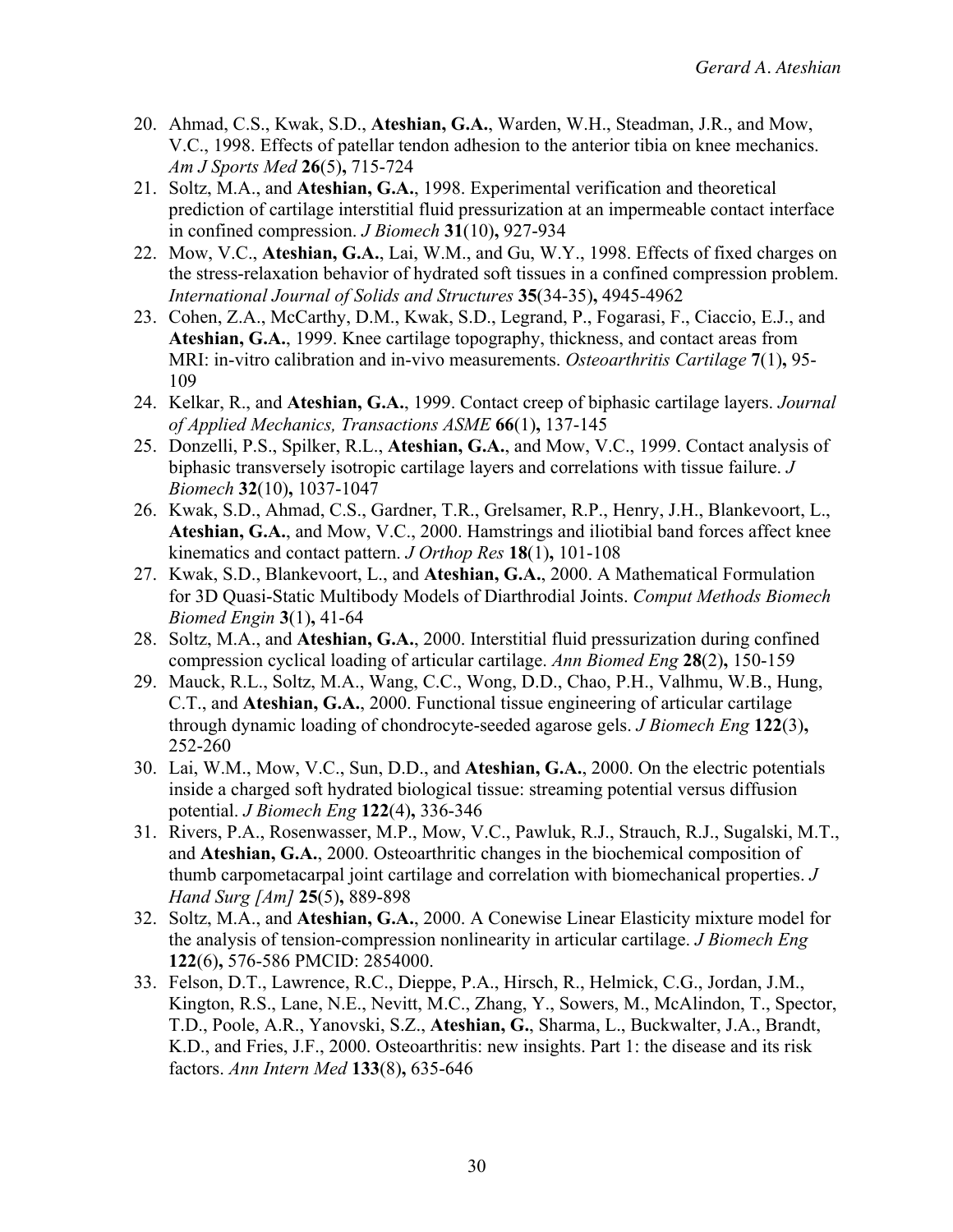- 34. Kelkar, R., Wang, V.M., Flatow, E.L., Newton, P.M., **Ateshian, G.A.**, Bigliani, L.U., Pawluk, R.J., and Mow, V.C., 2001. Glenohumeral mechanics: a study of articular geometry, contact, and kinematics. *J Shoulder Elbow Surg* **10**(1)**,** 73-84
- 35. Ahmad, C.S., Cohen, Z.A., Levine, W.N., **Ateshian, G.A.**, and Mow, V.C., 2001. Biomechanical and topographic considerations for autologous osteochondral grafting in the knee. *Am J Sports Med* **29**(2)**,** 201-206
- 36. Cohen, Z.A., Roglic, H., Grelsamer, R.P., Henry, J.H., Levine, W.N., Mow, V.C., and **Ateshian, G.A.**, 2001. Patellofemoral stresses during open and closed kinetic chain exercises. An analysis using computer simulation. *Am J Sports Med* **29**(4)**,** 480-487
- 37. Huang, C.Y., Mow, V.C., and **Ateshian, G.A.**, 2001. The role of flow-independent viscoelasticity in the biphasic tensile and compressive responses of articular cartilage. *J Biomech Eng* **123**(5)**,** 410-417
- 38. Dykyj, D., **Ateshian, G.A.**, Trepal, M.J., and MacDonald, L.R., 2001. Articular geometry of the medial tarsometatarsal joint in the foot: comparison of metatarsus primus adductus and metatarsus primus rectus. *J Foot Ankle Surg* **40**(6)**,** 357-365
- 39. Kitano, T., **Ateshian, G.A.**, Mow, V.C., Kadoya, Y., and Yamano, Y., 2001. Constituents and pH changes in protein rich hyaluronan solution affect the biotribological properties of artificial articular joints. *J Biomech* **34**(8)**,** 1031-1037
- 40. Lai, W.M., Sun, D.D., **Ateshian, G.A.**, Guo, X.E., and Mow, V.C., 2002. Electrical signals for chondrocytes in cartilage. *Biorheology* **39**(1-2)**,** 39-45
- 41. Wang, C.C., Guo, X.E., Sun, D., Mow, V.C., **Ateshian, G.A.**, and Hung, C.T., 2002. The functional environment of chondrocytes within cartilage subjected to compressive loading: a theoretical and experimental approach. *Biorheology* **39**(1-2)**,** 11-25
- 42. Hohe, J., **Ateshian, G.**, Reiser, M., Englmeier, K.H., and Eckstein, F., 2002. Surface size, curvature analysis, and assessment of knee joint incongruity with MRI in vivo. *Magn Reson Med* **47**(3)**,** 554-561
- 43. Wang, C.C., Deng, J.M., **Ateshian, G.A.**, and Hung, C.T., 2002. An automated approach for direct measurement of two-dimensional strain distributions within articular cartilage under unconfined compression. *J Biomech Eng* **124**(5)**,** 557-567
- 44. Mauck, R.L., Seyhan, S.L., **Ateshian, G.A.**, and Hung, C.T., 2002. Influence of seeding density and dynamic deformational loading on the developing structure/function relationships of chondrocyte-seeded agarose hydrogels. *Ann Biomed Eng* **30**(8)**,** 1046- 1056
- 45. Morrison, B., 3rd, Cater, H.L., Wang, C.C., Thomas, F.C., Hung, C.T., **Ateshian, G.A.**, and Sundstrom, L.E., 2003. A tissue level tolerance criterion for living brain developed with an in vitro model of traumatic mechanical loading. *Stapp Car Crash J* **47,** 93-105
- 46. Cohen, Z.A., Henry, J.H., McCarthy, D.M., Mow, V.C., and **Ateshian, G.A.**, 2003. Computer simulations of patellofemoral joint surgery. Patient-specific models for tuberosity transfer. *Am J Sports Med* **31**(1)**,** 87-98
- 47. Huang, C.Y., Soltz, M.A., Kopacz, M., Mow, V.C., and **Ateshian, G.A.**, 2003. Experimental verification of the roles of intrinsic matrix viscoelasticity and tensioncompression nonlinearity in the biphasic response of cartilage. *J Biomech Eng* **125**(1)**,** 84-93
- 48. **Ateshian, G.A.**, Soltz, M.A., Mauck, R.L., Basalo, I.M., Hung, C.T., and Lai, W.M., 2003. The role of osmotic pressure and tension-compression nonlinearity in the frictional response of articular cartilage. *Transport in Porous Media* **50**(1-2)**,** 5-33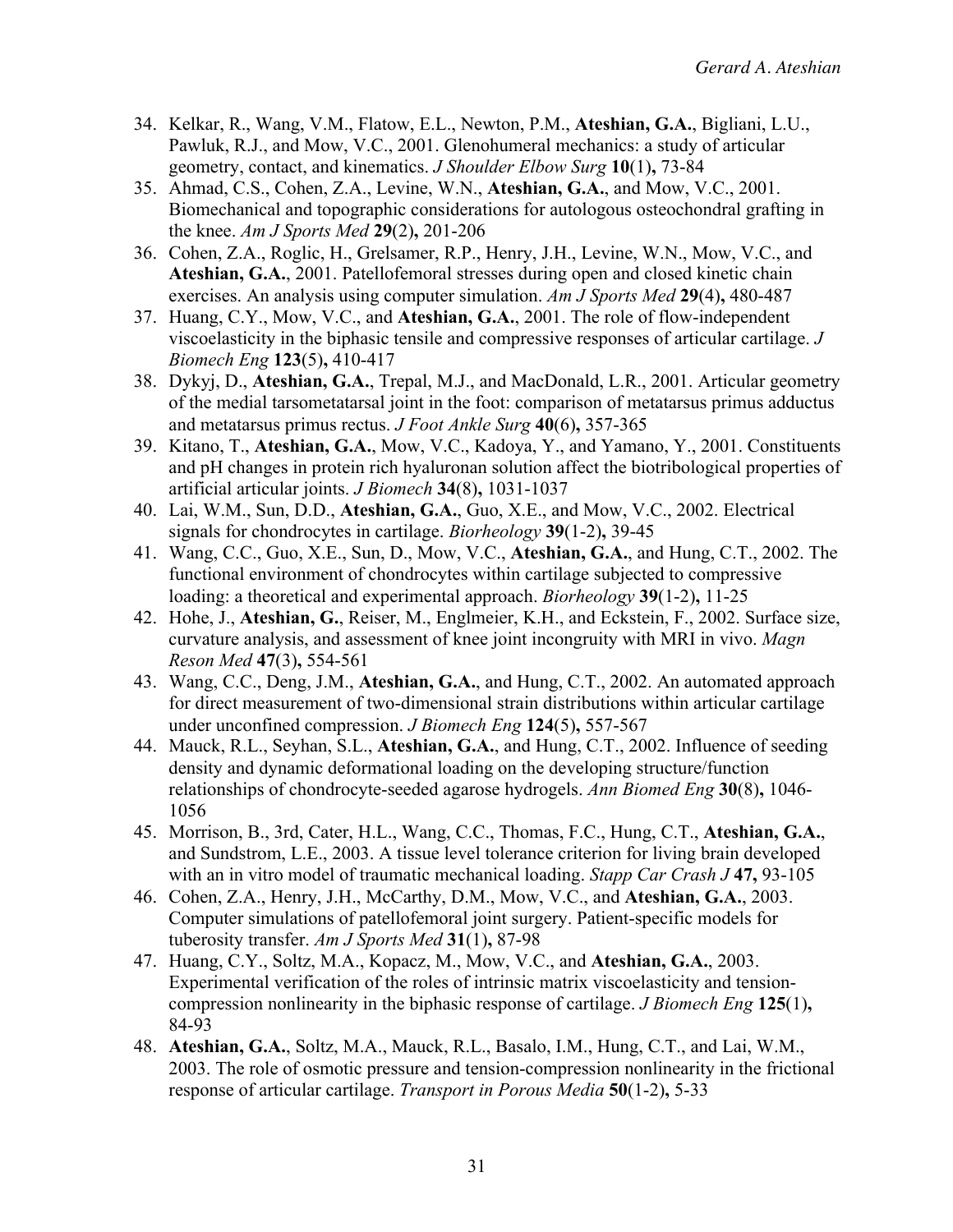- 49. Ahmad, C.S., Cohen, Z.A., Levine, W.N., Gardner, T.R., **Ateshian, G.A.**, and Mow, V.C., 2003. Codominance of the individual posterior cruciate ligament bundles. An analysis of bundle lengths and orientation. *Am J Sports Med* **31**(2)**,** 221-225
- 50. Wang, C.C., Chahine, N.O., Hung, C.T., and **Ateshian, G.A.**, 2003. Optical determination of anisotropic material properties of bovine articular cartilage in compression. *J Biomech* **36**(3)**,** 339-353 PMCID: 2809654.
- 51. Koff, M.F., Ugwonali, O.F., Strauch, R.J., Rosenwasser, M.P., **Ateshian, G.A.**, and Mow, V.C., 2003. Sequential wear patterns of the articular cartilage of the thumb carpometacarpal joint in osteoarthritis. *J Hand Surg [Am]* **28**(4)**,** 597-604
- 52. Mauck, R.L., Nicoll, S.B., Seyhan, S.L., **Ateshian, G.A.**, and Hung, C.T., 2003. Synergistic action of growth factors and dynamic loading for articular cartilage tissue engineering. *Tissue Eng* **9**(4)**,** 597-611
- 53. Brown, G.D., 3rd, Roh, M.S., Strauch, R.J., Rosenwasser, M.P., **Ateshian, G.A.**, and Mow, V.C., 2003. Radiography and visual pathology of the osteoarthritic scaphotrapeziotrapezoidal joint, and its relationship to trapeziometacarpal osteoarthritis. *J Hand Surg [Am]* **28**(5)**,** 739-743
- 54. Krishnan, R., Park, S., Eckstein, F., and **Ateshian, G.A.**, 2003. Inhomogeneous cartilage properties enhance superficial interstitial fluid support and frictional properties, but do not provide a homogeneous state of stress. *J Biomech Eng* **125**(5)**,** 569-577 PMCID: 2842189.
- 55. Mauck, R.L., Hung, C.T., and **Ateshian, G.A.**, 2003. Modeling of neutral solute transport in a dynamically loaded porous permeable gel: implications for articular cartilage biosynthesis and tissue engineering. *J Biomech Eng* **125**(5)**,** 602-614 PMCID: 2854001.
- 56. Soltz, M.A., Basalo, I.M., and **Ateshian, G.A.**, 2003. Hydrostatic pressurization and depletion of trapped lubricant pool during creep contact of a rippled indenter against a biphasic articular cartilage layer. *J Biomech Eng* **125**(5)**,** 585-593 PMCID: 2842086.
- 57. Cohen, Z.A., Mow, V.C., Henry, J.H., Levine, W.N., and **Ateshian, G.A.**, 2003. Templates of the cartilage layers of the patellofemoral joint and their use in the assessment of osteoarthritic cartilage damage. *Osteoarthritis Cartilage* **11**(8)**,** 569-579
- 58. Hung, C.T., Lima, E.G., Mauck, R.L., Takai, E., LeRoux, M.A., Lu, H.H., Stark, R.G., Guo, X.E., and **Ateshian, G.A.**, 2003. Anatomically shaped osteochondral constructs for articular cartilage repair. *J Biomech* **36**(12)**,** 1853-1864
- 59. Mauck, R.L., Wang, C.C., Oswald, E.S., **Ateshian, G.A.**, and Hung, C.T., 2003. The role of cell seeding density and nutrient supply for articular cartilage tissue engineering with deformational loading. *Osteoarthritis Cartilage* **11**(12)**,** 879-890
- 60. Park, S., Krishnan, R., Nicoll, S.B., and **Ateshian, G.A.**, 2003. Cartilage interstitial fluid load support in unconfined compression. *J Biomech* **36**(12)**,** 1785-1796 PMCID: 2833094.
- 61. Hung, C.T., Mauck, R.L., Wang, C.C., Lima, E.G., and **Ateshian, G.A.**, 2004. A paradigm for functional tissue engineering of articular cartilage via applied physiologic deformational loading. *Ann Biomed Eng* **32**(1)**,** 35-49
- 62. Park, S., Hung, C.T., and **Ateshian, G.A.**, 2004. Mechanical response of bovine articular cartilage under dynamic unconfined compression loading at physiological stress levels. *Osteoarthritis Cartilage* **12**(1)**,** 65-73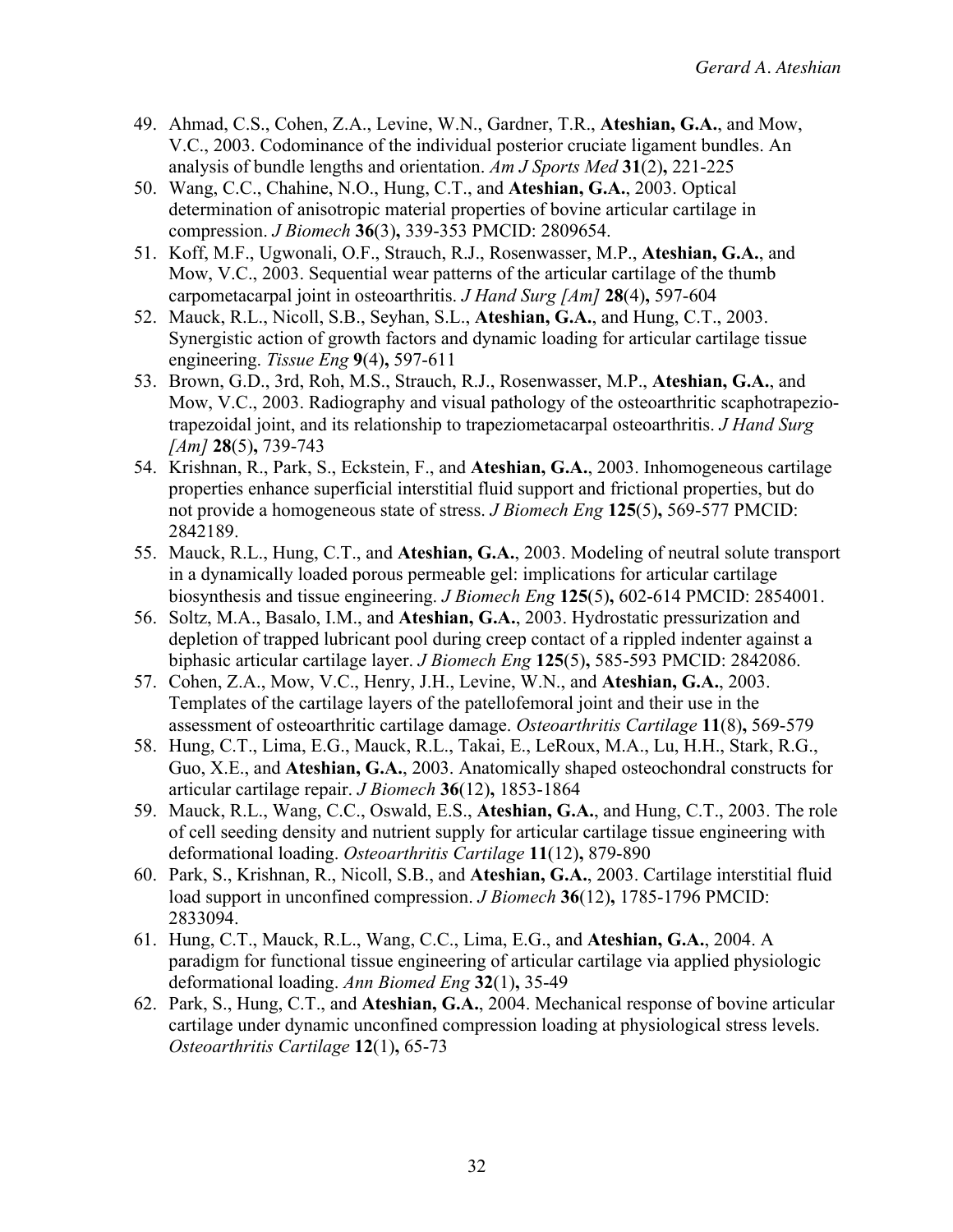- 63. **Ateshian, G.A.**, Chahine, N.O., Basalo, I.M., and Hung, C.T., 2004. The correspondence between equilibrium biphasic and triphasic material properties in mixture models of articular cartilage. *J Biomech* **37**(3)**,** 391-400 PMCID: 2819758.
- 64. Krishnan, R., Kopacz, M., and **Ateshian, G.A.**, 2004. Experimental verification of the role of interstitial fluid pressurization in cartilage lubrication. *J Orthop Res* **22**(3)**,** 565- 570 PMCID: 2842190.
- 65. Kelly, T.A., Wang, C.C., Mauck, R.L., **Ateshian, G.A.**, and Hung, C.T., 2004. Role of cell-associated matrix in the development of free-swelling and dynamically loaded chondrocyte-seeded agarose gels. *Biorheology* **41**(3-4)**,** 223-237
- 66. Lima, E.G., Mauck, R.L., Han, S.H., Park, S., Ng, K.W., **Ateshian, G.A.**, and Hung, C.T., 2004. Functional tissue engineering of chondral and osteochondral constructs. *Biorheology* **41**(3-4)**,** 577-590
- 67. Basalo, I.M., Mauck, R.L., Kelly, T.A., Nicoll, S.B., Chen, F.H., Hung, C.T., and **Ateshian, G.A.**, 2004. Cartilage interstitial fluid load support in unconfined compression following enzymatic digestion. *J Biomech Eng* **126**(6)**,** 779-786
- 68. Chahine, N.O., Wang, C.C., Hung, C.T., and **Ateshian, G.A.**, 2004. Anisotropic straindependent material properties of bovine articular cartilage in the transitional range from tension to compression. *J Biomech* **37**(8)**,** 1251-1261 PMCID: 2819725.
- 69. Park, S., Costa, K.D., and **Ateshian, G.A.**, 2004. Microscale frictional response of bovine articular cartilage from atomic force microscopy. *J Biomech* **37**(11)**,** 1679-1687 PMCID: 2809665.
- 70. Krishnan, R., Caligaris, M., Mauck, R.L., Hung, C.T., Costa, K.D., and **Ateshian, G.A.**, 2004. Removal of the superficial zone of bovine articular cartilage does not increase its frictional coefficient. *Osteoarthritis Cartilage* **12**(12)**,** 947-955 PMCID: 2828954.
- 71. Ng, K.W., Wang, C.C., Mauck, R.L., Kelly, T.A., Chahine, N.O., Costa, K.D., **Ateshian, G.A.**, and Hung, C.T., 2005. A layered agarose approach to fabricate depth-dependent inhomogeneity in chondrocyte-seeded constructs. *J Orthop Res* **23**(1)**,** 134-141
- 72. Wang, V.M., Krishnan, R., Ugwonali, O.F., Flatow, E.L., Bigliani, L.U., and **Ateshian, G.A.**, 2005. Biomechanical evaluation of a novel glenoid design in total shoulder arthroplasty. *J Shoulder Elbow Surg* **14**(1 Suppl S)**,** 129S-140S
- 73. Chahine, N.O., Chen, F.H., Hung, C.T., and **Ateshian, G.A.**, 2005. Direct measurement of osmotic pressure of glycosaminoglycan solutions by membrane osmometry at room temperature. *Biophys J* **89**(3)**,** 1543-1550 PMCID: 1366659.
- 74. Huang, C.Y., Stankiewicz, A., **Ateshian, G.A.**, and Mow, V.C., 2005. Anisotropy, inhomogeneity, and tension-compression nonlinearity of human glenohumeral cartilage in finite deformation. *J Biomech* **38**(4)**,** 799-809
- 75. Basalo, I.M., Raj, D., Krishnan, R., Chen, F.H., Hung, C.T., and **Ateshian, G.A.**, 2005. Effects of enzymatic degradation on the frictional response of articular cartilage in stress relaxation. *J Biomech* **38**(6)**,** 1343-1349 PMCID: 2833092.
- 76. Krishnan, R., Mariner, E.N., and **Ateshian, G.A.**, 2005. Effect of dynamic loading on the frictional response of bovine articular cartilage. *J Biomech* **38**(8)**,** 1665-1673
- 77. **Ateshian, G.A.**, and Hung, C.T., 2005. Patellofemoral joint biomechanics and tissue engineering. *Clin Orthop Relat Res*(436)**,** 81-90
- 78. Basalo, I.M., Chahine, N.O., Kaplun, M., Chen, F.H., Hung, C.T., and **Ateshian, G.A.**, 2006. Chondroitin sulfate reduces the friction coefficient of articular cartilage. *J Biomech*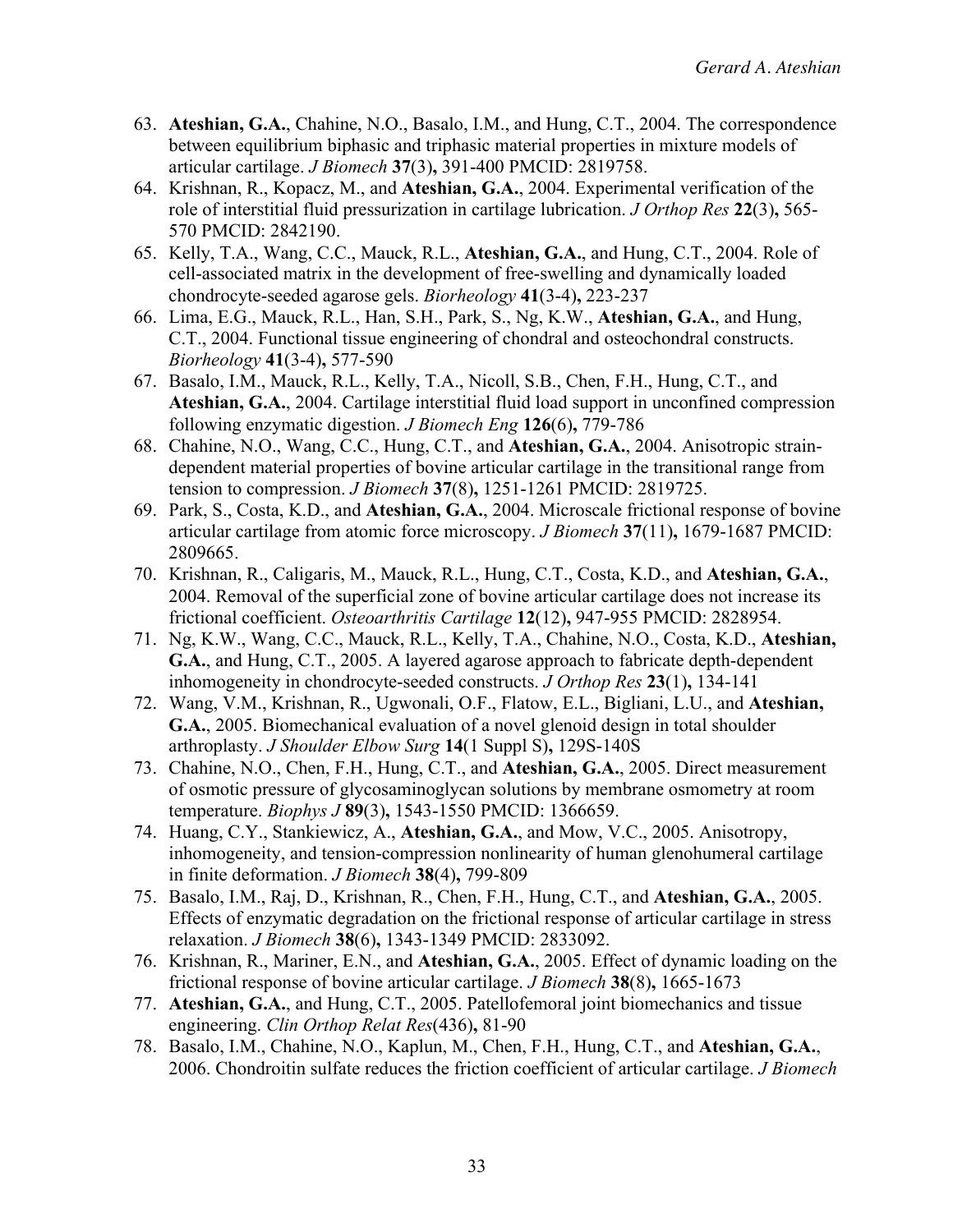- 79. Basalo, I.M., Chen, F.H., Hung, C.T., and **Ateshian, G.A.**, 2006. Frictional response of bovine articular cartilage under creep loading following proteoglycan digestion with chondroitinase ABC. *J Biomech Eng* **128**(1)**,** 131-134 PMCID: 2819726.
- 80. **Ateshian, G.A.**, Likhitpanichkul, M., and Hung, C.T., 2006. A mixture theory analysis for passive transport in osmotic loading of cells. *J Biomech* **39**(3)**,** 464-475 PMCID: 2859701.
- 81. Ng, K.W., Mauck, R.L., Statman, L.Y., Lin, E.Y., **Ateshian, G.A.**, and Hung, C.T., 2006. Dynamic deformational loading results in selective application of mechanical stimulation in a layered, tissue-engineered cartilage construct. *Biorheology* **43**(3-4)**,** 497-507
- 82. Park, S., and **Ateshian, G.A.**, 2006. Dynamic response of immature bovine articular cartilage in tension and compression, and nonlinear viscoelastic modeling of the tensile response. *J Biomech Eng* **128**(4)**,** 623-630 PMCID: 2842191.
- 83. **Ateshian, G.A.**, and Hung, C.T., 2006. The natural synovial joint: Properties of cartilage. *Proceedings of the Institution of Mechanical Engineers, Part J: Journal of Engineering Tribology* **220**(8)**,** 657-670
- 84. Kelly, T.A., Ng, K.W., Wang, C.C., **Ateshian, G.A.**, and Hung, C.T., 2006. Spatial and temporal development of chondrocyte-seeded agarose constructs in free-swelling and dynamically loaded cultures. *J Biomech* **39**(8)**,** 1489-1497
- 85. Eckstein, F., **Ateshian, G.**, Burgkart, R., Burstein, D., Cicuttini, F., Dardzinski, B., Gray, M., Link, T.M., Majumdar, S., Mosher, T., Peterfy, C., Totterman, S., Waterton, J., Winalski, C.S., and Felson, D., 2006. Proposal for a nomenclature for magnetic resonance imaging based measures of articular cartilage in osteoarthritis. *Osteoarthritis Cartilage* **14**(10)**,** 974-983
- 86. Ho, M.M., Kelly, T.A., Guo, X.E., **Ateshian, G.A.**, and Hung, C.T., 2006. Spatially varying material properties of the rat caudal intervertebral disc. *Spine* **31**(15)**,** E486-493
- 87. **Ateshian, G.A.**, 2007. On the theory of reactive mixtures for modeling biological growth. *Biomech Model Mechanobiol*
- 88. Basalo, I.M., Chahine, N.O., Kaplun, M., Chen, F.H., Hung, C.T., and **Ateshian, G.A.**, 2007. Chondroitin sulfate reduces the friction coefficient of articular cartilage. *J Biomech* **40,** 1847-1854
- 89. Chahine, N.O., Hung, C.T., and **Ateshian, G.A.**, 2007. In-situ measurements of chondrocyte deformation under transient loading. *Eur Cell Mater* **13,** 100-111; discussion 111
- 90. Ng, K.W., Defrancis, J.G., Kugler, L.E., Kelly, T.A., Ho, M.M., O'Conor C, J., **Ateshian, G.A.**, and Hung, C.T., 2007. Amino acids supply in culture media is not a limiting factor in the matrix synthesis of engineered cartilage tissue. *Amino Acids*
- 91. Pillai, R.R., Thoomukuntla, B., **Ateshian, G.A.**, and Fischer, K.J., 2007. MRI-based modeling for evaluation of in vivo contact mechanics in the human wrist during active light grasp. *J Biomech*
- 92. **Ateshian, G.A.**, 2007. Special Issue on Cartilage (Part II). *Biomech Model Mechanobiol* **6**(1-2)**,** 1-3
- 93. **Ateshian, G.A.**, Costa, K.D., and Hung, C.T., 2007. A theoretical analysis of water transport through chondrocytes. *Biomech Model Mechanobiol* **6**(1-2)**,** 91-101 PMCID: 2853978.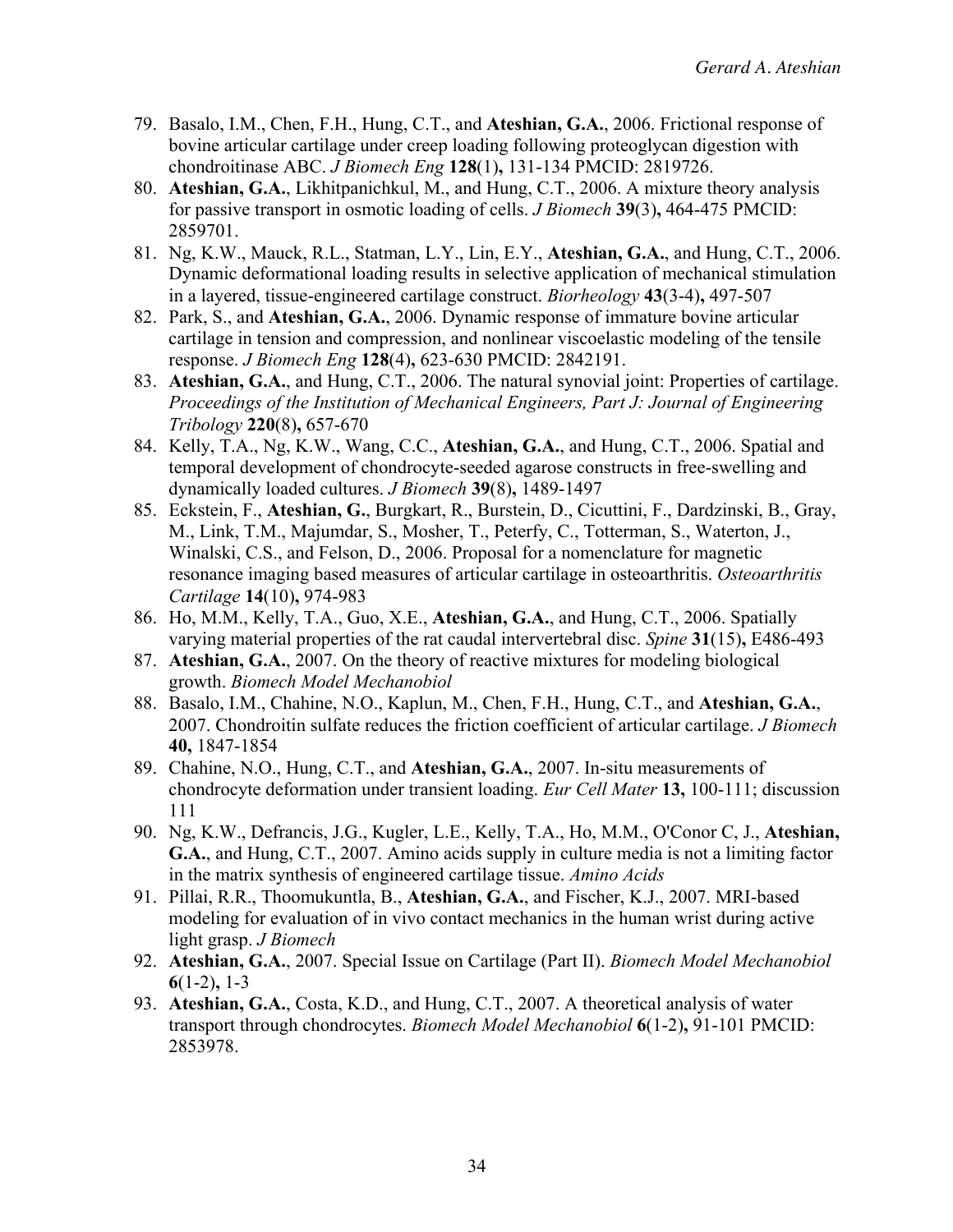- 94. Chahine, N.O., **Ateshian, G.A.**, and Hung, C.T., 2007. The effect of finite compressive strain on chondrocyte viability in statically loaded bovine articular cartilage. *Biomech Model Mechanobiol* **6**(1-2)**,** 103-111
- 95. **Ateshian, G.A.**, 2007. Artificial cartilage: weaving in three dimensions. *Nat Mater* **6**(2)**,** 89-90
- 96. **Ateshian, G.A.**, 2007. Anisotropy of fibrous tissues in relation to the distribution of tensed and buckled fibers. *J Biomech Eng* **129**(2)**,** 240-249 PMCID: 2805028.
- 97. **Ateshian, G.A.**, Ellis, B.J., and Weiss, J.A., 2007. Equivalence between short-time biphasic and incompressible elastic material responses. *J Biomech Eng* **129**(3)**,** 405-412
- 98. Albro, M.B., Chahine, N.O., Caligaris, M., Wei, V.I., Likhitpanichkul, M., Ng, K.W., Hung, C.T., and **Ateshian, G.A.**, 2007. Osmotic loading of spherical gels: a biomimetic study of hindered transport in the cell protoplasm. *J Biomech Eng* **129**(4)**,** 503-510 PMCID: 2828939.
- 99. Lima, E.G., Bian, L., Ng, K.W., Mauck, R.L., Byers, B.A., Tuan, R.S., **Ateshian, G.A.**, and Hung, C.T., 2007. The beneficial effect of delayed compressive loading on tissueengineered cartilage constructs cultured with TGF-beta3. *Osteoarthritis Cartilage* **15**(9)**,** 1025-1033 PMCID: 2724596.
- 100.Ng, K.W., Saliman, J.D., Lin, E.Y., Statman, L.Y., Kugler, L.E., Lo, S.B., **Ateshian, G.A.**, and Hung, C.T., 2007. Culture duration modulates collagen hydrolysate-induced tissue remodeling in chondrocyte-seeded agarose hydrogels. *Ann Biomed Eng* **35**(11)**,** 1914-1923
- 101.Carter, M.J., Basalo, I.M., and **Ateshian, G.A.**, 2007. The temporal response of the friction coefficient of articular cartilage depends on the contact area. *J Biomech* **40**(14)**,** 3257-3260 PMCID: 2094001.
- 102.Ng, K.W., DeFrancis, J.G., Kugler, L.E., Kelly, T.A., Ho, M.M., O'Conor, C.J., **Ateshian, G.A.**, and Hung, C.T., 2008. Amino acids supply in culture media is not a limiting factor in the matrix synthesis of engineered cartilage tissue. *Amino Acids* **35**(2)**,** 433-438
- 103.Azeloglu, E.U., Albro, M.B., Thimmappa, V.A., **Ateshian, G.A.**, and Costa, K.D., 2008. Heterogeneous transmural proteoglycan distribution provides a mechanism for regulating residual stresses in the aorta. *Am J Physiol Heart Circ Physiol* **294**(3)**,** H1197-1205
- 104.Park, S., Nicoll, S.B., Mauck, R.L., and **Ateshian, G.A.**, 2008. Cartilage mechanical response under dynamic compression at physiological stress levels following collagenase digestion. *Ann Biomed Eng* **36**(3)**,** 425-434
- 105.Oswald, E.S., Chao, P.H., Bulinski, J.C., **Ateshian, G.A.**, and Hung, C.T., 2008. Dependence of zonal chondrocyte water transport properties on osmotic environment. *Cell Mol Bioeng* **1**(4)**,** 339-348 PMCID: 2792913.
- 106.Kelly, T.A., Fisher, M.B., Oswald, E.S., Tai, T., Mauck, R.L., **Ateshian, G.A.**, and Hung, C.T., 2008. Low-serum media and dynamic deformational loading in tissue engineering of articular cartilage. *Ann Biomed Eng* **36**(5)**,** 769-779
- 107.Bian, L., Lima, E.G., Angione, S.L., Ng, K.W., Williams, D.Y., Xu, D., Stoker, A.M., Cook, J.L., **Ateshian, G.A.**, and Hung, C.T., 2008. Mechanical and biochemical characterization of cartilage explants in serum-free culture. *J Biomech* **41**(6)**,** 1153-1159
- 108.Caligaris, M., and **Ateshian, G.A.**, 2008. Effects of sustained interstitial fluid pressurization under migrating contact area, and boundary lubrication by synovial fluid, on cartilage friction. *Osteoarthritis Cartilage* **16**(10)**,** 1220-1227 PMCID: 2622427.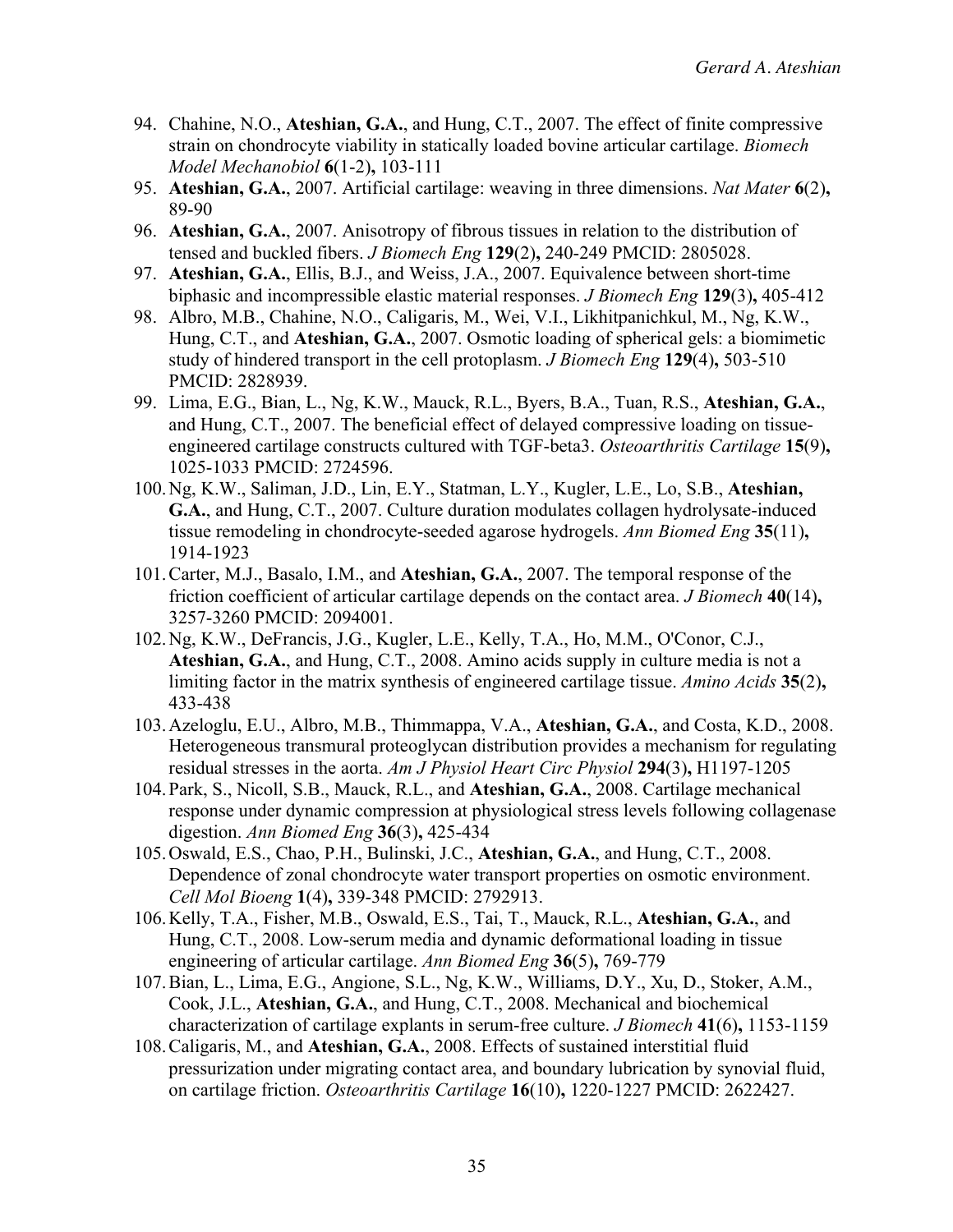- 109.Lima, E.G., Tan, A.R., Tai, T., Bian, L., Stoker, A.M., **Ateshian, G.A.**, Cook, J.L., and Hung, C.T., 2008. Differences in interleukin-1 response between engineered and native cartilage. *Tissue Eng Part A* **14**(10)**,** 1721-1730
- 110.Albro, M.B., Chahine, N.O., Li, R., Yeager, K., Hung, C.T., and **Ateshian, G.A.**, 2008. Dynamic loading of deformable porous media can induce active solute transport. *J Biomech* **41**(15)**,** 3152-3157 PMCID: 2633098.
- 111.Canal, C.E., Hung, C.T., and **Ateshian, G.A.**, 2008. Two-dimensional strain fields on the cross-section of the bovine humeral head under contact loading. *J Biomech* **41**(15)**,** 3145- 3151 PMCID: 2633100.
- 112.Lima, E.G., Tan, A.R., Tai, T., Bian, L., **Ateshian, G.A.**, Cook, J.L., and Hung, C.T., 2008. Physiologic deformational loading does not counteract the catabolic effects of interleukin-1 in long-term culture of chondrocyte-seeded agarose constructs. *J Biomech* **41**(15)**,** 3253-3259 PMCID: 2724593.
- 113.Moffat, K.L., Sun, W.H., Pena, P.E., Chahine, N.O., Doty, S.B., **Ateshian, G.A.**, Hung, C.T., and Lu, H.H., 2008. Characterization of the structure-function relationship at the ligament-to-bone interface. *Proc Natl Acad Sci U S A* **105**(23)**,** 7947-7952 PMCID: 2430342.
- 114.Lima, E.G., Grace Chao, P.H., **Ateshian, G.A.**, Bal, B.S., Cook, J.L., Vunjak-Novakovic, G., and Hung, C.T., 2008. The effect of devitalized trabecular bone on the formation of osteochondral tissue-engineered constructs. *Biomaterials* **29**(32)**,** 4292-4299 PMCID: 2562244.
- 115.Bian, L., Fong, J.V., Lima, E.G., Stoker, A.M., **Ateshian, G.A.**, Cook, J.L., and Hung, C.T., 2009. Dynamic mechanical loading enhances functional properties of tissue engineered cartilage using mature canine chondrocytes. *Tissue Eng Part A*
- 116.Kelly, T.A., Ng, K.W., **Ateshian, G.A.**, and Hung, C.T., 2009. Analysis of radial variations in material properties and matrix composition of chondrocyte-seeded agarose hydrogel constructs. *Osteoarthritis Cartilage* **17**(1)**,** 73-82 PMCID: 2821566.
- 117.Ng, K.W., Kugler, L.E., Doty, S.B., **Ateshian, G.A.**, and Hung, C.T., 2009. Scaffold degradation elevates the collagen content and dynamic compressive modulus in engineered articular cartilage. *Osteoarthritis Cartilage* **17**(2)**,** 220-227 PMCID: 2795572.
- 118.Albro, M., Rajan, V., Li, R., Hung, C., and **Ateshian, G.**, 2009. Characterization of the concentration-dependence of solute diffusivity and partitioning in a model dextran– agarose transport system. *Cell Mol Bioeng* **2**(3)**,** 295-305 PMCID: In Process.
- 119.Bian, L., Kaplun, M., Williams, D.Y., Xu, D., **Ateshian, G.A.**, and Hung, C.T., 2009. Influence of chondroitin sulfate on the biochemical, mechanical and frictional properties of cartilage explants in long-term culture. *J Biomech* **42**(3)**,** 286-290 PMCID: 2819724.
- 120.Lima, E.G., Tan, A.R., Tai, T., Marra, K.G., DeFail, A., **Ateshian, G.A.**, and Hung, C.T., 2009. Genipin enhances the mechanical properties of tissue-engineered cartilage and protects against inflammatory degradation when used as a medium supplement. *J Biomed Mater Res A* **91**(3)**,** 692-700 PMCID: 2767416.
- 121.Park, S., Costa, K.D., **Ateshian, G.A.**, and Hong, K.S., 2009. Mechanical properties of bovine articular cartilage under microscale indentation loading from atomic force microscopy. *Proc Inst Mech Eng H* **223**(3)**,** 339-347
- 122.Chahine, N.O., Albro, M.B., Lima, E.G., Wei, V.I., Dubois, C.R., Hung, C.T., and **Ateshian, G.A.**, 2009. Effect of dynamic loading on the transport of solutes into agarose hydrogels. *Biophys J* **97**(4)**,** 968-975 PMCID: 2726307.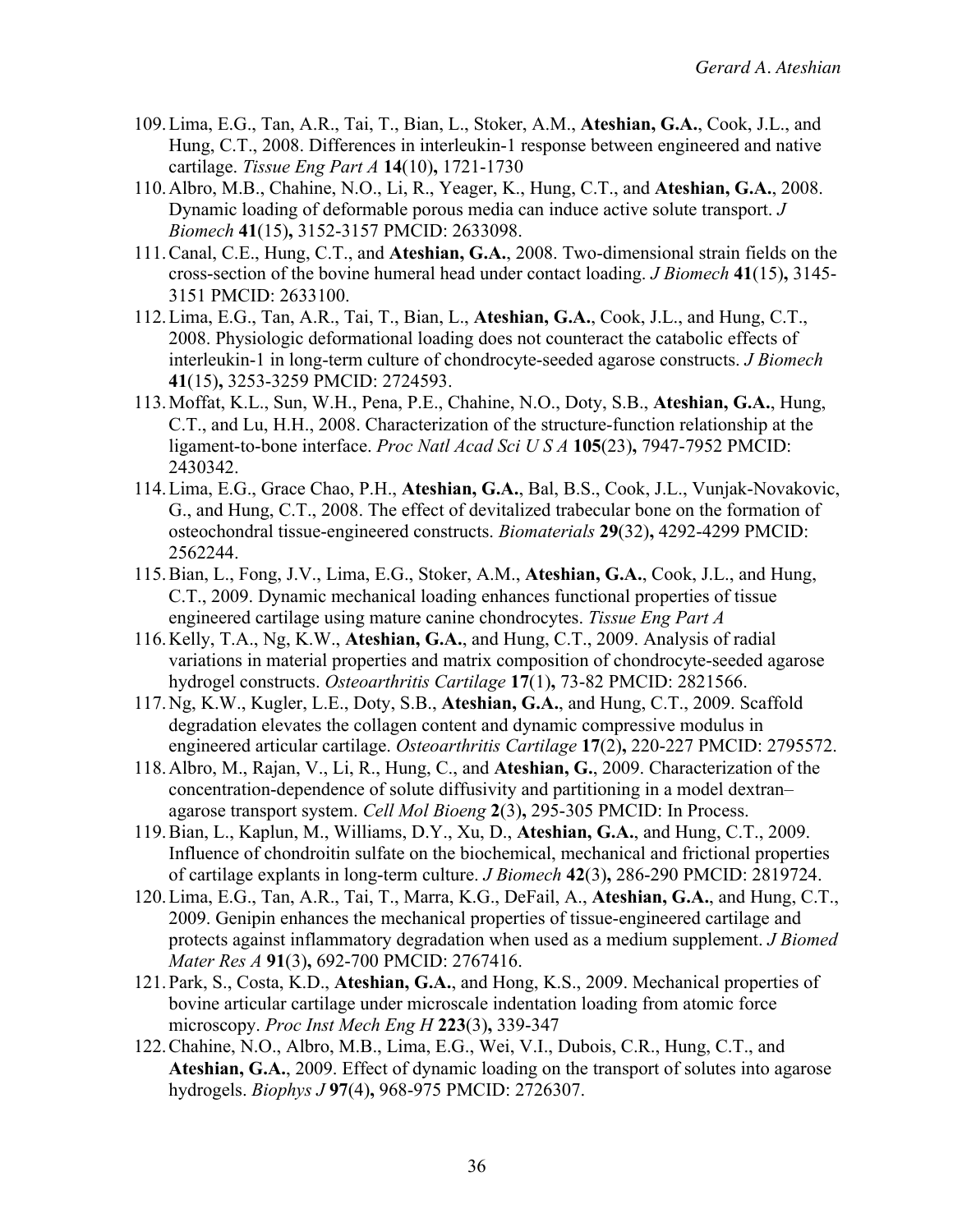- 123.Bian, L., Angione, S.L., Ng, K.W., Lima, E.G., Williams, D.Y., Mao, D.Q., **Ateshian, G.A.**, and Hung, C.T., 2009. Influence of decreasing nutrient path length on the development of engineered cartilage. *Osteoarthritis Cartilage* **17**(5)**,** 677-685
- 124.**Ateshian, G.A.**, and Costa, K.D., 2009. A frame-invariant formulation of Fung elasticity. *J Biomech* **42**(6)**,** 781-785
- 125.**Ateshian, G.A.**, Rajan, V., Chahine, N.O., Canal, C.E., and Hung, C.T., 2009. Modeling the matrix of articular cartilage using a continuous fiber angular distribution predicts many observed phenomena. *J Biomech Eng* **131**(6)**,** 061003 PMCID: 2842192.
- 126.Bian, L., Crivello, K.M., Ng, K.W., Xu, D., Williams, D.Y., **Ateshian, G.A.**, and Hung, C.T., 2009. Influence of temporary chondroitinase ABC-induced glycosaminoglycan suppression on maturation of tissue-engineered cartilage. *Tissue Eng Part A* **15**(8)**,** 2065- 2072 PMCID: 2792113.
- 127.**Ateshian, G.A.**, 2009. The role of interstitial fluid pressurization in articular cartilage lubrication. *J Biomech* **42**(9)**,** 1163-1176 PMCID: 2758165.
- 128.Guterl, C.C., Gardner, T.R., Rajan, V., Ahmad, C.S., Hung, C.T., and **Ateshian, G.A.**, 2009. Two-dimensional strain fields on the cross-section of the human patellofemoral joint under physiological loading. *J Biomech* **42**(9)**,** 1275-1281
- 129.Ng, K.W., **Ateshian, G.A.**, and Hung, C.T., 2009. Zonal chondrocytes seeded in a layered agarose hydrogel create engineered cartilage with depth-dependent cellular and mechanical inhomogeneity. *Tissue Eng Part A* **15**(9)**,** 2315-2324 PMCID: 2787199.
- 130.**Ateshian, G.A.**, Costa, K.D., Azeloglu, E.U., Morrison, B., 3rd, and Hung, C.T., 2009. Continuum modeling of biological tissue growth by cell division, and alteration of intracellular osmolytes and extracellular fixed charge density. *J Biomech Eng* **131**(10)**,** 101001 PMCID: 2860886.
- 131.**Ateshian, G.A.**, and Friedman, M.H., 2009. Integrative biomechanics: a paradigm for clinical applications of fundamental mechanics. *J Biomech* **42**(10)**,** 1444-1451
- 132.Caligaris, M., Canal, C.E., Ahmad, C.S., Gardner, T.R., and **Ateshian, G.A.**, 2009. Investigation of the frictional response of osteoarthritic human tibiofemoral joints and the potential beneficial tribological effect of healthy synovial fluid. *Osteoarthritis Cartilage* **17**(10)**,** 1327-1332 PMCID: 2753744.
- 133.Albro, M.B., Petersen, L.E., Li, R., Hung, C.T., and **Ateshian, G.A.**, 2009. Influence of the partitioning of osmolytes by the cytoplasm on the passive response of cells to osmotic loading. *Biophys J* **97**(11)**,** 2886-2893 PMCID: 2784563.
- 134.Albro, M.B., Li, R., Banerjee, R.E., Hung, C.T., and **Ateshian, G.A.**, 2010. Validation of theoretical framework explaining active solute uptake in dynamically loaded porous media. *J Biomech*
- 135.**Ateshian, G.A.**, Maas, S., and Weiss, J.A., 2010. Finite element algorithm for frictionless contact of porous permeable media under finite deformation and sliding. *J Biomech Eng* **132,** 061006 (061013 pp.)
- 136.**Ateshian, G.A.**, and Ricken, T., 2010. Multigenerational interstitial growth of biological tissues. *Biomech Model Mechanobiol*, **9**:689-702.
- 137.Bian, L., Stoker, A.M., Marberry, K.M., **Ateshian, G.A.**, Cook, J.L., and Hung, C.T., 2010. Effects of dexamethasone on the functional properties of cartilage explants during long-term culture. *Am J Sports Med* **38**(1)**,** 78-85
- 138.Ng, K.W., Lima, E.G., Bian, L., O'Conor, C.J., Jayabalan, P.S., Stoker, A.M., Kuroki, K., Cook, C.R., **Ateshian, G.A.**, Cook, J.L., and Hung, C.T., 2010. Passaged adult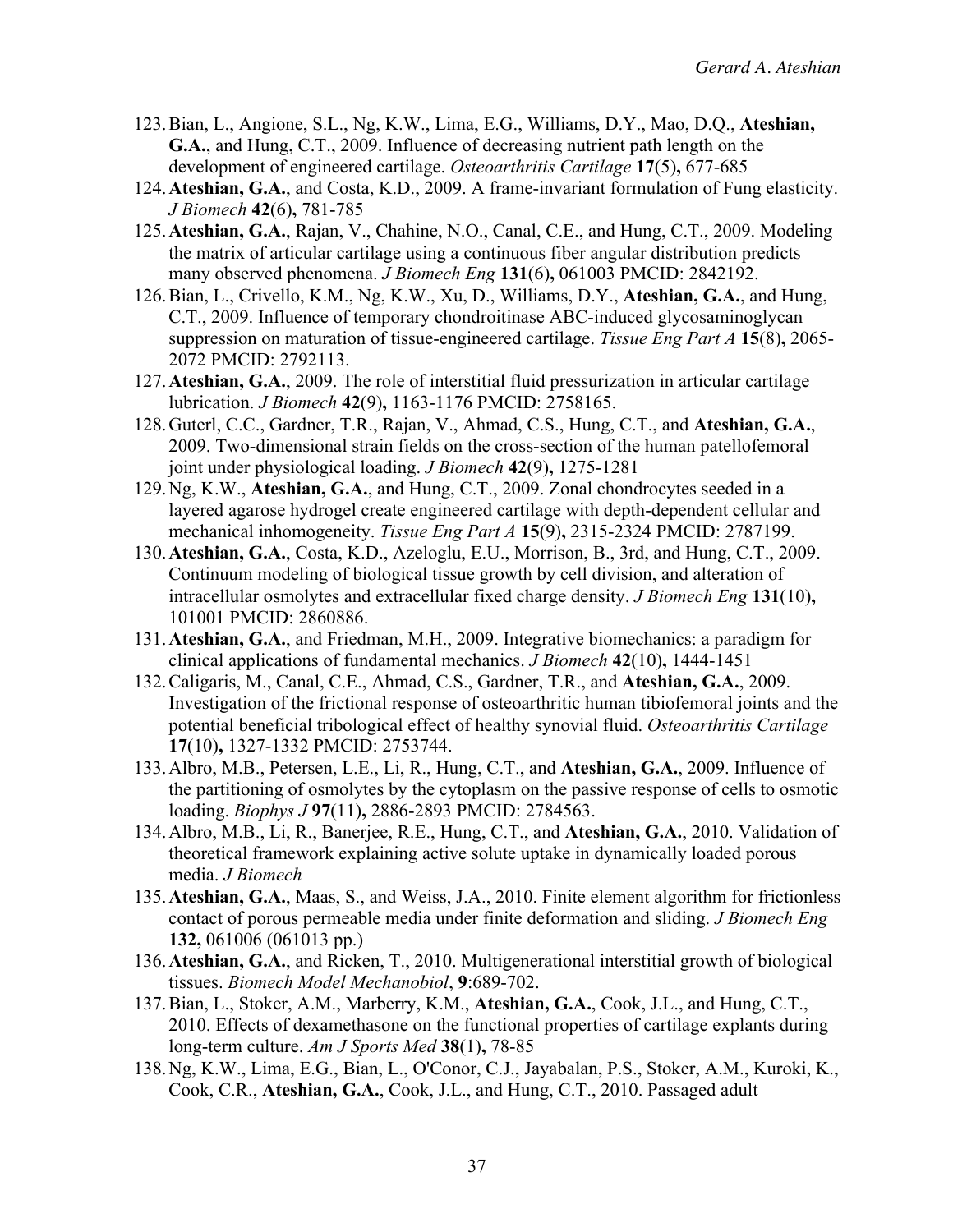chondrocytes can form engineered cartilage with functional mechanical properties: a canine model. *Tissue Eng Part A* **16**(3)**,** 1041-1051 PMCID: 2862612.

- 139.**Ateshian, G.A.**, Morrison, B., 3rd, and Hung, C.T., 2010. Modeling of active transmembrane transport in a mixture theory framework. *Ann Biomed Eng* **38**(5)**,** 1801- 1814
- 140.Bian, L., Fong, J.V., Lima, E.G., Stoker, A.M., **Ateshian, G.A.**, Cook, J.L., and Hung, C.T., 2010. Dynamic mechanical loading enhances functional properties of tissueengineered cartilage using mature canine chondrocytes. *Tissue Eng Part A* **16**(5)**,** 1781- 1790
- 141.Jiang, J., Tang, A., **Ateshian, G.A.**, Guo, X.E., Hung, C.T., and Lu, H.H., 2010. Bioactive stratified polymer ceramic-hydrogel scaffold for integrative osteochondral repair. *Ann Biomed Eng* **38**(6)**,** 2183-2196
- 142.Canal Guterl, C., Hung, C.T., and **Ateshian, G.A.**, 2010. Electrostatic and nonelectrostatic contributions of proteoglycans to the compressive equilibrium modulus of bovine articular cartilage. *J Biomech* **43**(7)**,** 1343-1350 PMCID: 2900255.
- 143.**Ateshian, G.A.**, and Weiss, J.A., 2010. Anisotropic hydraulic permeability under finite deformation. *J Biomech Eng*, **132**(11):111004.
- 144.**Ateshian, G.A.**, 2011. The role of mass balance equations in growth mechanics illustrated in surface and volume dissolution. *J Biomech Eng*, **133**(1):011010, PMCID: 3086819.
- 145.Ambrosi, D., **Ateshian, G.A.,** Arruda, E.M., Cowin, S.C., Dumais, J., Goriely, A., Holzapfel, G.A., Humphrey, J.D., Kemkemer, R., Kuhl, E., Olberding, J.E., Taber, L.A., and Garikipati, K., 2011. Perspectives on biological growth and remodeling. *J Mech Phys Solids* **59**(4), 863-883 PMCID: 3083065.
- 146.Albro, M.B., Banerjee, R.E., Li, R., Oungoulian, S.R., Chen, B., Del Palomar, A.P., Hung, C.T., and **Ateshian, G.A.**, 2011. Dynamic loading of immature epiphyseal cartilage pumps nutrients out of vascular canals. *J Biomech* **44**(9)**,** 1654-1659.
- 147.Tan, A.R., Dong, E.Y., Andry, J.P., Bulinski, J.C., Ateshian, G.A., and Hung, C.T., 2011. Coculture of engineered cartilage with primary chondrocytes induces expedited growth. *Clinical Orthopaedics and Related Research,* **469**(10), 2735-2743 PMCID: 3171525.
- 148.Tan, A.R., Dong, E.Y., Ateshian, G.A., and Hung, C.T., 2010. Response of engineered cartilage to mechanical insult depends on construct maturity. *Osteoarthritis and Cartilage,* **18**(12), 1577-1585 PMCID: 3099249.
- 149.Sampat, S.R., O'Connell, G.D., Fong, J.V., Alegre-Aguaron, E., Ateshian, G.A., and Hung, C.T., 2011. Growth factor priming of synovium-derived stem cells for cartilage tissue engineering. *Tissue Engineering. Part A*, **17**(17-18), 2259-2265 PMCID: 3161099.
- 150.Ng, K.W., O'Conor, C.J., Kugler, L.E., Cook, J.L., **Ateshian, G.A.,** and Hung, C.T., 2011. Transient supplementation of anabolic growth factors rapidly stimulates matrix synthesis in engineered cartilage. *Annals of Biomedical Engineering,* 39(10):2491-500.
- 151.**Ateshian, G.A.,** Albro, M.B., Maas, S., and Weiss, J.A., 2011. Finite element implementation of mechano-chemical phenomena in neutral deformable porous media under finite deformation. *Journal of Biomechanical Engineering,* **133**(8):081005.
- 152.Albro, M.B., Cigan, A.D., Nims, R.J., Yeroushalmi, K.J., Oungoulian, S.R., Hung, C.T., and **Ateshian, G.A.**, 2012. Shearing of synovial fluid activates latent TGF-beta. *Osteoarthritis and Cartilage* 20(11), 1374-1382 PMCID: 3448789.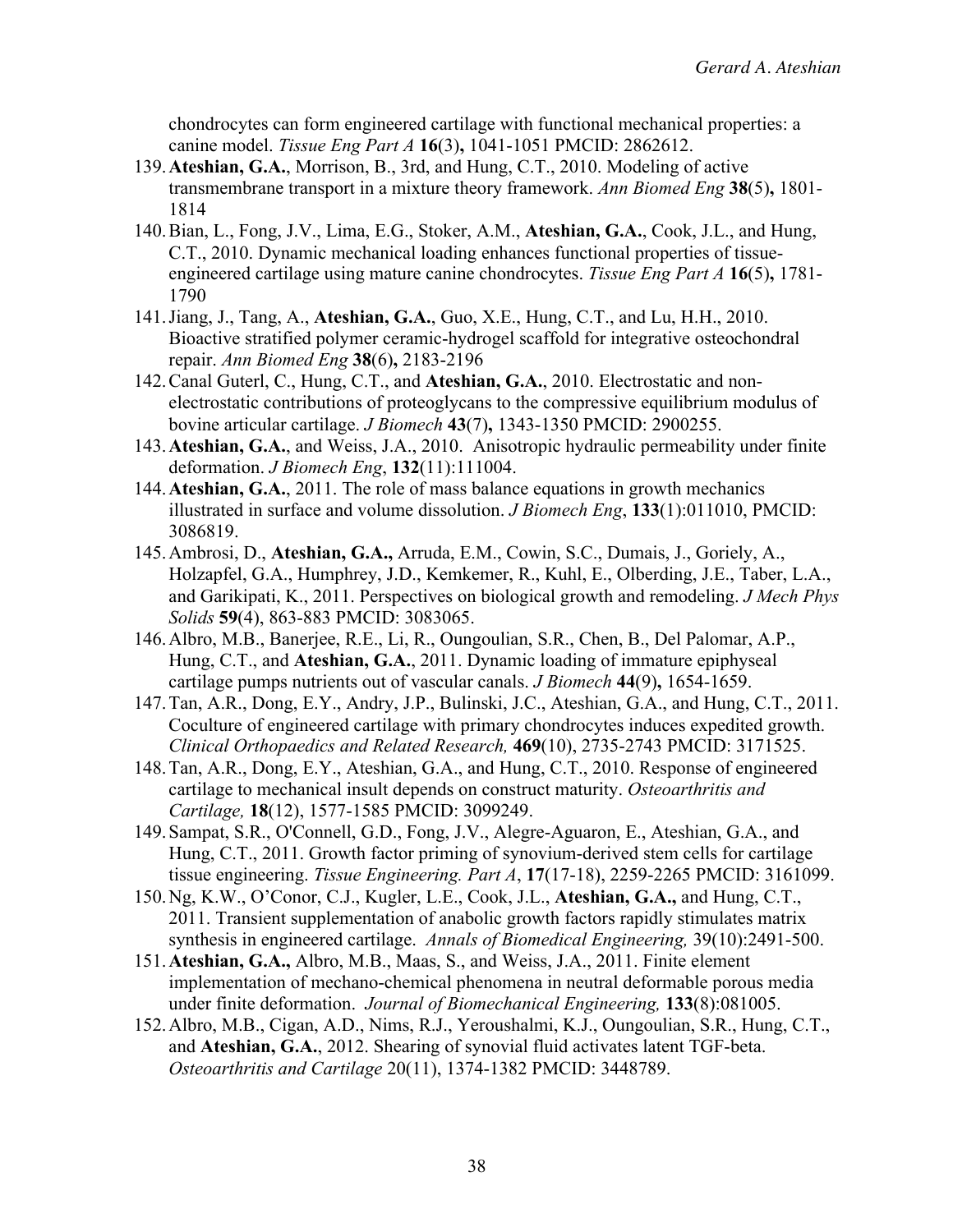- 153.**Ateshian, G.A.**, and Humphrey, J.D., 2012. Continuum mixture models of biological growth and remodeling: past successes and future opportunities. *Annual Review of Biomedical Engineering* **14**, 97-111.
- 154.**Ateshian, G.A.**, Maas, S., and Weiss, J.A., 2012. Solute transport across a contact interface in deformable porous media. *Journal of Biomechanics* **45**(6), 1023-1027 PMCID: 3351088.
- 155.**Ateshian, G.A.**, Morrison, B., 3rd, Holmes, J.W., and Hung, C.T., 2012. Mechanics of Cell Growth. *Mechanics Research Communications* **42**, 118-125 PMCID: 3418607.
- 156.Huang, A.H., Baker, B.M., **Ateshian, G.A.**, and Mauck, R.L., 2012. Sliding contact loading enhances the tensile properties of mesenchymal stem cell-seeded hydrogels. *European Cells & Materials* **24**, 29-45.
- 157.Lima, E.G., Durney, K.M., Sirsi, S.R., Nover, A.B., **Ateshian, G.A.**, Borden, M.A., and Hung, C.T., 2012. Microbubbles as biocompatible porogens for hydrogel scaffolds. *Acta Biomaterialia* **8**(12), 4334-4341.
- 158.Maas, S.A., Ellis, B.J., **Ateshian, G.A.**, and Weiss, J.A., 2012. FEBio: finite elements for biomechanics. *Journal of Biomechanical Engineering* **134**(1), 011005.
- 159.O'Connell, G.D., Fong, J.V., Dunleavy, N., Joffe, A., **Ateshian, G.A.**, and Hung, C.T., 2012. Trimethylamine N-oxide as a media supplement for cartilage tissue engineering. *Journal of Orthopaedic Research* **30**(12), 1898-1905.
- 160.O'Connell, G.D., Lima, E.G., Bian, L., Chahine, N.O., Albro, M.B., Cook, J.L., **Ateshian, G.A.**, and Hung, C.T., 2012. Toward engineering a biological joint replacement. *Journal of Knee Surgery* **25**(3), 187-196.
- 161.Albro, M.B., Cigan, A.D., Nims, R.J., Yeroushalmi, K.J., Oungoulian, S.R., Hung, C.T., and **Ateshian, G.A.**, 2012. Shearing of synovial fluid activates latent TGF-beta. *Osteoarthritis Cartilage* **20**(11), 1374-1382 PMCID: 3448789.
- 162.Oungoulian, S.R., Chang, S., Bortz, O., Hehir, K.E., Zhu, K., Willis, C.E., Hung, C.T., and **Ateshian, G.A.,** 2013. Articular cartilage wear characterization with a particle sizing and counting analyzer. *Journal of Biomechanical Engineering* **135**(2), 024501 PMCID: 3660847.
- 163.Albro, M.B., Nims, R.J., Cigan, A.D., Yeroushalmi, K.J., Alliston, T., Hung, C.T., and **Ateshian, G.A.,** 2013. Accumulation of exogenous activated TGF-beta in the superficial zone of articular cartilage. *Biophysical Journal* **104**(8), 1794-1804 PMCID: 3627867.
- 164.Albro, M.B., Nims, R.J., Cigan, A.D., Yeroushalmi, K.J., Shim, J.J., Hung, C.T., and **Ateshian, G.A.,** 2013. Dynamic mechanical compression of devitalized articular cartilage does not activate latent TGF-beta. *Journal of Biomechanics* **46**(8), 1433-1439 PMCID: 3810401.
- 165.Cigan, A.D., Nims, R.J., Albro, M.B., Esau, J.D., Dreyer, M.P., Vunjak-Novakovic, G., Hung, C.T., and **Ateshian, G.A.,** 2013. Insulin, ascorbate, and glucose have a much greater influence than transferrin and selenous Acid on the in vitro growth of engineered cartilage in chondrogenic media. *Tissue Eng Part A* **19**(17-18)**,** 1941-1948 PMCID: 3725793.
- 166.Kelly, T.A., Roach, B.L., Weidner, Z.D., Mackenzie-Smith, C.R., O'Connell, G.D., Lima, E.G., Stoker, A.M., Cook, J.L., **Ateshian, G.A.,** and Hung, C.T., 2013. Tissueengineered articular cartilage exhibits tension-compression nonlinearity reminiscent of the native cartilage. *J Biomech* **46**(11)**,** 1784-1791 PMCID: 3713158.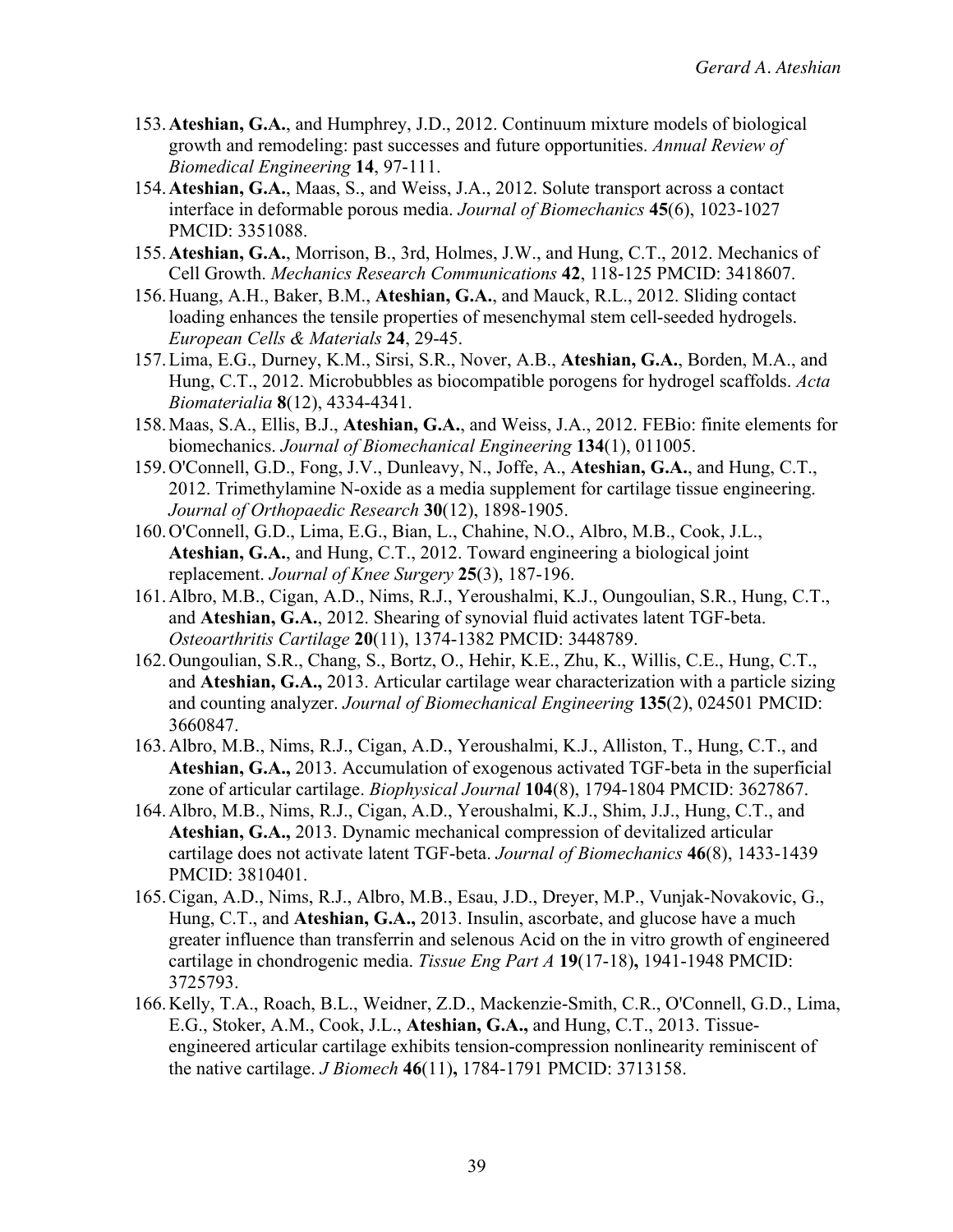- 167.**Ateshian, G.A.,** Maas, S., and Weiss, J.A., 2013. Multiphasic finite element framework for modeling hydrated mixtures with multiple neutral and charged solutes. *J Biomech Eng* **135**(11), 111001 PMCID: 3792408.
- 168.Sampat, S.R., Dermksian, M.V., Oungoulian, S.R., Winchester, R.J., Bulinski, J.C., **Ateshian, G.A.,** and Hung, C.T., 2013. Applied osmotic loading for promoting development of engineered cartilage. *J Biomech* **46**(15)**,** 2674-2681 PMCID: 3902123.
- 169.Roccabianca, S., **Ateshian, G.A.**, and Humphrey, J.D., 2014. Biomechanical roles of medial pooling of glycosaminoglycans in thoracic aortic dissection. *Biomech Model Mechanobiol* **13**(1)**,** 13-25 PMCID: 3918738.
- 170.Myers, K., and **Ateshian, G.A.**, 2014. Interstitial growth and remodeling of biological tissues: tissue composition as state variables. *J Mech Behav Biomed Mater* **29,** 544-556 PMCID: 3812404.
- 171.Henak, C.R., **Ateshian, G.A.**, and Weiss, J.A., 2014. Finite element prediction of transchondral stress and strain in the human hip. *J Biomech Eng* **136**(2)**,** 021021
- 172.Oungoulian, S.R., Hehir, K.E., Zhu, K., Willis, C.E., Marinescu, A.G., Merali, N., Ahmad, C.S., Hung, C.T., and **Ateshian, G.A.**, 2014. Effect of glutaraldehyde fixation on the frictional response of immature bovine articular cartilage explants. *J Biomech* **47**(3)**,** 694-701 PMCID: 3913559.
- 173.Alegre-Aguaron, E., Sampat, S.R., Xiong, J.C., Colligan, R.M., Bulinski, J.C., Cook, J.L., **Ateshian, G.A.**, Brown, L.M., and Hung, C.T., 2014. Growth factor priming differentially modulates components of the extracellular matrix proteome in chondrocytes and synovium-derived stem cells. *PLoS One* **9**(2)**,** e88053 PMCID: 3917883.
- 174.**Ateshian, G.A.**, Nims, R.J., Maas, S., and Weiss, J.A., 2014. Computational modeling of chemical reactions and interstitial growth and remodeling involving charged solutes and solid-bound molecules. *Biomech Model Mechanobiol* **13**(5)**,** 1105-1120 PMCID: 4141041.
- 175.O'Connell, G.D., Nims, R.J., Green, J., Cigan, A.D., **Ateshian, G.A.**, and Hung, C.T., 2014. Time and dose-dependent effects of chondroitinase ABC on growth of engineered cartilage. *Eur Cell Mater* **27,** 312-320 PMCID: 4096549.
- 176.Bhumiratana, S., Eton, R.E., Oungoulian, S.R., Wan, L.Q., **Ateshian, G.A.**, and Vunjak-Novakovic, G., 2014. Large, stratified, and mechanically functional human cartilage grown in vitro by mesenchymal condensation. *Proc Natl Acad Sci U S A* **111**(19)**,** 6940- 6945 PMCID: 4024923.
- 177.Tan, A.R., Alegre-Aguaron, E., O'Connell, G.D., VandenBerg, C.D., Aaron, R.K., Vunjak-Novakovic, G., Chloe Bulinski, J., **Ateshian, G.A.**, and Hung, C.T., 2015. Passage-dependent relationship between mesenchymal stem cell mobilization and chondrogenic potential. *Osteoarthritis Cartilage* **23**(2)**,** 319-327 PMCID: 4369922.
- 178.Cigan, A.D., Nims, R.J., Albro, M.B., Vunjak-Novakovic, G., Hung, C.T., and **Ateshian, G.A.**, 2014. Nutrient channels and stirring enhanced the composition and stiffness of large cartilage constructs. *J Biomech* **47**(16)**,** 3847-3854 PMCID: 4261053.
- 179.Tan, A.R., Alegre-Aguaron, E., O'Connell, G.D., VandenBerg, C.D., Aaron, R.K., Vunjak-Novakovic, G., Chloe Bulinski, J., **Ateshian, G.A.,** and Hung, C.T., 2015. Passage-dependent relationship between mesenchymal stem cell mobilization and chondrogenic potential. *Osteoarthritis Cartilage* **23**(2)**,** 319-327 PMCID: PMC4369922.
- 180.Nims, R.J., Cigan, A.D., Albro, M.B., Vunjak-Novakovic, G., Hung, C.T., and **Ateshian, G.A.,** 2015. Matrix Production in Large Engineered Cartilage Constructs Is Enhanced by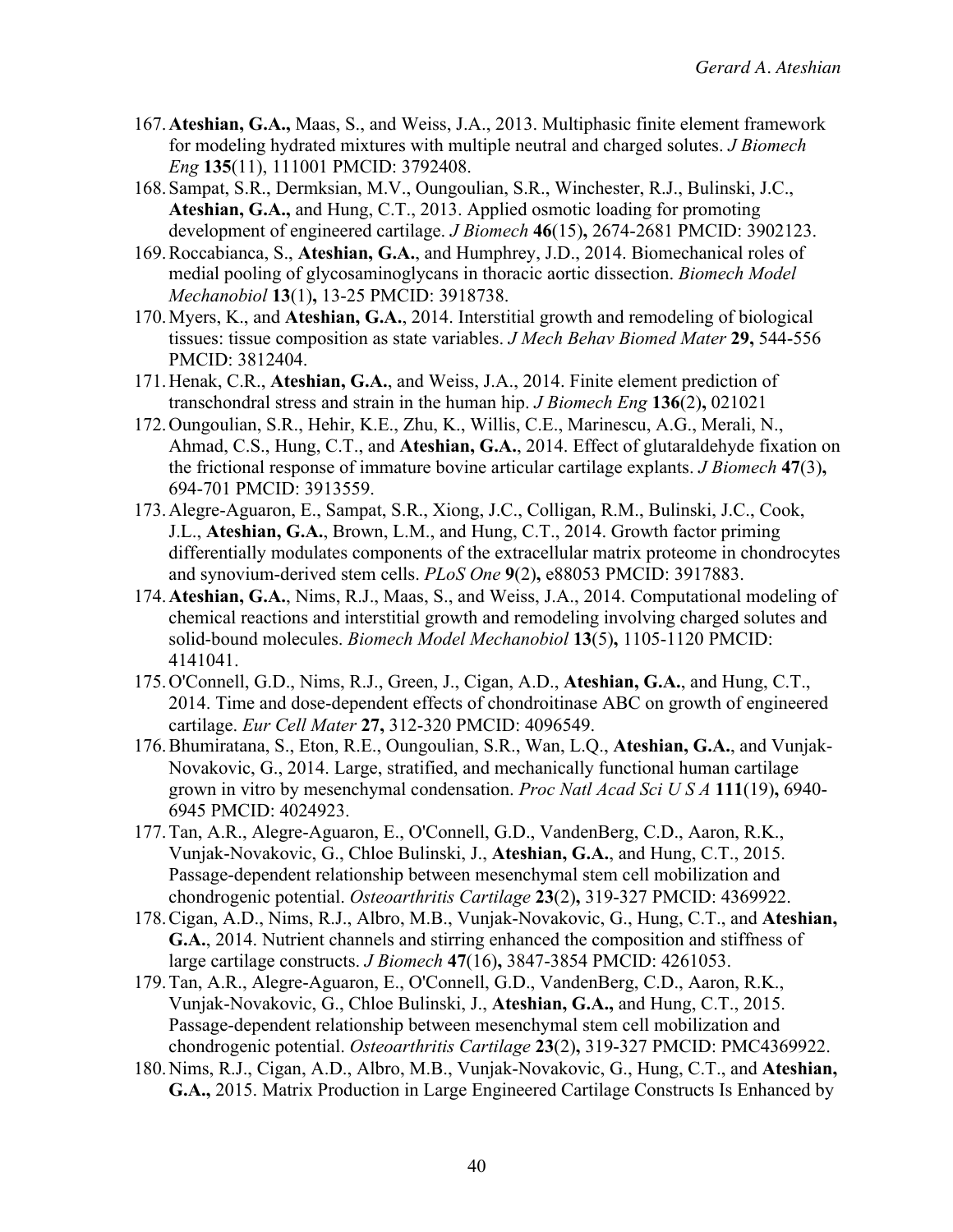Nutrient Channels and Excess Media Supply. *Tissue Eng Part C Methods* **21**(7)**,** 747-757 PMCID: PMC4499772.

- 181.O'Connell, G.D., Tan, A.R., Cui, V., Bulinski, J.C., Cook, J.L., Attur, M., Abramson, S.B., **Ateshian, G.A.,** and Hung, C.T., 2015. Human chondrocyte migration behaviour to guide the development of engineered cartilage. *J Tissue Eng Regen Med* PMCID: PMC4531108.
- 182.**Ateshian, G.A.,** Henak, C.R., and Weiss, J.A., 2015. Toward patient-specific articular contact mechanics. *J Biomech* **48**(5)**,** 779-786 PMCID: PMC4416416.
- 183.**Ateshian, G.A.,** 2015. Viscoelasticity using reactive constrained solid mixtures. *J Biomech* **48**(6)**,** 941-947 PMCID: PMC4422403.
- 184.Roach, B.L., Hung, C.T., Cook, J.L., **Ateshian, G.A.,** and Tan, A.R., 2015. Fabrication of tissue engineered osteochondral grafts for restoring the articular surface of diarthrodial joints. *Methods* **84,** 103-108 PMCID: PMC4667358.
- 185.Oungoulian, S.R., Durney, K.M., Jones, B.K., Ahmad, C.S., Hung, C.T., and **Ateshian, G.A.,** 2015. Wear and damage of articular cartilage with friction against orthopedic implant materials. *J Biomech* **48**(10)**,** 1957-1964 PMCID: PMC4492870.
- 186.Nover, A.B., Lee, S.L., Georgescu, M.S., Howard, D.R., Saunders, R.A., Yu, W.T., Klein, R.W., Napolitano, A.P., **Ateshian, G.A.,** and Hung, C.T., 2015. Porous titanium bases for osteochondral tissue engineering. *Acta Biomater* **27,** 286-293 PMCID: PMC4698168.
- 187.Jones, B.K., Durney, K.M., Hung, C.T., and **Ateshian, G.A.,** 2015. The friction coefficient of shoulder joints remains remarkably low over 24h of loading. *J Biomech* **48**(14)**,** 3945-3949 PMCID: PMC4707938.
- 188.Hou, C., and **Ateshian, G.A.,** 2016. A Gauss-Kronrod-Trapezoidal integration scheme for modeling biological tissues with continuous fiber distributions. *Comput Methods Biomech Biomed Engin* **19**(8)**,** 883-893 PMCID: PMC4807401.
- 189.Nover, A.B., Stefani, R.M., Lee, S.L., **Ateshian, G.A.,** Stoker, A.M., Cook, J.L., and Hung, C.T., 2016. Long-term storage and preservation of tissue engineered articular cartilage. *J Orthop Res* **34**(1)**,** 141-148 PMCID: PMC4710567.
- 190.Albro, M.B., Nims, R.J., Durney, K.M., Cigan, A.D., Shim, J.J., Vunjak-Novakovic, G., Hung, C.T., and **Ateshian, G.A.,** 2016. Heterogeneous engineered cartilage growth results from gradients of media-supplemented active TGF-beta and is ameliorated by the alternative supplementation of latent TGF-beta. *Biomaterials* **77,** 173-185 PMCID: PMC4968414.
- 191.Jones, B., Hung, C.T., and **Ateshian, G.,** 2016. Biphasic Analysis of Cartilage Stresses in the Patellofemoral Joint. *J Knee Surg* **29**(2)**,** 92-98 PMCID: PMC4747677.
- 192.Tan, A.R., VandenBerg, C.D., Attur, M., Abramson, S.B., Knight, M.M., Bulinski, J.C., **Ateshian, G.A.,** Cook, J.L., and Hung, C.T., 2015. Cytokine preconditioning of engineered cartilage provides protection against interleukin-1 insult. *Arthritis Res Ther* **17,** 361 PMCID: PMC4704536.
- 193.Hung, C.T., and **Ateshian, G.A.,** 2016. Grading of osteoarthritic cartilage: Correlations between histology and biomechanics. *J Orthop Res* **34**(1)**,** 8-9
- 194.Nover, A.B., Hou, G.Y., Han, Y., Wang, S., O'Connell, G.D., **Ateshian, G.A.,** Konofagou, E.E., and Hung, C.T., 2016. High intensity focused ultrasound as a tool for tissue engineering: Application to cartilage. *Med Eng Phys* **38**(2)**,** 192-198 PMCID: PMC4876027.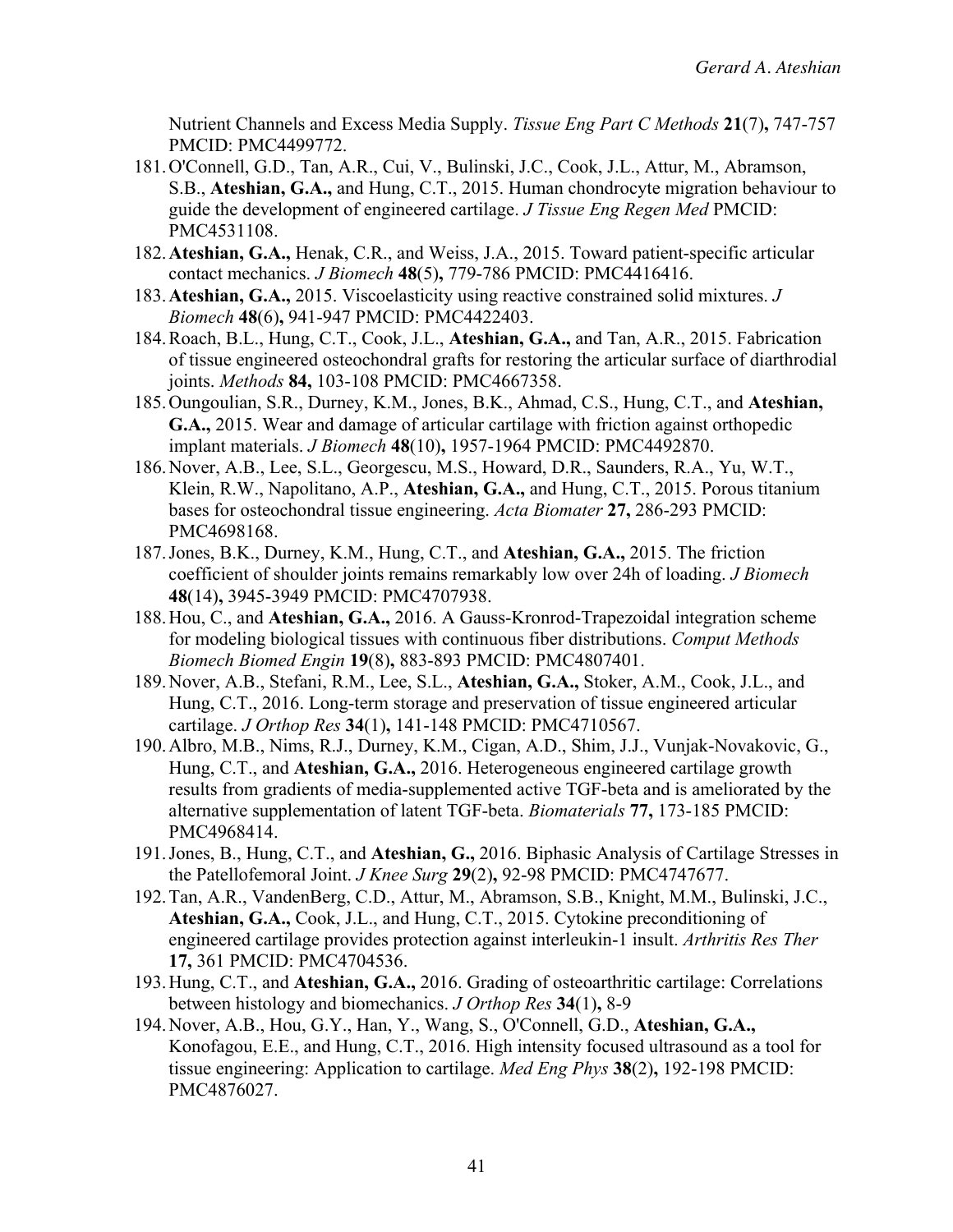- 195.Nims, R.J., Durney, K.M., Cigan, A.D., Dusseaux, A., Hung, C.T., and **Ateshian, G.A.,** 2016. Continuum theory of fibrous tissue damage mechanics using bond kinetics: application to cartilage tissue engineering. *Interface Focus* **6**(1)**,** 20150063 PMCID: PMC4686240.
- 196.Roach, B.L., Kelmendi-Doko, A., Balutis, E.C., Marra, K.G., **Ateshian, G.A.,** and Hung, C.T., 2016. Dexamethasone Release from Within Engineered Cartilage as a Chondroprotective Strategy Against Interleukin-1alpha. *Tissue Eng Part A* **22**(7-8)**,** 621- 632 PMCID: PMC4841087.
- 197.Nover, A.B., Jones, B.K., Yu, W.T., Donovan, D.S., Podolnick, J.D., Cook, J.L., **Ateshian, G.A.,** and Hung, C.T., 2016. A puzzle assembly strategy for fabrication of large engineered cartilage tissue constructs. *J Biomech* **49**(5)**,** 668-677 PMCID: PMC4907770.
- 198.Cigan, A.D., Roach, B.L., Nims, R.J., Tan, A.R., Albro, M.B., Stoker, A.M., Cook, J.L., Vunjak-Novakovic, G., Hung, C.T., and **Ateshian, G.A.,** 2016. High seeding density of human chondrocytes in agarose produces tissue-engineered cartilage approaching native mechanical and biochemical properties. *J Biomech* **49**(9)**,** 1909-1917 PMCID: PMC4920373.
- 199.Cigan, A.D., Nims, R.J., Vunjak-Novakovic, G., Hung, C.T., and **Ateshian, G.A.,** 2016. Optimizing nutrient channel spacing and revisiting TGF-beta in large engineered cartilage constructs. *J Biomech* **49**(10)**,** 2089-2094 PMCID: PMC4922491.
- 200.Cigan, A.D., Durney, K.M., Nims, R.J., Vunjak-Novakovic, G., Hung, C.T., and **Ateshian, G.A.,** 2016. Nutrient Channels Aid the Growth of Articular Surface-Sized Engineered Cartilage Constructs. *Tissue Eng Part A* **22**(17-18)**,** 1063-1074 PMCID: PMC5312614.
- 201.Silverstein, A.M., Stoker, A.M., **Ateshian, G.A.,** Bulinski, J.C., Cook, J.L., and Hung, C.T., 2017. Transient expression of the diseased phenotype of osteoarthritic chondrocytes in engineered cartilage. *J Orthop Res* **35**(4)**,** 829-836 PMCID: PMC5383531.
- 202.O'Connell, G.D., Tan, A.R., Cui, V., Bulinski, J.C., Cook, J.L., Attur, M., Abramson, S.B., **Ateshian, G.A.,** and Hung, C.T., 2017. Human chondrocyte migration behaviour to guide the development of engineered cartilage. *J Tissue Eng Regen Med* **11**(3)**,** 877-886 PMCID: PMC4531108.
- 203.Nims, R.J., Cigan, A.D., Durney, K.M., Jones, B.K., O'Neill, J.D., Law, W.A., Vunjak-Novakovic, G., Hung, C.T., and **Ateshian, G.A.,** 2017. Constrained Cage Culture Improves Engineered Cartilage Functional Properties by Enhancing Collagen Network Stability. Tissue Eng Part A **23**(15-16), 847-858 PMCID: PMC5567877.
- 204.Maas, S.A., **Ateshian, G.A.,** and Weiss, J.A., 2017. FEBio: History and Advances. *Annual Review of Biomedical Engineering* **19,** in press
- 205.Nims, R.J., and Ateshian, G.A., 2017. Reactive Constrained Mixtures for Modeling the Solid Matrix of Biological Tissues. *Journal of Elasticity* **129**(1-2)**,** 69-105
- 206.Silverstein, A.M., Stefani, R.M., Sobczak, E., Tong, E.L., Attur, M.G., Shah, R.P., Bulinski, J.C., **Ateshian, G.A.,** and Hung, C.T., 2017. Toward understanding the role of cartilage particulates in synovial inflammation. *Osteoarthritis Cartilage* 25(8), 1353- 1361 PMCID: PMC5554538.
- 207.**Ateshian, G.A.,** Shim, J.J., Maas, S.A., and Weiss, J.A., 2018. Finite Element Framework for Computational Fluid Dynamics in FEBio. *J Biomech Eng* **140**(2) PMCID: PMC5816258.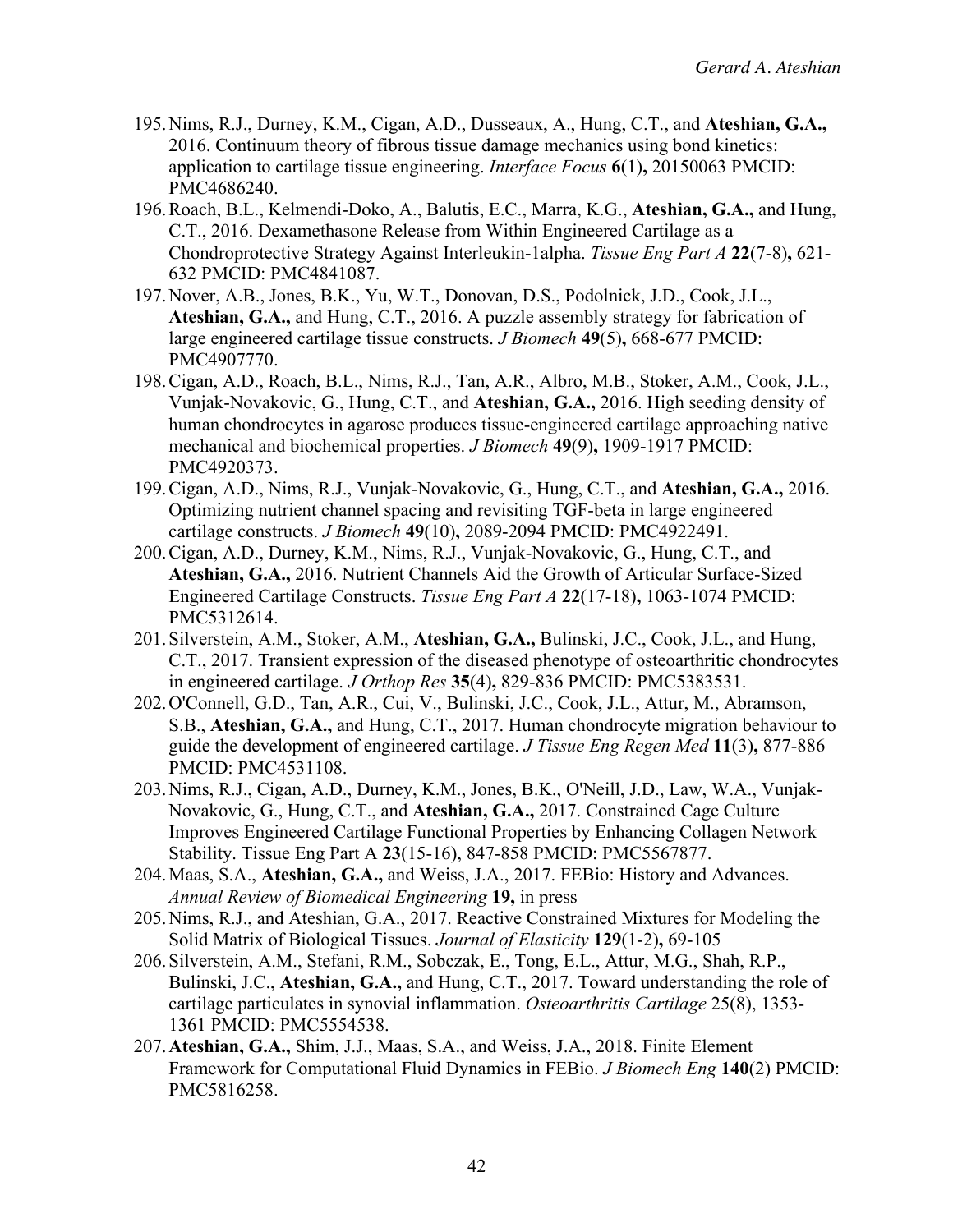- 208.Erdemir, A., Hunter, P.J., Holzapfel, G.A., Loew, L.M., Middleton, J., Jacobs, C.R., Nithiarasu, P., Lohner, R., Wei, G., Winkelstein, B.A., Barocas, V.H., Guilak, F., Ku, J.P., Hicks, J.L., Delp, S.L., Sacks, M., Weiss, J.A., **Ateshian, G.A.,** Maas, S.A., McCulloch, A.D., and Peng, G.C.Y., 2018. Perspectives on Sharing Models and Related Resources in Computational Biomechanics Research. *J Biomech Eng* **140**(2) PMCID: PMC5821103.
- 209.Todd, J.N., Maak, T.G., **Ateshian, G.A.,** Maas, S.A., and Weiss, J.A., 2018. Hip chondrolabral mechanics during activities of daily living: Role of the labrum and interstitial fluid pressurization. *J Biomech* **69,** 113-120 PMCID: PMC5815394.
- 210.Maas, S.A., LaBelle, S.A., **Ateshian, G.A.,** and Weiss, J.A., 2018. A Plugin Framework for Extending the Simulation Capabilities of FEBio. *Biophys J* **115**(9)**,** 1630-1637 PMCID: PMC6225080.
- 211.Zimmerman, B.K., and **Ateshian, G.A.**, 2018. A Surface-to-Surface Finite Element Algorithm for Large Deformation Frictional Contact in FEBio. *J Biomech Eng* **140**(8) PMCID: PMC6056201.
- 212.Hou, J.C., Maas, S.A., Weiss, J.A., and **Ateshian, G.A.**, 2018. Finite Element Formulation of Multiphasic Shell Elements for Cell Mechanics Analyses in FEBio. *J Biomech Eng* **140**(12)**,** 121009-121009-121016
- 213.Durney, K., Sharifi Kia, D., Wang, T., Singh, A., Karbowski, L., Koo, H.J., **Ateshian, G.A.,** and Albro, M., 2018. Physiologic Medium Maintains the Homeostasis of Immature Bovine Articular Cartilage Explants in Long-Term Culture. *J Biomech Eng* **141**(2)**,** 021004-021004-021012
- 214.Stefani, R.M., Halder, S.S., Estell, E.G., Lee, A.J., Silverstein, A.M., Sobczak, E., Chahine, N.O., **Ateshian, G.A.,** Shah, R.P., and Hung, C.T., 2019. A Functional Tissue-Engineered Synovium Model to Study Osteoarthritis Progression and Treatment. *Tissue Eng Part A* **25**(7-8)**,** 538-553 PMCID: PMC6482911.
- 215.Basilio, A.V., Xu, P., Takahashi, Y., Yanaoka, T., Sugaya, H., **Ateshian, G.A.,** and Morrison, B., 3rd, 2019. Simulating cerebral edema and delayed fatality after traumatic brain injury using triphasic swelling biomechanics. *Traffic Inj Prev* **20**(8)**,** 820-825
- 216.Estell, E.G., Silverstein, A.M., Stefani, R.M., Lee, A.J., Murphy, L.A., Shah, R.P., **Ateshian, G.A.,** and Hung, C.T., 2019. Cartilage Wear Particles Induce an Inflammatory Response Similar to Cytokines in Human Fibroblast-Like Synoviocytes. *J Orthop Res* **37**(9)**,** 1979-1987 PMCID: PMC6834361.
- 217.Shim, J.J., Maas, S.A., Weiss, J.A., and **Ateshian, G.A.,** 2019. A Formulation for Fluid Structure-Interactions in FEBio Using Mixture Theory. *J Biomech Eng* **141,** 051010- 051011-051015 PMCID: PMC6528685.
- 218.Stefani, R.M., Halder, S.S., Estell, E.G., Lee, A.J., Silverstein, A.M., Sobczak, E., Chahine, N.O., **Ateshian, G.A.,** Shah, R.P., and Hung, C.T., 2019. A Functional Tissue-Engineered Synovium Model to Study Osteoarthritis Progression and Treatment. *Tissue Eng Part A* **25**(7-8)**,** 538-553 PMCID: PMC6482911.
- 219.Stefani, R.M., Barbosa, S., Tan, A.R., Setti, S., Stoker, A.M., **Ateshian, G.A.,** Cadossi, R., Vunjak-Novakovic, G., Aaron, R.K., Cook, J.L., Bulinski, J.C., and Hung, C.T., 2020. Pulsed electromagnetic fields promote repair of focal articular cartilage defects with engineered osteochondral constructs. *Biotechnol Bioeng*
- 220.Stefani, R.M., Lee, A.J., Tan, A.R., Halder, S.S., Hu, Y., Guo, X.E., Stoker, A.M., **Ateshian, G.A.,** Marra, K.G., Cook, J.L., and Hung, C.T., 2020. Sustained low-dose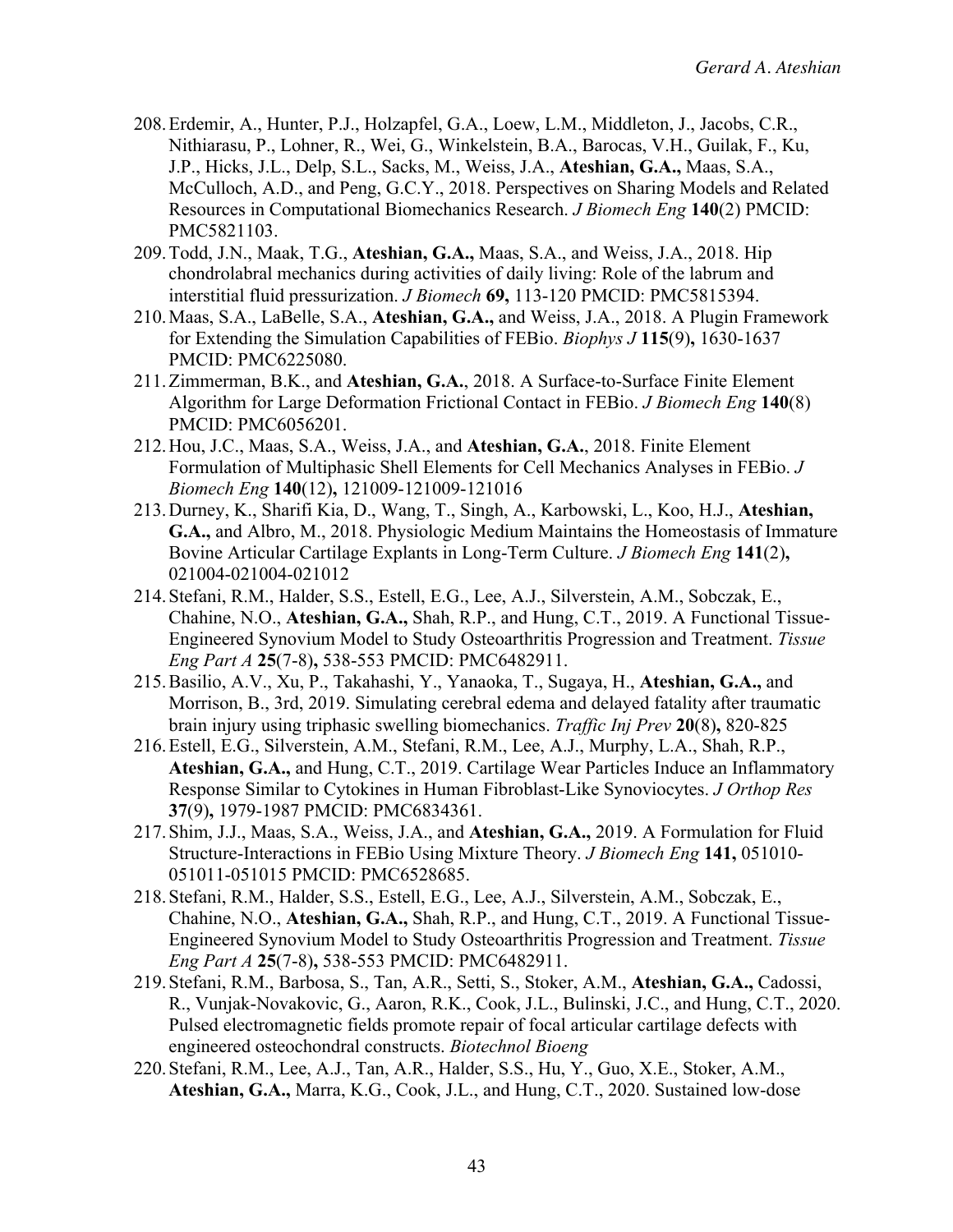dexamethasone delivery via a PLGA microsphere-embedded agarose implant for enhanced osteochondral repair. *Acta Biomater* **102,** 326-340 PMCID: PMC6956850.

## **Patents**

- 1. Ateshian, G.A., Rosenwasser, M.P., Pawluk, R.J., and Mow, V.C.: Anatomically correct prosthesis and method and apparatus for manufacturing prosthesis. U.S. Patent No. 6,126,690, filed July 3, 1996, issued October 3, 2000; continued with Patent No. 6,459,948, filed October 8, 1999, issued October 1, 2002.
- 2. Ateshian, G.A., Blankevoort, L., Kwak, S.D., and Mow, V.C.: Three dimensional multibody modeling of anatomical joints. United States Patent 6,161,080, filed November 17, 1997, issued December 12, 2000.
- 3. Hung, C.T., Ateshian, G.A., Lima, E.G, Cook, J.L., Bian, L.M.: Osteochondral implants, arthroplasty methods, devices, and systems. United State Patent 8,608,801, filed July 6, 2009, issued December 17, 2013.
- 4. Rosenwasser, M.P., Ateshian, G.A., Hung, C.T., Jones, B.K. Customized bendable osteochondral allografts. U.S. Patent No. 10,251,751, issued April 9, 2019 (PCT/US2015/020033, WO/2015/138652 A1, filed March 11, 2015).
- 5. Vukelic, S., Ateshian, G.A. Devices, Methods, and Systems for Detection of Collagen Tissue Features. U.S. Patent Application 16/308,306, filed August 15, 2019.

## **Conference Proceedings Papers**

- 1. Cohen, Z.A., McCarthy, D.M., Roglic, H., Henry, J.H., Rodkey, W.G., Steadman, R.J., Mow, V.C., and **Ateshian, G.A.**, 1998. Computer-aided planning of patellofemoral joint OA surgery: Developing physical models from patient MRI. *First International Conference on Medical Image Computing and Computer-Assisted Intervention,* Lecture Notes in Computer Science, Vol. 1496, W.M. Wells, A. Colchester, S. Delp (eds.), Springer, Berlin, pp. 9-20.
- 2. Cohen, Z.A., and **Ateshian, G.A.**, 2000. Simulation of patellofemoral joint reconstructive surgery on patient-specific models. *Third International Conference on Medical Image-Computing and Computer-Assisted Intervention – MICCAI 2000*, Lecture Notes in Computer Science, Vol. 1935, S.L. Delp, A.M. DiGioia, B. Jaramaz (eds), Springer, Berlin, pp. 1076-1085.
- 3. Lai, W.M., Sun, D.D., **Ateshian, G.A.,** Guo, X.E., and Mow, V.C., 2000. Effects of inhomogeneous fixed charge density on the electrical signals for chondrocytes in cartilage. *Mechanics in Biology*, ASME, AMD-Vol. 242/BED-Vol. 46, J. Casey and G. Bao (eds.), New York, pp. 201-213.
- 4. Soltz, M.A., and **Ateshian, G.A.**, 2000. Hydrostatic pressurization and depletion of trapped lubricant pool during creep and sliding of a rippled indenter against a biphasic articular cartilage layer. *Mechanics in Biology*, ASME, AMD-Vol. 242/BED-Vol. 46, J. Casey and G. Bao (eds.), New York, pp. 243-253.
- 5. Morrison III, B., Cater, H.L., Wang, C.C-B., Thomas, F.C., Hung, C.T., **Ateshian, G.A.,** and Sundstrom, L.E., 2003. A tissue level tolerance criterion for living brain developed with an in vitro model of traumatic mechanical loading. *Stapp Car Crash Journal*, **47**:1- 13.
- 6. Basalo, I.M., Cohen, B., **Ateshian, G.A.**, 2003. A finite deformation theory for articular cartilage with orthotropic symmetry and tension-compression nonlinearity. In: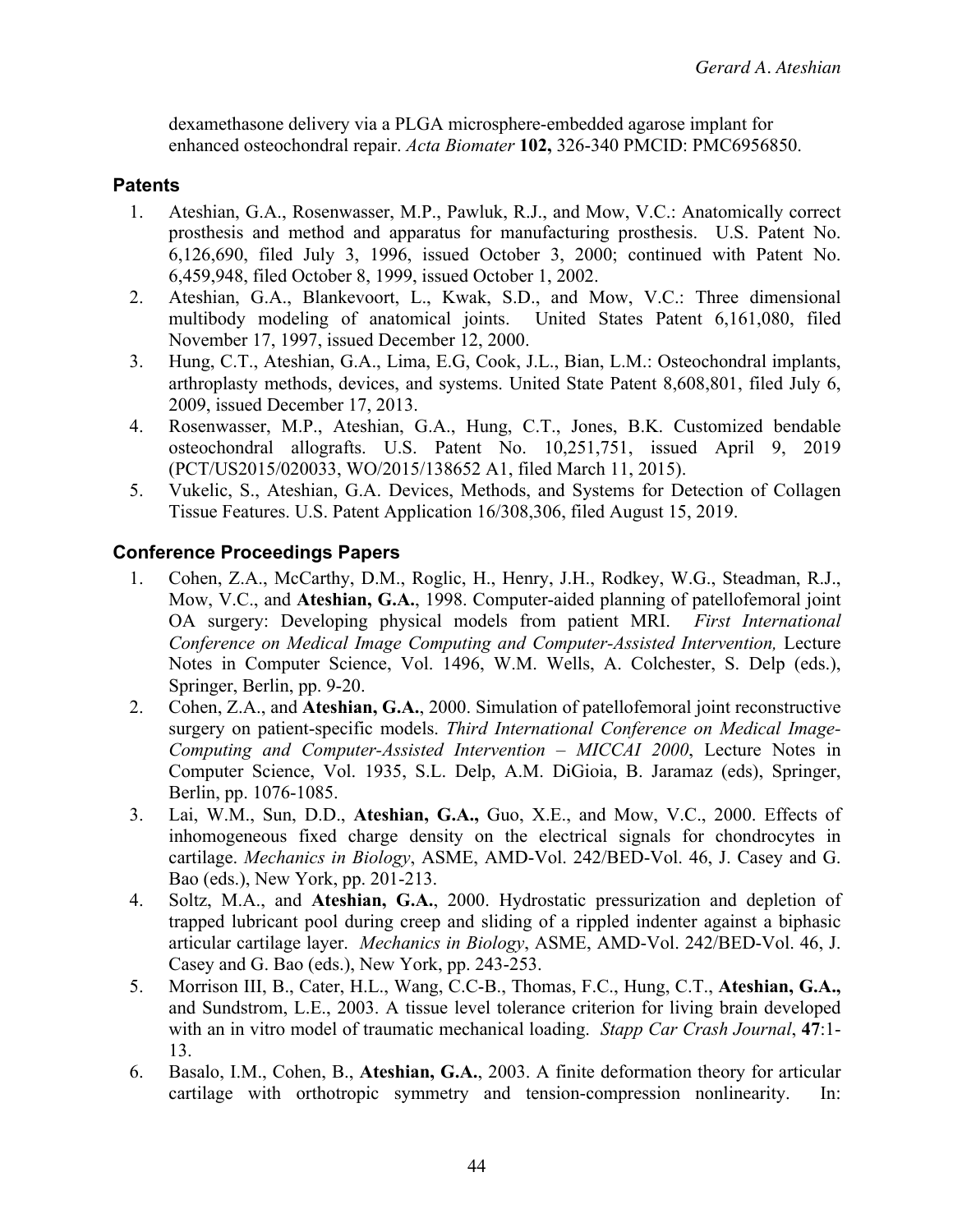Proceedings of the Second M.I.T. Conference on Computational Fluid and Solid Mechanics, Cambridge, MA, K.J. Bathe (ed), Elsevier.

- 7. Lima, E.G., Bian, L., Mauck, R.L., Byers, B.A., Tuan, R.S., **Ateshian, G.A.**, and Hung, C.T., 2006. The effect of applied compressive loading on tissue-engineered cartilage constructs cultured with TGF-beta3. In: *Conf Proc IEEE Eng Med Biol Soc*. pp. 779-782.
- 8. Moffat, K.L., Sun, W.H., Chahine, N.O., Pena, P.E., Doty, S.B., Hung, C.T., **Ateshian, G.A.**, and Lu, H.H., 2006. Characterization of the mechanical properties and mineral distribution of the anterior cruciate ligament-to-bone insertion site. In: *Conf Proc IEEE Eng Med Biol Soc*. pp. 2366-2369.
- 9. Oswald, E.S., Chao, P.H., Bulinski, J.C., **Ateshian, G.A.**, and Hung, C.T., 2006. Chondrocyte nuclear response to osmotic loading. In: *Conf Proc IEEE Eng Med Biol Soc*. pp. 3659-3661.

## **Abstracts and Extended Abstracts**

- 1. Vosburgh, F., Hoeltzel, D.A., **Ateshian, G.**, Zimmerman, M., and Cochran, G.V.B. (1987) Aramid composites and fracture fixation: Experimental and finite element evaluation. *Biomechanics Symposium,* ASME, Butler, D.L. and Torzilli, P.A. (eds.), **84**:121-124.
- 2. **Ateshian, G.A.**, Soslowsky, L.J., Froimson, M.I., Lai, W.M., and Mow, V.C. (1988) Stereophotogrammetric determinations of patellar cartilage thickness and surface geometry. *Advances in Bioengineering,* ASME, BED **8**:167-170.
- 3. Soslowsky, L.J., **Ateshian, G.A.**, Bigliani, L.U., Flatow, E.L., and Mow, V.C. (1989) Sphericity of glenohumeral joint articulating surfaces. *Transactions of the Orthopaedic Research Society,* **14**:228.
- 4. **Ateshian, G.A.**, Soslowsky, L.J., Froimson, M.I., Kelly, M.A., and Mow, V.C. (1989) Determination of patellofemoral contact areas from stereophotogrammetric models of joint surfaces. *Biomechanics Symposium,* P.A. Torzilli, and M.H. Friedman (eds), ASME, AMD **98**:105-108.
- 5. Soslowsky, L.J., **Ateshian, G.A.**, Pollock, R.G., and Mow, V.C. (1989) An in situ method to determine diarthrodial joint contact areas using stereophotogrammetry. *Advances in Bioengineering,* ASME, BED **15**:129-130.
- 6. **Ateshian, G.A.**, Soslowsky, L.J., Ark, J.W., Pawluk, R.J., Rosenwasser, M.P., and Mow, V.C. (1990) Determination of thumb carpometacarpal joint contact in lateral pinch. *Proceedings of First World Congress on Biomechanics,* San Diego, **2**:161.
- 7. **Ateshian, G.A.**, Ark, J.W., Soslowsky, L.J., Pawluk, R.J., Rosenwasser, M.P., and Mow, V.C. (1990) A quantitative method to study the biomechanics of the carpometacarpal joint of the thumb. *Advances in Bioengineering,* ASME, BED **17**:327-330.
- 8. Flatow, E.L., Bigliani, L.U., Soslowsky, L.J., Mow, V.C., **Ateshian, G.A.**, and Ark, J.W. (1991) Shoulder joint anatomy and the effect of subluxations and incongruity on glenohumeral contact. *58th Annual Meeting of the American Academy of Orthopaedic Surgeons,* Paper no. 389, 238.
- 9. Soslowsky, L.J., Pawluk, R.J., Ark, J.W., **Ateshian, G.A.**, Flatow, E.L., Bigliani, L.U., and Mow, V.C. (1991) In situ articular contact at the glenohumeral and subacromial joints. *Transactions of the Orthopaedic Research Society,* **16**:569.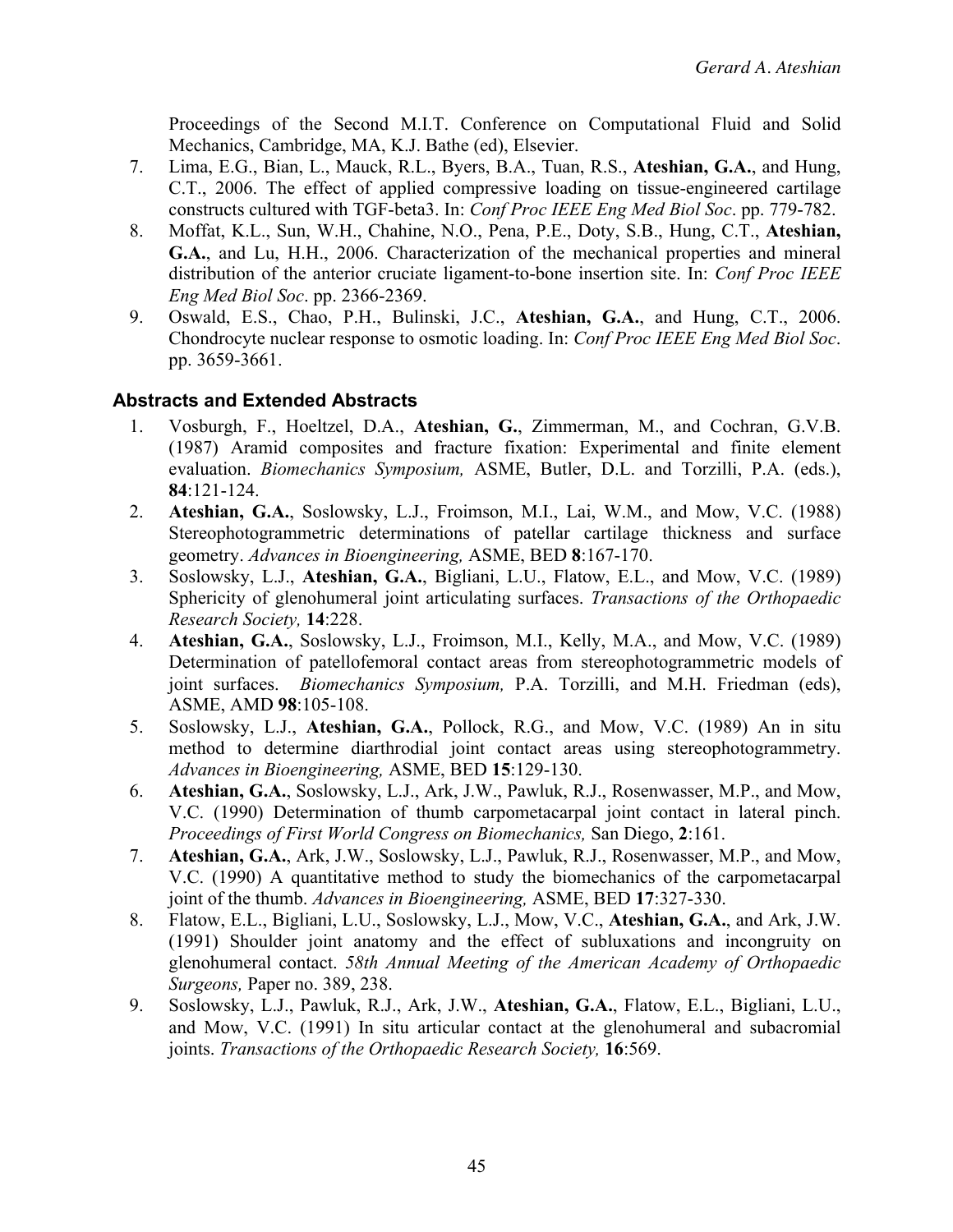- 10. Ark, J.W., **Ateshian, G.A.**, Soslowsky, L.J., Pawluk, R.J., Rosenwasser, M.P., and Mow, V.C. (1991) In situ contact areas in the thumb carpometacarpal joint. *Transactions of the Orthopaedic Research Society,* **16**:216.
- 11. **Ateshian, G.A.**, Lai, W.M., and Mow, V.C. (1991) A model for fluid-film lubrication of diarthrodial joints: The moving load problem. *Proceedings of the 3rd U.S.-China-Japan Conference on Biomechanics,* 103-104.
- 12. **Ateshian, G.A.**, and Soslowsky, L.J. (1992) Human knee joint anatomy and cartilage thickness. *Transactions of the Orthopaedic Research Society,* **17**:619.
- 13. **Ateshian, G.A.**, Rosenwasser, M.P., and Mow, V.C. (1992) Anatomy and congruence of the thumb carpometacarpal joint. *Advances in Industrial Ergonomics and Safety IV*, S. Kumar (ed), Taylor & Francis, 761-768.
- 14. **Ateshian, G.A.**, Lai, W.M., Zhu, W.B., and Mow, V.C. (1992) A biphasic model for contact in diarthrodial joints. *Advances in Bioengineering,* ASME, BED **22**:191-194.
- 15. **Ateshian, G.A.**, Kwak, S.D., Soslowsky, L.J., and Mow, V.C. (1992) A stereophotogrammetric method for determining *in situ* contact areas in diarthrodial joints: A comparison study. *Advances in Bioengineering,* ASME, BED **22**:35-38.
- 16. Kelkar, R., Flatow, E.L., Bigliani, L.U., Soslowsky, L.J., **Ateshian, G.A.**, Pawluk, R.J., and Mow, V.C. (1992) A stereophotogrammetric method to determine the kinematics of the glenohumeral joint. *Advances in Bioengineering,* ASME, BED **22**:143-146.
- 17. **Ateshian, G.A.**, Gardner, T.R., Saed-Nejad, F., and Rosenwasser, M.P. (1993) Material properties and biochemical composition of thumb carpometacarpal joint cartilage. *Transactions of the Orthopaedic Research Society,* **18**:323.
- 18. **Ateshian, G.A.**, Kwak, S.D., Soslowsky, L.J., Grelsamer, R.P., and Mow, V.C. (1993) Contact area measurements in diarthrodial joints: A comparison with a new stereophotogrammetry method. *Transactions of the Orthopaedic Research Society,*  **18**:347.
- 19. Cohen, B., Gardner, T.R., and **Ateshian, G.A.** (1993) The influence of transverse isotropy on cartilage indentation behavior: A study of the human humeral head. *Transactions of the Orthopaedic Research Society,* **18**:185.
- 20. Kelkar, R., Newton, P.M., Armengol, J., **Ateshian, G.A.,** Pawluk, R.J., Flatow, E.L., Bigliani, L.U., and Mow, V.C. (1993) Three-dimensional kinematics of the glenohumeral joint during abduction in the scapular plane. *Transactions of the Orthopaedic Research Society,* **18**:136.
- 21. Bachrach, N.M., **Ateshian, G.A.**, and Mow, V.C. (1993) Effects of subchondral plate fracture on articular cartilage response. *Bioengineering Conference 1993*, ASME, BED **24**:630-633.
- 22. Mow, V.C., and **Ateshian, G.A.** (1993) Recent advances in biomechanical studies of diarthrodial joints. *Japanese Orthopaedic Research Society*.
- 23. Spilker, R.L., Almeida, E.S., Clutz, C., Shephard, M. S., **Ateshian, G.A.**, and Donzelli, P.S. (1993) Three dimensional automated biphasic finite element analysis of soft tissues from stereophotogrammetric data. *Advances in Bioengineering,* ASME, BED **26**:15-18.
- 24. Bachrach, N.M., **Ateshian, G.A.**, and Mow, V.C. (1994) Altered load-support mechanism in articular cartilage due to impact induced defects in the subchondral plate. *Transactions of the Orthopaedic Research Society,* **19**:415.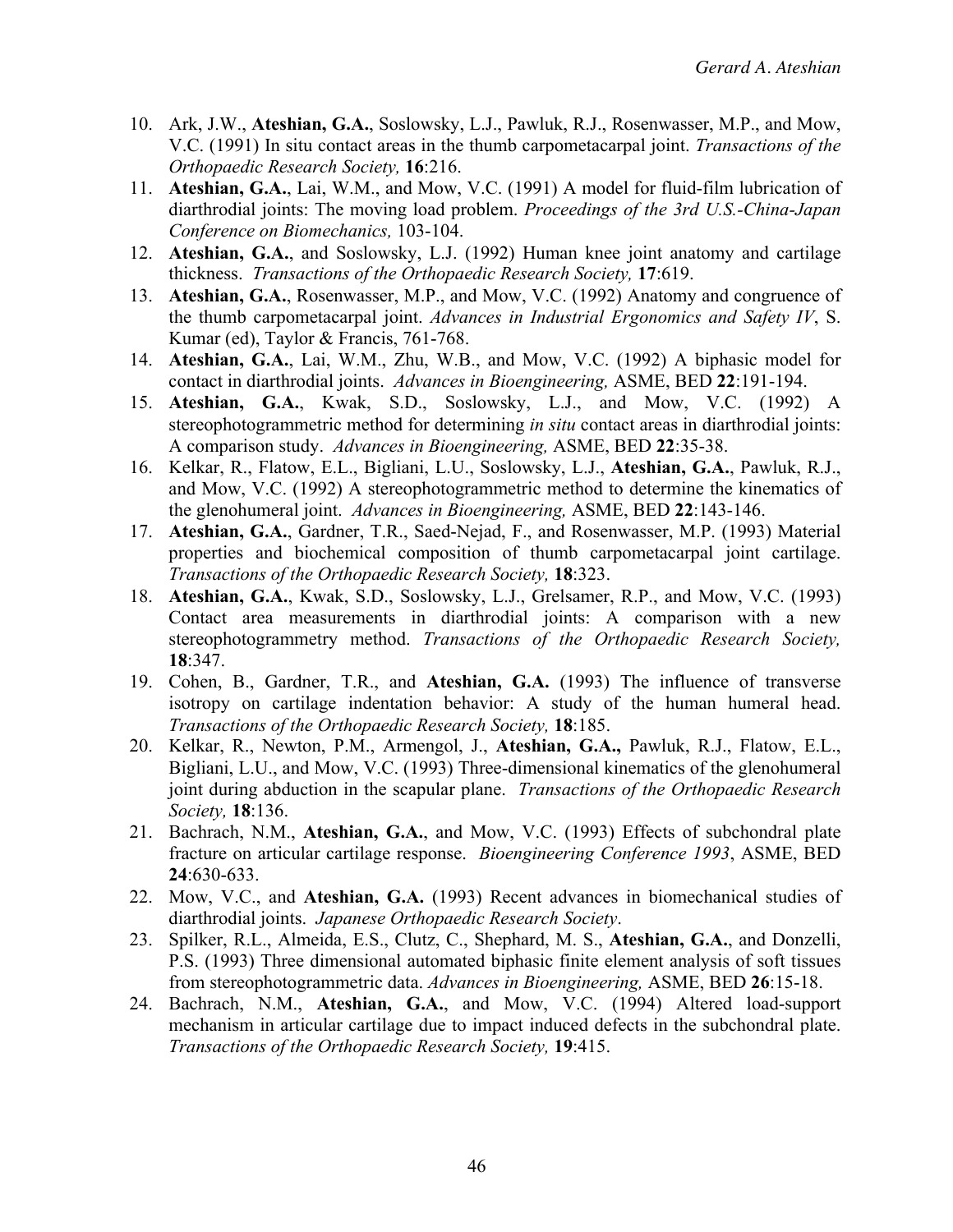- 25. Warden, W.H., **Ateshian, G.A.**, Grelsamer, R.P., and Mow, V.C. (1994) Biphasic finite deformation material properties of bovine articular cartilage. *Transactions of the Orthopaedic Research Society,* **19**:413.
- 26. **Ateshian, G.A.,** Warden, W.H., Grelsamer, R.P., and Mow, V.C. (1994) Biphasic finite deformation properties of bovine articular cartilage. *Proceedings of the Second World Congress of Biomechanics,* Amsterdam, **2**:215b.
- 27. Spilker, R.L., Shephard, M.S., **Ateshian, G.A.,** Mow, V.C., Almeida, E.S., Donzelli, P.S., and Clutz, C. (1994) Simulating the 3D biphasic response of soft tissues in diarthrodial joints using physiologic data. *Proceedings of the Second World Congress of Biomechanics,* Amsterdam, **2**:212b.
- 28. Spilker, R.L., Almeida, E.S., Clutz, C.J., Shephard, M.S., **Ateshian, G.A.,** Mow, V.C., and Donzelli, P.S. (1994) Automated finite element analysis of soft tissue models defined using stereophotogrammetric measurements. *The Third World Congress on Computational Mechanics,* IACM, Chiba, Japan, **2**:1694-1695.
- 29. Kwak, S.D., Colman, W.W., **Ateshian, G.A.**, Grelsamer, R.P., and Mow, V.C. (1994) Curvature analysis of the human retropatellar articular cartilage surface. *Advances in Bioengineering,* ASME, BED **28**:131-132.
- 30. Gardner, T.R., **Ateshian, G.A.**, Grelsamer, R.P., and Mow, V.C. (1994) A 6 DOF knee testing device to determine patellar tracking and patellofemoral joint contact area via stereophotogrammetry. *Advances in Bioengineering,* ASME, BED **28**:279-280.
- 31. **Ateshian, G.A.,** and Wang, H. (1994) Theoretical analysis of the moving contact of biphasic cartilage layers. *Advances in Bioengineering,* ASME, BED **28**:141-142.
- 32. **Ateshian, G.A.** (1994) A theoretical model for boundary friction in articular cartilage. *Annals of Biomedical Engineering,* **22 (Suppl 1)**:63.
- 33. **Ateshian, G.A.,** and Wang, H. (1994) Rolling and sliding contact of cylindrical articular surfaces using integral transform methods. *High Performance Computing in Bioengineering Workshop*, Pittsburgh Supercomputing Center, Proceedings, pp. 21-22.
- 34. Colman, W.W., Kwak, S.D., **Ateshian, G.A.,** Grelsamer, R.P., Henry, J.H., and Mow, V.C. (1995) Curvature analysis of the human patellofemoral joint articular surfaces. *Transactions of the Orthopaedic Research Society,* **20**:694.
- 35. Wang, V.M., Kelkar, R., and **Ateshian, G.A.** (1995) A new experimental technique for measuring the time-dependent and congruence-dependent creep and contact radius in a diarthrodial joint contact model. *1995 Bioengineering Conference* , ASME, BED **29**:145- 146.
- 36. **Ateshian, G.A.** (1995) Continuity requirements across a contact interface in the formulation of a boundary friction model for biphasic articular cartilage. *1995 Bioengineering Conference* , ASME, BED **29**:147-148.
- 37. Kelkar, R., and **Ateshian, G.A.** (1995) Contact creep response between a rigid impermeable cylinder and a biphasic cartilage layer using integral transforms. *1995 Bioengineering Conference*, ASME, BED **29**:313-314.
- 38. **Ateshian, G.A.** (1995) Generating trimmed B-spline models of articular cartilage layers from unordered 3D surface data points. *1995 Bioengineering Conference*, ASME, BED **29**:217-218.
- 39. O'Bara, R.M., Shephard, M.S., and **Ateshian, G.A.** (1995) Geometric model construction and mesh generation for soft tissues in joints. *1995 Bioengineering Conference*, ASME, BED **29**:215-216.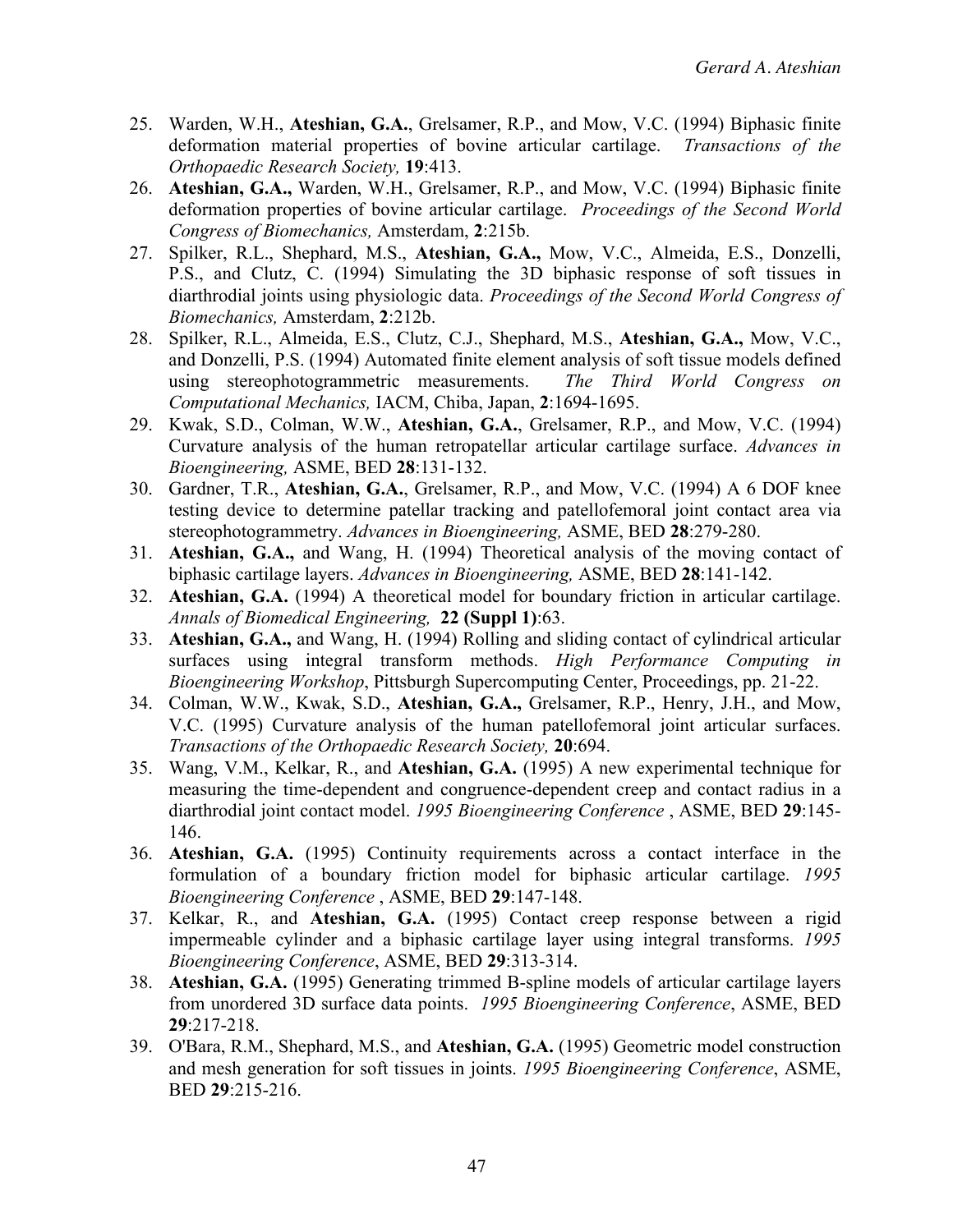- 40. **Ateshian, G.A.** (1995) A theoretical model for boundary friction in articular cartilage. *Proceedings of the 4th China--Japan-U.S.A.-Singapore Conference on Biomechanics,* G. Yang, K. Hayashi, S.L-Y. Woo, and J.C.H. Goh (eds), International Academic Publishers, pp. 142-145.
- 41. **Ateshian, G.A.,** Kwak, S.D., Colman, W.W., Mow, V.C., Henry, J.H., and Grelsamer, R.P. (1995) Anatomy of the human retropatellar articular cartilage surface: A study of curvature properties. *Combined Congress of the International Arthroscopy Association and the International Society of the Knee*, Hong Kong, May 27-31, 126.
- 42. Kwak, S.D., Blankevoort, L., Ahmad, C.S., Gardner, T.R., Grelsamer, R.P., Henry, J.H., **Ateshian, G.A.,** and Mow, V.C. (1995) An anatomically based 3-D coordinate system for the knee joint. *Advances in Bioengineering*, ASME, BED **31**:309-310.
- 43. Xu, L.F., Ahmad, C.S., Strauch, R.J., Wang, V.M., Wang, H., Rosenwasser, M.P., Pawluk, R.J., Mow, V.C., **Ateshian, G.A.** (1995) A new method to measure congruence of the thumb carpometacarpal joint: Maximum contact area criterion. *Advances in Bioengineering*, ASME, BED **31**:113-114.
- 44. Wang, L.H., **Ateshian, G.A.** (1995) The velocity and compressive strain dependence of the cartilage equilibrium friction coefficient. *Advances in Bioengineering*, ASME, BED **31**:51-52.
- 45. **Ateshian, G.A.,** Cohen, Z.A., Kwak, S.D., Wang, V.M., Ahmad, C.S., Kelkar, R., Raimondo, R.A., Feldman, F., Miller, T.T., Mun, I.K., Bigliani, L.U., Mow, V.C., Peterfy, C.G. (1995) Determination of in situ contact areas in diarthrodial joints by MRI. *Advances in Bioengineering*, ASME, BED **31**:225-226.
- 46. Kelkar, R., Colman, W.W., **Ateshian, G.A.,** Soslowsky, L.J., Pollock, R.G., Flatow, E.L., Bigliani, L.U., Mow, V.C. (1995) Three-dimensional topography of the acromion: a quantitative study and simulation of surgical alterations. *Advances in Bioengineering*, ASME, BED **31**:149-150.
- 47. Selby, K., Peterfy, C.G., Cohen, Z.A., **Ateshian, G.A.,** Mow, V.C., Roos, M., Wong, S., Newitt, D.C., van Dijke, C.F., Wendland, M., and Genant, H.K. (1995) In vivo MR quantification of articular cartilage water content: a potential early indicator of osteoarthritis. In: Book of Abstracts: Society of Magnetic Resonance 1995, 204.
- 48. Kelkar, R., and **Ateshian, G.A.** (1995) Biphasic contact creep between two dissimilar articular cartilage layers under a step load. *Annals of Biomedical Engineering*, **23** (Suppl. 1):463.
- 49. Spilker, R.L., Shephard, M.S., Flaherty, J.E., Holmes, M.H., Szymanski, B.K., **Ateshian, G.A.,** and Mow, V.C. (1995) Advanced computational methods for the analysis of biphasic tissues in a joint. *Annals of Biomedical Engineering*, **23** (Suppl. 1):497.
- 50. Kwak, S.D., **Ateshian, G.A.,** Blankevoort, L., Ahmad, C.S., Gardner, T.R., Grelsamer, R.P., and Mow, V.C. (1995) Development of multibody model for diarthrodial joints using accurate 3-D cartilage and bone surfaces. *Annals of Biomedical Engineering*, **23** (Suppl. 1):498.
- 51. Wang, L.H., Xu, L.F., Ahmad, C.S., Strauch, R.J., Rosenwasser, M.P., Pawluk, R.J., Blankevoort, L.B., **Ateshian, G.A.,** and Mow, V.C. (1995) Mechanical properties of the thumb carpometacarpal cartilage. *Proceedings of the 2nd Triennial International Hand and Wrist Biomechanics Symposium*, September 1995, San Francisco, p. 48.
- 52. Xu, L.F., Ahmad, C.S., Strauch, R.J., Wang, V.M., Wang, L.H., Rosenwasser, M.P., Pawluk, R.J., Blankevoort, L.B., **Ateshian, G.A.,** and Mow, V.C. (1995) An analysis of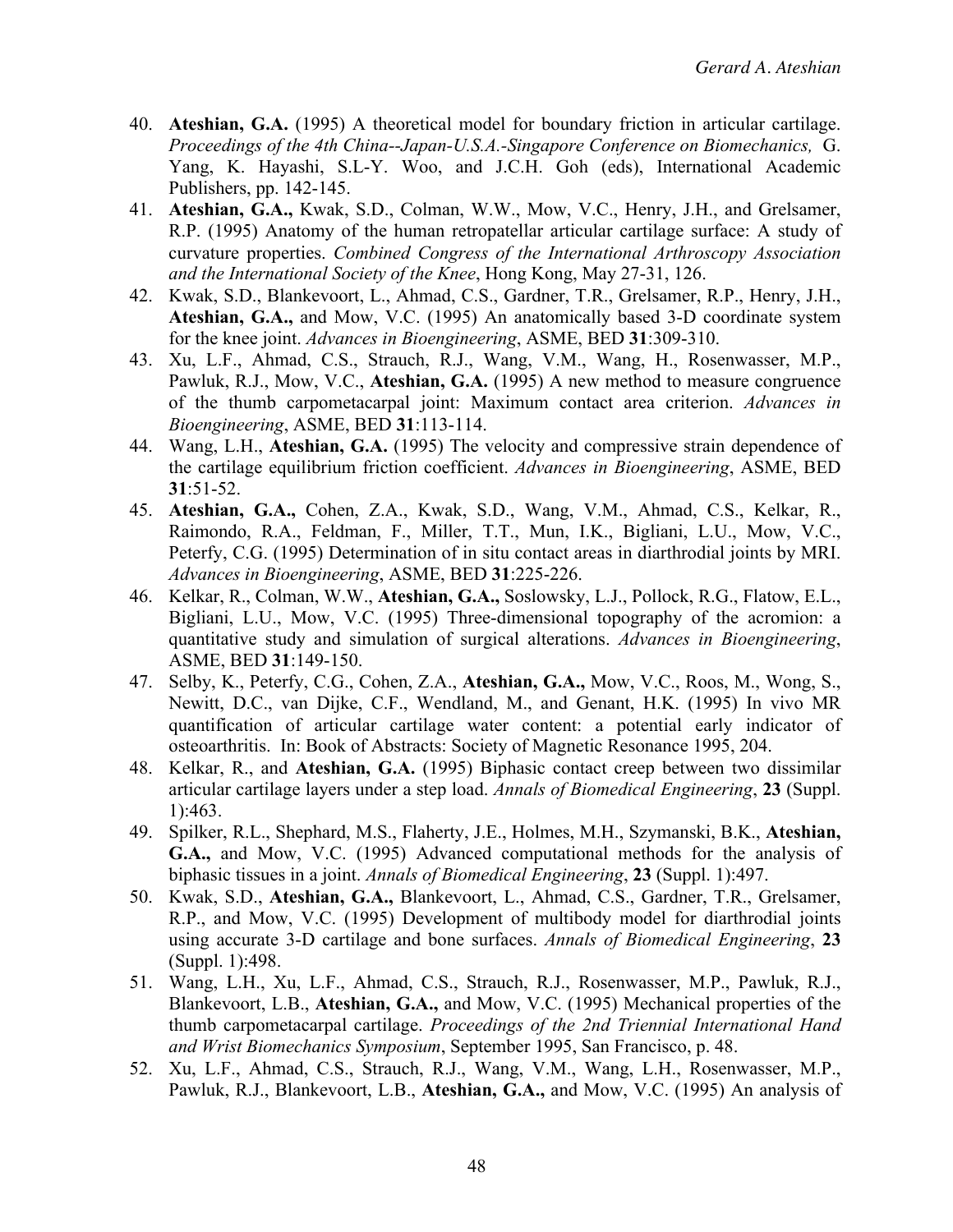the congruence of the thumb carpometacarpal joint. *Proceedings of the 2nd Triennial International Hand and Wrist Biomechanics Symposium*, September 1995, San Francisco, p. 46.

- 53. Ahmad, C.S., Kwak, S.D., Grelsamer, R.P., Henry, J., Gardner, T.R., **Ateshian, G.A.,** Mow, V.C. (1996) The influence of iliotibial band tension on patellar tracking and patellofemoral contact. *Orthopaedic Transactions*, **20**:119-120.
- 54. Wang, H., and **Ateshian, G.A.** (1996) The normal stress effect of articular cartilage under steady frictional shear persists after removal of the surface zone. *Transactions of the Orthopaedic Research Society*, **21**:8.
- 55. Kwak, S.D., Ahmad, C.S., Gardner, T.R., Wu, H., Grelsamer, R.P., Henry, J.H., Blankevoort, L., **Ateshian, G.A.,** and Mow, V.C. (1996) The iliotibial band has a small but significant effect on knee kinematics and articular contact. *Transactions of the Orthopaedic Research Society*, **21**:718.
- 56. **Ateshian, G.A.,** Wang, H., Saed-Nejad, F., Ratcliffe, A. (1996) The normal stress effect in articular cartilage under steady frictional shear. 1996 ASME Mechanics & Materials Conference, Book of Abstracts, p. 135.
- 57. Blankevoort, L., Kwak, S.D., Gardner, T.R., Grelsamer, R.P., Henry, J.H., **Ateshian, G.A.,** and Mow, V.C. (1996) Effects of global and anatomic coordinate systems on knee joint kinematics. *Proceedings of the European Society of Biomechanics*, **10**:260.
- 58. **Ateshian, G.A.,** and Wang, H. (1996) Rolling resistance of articular cartilage due to interstitial fluid flow. *Advances in Bioengineering*, ASME, BED **33**:429-430.
- 59. Xu, L.F., Jenkins, M.S., Bucchieri, J.S., Strauch, R., Wang, L.H., Rosenwasser, M.P., **Ateshian, G.A.,** Pawluk, R.J., and Mow, V.C. (1996) Curvature and congruence analysis of the thumb carpometacarpal joint. *Advances in Bioengineering*, ASME, BED **33**:113- 114.
- 60. Cohen, Z.A., Kwak, S.D., **Ateshian, G.A.,** Blankevoort, L., Henry, J.H., Grelsamer, R.P., and Mow, V.C. (1996) The effect of tibial tuberosity transfer on the patellofemoral joint: A 3-D simulation. *Advances in Bioengineering*, ASME, BED **33**:387-388.
- 61. Wang, H., **Ateshian, G.A.,** Saed-Nejad, F., and Ratcliffe, A. (1996) The role of proteoglycans in the frictional properties and normal stress effect of articular cartilage. *Advances in Bioengineering*, ASME, BED **33**:423-424.
- 62. Kwak, S.D., **Ateshian, G.A.,** Blankevoort, L., Ahmad, C.S., Gardner, T.R., Grelsamer, R.P., Henry, J.H., and Mow, V.C. (1996) A general mathematical multibody model for diarthrodial joints: Application and validation using the patellofemoral joint. *Advances in Bioengineering*, ASME, BED **33**:239-240, First Place Award for PhD-Level Student Competition.
- 63. Wang, L.H., Soltz, M.A., **Ateshian, G.A.** (1997) Interstitial fluid pressurization regulates the frictional response of cartilage. *Transactions of the Orthopaedic Research Society*, **22**:83.
- 64. Cohen, Z.A., McCarthy, D.M., **Ateshian, G.A.,** Kwak, S.D., Peterfy, C.G., Alderson, P., Grelsamer, R.P., Henry, J.H., and Mow, V.C. (1997) In vivo and in vitro knee joint cartilage topography, thickness, and contact areas from MRI. *Transactions of the Orthopaedic Research Society*, **22**:625.
- 65. Ahmad, C.S., Kwak, S.D., **Ateshian, G.A.**, Gardner, T.R., Blankevoort, L., Warden, W.H., Grelsamer, R.P., Henry, J.H., Steadman, J.R., and Mow, V.C. (1997) Adhesive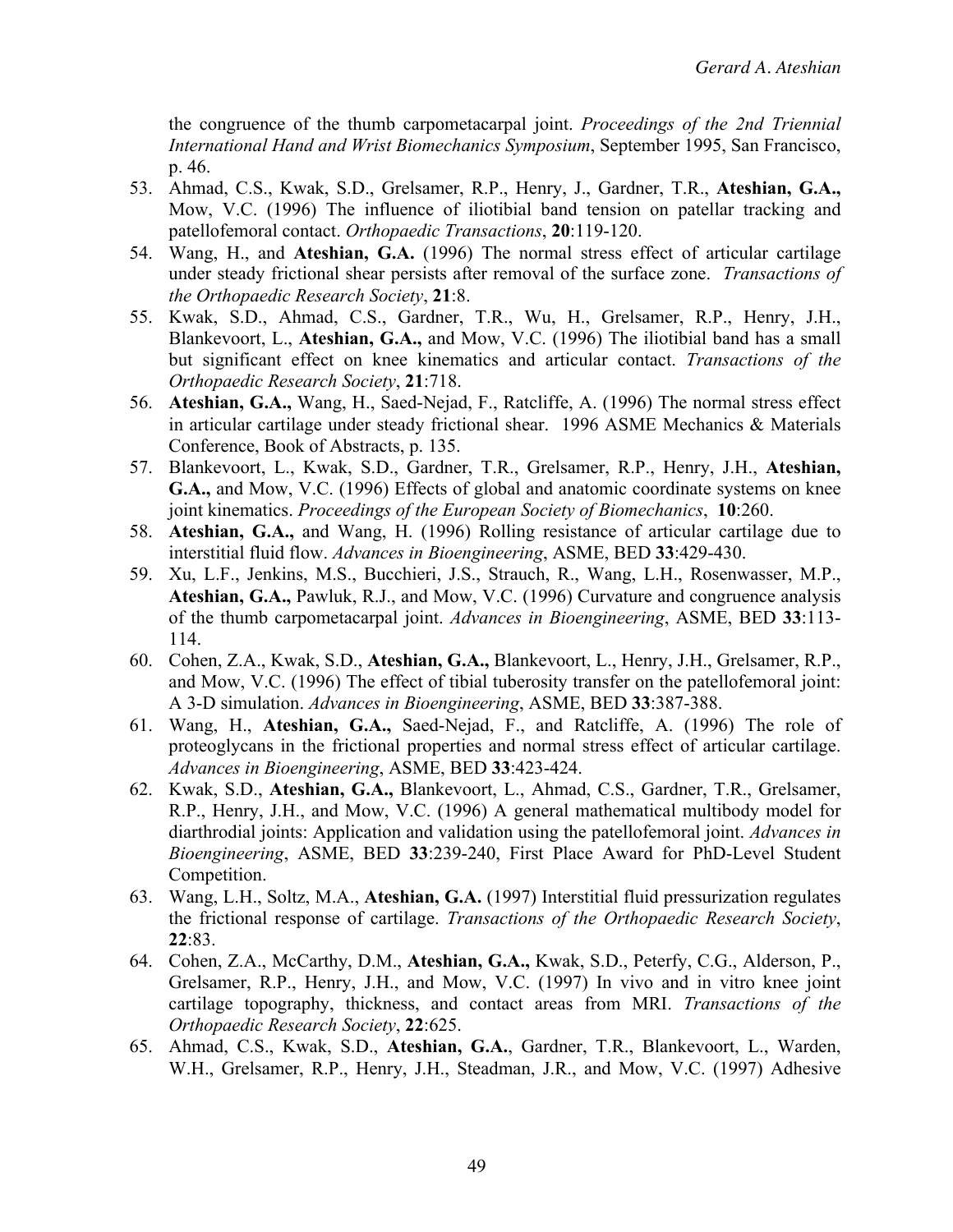contracture of the patellar ligament: Effect on patellar and tibial kinematics and contact. Transactions of the Orthopaedic Research Society, **22**:716.

- 66. Kitano, T., Wang, L.H., **Ateshian, G.A.,** Mow, V.C., Kadoya, Y., Kobayashi, A., and Yamano, Y. (1997) Role of constituents and pH changes in protein rich hyaluronan solution on frictional properties between UHMWPE and stainless steel. Transactions of the Orthopaedic Research Society, **22**:760.
- 67. Kwak, S.D., Ahmad, C.S., Gardner, T.R., Wu, H., Grelsamer, R.P., Henry, J.H., Blankevoort, L., **Ateshian, G.A.,** and Mow, V.C. (1997) Tibiofemoral and patellofemoral kinematics and contact: Effects of hamstrings and iliotibial band force. *1997 ASME Summer Bioengineering Conference*, **BED 35**:41-42.
- 68. Cohen, Z.A., McCarthy, D.M., **Ateshian, G.A.,** Kwak, S.D., Peterfy, C.G., Alderson, P., Grelsamer, R.P., Henry, J.H., and Mow, V.C. (1997) Knee joint topography and contact areas: Validation of measurements from MRI. *1997 ASME Summer Bioengineering Conference*, **BED 35**:45-46.
- 69. **Ateshian, G.A.,** Wang, H., and Lai, W.M. (1997) The role of interstitial fluid pressurization and surface porosities on the boundary friction of articular cartilage. *1997 ASME Summer Bioengineering Conference*, **BED 35**:111-112.
- 70. Wang, H., Strauch, R.J., **Ateshian, G.A.,** Pawluk, R.J., Xu, L., Rosenwasser, M.P., and Mow, V.C. (1997) Mechanical properties of trapeziometacarpal joint cartilage and their variations with degeneration, age, gender, and site. *1997 ASME Summer Bioengineering Conference*, **BED 35**:113-114.
- 71. Xu, L., Wang, L.H., Strauch, R.J., Pawluk, R.J., Bucchieri, J.S., Rosenwasser, M.P., **Ateshian, G.A.,** and Mow, V.C. (1997) Topography of the osteoarthritic trapeziometacarpal joint: The function of age and gender. *1997 ASME Summer Bioengineering Conference*, **BED 35**:401-402.
- 72. **Ateshian, G.A.,** Wang, H., and Lai, W.M. (1997) The role of interstitial fluid pressurization and equilibrium friction coefficient on the boundary friction of articular cartilage. *World Tribology Congress,* 8-12 September 1997, Abstracts of Papers, 250.
- 73. Soltz, M.A., and **Ateshian, G.A.** (1997) Experimental measurement of cartilage interstitial fluid pressurization under confined compression stress-relaxation. *Advances in Bioengineering*, ASME, **BED 36**:159-160.
- 74. Xu, L., Blankevoort, L., **Ateshian, G.A.,** Cohen, N.P., Strauch, R.J., Rosenwasser, M.P., and Mow, V.C. (1997) A mathematical model of the thumb carpometacarpal joint. *Advances in Bioengineering*, ASME, **BED 36**:151-152.
- 75. Roglic, H., Kwak, S.D., Henry, J.H., **Ateshian, G.A.,** Rodkey, W., Steadman, J.R., and Mow, V.C. (1997) Adhesions of the patellar and quadriceps tendons: Mathematical model simulation. *Advances in Bioengineering*, ASME, **BED 36**:261-262.
- 76. Xu, L., Cohen, N.P., Roglic, H., Roh, M., Strauch, R.J., Rosenwasser, M.P., **Ateshian, G.A.,** and Mow, V.C. (1998) A parametric analysis of laxity in the thumb carpometacarpal joint. *Transactions of the Orthopaedic Research Society*, **23**:288.
- 77. Rivers, P.A., Wang, H., Strauch, R.J., **Ateshian, G.A.,** Pawluk, R.J., Rosenwasser, M.P., Ratcliffe, A., and Mow, V.C. (1998) Osteoarthritic changes in the biochemical composition of carpometacarpal joint cartilage and correlation with compressive modulus. *Transactions of the Orthopaedic Research Society*, **23**:754.
- 78. Wang, H., Strauch, R.J., **Ateshian, G.A.,** Pawluk, R.J., Xu, L., Rosenwasser, M.P., and Mow, V.C. (1998) Variations of compressive stiffness and thickness of the thumb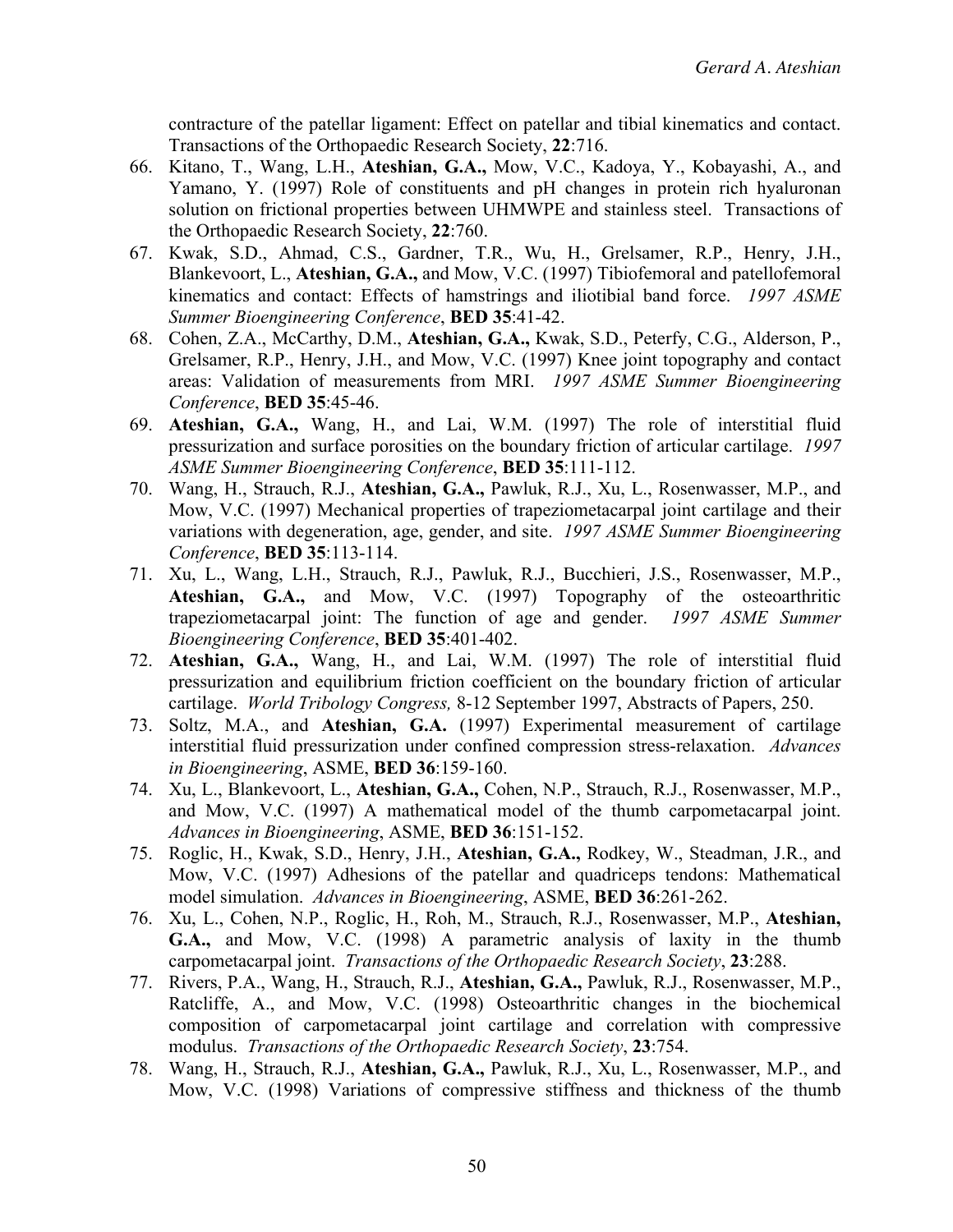carpometacarpal joint cartilage with degeneration and age. *Transactions of the Orthopaedic Research Society*, **23**:488.

- 79. Cohen, Z.A., McCarthy, D.S, Henry, J.H., Mow, V.C., and **Ateshian, G.A.** (1998) Patellofemoral joint cartilage thickness and contact areas from MRI for patients with osteoarthritis. *Transactions of the Orthopaedic Research Society*, **23**:204.
- 80. Roglic, H., **Ateshian, G.A.,** Cohen, Z.A., Kwak, S.D., Gardner, T.R., Henry, J.H., Rodkey, W., Steadman, J.R., and Mow, V.C. (1998) A computer simulation of tibial tuberosity elevation and patellar tendon adhesions. *Transactions of the Orthopaedic Research Society*, **23**:617.
- 81. Soltz, M.A., and **Ateshian, G.A.** (1998) Experimental verification of cartilage fluid pressurization in confined compression creep and stress relaxation. *Transactions of the Orthopaedic Research Society*, **23**:224.
- 82. Rosenwasser, M.P., Roh, M.S., Xu, L., **Ateshian, G.A.**, Pawluk, R.J., Strauch, R.J., and Mow, V.C. (1998) Kinematics of the thumb carpometacarpal joint in active functions. *Third Triennial Hand and Wrist Biomechanics Symposium*.
- 83. Strauch, R.J., Xu, L., **Ateshian, G.A.**, Roglic, H., Pawluk, R.J., Rosenwasser, M.P., and Mow, V.C. (1998) Contact areas of the thumb carpometacarpal joint in pronation: A computer simulation. *Third Triennial Hand and Wrist Biomechanics Symposium*.
- 84. Lai, W.M., **Ateshian, G.A.**, Gu, W.Y., and Mow, V.C. (1998) Recent advances on constitutive modeling of mechano-electrochemical phenomena in articular cartilage. *Third World Congress of Biomechanics*, Sapporo, Japan, 107a.
- 85. **Ateshian, G.A.**, Wang, X., Soltz, M.A. (1998) Boundary conditions at the sliding interface of contacting biphasic cartilage media with viscous interstitial fluid phase. *Thirld World Congress of Biomechanics*, Sapporo, Japan, 110a.
- 86. Blankevoort, L., and **Ateshian, G.A.** (1998) Advances in mathematical modeling of the knee. *Thirld World Congress of Biomechanics*, Sapporo, Japan, 112a.
- 87. Xu, L., Mow, V.C., **Ateshian, G.A.**, Strauch, R.J., and Rosenwasser, M.P. (1998) Effects of ligament instability and articular anatomy on trapeziometacarpal joint contact. *Thirld World Congress of Biomechanics*, Sapporo, Japan, 119a.
- 88. **Ateshian, G.A.**, Cohen, Z.A., Roglic, H., Henry, J.H., Steadman, R., McCarthy, D.M., and Mow, V.C. (1998) Planning of diarthrodial joint surgery using quantitative magnetic resonance imaging data. *Thirld World Congress of Biomechanics*, Sapporo, Japan, 115b.
- 89. Soltz, M.A., and **Ateshian, G.A.** (1998) Measurement of cartilage fluid pressurization in confined compression cyclical loading. *Fifth Japan-U.S.-Singapore-China Conference on Biomechanics*, Sendai, Japan.
- 90. **Ateshian, G.A.**, Lai, W.M., Gu, W.Y., and Mow, V.C. (1998) Ionic polarization in charged hydrated soft tissues. *Advances in Bioengineering*, ASME, **BED 39**:253-254.
- 91. Soltz, M.A., and **Ateshian, G.A.** (1998) Measurement of cartilage fluid pressurization in confined compression cyclical loading. *Advances in Bioengineering*, ASME, **BED 39**:23-24, 2nd place in PhD Student Paper Competition.
- 92. Mow, V.C., **Ateshian, G.A.**, Lai, W.M., Sun, D.N., Wang, C.B., and Gu, W.Y. (1998) Effects of fixed charged density on stress-relaxation behavior of hydrated soft tissues in confined compression. *Advances in Bioengineering*, ASME, **BED 39**:267-268.
- 93. Huang, C-Y., Stankiewicz, A., Ateshian,G.A., Flatow, E.L., Bigliani, L.U., Mow, V.C. (1999) Anisotropy, inhomogeneity, and tension-compression nonlinearity of human glenohumeral cartilage in finite deformation. *Trans Orthop Res Soc*, **24**:95.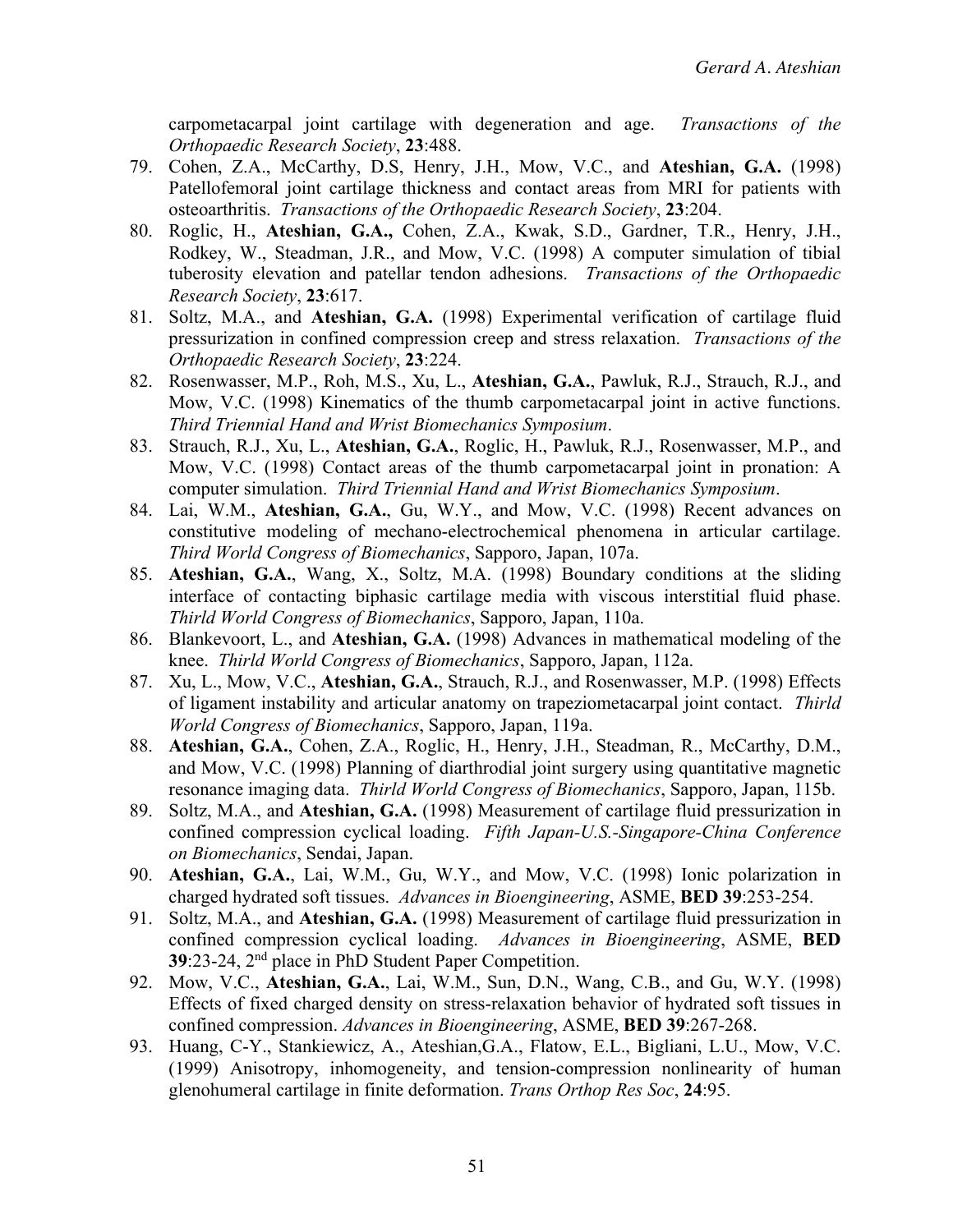- 94. Brown, G.D., Roh, M.S., Xu, L., Strauch, R.J., Rosenwasser, M.P., Pawluk, R.J., Ateshian, G.A., Mow, V.C. (1999) Topography, radiography, and pathology of the scaphotrapeziotrapezoidal joint, and its relationship to thumb carpometacarpal osteoarthritis. *Trans Orthop Res Soc*, **24**:119.
- 95. Ateshian, G.A., Soltz M.A. (1999) Conewise linear elasticity mixture model for the analysis of tension-compression nonlinearity in articular cartilage. *Trans Orthop Res Soc*, **24**:158.
- 96. Francisco, A.C., Guilak F., Vail, T.P., Cohen, Z.A., Ateshian, G.A., Setton, L.A., Nyarko, S.J., Carlson (1999) High resolution MRI microscopy reveals histologic changes of cartilage and bone structure in a small animal model of spontaneous osteoarthritis. *Trans Orthop Res Soc*, **24**:218.
- 97. Leroux, M.A., Ateshian, G.A., Setton, L.A. (1999) Evidence of nonlinear coupled shearnormal stress effects in articular cartilage. *Trans Orthop Res Soc*, **24**:641.
- 98. Mow V.C., Ateshian G.A., Lai W.M., Kang K., Sun D.N., Gu W.Y. (1999) Effect of fixed charge density on stress-relaxation behavior of hydrated soft tissues in confined compression. *Trans Orthop Res Soc*, **24**:646.
- 99. Roglic H., Ateshian G.A., Cohen Z.A., Grelsamer R.P., Henry J.H., Steadman J.R., Mow, V.C. (1999) Analysis of open and closed kinetic chain exercises using multibody computer models from cadaver knees. *Trans Orthop Res Soc*, **24**:948.
- 100. Soltz, M.A., and Ateshian, G.A. (1999) Does osmotic pressure influence the frictional response of articular cartilage? *1999 Summer Bioengineering Conference*, ASME, **BED 42**:67-68.
- 101. Ateshian, G.A., and Soltz, M.A. (1999) A biphasic conewise linear elasticity model for modeling tension-compression nonlinearity in articular cartilage. *1999 Summer Bioengineering Conference*, ASME, **BED 42**:69-70.
- 102. Ün, K., Donzelli, P.S., Spilker, R.L., Wang, V.M., Ateshian, G.A., and Mow, V.C. (1999) Simulation of biphasic soft tissue contact in diarthroidal joints using penetration data. *1999 Summer Bioengineering Conference*, ASME, **BED 42**:115-116.
- 103. Soltz, M.A., Mauck, R.L., Hung, C.T., and Ateshian, G.A. (1999) Fluid pressurization in agarose hydrogels under mechanical loading. *1999 Summer Bioengineering Conference*, ASME, **BED 42**:127-128.
- 104. Cohen, Z.A., Ahmad, C.S., Roglic, H., Levine, W.N., Henry, J.H., Ateshian, G.A., Mow, V.C. (1999) Biomechanical considerations for autologous osteochondral grafting of the femoral articular surface. *1999 Summer Bioengineering Conference*, ASME, **BED 42**:129-130.
- 105. Lai, W.M., Ateshian, G.A., Sun, D.D., and Mow, V.C. (1999) The electrical environment of chondrocytes in normal and OA cartilage: Streaming potential vs. Nernst potential. *1999 Summer Bioengineering Conference*, ASME, **BED 42**:135-136.
- 106. Donzelli, P.S., Ateshian, G.A., Spilker, R.L., Mow, V.C. (1999) Contact as a paradigm for finite element solutions of hydrated soft tissue mechanics. *1999 Summer Bioengineering Conference*, ASME, **BED 42**:333-334.
- 107. Ateshian, G.A., Cohen, Z.A., McCarthy, D.M. (1999) In vivo biomechanical analysis of osteoarthritic patellofemoral joints using 3D multi-body models from patient MRI. *1999 Summer Bioengineering Conference*, ASME, **BED 42**:447-448.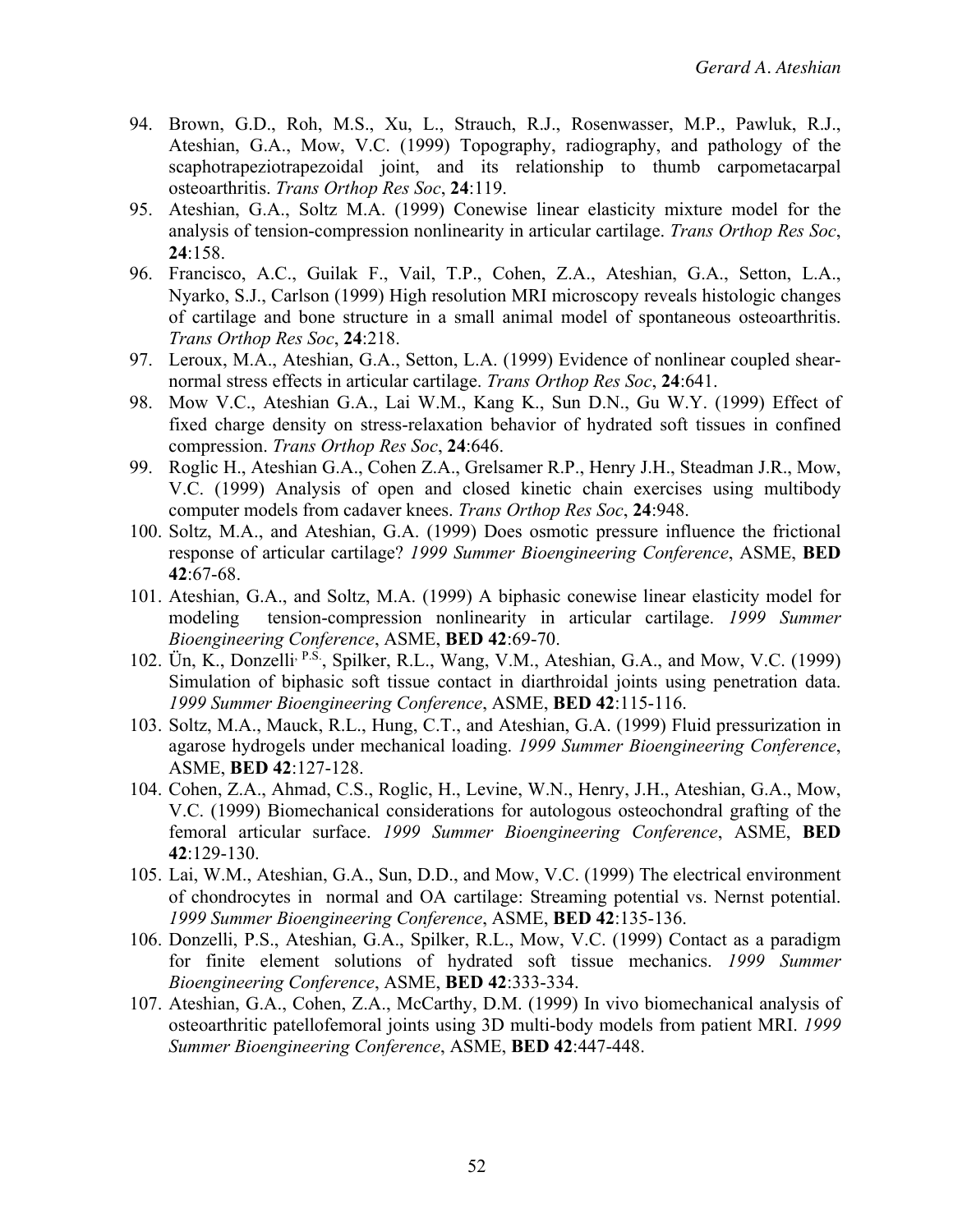- 108. Huang, C-Y., Stankiewicz, A., Ateshian, G.A., Flatow, E.L., Bigliani, L.U., Mow, V.C. (1999) Tensile and compressive stiffness of human glenohumeral cartilage under finite deformation. *1999 Summer Bioengineering Conference*, ASME, **BED 42**:469-470.
- 109. Roglic, H., Xu, L., Roh, M.S., Balaguer, E.J., Pawluk, R.J., Strauch, R.J., Rosenwasser, M.P., Ateshian, G.A., Mow, V.C. (1999) Contact areas and kinematics of thumb carpometacarpal joint in functional pinch and grasp. *1999 Summer Bioengineering Conference*, ASME, **BED 42**:555-556.
- 110. Soltz, M.A., Stankiewicz, A., Mauck, R.L., Ateshian, G.A., Hung, C.T. (1999) Direct hydraulic permeability measurements of agarose hydrogels used as cell scaffolds. *Advances in Bioengineering*, ASME, **BED 43:**229-230.
- 111. Mauck, R.L., Soltz, M.A., Raia, F.J., Gilbert, B., Valhmu, W.B., Ateshian, G.A., Hung, C.T. (1999) Time-varying effect of ascorbate on the compressive modulus and gag content of chondrocyte-seeded agarose cultures. *Advances in Bioengineering*, ASME, **BED 43:**105-106.
- 112. Stankiewicz, A., Ateshian, G.A., Bigliani, L.U., Mow, V.C. (1999) Permeability of human glenohumeral joint cartilage. *Advances in Bioengineering*, ASME, **BED 43:**231- 232.
- 113. Soltz, M.A., Mauck, R.L., Hung, C.T., Ateshian, G.A. (1999) Is articular cartilage orthotropic in compression?. *Advances in Bioengineering*, ASME, **BED 43:**209-210.
- 114. Cohen, Z.A., Ateshian, G.A. (1999) The influence of cartilage thickness in the multibody modeling of patellofemoral joint kinematics and contact stresses. *Advances in Bioengineering*, ASME, **BED 43:**205-206.
- 115. Ateshian, G.A., Soltz, M.A. (1999) Finite element contact analysis of a cartilage layer exhibiting tension-compression nonlinearity. *Advances in Bioengineering*, ASME, **BED 43:**215-216.
- 116. Soltz, M.A., Palma, C., Barsoumian, S., Wang, C.C-B., Hung, C.T., Ateshian, G.A. (2000) Multi-axial loading of bovine articular cartilage in unconfined compression. *Transactions of the Orthopaedic Research Society*, **25**:888.
- 117. Mow, V.C., Lai, W.M., Sun, D.D-N., Ateshian, G.A. (2000) On the electric potentials inside a charged soft hydrated biological tissue. *Transactions of the Orthopaedic Research Society*, **25**:883.
- 118. Wang, C.C-B, Soltz, M.A., Mauck, R.L., Valhmu, W.B., Ateshian, G.A., Hung, C.T. (2000) Comparison of equilibrium axial strain distribution in articular cartilage explants and cell-seeded alginate disks under unconfined compression. *Transactions of the Orthopaedic Research Society*, **25**:131.
- 119. Mauck, R.L., Wong, D.D., Soltz, M.A., Seruya, M., Ateshian, G.A., Valhmu, W.B., Hung, C.T. (2000) Characterization of alginate constructs for articular cartilage tissue engineering. *Transactions of the Orthopaedic Research Society*, **25**:200.
- 120. Mauck, R.L., Palmer, G.D., Wang, C.C-B., Soltz, M.A., Valhmu, W.B., Ateshian, G.A., Hung, C.T. (2000) Dynamic compression stimulates the development of equilbrium aggregate modulus in tissue engineered cartilage constructs. *Advances in Bioengineering*, ASME, **BED 48:**67-68.
- 121. Soltz, M.A., Koff, M.F., Balaguer, E.J., Pawluk, R.J., Strauch, R.J., Rosenwasser, M.P., Ateshian, G.A., Mow, V.C. (2000) A device for evaluating laxity of the thumb carpometacarpal joint. *Advances in Bioengineering*, ASME, **BED 48:**143-144.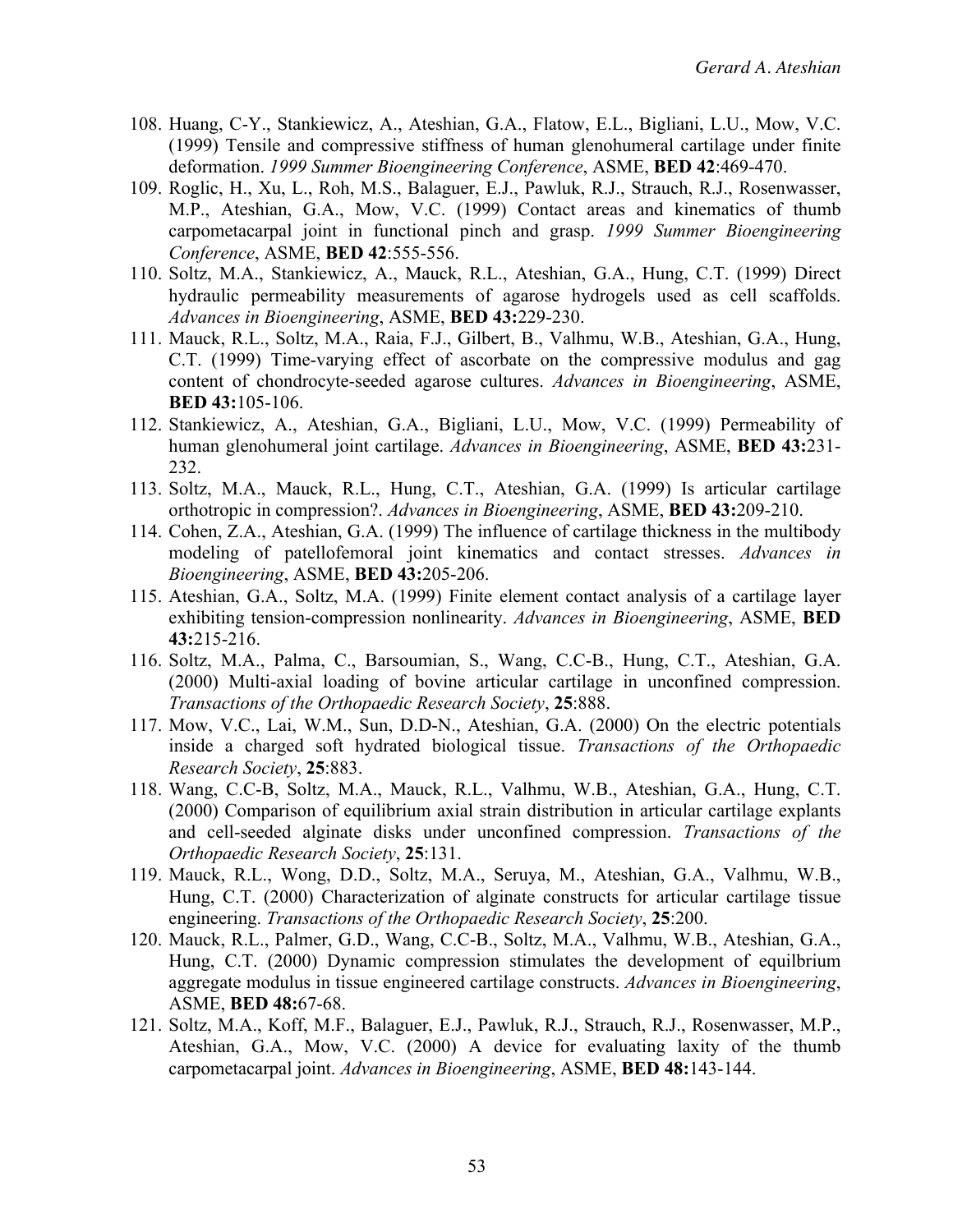- 122. Cohen, Z.A., Levine, W.N., Mow, V.C., Ateshian, G.A. (2000) Surface topography and cartilage thickness templates for the femur and patella based on an average of healthy articular surfaces. *Advances in Bioengineering*, ASME, **BED 48:**157-158.
- 123. Koff, M.F., Cohen, Z.A., Ugwonali, O., Balaguer, E.J., Ateshian, G.A., Mow, V.C. (2000) Normal cartilage thickness and osteoarthritic wear patterns of the human CMC joint. *Advances in Bioengineering*, ASME, **BED 48:**159-160.
- 124. Huang, C-Y., Soltz, M.A., Kopacz, M., Mow, V.C., Ateshian, G.A. (2001) Tensioncompression nonlinearity and intrinsic viscoelasticity of articular cartilage solid matrix. *Transactions of the Orthopaedic Research Society*, **26**:418.
- 125. Soltz, M.A., Mauck, R.L., Hung, C.T., Ateshian, G.A. (2001) Osmotic pressure influence on the frictional response of articular cartilage. *Transactions of the Orthopaedic Research Society*, **26**:60.
- 126. Wang, C.C-B., Guo, X.E., Deng, J.J., Mow, V.C., Ateshian, G.A., Hung, C.T. (2001) A novel non-invasive technique for determining distribution of fixed-charge density within articular cartilage. *Transactions of the Orthopaedic Research Society*, **26**:129.
- 127. Cohen, Z.A., Moa-Anderson, B.J., Hepinstall, M.S., Levine, W.N., Mow, V.C., Ateshian, G.A. (2001) Templates of normal patellofemoral joint cartilage thickness and tools for the detection of cartilage lesions in patients with osteoarthritis. *Transactions of the Orthopaedic Research Society*, **26**:357.
- 128. LeRoux, M.A., Ateshian, G.A., Vail, T.P., Setton, L.A. (2001) Effects of collagen fiber anisotropy on the hydraulic permeability of the meniscus. *Transactions of the Orthopaedic Research Society*, **26**:45.
- 129. Mauck, R.L., Seyhan, S.L., Wang, C-C.B., Soltz, M.A, Chao, P.G., Valhmu, W.B., Ateshian, G.A., Hung, C.T. (2001) Physiologic loading for cartilage tissue engineering effect of chondrocyte seeding density. *Transactions of the Orthopaedic Research Society*, **26**:622.
- 130. Mauck, R.L., Wang, C-C.B., Seyhan, S.L., Kelly, T.N., Valhmu, W.B., Ateshian, G.A., Hung, C.T. (2001) Seeding density influences the development of mechanical properties in agarose constructs. *Transactions of the Orthopaedic Research Society*, **26**:432.
- 131. Krishnan, R., Park, S., Soltz, M.A., Pawluk, R.J., Ateshian, G.A. (2001) Depth-dependent tensile and compressive properties of human patellofemoral joint cartilage. *2001 Summer Bioengineering Conference*, ASME, **BED 50**:847-848.
- 132. Mauck, R.L., Seyhan, S.L., Nicoll, S.B., Ateshian, G.A. , Hung C.T. (2001) Transforming growth factor beta1 increases the mechanical properties and matrix development of chondrocyte-seeded agarose hydrogels. *2001 Summer Bioengineering Conference*, ASME, **BED 50**:691-692.
- 133. Gardner, T.R., Balaguer, E.J., Ateshian, G.A., Mow, V.C. (2001) Comparison of isotropic and transversely isotropic material properties from confined compression and indentation. *2001 Summer Bioengineering Conference*, ASME, **BED 50**:715-716.
- 134. Huang, C.Y., Soltz, M.A., Kopacz, M., Mow, V.C., Ateshian, G.A. (2001) Experimental verification of the role of intrinsic matrix viscoelasticity and tension-compression nonlinearity in the biphasic response of cartilage in unconfined compression. *2001 Summer Bioengineering Conference*, ASME, **BED 50**:717-718.
- 135. Wang, C.C-B., Chahine, N.O., Kelly, T.N., Valhmu, W.B., Hung, C.T., Ateshian , G.A. (2001) Optical determination of anisotropic material properties of bovine articular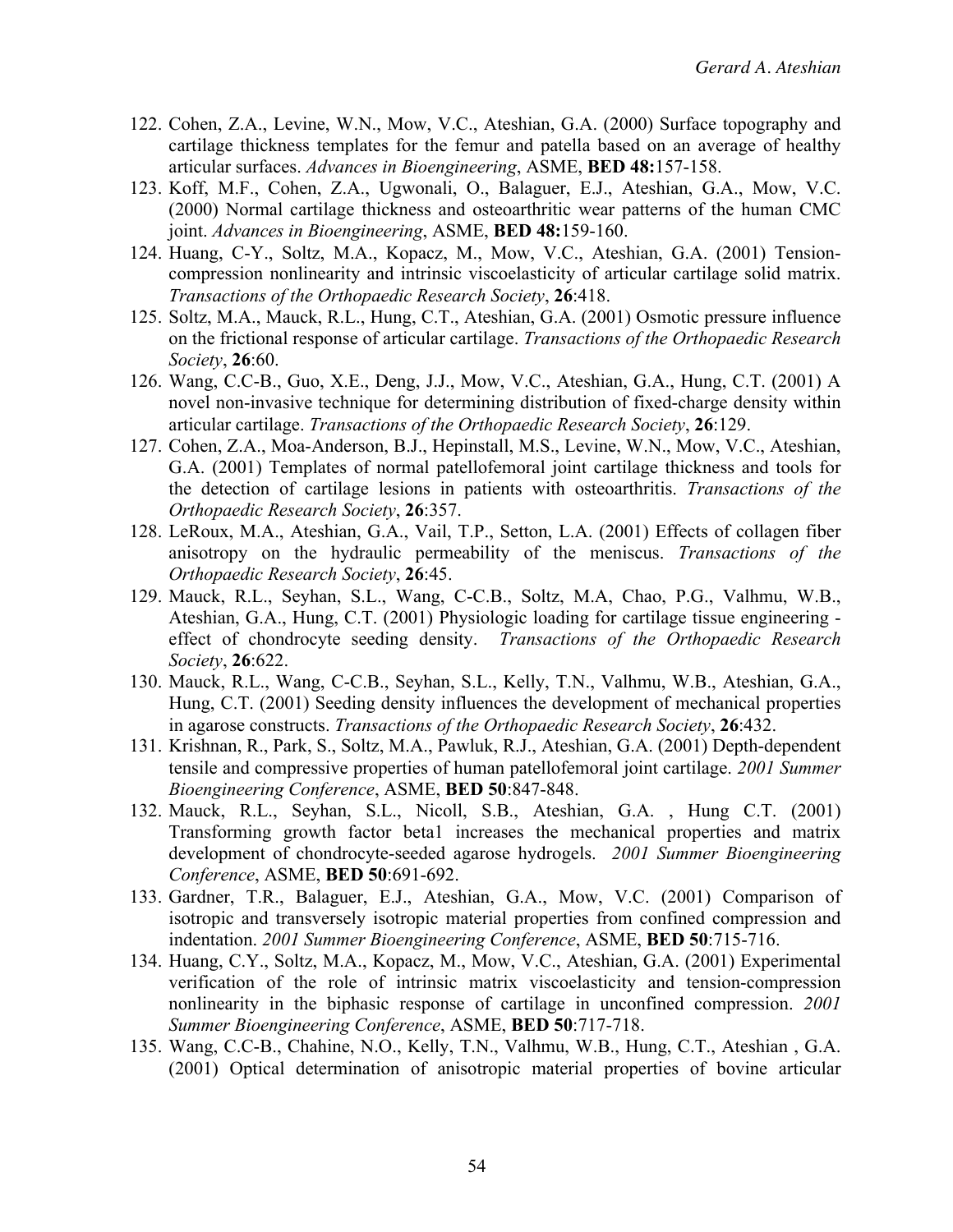cartilage in compression. *2001 Summer Bioengineering Conference*, ASME, **BED 50**:719-720.

- 136. Krishnan, R., Park, S., Soltz, M.A., Pawluk, R.J., Ateshian, G.A. (2001) The influence of depth dependent inhomogeneity on the contact response of human patellar cartilage. *Proceedings of the 2001 ASME International Mechanical Engineering Congress and Exposition*, paper 23060.
- 137. Andarawis, N.A., Seyhan, S.L., Mauck, R.L., Ateshian, G.A., Hung, C.T. (2001) A novel device for direct permeation measurements of hydrogels and soft hydrated tissues. *Proceedings of the 2001 ASME International Mechanical Engineering Congress and Exposition*, paper 23149.
- 138. Kelly, T-A.N., Wang, C.C-B., Chahine, N.O., Ateshian, G.A., Hung, C.T. (2001) Temporal development of material properties in free-swelling chondrocyte-seeded agarose constructs. *Proceedings of the 2001 ASME International Mechanical Engineering Congress and Exposition*, paper 23144.
- 139. Basalo, I.M., Ateshian, G.A. (2001) Hydrodynamic pressurization of a trapped lubricant pool between a rippled rigid indenter and an elastic layer: an investigation into the role of surface roughness on cartilage lubrication. *Proceedings of the 2001 ASME International Mechanical Engineering Congress and Exposition*, paper 23063.
- 140. Wang, C.C-B., Chahine, N.O., Kelly, T-A., Lai, W.M., Hung, C.T., Ateshian, G.A. (2001) The strain-softening of bovine articular cartilage under infinitesimal deformation in unconfined compression. *Proceedings of the 2001 ASME International Mechanical Engineering Congress and Exposition*, paper 23061.
- 141. Ateshian, G.A., Stark, R., Mauck, R.L., Hung, C.T. (2001) Joint-specific articular surface molds for the production of anatomically shaped tissue-engineered cartilage constructs. *Annals of Biomedical Engineering*, **29 (Sup. 1)**:S-151.
- 142. Chahine, N.O., Wang, C.C-B., Kelly, T-A., Lai, W.M., Hung, C.T., Ateshian, G.A. (2001) The strain-softening of bovine articular cartilage under infinitesimal deformation in unconfined compression. *Annals of Biomedical Engineering*, **29 (Sup. 1)**:S-31.
- 143. Chahine, N.O., Wang, C.C-B., Mason, J.H., Lai, W.M., Hung, C.T., Ateshian, G.A. (2002) The roles of osmotic swelling pressure and tension-compression nonlinearity on stress-strain responses of bovine articular cartilage. *48th Annual Meeting of the Orthopaedic Research Society*, Paper No. 0083.
- 144. Mauck, R.L., Seyhan, S.L., Jamieson, K.V., Nicoll, S.B., Ateshian, G.A., Hung, C.T. (2002) Synergistic effects of growth factors and dynamic loading for cartilage tissue engineering. *48th Annual Meeting of the Orthopaedic Research Society*, Paper No: 0213.
- 145. Mauck, R.L., Nicoll, S.B., Stark, R., Hung, C.T., Ateshian, G.A. (2002) Joint-specific surface molds for articular cartilage tissue engineering. *48th Annual Meeting of the Orthopaedic Research Society*, Paper No: 0251.
- 146. Wang, V.M, Krishnan, R., Ugwonali, O.F.C., Flatow, E.L., Bigliani, L.U., Ateshian, G.A. (2002) Biomechanical evaluation of a novel glenoid design in total shoulder arthroplasty. *48th Annual Meeting of the Orthopaedic Research Society*, Paper No: 0282.
- 147. Wang, C.C-B., Chahine, N.O., Kelly, T.N., Hung, C.T., Ateshian, G.A. (2002) Optical measurements of anisotropic material properties of articular cartilage and determination of its material symmetry in compression. *48th Annual Meeting of the Orthopaedic Research Society*, Poster No: 0394.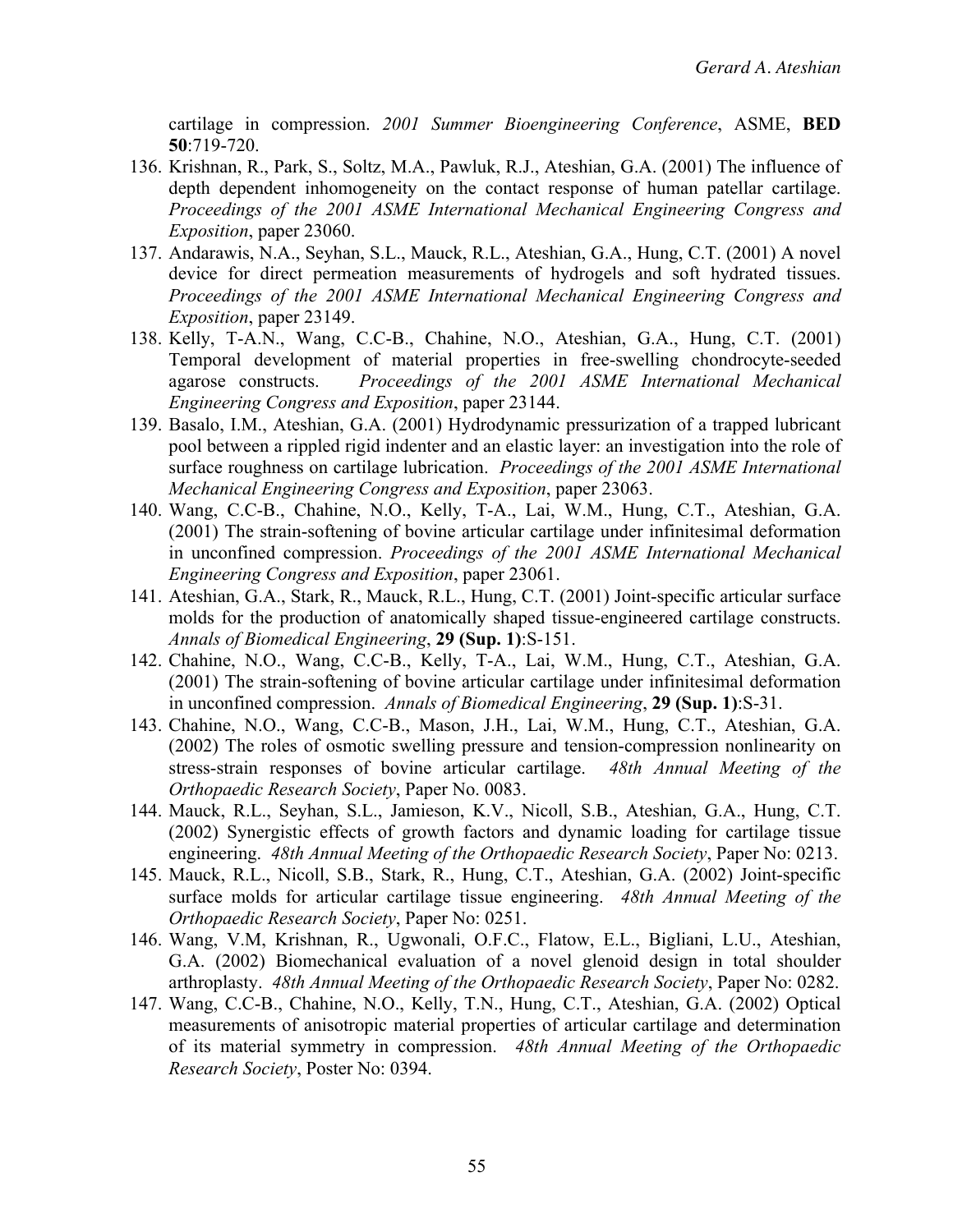- 148. LeRoux, M.A., Raina, P., Ateshian, G.A., Guo, X.E., Hung, C.T. (2002) Novel composite chondrocyte-seeded agarose-bone constructs for in vitro chondrogenesis. *48th Annual Meeting of the Orthopaedic Research Society*, Poster No: 0469.
- 149. Ramaswamy, K., Ateshian, G.A. (2002) Experimental verification of the role of interstitial fluid pressurization in the frictional response of bovine articular cartilage. *2002 World Congress of Biomechanics*, paper 5172.
- 150. Krishnan, R., Ateshian , G.A. (2002) The frictional coefficient of bovine articular cartilage correlates with interstitial fluid load support in creep. *ASME 2002 International Mechanical Engineering Congress and Exposition,* Paper No. 32522, First Place Award for PhD-Level Student Competition.
- 151. Park, S., Krishnan, R., Nicoll, S.B., Ateshian , G.A.(2002) Cartilage interstitial fluid load support in unconfined compression. *ASME 2002 International Mechanical Engineering Congress and Exposition,* Paper No. 32620.
- 152. Chahine, N.O., Wang, C.C-B., Hung, C.T., Ateshian , G.A.(2002) Determination of Poisson's ratios of bovine articular cartilage in tension and compression using osmotic and mechanical loading. *ASME 2002 International Mechanical Engineering Congress and Exposition,* Paper No. 32622.
- 153. Takai, E., Guo, X.E., Lu, H.H., LeRoux, M.A., Raina, P., Ateshian, G.A., Hung, C.T. (2002) Strategy for tissue engineering of osteochondral constructs. *ASME 2002 International Mechanical Engineering Congress and Exposition,* Paper No. 33595.
- 154. Nicoll, S.B., Mauck, R.L., Tsay, R.C., Hung, C.T., Ateshian , G.A. (2002) Intermittent Hydrostatic Pressurization Modulates Gene Expression In Human Dermal Fibroblasts Seeded In Three-dimensional Polymer Scaffolds, *ASME 2002 International Mechanical Engineering Congress and Exposition,* Paper No. 33604.
- 155. Hung, C.T., Lima, E.G., Mauck, R.L., Lu, H.H., Ateshian, G.A. (2003) Considerations for the design of biphasic anatomically shaped constructs for articular cartilage tissue engineering. *49th Annual Meeting of the Orthopaedic Research Society*, Vol. 28, Poster No. 0971.
- 156. Mauck, R.L., Wang C.C-B., Cheng, Q., Gabriel, N., Oswald, E.S., Ateshian, G.A., Hung, C.T. (2003) Optimization of parameters for articular cartilage tissue engineering with deformational loading. *49th Annual Meeting of the Orthopaedic Research Society*, Vol. 28, Paper No. 0305.
- 157. Kim, C.H., Han, S.H., Chen, F.H., Chan, M.L., Ateshian, G.A., Hung, C.T., Guo, X.E. (2003) Intervertebral disc response to *in vivo* dynamic loading in a rat-tail model. *49th Annual Meeting of the Orthopaedic Research Society*, Vol. 28, Paper No. 0057.
- 158. Kelly, T.N., Wang, C.C-B., Mauck, R.L., Chahine, N.O., Ateshian, G.A., Hung, C.T. (2003) Effects of dynamic loading on material properties of chondron-seeded hydrogels. *49th Annual Meeting of the Orthopaedic Research Society*, Vol. 28, Paper No. 0312.
- 159. Ng, K., Wang, C.C-B., Guo, X.E., Ateshian, G.A., Hung, C.T. (2003) Characterization of inhomogeneous bi-layered chondrocyte-seeded agarose constructs of differing agarose concentrations. *49th Annual Meeting of the Orthopaedic Research Society*, Vol. 28, Poster No. 0960.
- 160. Mauck, R.L., Hung, C.T., Ateshian, G.A. (2003) Modeling solute transport with mixture theory for dynamically loaded porous permeable gels. *49th Annual Meeting of the Orthopaedic Research Society*, Vol. 28, Poster No. 0662.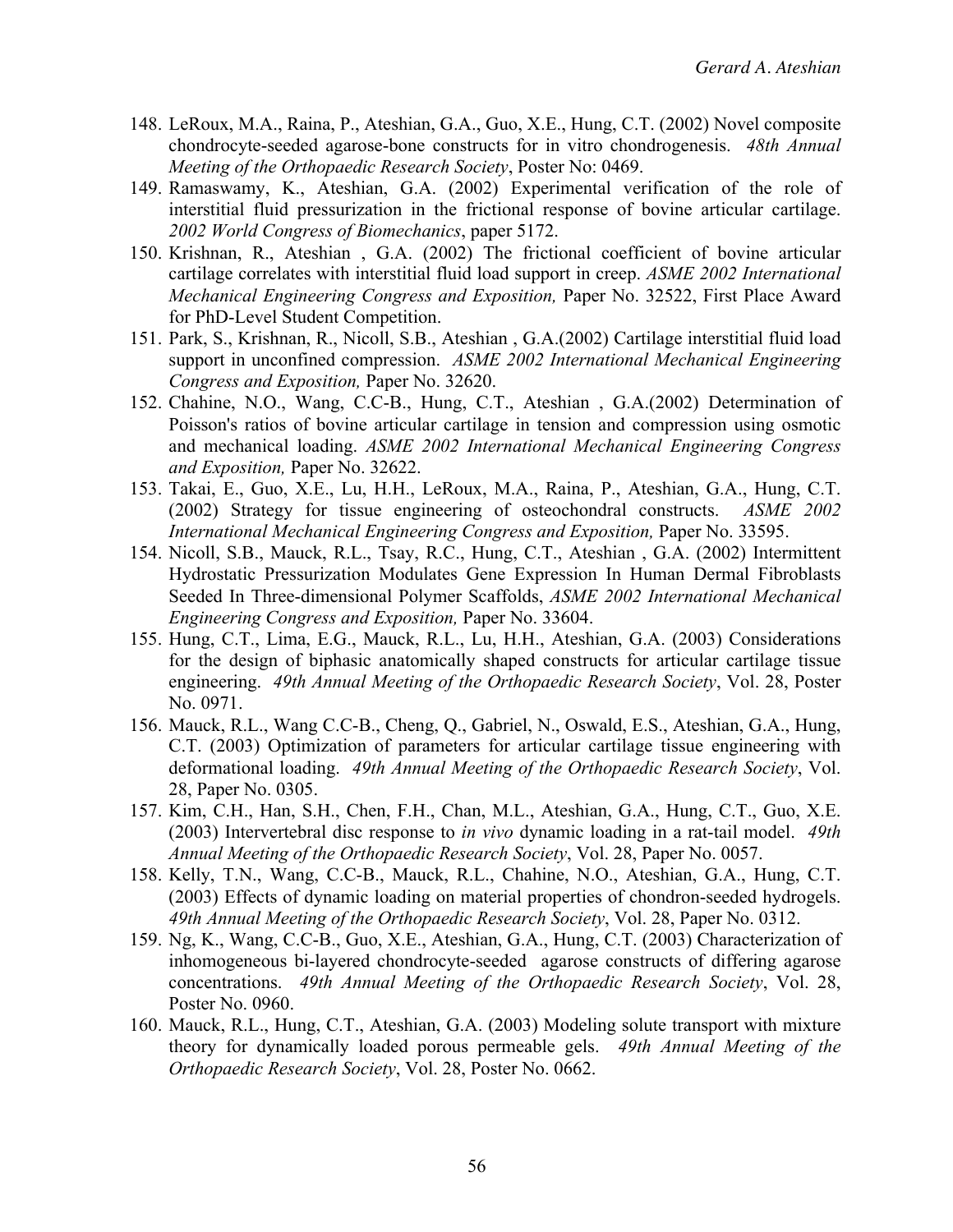- 161. Mauck, R.L., Lima, E.G., Oswald, E.S., Ateshian, G.A., Hung, C.T. (2003) Hydrostatic pressure increases matrix deposition and material properties of chondrocyte-seeded agarose hydrogels. *49th Annual Meeting of the Orthopaedic Research Society*, Vol. 28, Poster No. 0685.
- 162. Nicoll, S.B., Mauck, R.L., Bordone, L.A., Tsay, R., Hung, C.T., Ateshian, G.A. (2003) Hydrostatic pressure stimulates expression of fibrocartilaginous extracellular matrix proteins in human dermal fibroblasts seeded in 3-d polymer scaffolds. *49th Annual Meeting of the Orthopaedic Research Society*, Vol. 28, Poster No. 0950.
- 163. Chahine, N.O., Wang, C.C-B., Kelly, T.N., Elbeshbeshy, R., Mauck, R.L., Hung, C.T., Ateshian, G.A. (2003) The effect of finite compressive strain on chondrocyte viability in statically loaded bovine articular cartilage. *49th Annual Meeting of the Orthopaedic Research Society*, Vol. 28, Poster No. 0646.
- 164. Park, S., Nicoll, S.B., Ateshian, G.A. (2003) Mechanical response of bovine articular cartilage under dynamic unconfined compression loading at physiological stress levels following enzymatic digestion. *49th Annual Meeting of the Orthopaedic Research Society*, Paper No. 0040.
- 165. Krishnan, R., Kopacz, M., Ateshian, G.A. (2003) Verification of the role of interstitial fluid load support in the frictional response of bovine articular cartilage. *49th Annual Meeting of the Orthopaedic Research Society*, Vol. 28, Paper No. 0287.
- 166. Basalo, I.M., Mauck, R.L., Nicoll, S.B., Chen, F.H., Ateshian, G.A. (2003) Interstial fluid load support of bovine articular cartilage in unconfined compression following collagenase digestion. *Proceedings of the 2003 Summer Bioengineering Conference*, Paper 557.
- 167. Canal, C.E., Meade, N.K., Wang, C.CB., Hung, C.T., Ateshian, G.A. (2003) Optical measurement of in situ strain fields within osteochondral tissue under indentation and unconfined compression. *Proceedings of the 2003 Summer Bioengineering Conference*, Paper 363.
- 168. Chahine, N.O., Wang, C.CB., Elbeshbeshy, R.R., Chen, F.H., Hung, C.T., Ateshian, G.A. (2003) Depth-dependent orthotropic tensile and compressive properties of human patellar cartilage. *Proceedings of the 2003 Summer Bioengineering Conference*, Poster 1145.
- 169. Chahine, N.O., Mantzaris, A.A., Chen, F.H., Hung, C.T., Ateshian, G.A. (2003) Direct measurement of osmotic pressure of glycosaminoglycan solutions by membrane osmometry. *Proceedings of the 2003 Summer Bioengineering Conference*, Paper 563.
- 170. Ho, M.M.Y., Ng, K.W., Mauck, R.L., Ateshian, G.A., Hung, C.T. (2003) Gelling temperature and gel concentration effects on tissue development in chondrocyte-seeded agarose hydrogels. *Proceedings of the 2003 Summer Bioengineering Conference*, Paper 355.
- 171. Kelly, T.N., Wang, C.C-B., Mauck, R.L., Ateshian, G.A., Hung, C.T. (2003) Effects of seeding density and native pericellular matrix on response of chondrocytes to dynamic deformational loading. *Proceedings of the 2003 Summer Bioengineering Conference*, Paper 187.
- 172. Krishnan, R., Kopacz, M., Ateshian, G.A. (2003) Frictional response of bovine articular cartilage before and after removal of the superficial tangential zone. *Proceedings of the 2003 Summer Bioengineering Conference*, Poster 1143.
- 173. Lima, E.G., Mauck, R.L., Park, S., Gasinu, S.Y., Ng, K.W., Hung, C.T., Ateshian, G.A. (2003) Material properties of osteochondral constructs and biphasic finite element models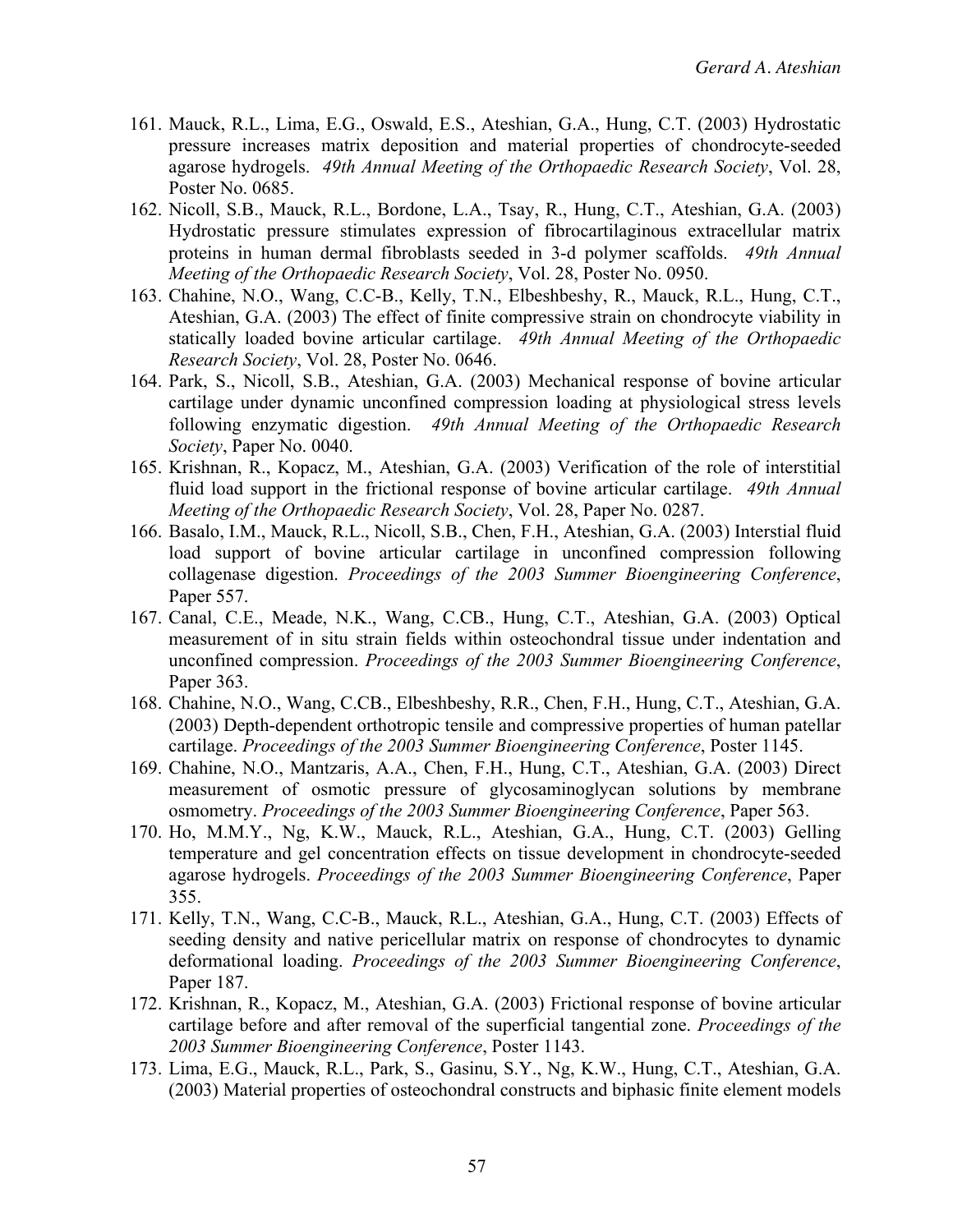of dynamic loading for articular cartilage tissue engineering. *Proceedings of the 2003 Summer Bioengineering Conference*, Poster 1129.

- 174. Mauck, R.L., Wang, C.C-B., Chen, F.H., Lu, H.H., Ateshian, G.A., Hung, C.T. (2003) Dynamic deformational loading of chondrocyte-seeded agarose hydrogels modulates deposition and structural organization of matrix constituents. *Proceedings of the 2003 Summer Bioengineering Conference*, Paper 531.
- 175. Mauck, R.L., Oswald, E.S., Cheng, Q., Majumdar, M.K., Nicoll, S.B., Ateshian, G.A., Hung, C.T. (2003) Hydrostatic pressure enhances chondrogenic differentiation of human mesenchymal stem cells in alginate disks. *Proceedings of the 2003 Summer Bioengineering Conference*, Paper 265.
- 176. Mauck, R.L., Ho, M.M.Y., Hung, C.T., Ateshian, G.A. (2003) Growth factor supplementation and dynamic hydrostatic pressurization for articular cartilage tissue engineering. *Proceedings of the 2003 Summer Bioengineering Conference*, Paper 283.
- 177. Moa-Anderson, B., Costa, K.D., Hung, C.T., Ateshian, G.A. (2003) Bovine articular cartilage surface topography and roughness in fresh versus frozen tissue samples using atomic force microscopy. *Proceedings of the 2003 Summer Bioengineering Conference*, Paper 561.
- 178. Park, S., Krishnan, R., Hung, C.T., Ateshian, G.A. (2003) In situ measurement of the dynamic modulus of bovine humeral head articular cartilage under physiological contact loading conditions. *Proceedings of the 2003 Summer Bioengineering Conference*, Poster 1207.
- 179. Wang, C.C-B., Kelly, T.N., Mauck, R.L., Ateshian, G.A., Hung, C.T. (2003) Temporal and spatial development of construct stiffness in chondrocyte-seeded agarose disks cultured in free-swelling and dynamically loaded configurations. *Proceedings of the 2003 Summer Bioengineering Conference*, Paper 279.
- 180. Krishnan, R., Caligaris, M., Mauck, R.L., Hung, C.T., Costa, K.D., Ateshian, G.A. (2004) Removal of the superficial zone of bovine articular cartilage does not increase its frictional coefficient. *50th Annual Meeting of the Orthopaedic Research Society*, Vol. 29, Paper No. 172.
- 181. Chahine, N.O., Chen F.H., Hung C.T., Ateshian G.A. (2004) Direct measurment of the osmotic pressure of glycosaminoglycan solutions at room temperature in sodium chloride. *50th Annual Meeting of the Orthopaedic Research Society*, Vol. 29, Poster No. 524.
- 182. Lima, E.G., Mauck, R.L., Gasinu, S., Ateshian, G.A., Hung, C.T. (2004) Functional tissue engineering of free-swelling and dynamically loaded osteochondral constructs. *50th Annual Meeting of the Orthopaedic Research Society*, Vol. 29, Paper No. 13.
- 183. Mauck, R.L., Chahine, N.O., Lima, E.G., Hung, C.T., Ateshian, G.A. (2004) Functional tissue formation: from bulk properties to cellular microenvironments. *50th Annual Meeting of the Orthopaedic Research Society*, Vol. 29, Paper No. 309.
- 184. Chahine, N.O., DuBois, C.R., Ateshian, G.A., Hung, C.T. (2004) Optical determination of strain fields at the interface between graft and articular cartilage in an in vitro model of cartilage repair. *50th Annual Meeting of the Orthopaedic Research Society*, Vol. 29, Paper No. 174.
- 185. Kelly, T.N., Oswald, E.S., Mauck, R.L., Ateshian, G.A., Hung, C.T. (2004) Reducing serum dependence: tissue engineering of cartilage in its supplemented media. *50th Annual Meeting of the Orthopaedic Research Society*, Vol. 29, Poster No. 725.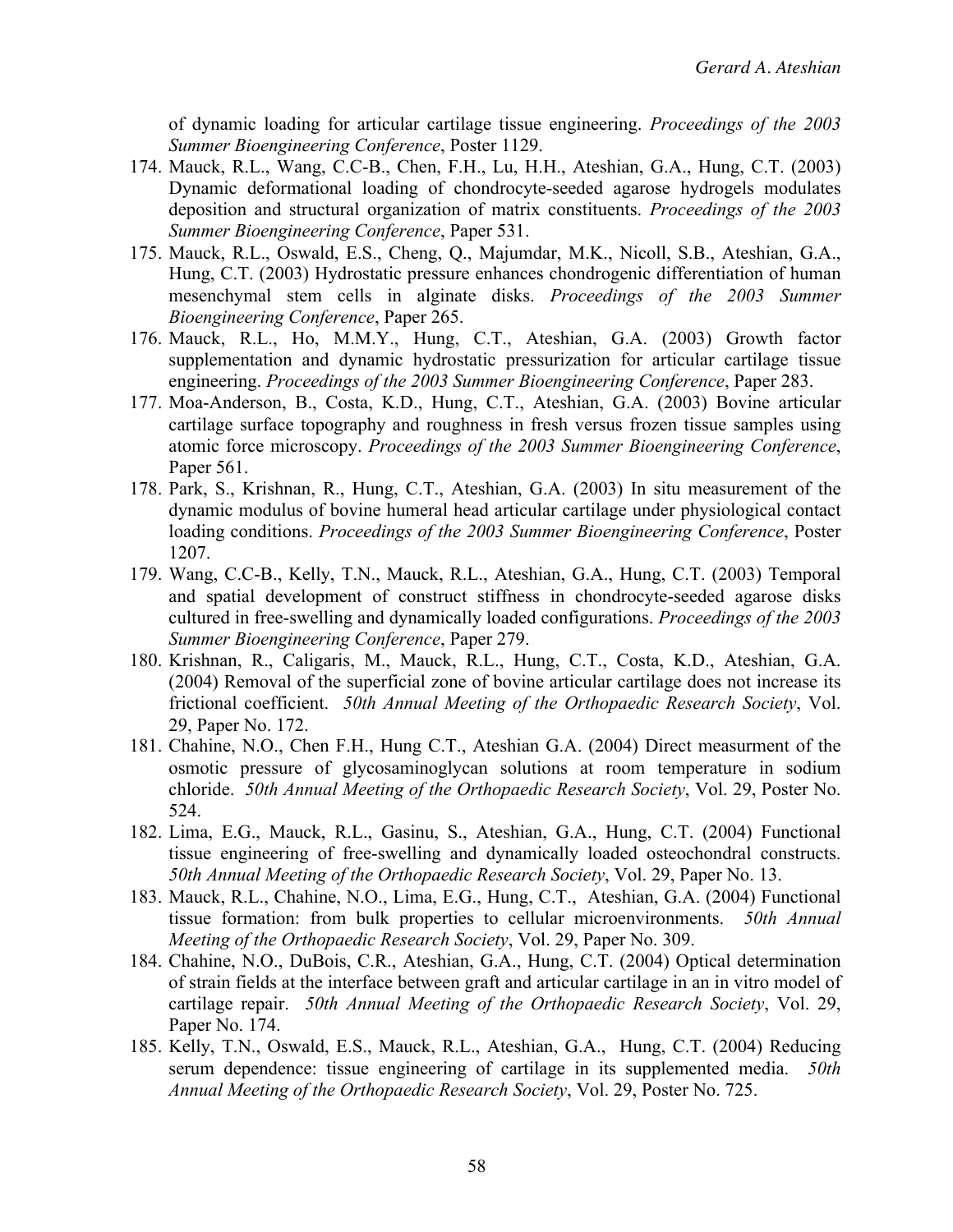- 186. Jiang, J., Hung, C.T., Guo, X.E., Ateshian, G.A., Lu, H.H. (2004) Three-dimensional degradable, bioactive polymer ceramic-hydrogel composite for osteochondral repair. *50th Annual Meeting of the Orthopaedic Research Society*, Vol. 29, Paper No. 15.
- 187. Kelly, T-A.N., Ho, M.M.Y., Mauck, R.L., Ateshian, G.A., Hung, C.T. (2004) Effects of pre-elaborated ECM on development of in chondrocyte-seeded agarose constructs subjected to physiologic deformational loading. *50th Annual Meeting of the Orthopaedic Research Society*, Vol. 29, Poster No. 695.
- 188. Han, S.H., Ho, M.M.Y., Kim, C.H., Chen, F.H., Weidenbaum, M., Ateshian, G.A., Hung, C.T., Guo, X.E. (2004) In vivo hyperphysiologic load at high frequencies is detrimental to intervertebral disc composition in rat tails. *50th Annual Meeting of the Orthopaedic Research Society*, Vol. 29, Paper No. 22.
- 189. Park, S., Costa, K.D., Ateshian, G.A. (2004) Microscale frictional coefficient of bovine articular cartilage from atomic force microscopy. *50th Annual Meeting of the Orthopaedic Research Society*, Vol. 29, Paper No. 169.
- 190. Ng, K.W., Mauck R.L., Ateshian, G.A., Hung, C.T. (2004) Dynamic loading modulates the inhomogeneity of bi-layered chondrocyte-seeded agarose constructs of differing agarose concentrations. *50th Annual Meeting of the Orthopaedic Research Society*, Vol. 29, Poster No. 842.
- 191. Basalo, I.M., Raj, D., Krishnan, R., Chen, F.H., Hung, C.T., Ateshian, G.A. (2004) Effects of chondroitinase ABC treatment on the frictional response of articular cartilage in stress relaxation. 2004 European Society of Biomechanics Meeting, S-Hertogenbosch, The Netherlands.
- 192. Basalo I.M., Ateshian, G.A., Hung, C.T. (2004) Effect of chondroitinase ABC on the equilibrium frictional properties of articular cartilage. 2004 Biomedical Engineering Society Meeting (BMES), Philadelphia, PA.
- 193. Chahine, N.O., Lima, E.G., Hung, C.T., and Ateshian, G.A. (2004) Effect of dynamic deformational loading on the transport of dextran molecules into agarose gels, *ASME 2004 International Mechanical Engineering Congress and Exposition,* Paper No. 61368, First Place Award for PhD-Level Student Competition.
- 194. Krishnan, R., Kopacz, M., Carter, M.J., and Ateshian, G.A. (2004) Strain dependent variations in the frictional properties of bovine articular cartilage, *ASME 2004 International Mechanical Engineering Congress and Exposition,* Paper No. 59275
- 195. Park, S., and Ateshian, G.A. (2004) Flow-independent viscoelastic response of bovine articular cartilage under dynamic tensile loading, *ASME 2004 International Mechanical Engineering Congress and Exposition,* Paper No. 59367
- 196. Park, S., and Ateshian, G.A. (2005) Flow-dependent and flow-independent viscoelastic response of bovine articular cartilage under dynamic tensile and compressive loading. *51st Annual Meeting of the Orthopaedic Research Society*, Vol. 30, Paper No. 0049.
- 197. Ng, K.W., Saliman, J.D., Kelly, T.N., Statman, L.Y., Ateshian, G.A., and Hung, C.T. (2005) Collagen hydrolysate increases the mechanical properties and type II collagen synthesis of tissue engineered articular cartilage. *51st Annual Meeting of the Orthopaedic Research Society*, Vol. 30, Paper No. 0259.
- 198. Ho, M.M., Ng, K.W., Capiola, D.R., Weidenbaum, M., Ateshian, G.A., Guo, X.E., and Hung, C.T. (2005) A rat-tail in vivo bioreactor for physiologic loading of tissue engineered constructs. *51st Annual Meeting of the Orthopaedic Research Society*, Vol. 30, Paper No. 0261.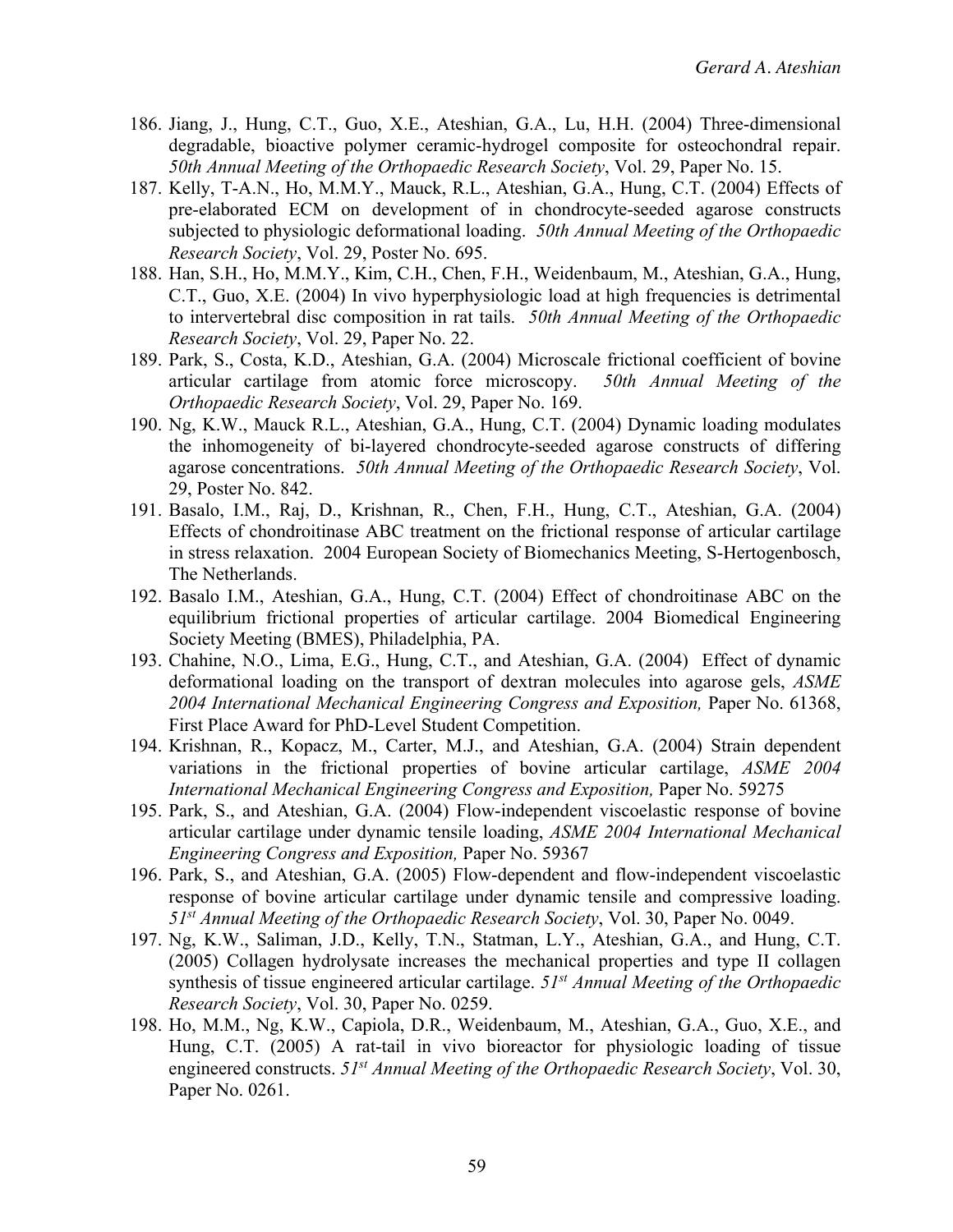- 199. Ho, M.M., Ateshian, G.A., and Hung, C.T. (2005) Determination of in situ strain fields in rat tail intervertebral disc under axial compressive loading. *51st Annual Meeting of the Orthopaedic Research Society*, Vol. 30, Paper No. 0271.
- 200. Cook, J.L., Lima, E.G., Hung, C.T., Ateshian, G.A., Kuroki, K., Stoker, A.M., and Fox, D.B. (2005) In vitro and in vivo evaluation of tissue-engineered constructs for articular cartilage regeneration. *51st Annual Meeting of the Orthopaedic Research Society*, Vol. 30, Paper No. 1767.
- 201. Ng, K.W., Saliman, J.D., Kelly, T.N., Statman, L.Y., Ateshian, G.A., and Hung, C.T. (2005) Hyaluronan modulates the material properties and biochemical content of dynamically-loaded chondrocyte-seeded agarose constructs. *51st Annual Meeting of the Orthopaedic Research Society*, Vol. 30, Paper No. 1787.
- 202. Kelly, T.N., Fisher, M.B., Lima, E.G., Ateshian, G.A., and Hung, C.T. (2005) Integrative properties of chondrocyte-seeded agarose constructs. *51st Annual Meeting of the Orthopaedic Research Society*, Vol. 30, Paper No. 1788.
- 203. Ho, M.M., Ng, K.W., Kelly, T.N., Ateshian, G.A., Kuroki, K., Cook, J.L., and Hung, C.T. (2005) Synoviocyte potential for articular cartilage tissue engineering and repair. *51st Annual Meeting of the Orthopaedic Research Society*, Vol. 30, Paper No. 1789.
- 204. Kelly, T.N., Ng, K.W., Lee, E., Lima, E.G., Statman, L.Y., Doty, S.B., Costa, K.D., Ateshian, G.A., and Hung, C.T. (2005) Development of radial properties of engineered articular cartilage using unconfined compression loading. *51st Annual Meeting of the Orthopaedic Research Society*, Vol. 30, Paper No. 1790.
- 205. Chahine, N.O., Lima, E.G., Victor, W., Hung, C.T., and Ateshian, G.A. (2005) Dynamic deformational loading significantly enhances the transport of dextran molecules into agarose hydrogels. *51st Annual Meeting of the Orthopaedic Research Society*, Vol. 30, Paper No. 1791.
- 206. Albro, M.B., Chahine, N.O., Ng, K.W., Likhitpanichkul, M., Hung, C.T., and Ateshian, G.A. (2005) Osmotic Loading Of Alginate Gels: A biomimetic study of hindered transport in the cell cytoplasm. *Proceedings of the 2005 Summer Bioengineering Conference.*
- 207. Ho, M.M., Kelly, T-A.N., Ateshian, G.A., and Hung, C.T. (2005) Rat tail intervertebral disc mechanical response with intact and excised nucleus pulposus. *Proceedings of the 2005 Summer Bioengineering Conference.*
- 208. Ng, K.W., Statman, L.Y., Ateshian, G.A., and Hung, C.T. (2005) Evaluation of hyclone bovine growth serum for use in cartilage tissue engineering. *Proceedings of the 2005 Summer Bioengineering Conference.*
- 209. Canal, C.E., Chahine, N.O., Chorney, E.T., and Ateshian, G.A. (2005) Optical measurement of in situ strain fields within bovine humeral head articular layer. *Proceedings of the 2005 Summer Bioengineering Conference.*
- 210. Chahine, N.O., Chen, F.H., Hung, C.T., and Ateshian, G.A. (2005) The contribution of osmotic pressure to the effective compressive aggregate modulus of bovine articular cartilage. *Proceedings of the 2005 Summer Bioengineering Conference.*
- 211. Chahine, N.O., Lima, E.G., Wei, V.I., Hung, C.T., and Ateshian, G.A. (2005) Effect of simultaneous application of direct perfusion and dynamic loading on the transport of dextran into agarose hydrogels. Proceedings of the 2005 Summer Bioengineering Conference.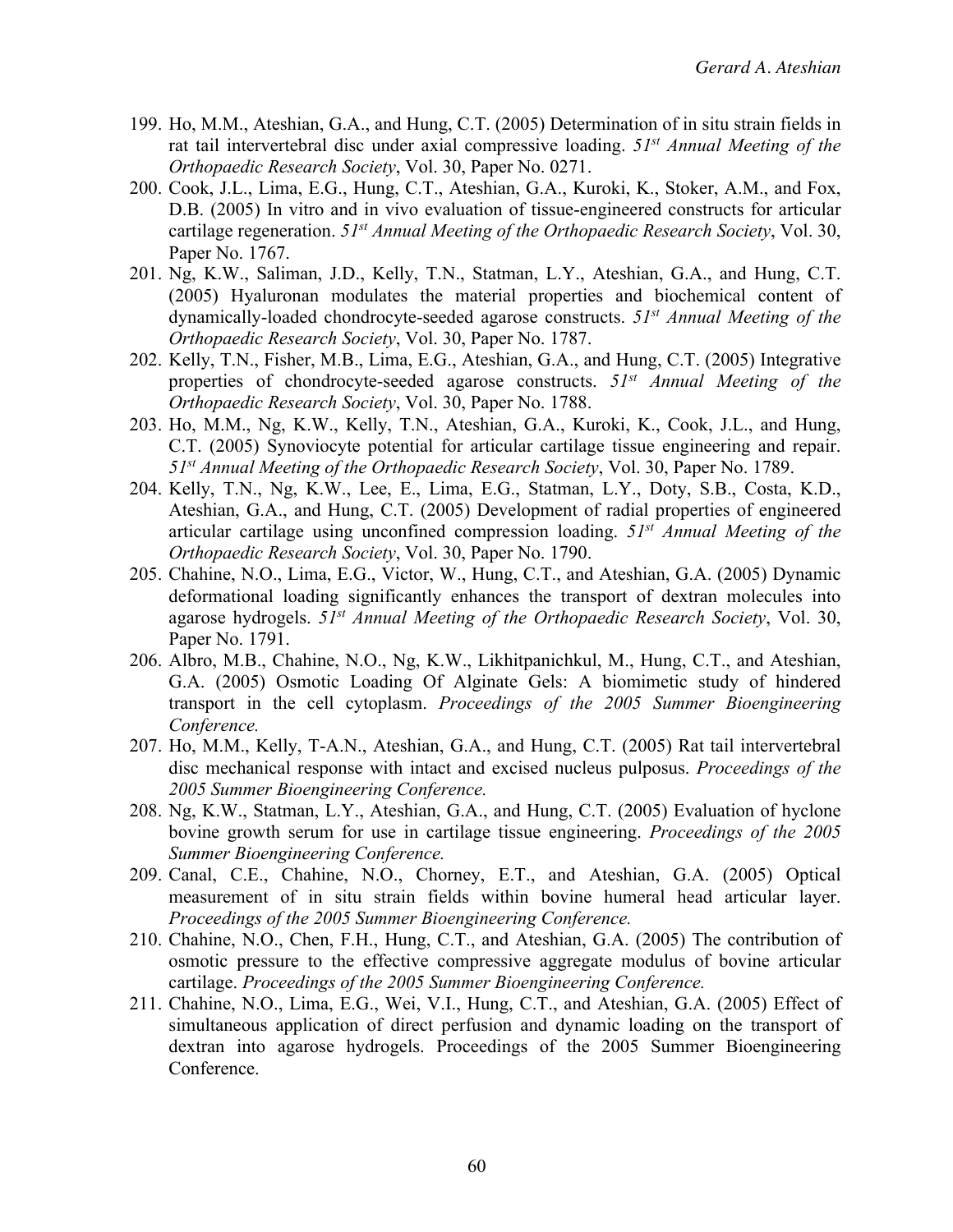- 212. Pillai, R.R., Ateshian, G.A., and Fischer, K.J. (2005) Evaluation of in vivo radiocarpal contact mechanics during grasp. *Proceedings of the 2005 Summer Bioengineering Conference.*
- 213. Kelly, T-A.N., Chahine, N.O., Fisher, M.B., Ng, K.W., Tai, T., Ateshian, G.A., and Hung, C.T. (2005) Tension-compression nonlinearity in chondrocyte-seeded agarose hydrogels. *Proceedings of the 2005 Summer Bioengineering Conference.*
- 214. Thoomukuntla, B.R., Pillai, R.R., McIff, T.E., Mehmet Bilgen, Ateshian, G.A., and Fischer, K.J. (2005) Validation of an MRI-based method for in vivo joint contact mechanics analyses. *Proceedings of the 2005 Summer Bioengineering Conference.*
- 215. Moffat, K.L., Chahine, N.O., Hung, C.T., Ateshian, G.A., and Lu, H.H. (2005) Characterization of the mechanical properties of the ACL-bone insertion site. *Proceedings of the 2005 Summer Bioengineering Conference.*
- 216. Lima, E.G., Setti, P., Ateshian, G.A., Cook, J.L., Cook, C.R., Hile, D.D., and Hung, C.T. (2005) Tissue engineering of cylindrical and anatomically-shaped osteochondral constructs using poly(propylene glycol-co-fumaric acid) as a moldable, porous substrate. *Proceedings of the 2005 Summer Bioengineering Conference.*
- 217. Caligaris, M., and Ateshian, G.A. (2006) Migrating articular contact areas promote sustainable low friction coefficients. *52nd Annual Meeting of the Orthopaedic Research Society*, Vol. 31, Paper No. 0083.
- 218. Chao, P.G., Bulinski, J.C., Ateshian, G.A., and Hung, C.T. (2006) Effects of osmotic loading on chondrocyte nuclear size. *52nd Annual Meeting of the Orthopaedic Research Society*, Vol. 31, Paper No. 0134.
- 219. Ho, M.M., Ng, K.W., Quinnan, S., Weidenbaum, M., Ateshian, G.A., Guo, X.E., and Hung, C.T. (2006) Cellular responses of tissue engineered constructs in a rat-tail in vivo bioreactor. *52nd Annual Meeting of the Orthopaedic Research Society*, Vol. 31, Paper No. 0789.
- 220. Kelly, T.A., Ng, K.W., Tai, T., Ateshian, G.A., and Hung, C.T. (2006) Effects of lowserum and dynamic loading on chondrocyteseeded constructs. *52nd Annual Meeting of the Orthopaedic Research Society*, Vol. 31, Paper No. 0790.
- 221. Ng, K.W., Bian, L.M., Lin, E., Kelly, T.A., Ateshian, G.A., and Hung, C.T. (2006) Essential amino acids supplementation modulates chondrocyte behavior in 3D agarose culture. *52nd Annual Meeting of the Orthopaedic Research Society*, Vol. 31, Paper No. 0791.
- 222. Chahine, N.O., Wei, V., Lima, E.G., Albro, M.B., Hung, C.T., and Ateshian, G.A. (2006) Effect of perfusion and dynamic loading on the distribution and content of solutes in patellar shaped agarose constructs. *52nd Annual Meeting of the Orthopaedic Research Society*, Vol. 31, Paper No. 0792.
- 223. Ng, K.W., Friedman, D., Statman, L., Kelly, T.A., Ateshian, G.A., and Hung, C.T. (2006) Cell seeding method influences tissue spatial development in chondrocyte-seeded gelatin scaffolds. *52nd Annual Meeting of the Orthopaedic Research Society*, Vol. 31, Paper No. 0793.
- 224. Lima, E.G., Tai, T., Bian, L.M., Ateshian, G.A., and Hung, C.T. (2006) Physiologic deformational loading does not counteract the catabolic effects of Interleukin-1 $\beta$  in cultured chondrocyte-seeded agarose constructs. *52nd Annual Meeting of the Orthopaedic Research Society*, Vol. 31, Paper No. 1455.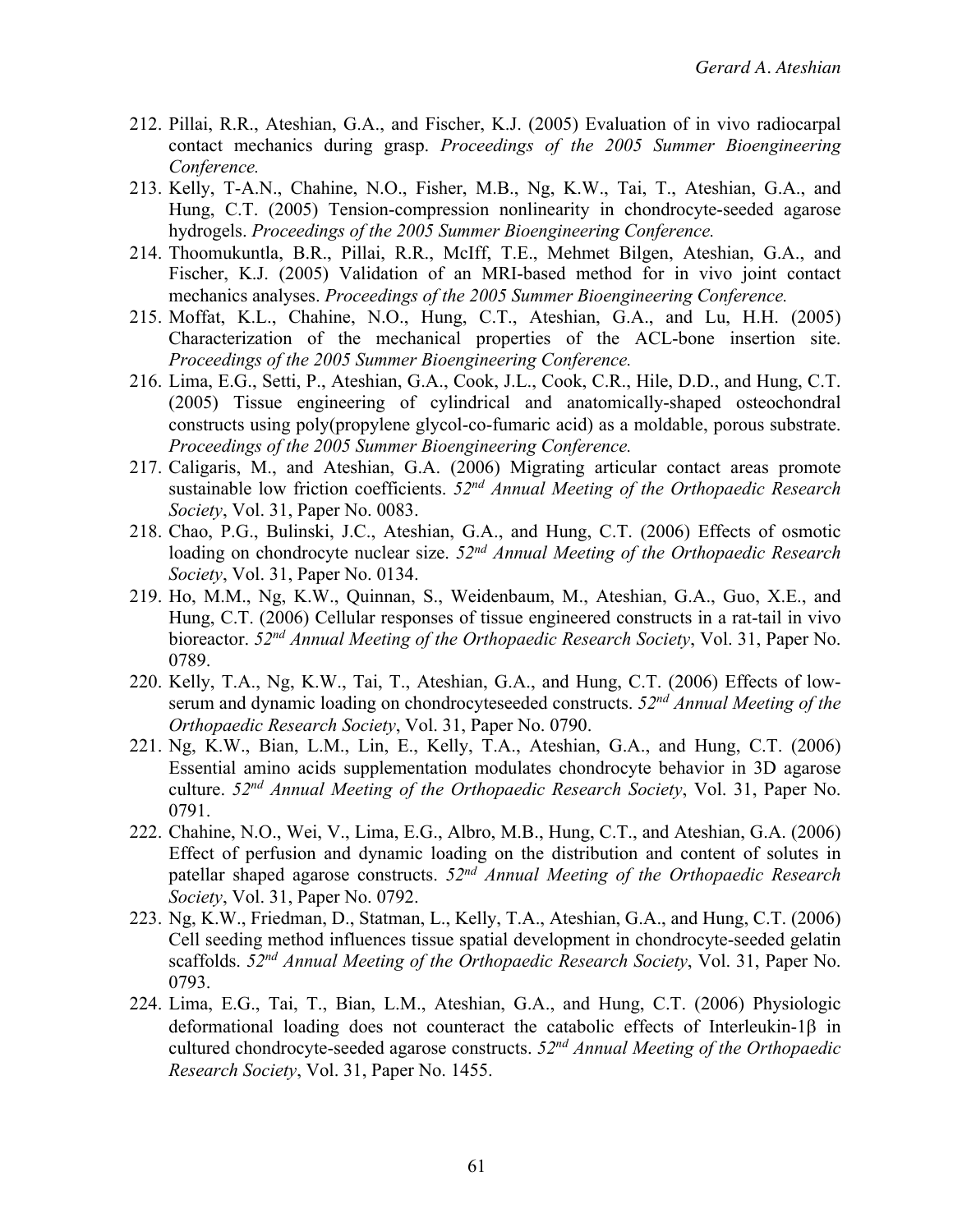- 225. Lima, E.G., Bian, L.M., Serebrov, A., Mauck, R.L., Byers, B., Tuan, R., Ateshian, G.A., and Hung, C.T. (2006) Measuring the frictional properties of tissue-engineered cartilage constructs. *52nd Annual Meeting of the Orthopaedic Research Society*, Vol. 31, Paper No. 1501.
- 226. Basalo, I., Chahine, N.O., Kaplun, M., Chen, F.H., Hung, C.T., and Ateshian, G.A. (2006) Chondroitin sulfate reduces the friction coefficient of articular cartilage. *Proceedings of the 2006 Summer Bioengineering Conference, Paper No. 157491.*
- 227. Chahine, N.O., Lima, E.G., Wei, V.I., Albro, M.B., Hung, C.T., and Ateshian, G.A. (2006) Effect of direct perfusion and dynamic loading on solute transport in patellar shaped constructs. *Proceedings of the 2006 Summer Bioengineering Conference, Paper No. 157496.*
- 228. Ng, K.W., Kugler, L., Kelly, T-A.N., DeFrancis, J., Ateshian, G.A., and Hung, C.T. (2006) Enzymatic removal of agarose scaffold for tissue engineered cartilage. *Proceedings of the 2006 Summer Bioengineering Conference, Paper No. 157473.*
- 229. Ateshian, G.A., Ellis, B., and Weiss, J.A. (2006) Equivalence between instantaneous biphasic and incompressible elastic material response. *Proceedings of the 2006 Summer Bioengineering Conference, Paper No. 157382.*
- 230. Anderson, A., Ellis, B., Maas, S., Peters, C., Ateshian, G.A., and Weiss, J.A. (2006) Experimental measurement and finite element prediction of cartilage contact pressures in the human hip. *Proceedings of the 2006 Summer Bioengineering Conference, Paper No. 157533.*
- 231. Chahine, N.O., Hung, C.T., and Ateshian, G.A. (2006) In situ strain measurements of chondrocyte deformation under transient loading. *Proceedings of the 2006 Summer Bioengineering Conference, Paper No. 157498.*
- 232. Ateshian, G.A., Chahine, N.O., Wei, V.I., Albro, M.B., and Hung, C.T. (2006) Computational methods for solute transport in soft tissues and tissue constructs under static and dynamic loading. *Proceedings of the 5th World Congress of Biomechanics*, Paper No. 5804.
- 233. Ateshian, G.A., Costa, K.D., and Hung, C.T. (2006) A computational analysis of water transport through chondrocytes. *Proceedings of the 5th World Congress of Biomechanics*, Paper No. 5811.
- 234. Bose, K., Azeloglu, E.U., Lima, E.G., Ateshian, G.A., and Costa, K.D. (2006) Development of a novel flat punch indentation technique for probing meso-scale mechanical response of soft matter with atomic force microscopy. *Proceedings of the 5th World Congress of Biomechanics*, Paper No. 7537.
- 235. Bose, K., Ateshian, G.A., and Costa, K.D. (2006) Atomic force microscopy based technique to measure the viscoelastic response of fibroblasts and chondrocytes using unconfined compression. *Proceedings of the 5th World Congress of Biomechanics*, Paper No. 7543.
- 236. Albro, M.B., Chao, P.G., Hung, C.T., and Ateshian, G.A. (2007) Partial volume recovery of chondrocytes upon osmotic loading explained by the ctyoplasm's passive steric exclusion of select solute species. *53rd Annual Meeting of the Orthopaedic Research Society*, Vol. 32, Paper No. 0151.
- 237. Caligaris, M., and Ateshian, G.A. (2007) Cartilage interstitial fluid pressurization is far more effective at reducing friction than boundary lubrication by synovial fluid. *53rd Annual Meeting of the Orthopaedic Research Society*, Vol. 32, Paper No. 0155.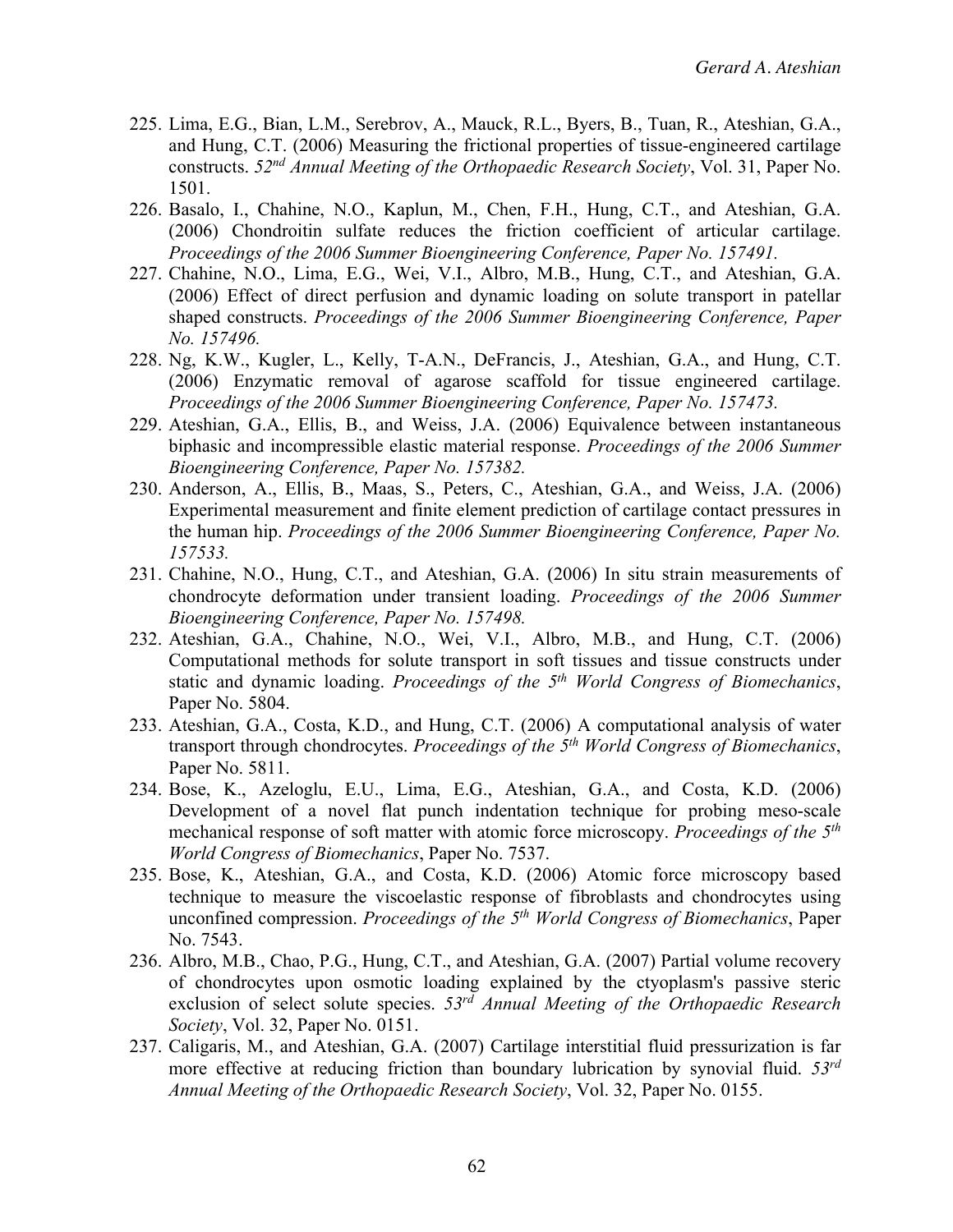- 238. Lima, E.G., Bian, L.M., Yagoda, D., Mauck, R.L., Byers, B., Tuan, R., Ateshian, G.A., and Hung, C.T. (2007) The beneficial effect of delayed compressive loading on tissueengineered cartilage constructs cultured with TGF-b3. *53rd Annual Meeting of the Orthopaedic Research Society*, Vol. 32, Paper No. 0253.
- 239. Lima, E.G., Tai, T., Marra, K., Ateshian, G.A., and Hung, C.T. (2007) The use of genipin as a cross-linker to enhance the mechanical properties of tissue-engineered cartilage constructs. *53rd Annual Meeting of the Orthopaedic Research Society*, Vol. 32, Paper No. 0351.
- 240. Bian, L.M., Lima, E.G., Angione, S., Ng, K.W., Doty, S., Ateshian, G.A., and Hung, C.T. (2007) Efficacy of serum-free medium and dynamic loading in maintenance of long-term cultures of cartilage explants. *53rd Annual Meeting of the Orthopaedic Research Society*, Vol. 32, Paper No. 0569.
- 241. Canal, C.E., Gardner, T.R., and Ateshian, G.A. (2007) Optical strain measurements on the mid-sagittal cross-section of the human patellofemoral joint under physiological loading. *53rd Annual Meeting of the Orthopaedic Research Society*, Vol. 32, Paper No. 0618.
- 242. Oswald, E.S., Chao, P.G., Cheng, S.L., Shin, R., Bulinski, J.C., Ateshian, G.A., and Hung, C.T. (2007) Zonal-dependent response of chondrocytes to osmotic loading. *53rd Annual Meeting of the Orthopaedic Research Society*, Vol. 32, Paper No. 0910.
- 243. Bian, L.M., Angione, S., Ng, K.W., Lima, E.G., Ateshian, G.A., and Hung, C.T. (2007) Influence of initial construct thickness on the material and biochemical properties of engineered cartilage. *53rd Annual Meeting of the Orthopaedic Research Society*, Vol. 32, Paper No. 1477.
- 244. Kelly, T.A., Ateshian, G.A., and Hung, C.T. (2007) Effect of dynamic loading on tension-compression nonlinearity in engineered cartilage. *53rd Annual Meeting of the Orthopaedic Research Society*, Vol. 32, Paper No. 1478.
- 245. Ng, K.W., Kugler, L., Ateshian, G.A., and Hung, C.T. (2007) Mechanical and biochemical properties of engineered chondrocyte-seeded hydrogel constructs recover over time in culture after enzymatic scaffold removal. *53rd Annual Meeting of the Orthopaedic Research Society*, Vol. 32, Paper No. 1479.
- 246. Bian, L.M., Angione, S., Lima, E.G., Ng, K.W., Ateshian, G.A., and Hung, C.T. (2007) Tissue-engineered cartilage constructs using mature bovine chondrocytes: effects of temporal exposure to growth factors and dynamic deformational loading. *53rd Annual Meeting of the Orthopaedic Research Society*, Vol. 32, Paper No. 1480.
- 247. Kelly, T.A., Ateshian, G.A., and Hung, C.T. (2007) Radial development of material properties in chondrocyte-seeded agarose hydrogels. *53rd Annual Meeting of the Orthopaedic Research Society*, Vol. 32, Paper No. 1481.
- 248. Ateshian, G.A., Azeloglu, E.U., Albro, M.B., and Costa, K.D. (2007) Mixture theory analysis of interstitial growth of proteoglycans as a mechanism regulating residual stresses in biological tissues. *44th Annual Technical Meeting of the Society of Engineering Science*.
- 249. Kugler, L., Ng, K.W., O'Conor, C., Ateshian, G.A., Hung, C.T. (2007) Scaffold properties play a critical role in the retention of synthesized glycosaminoglycans in tissue engineered cartilage. *Proceedings of the 2007 Summer Bioengineering Conference.*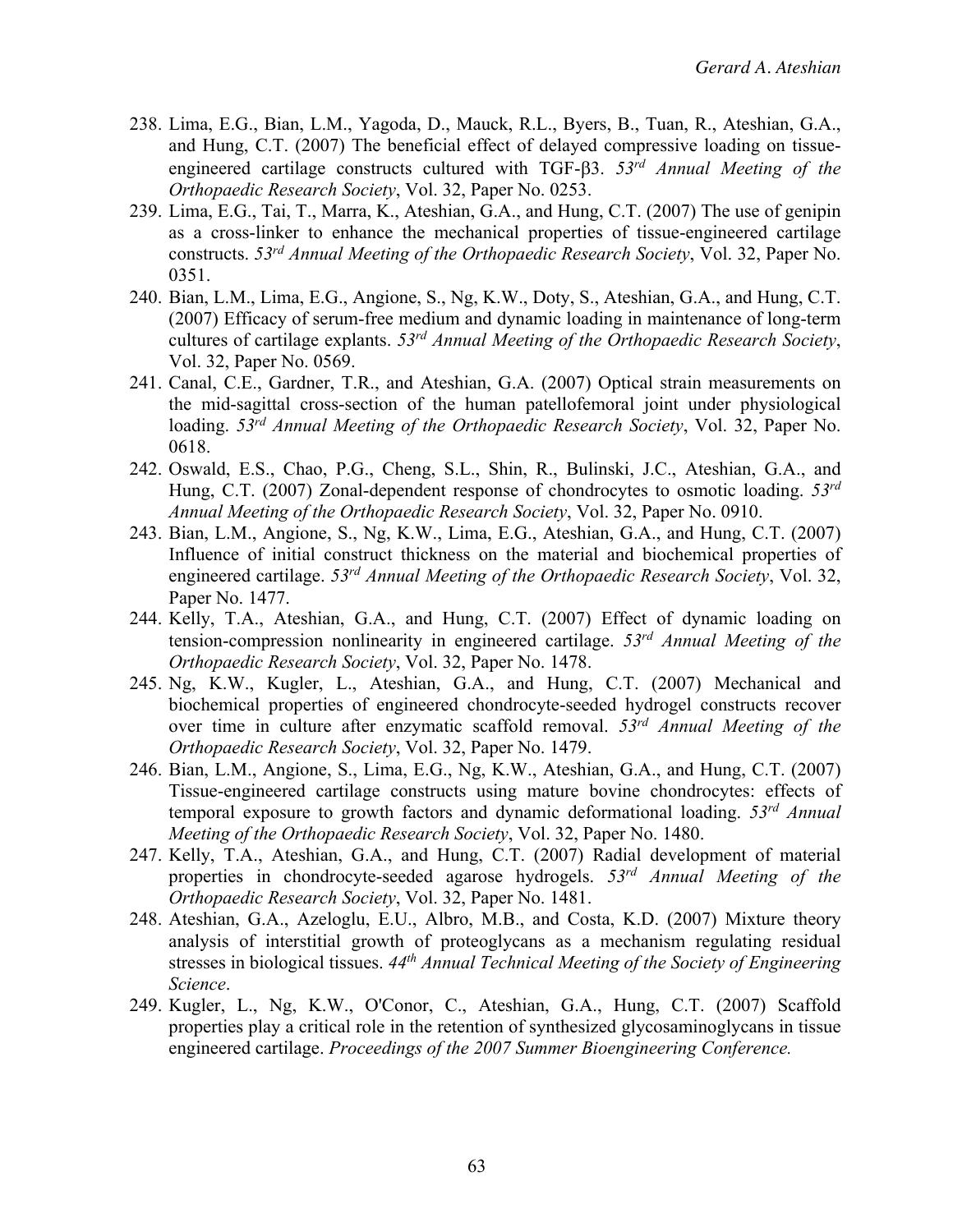- 250. O'Conor, C., Ng, K.W., Kugler, L., Ateshian, G.A., Hung, C.T. (2007) The response of tissue engineered cartilage to the temporal application of transforming and Insulin-like growth factors. *Proceedings of the 2007 Summer Bioengineering Conference*.
- 251. Albro, M.B., Rajan, V., Hung, C.T., Ateshian, G.A. (2007) Fickian behavior and concentration-dependence of the diffusion of dextran in agarose. *Proceedings of the 2007 Summer Bioengineering Conference.*
- 252. Azeloglu, E., Albro, M.B., Thimmappa, V., Haggart, C., Ng, K.W., Ateshian, G.A., Costa, K. (2007) The role of proteoglycans on residual stresses in the aorta. *Proceedings of the 2007 Summer Bioengineering Conference.*
- 253. Bian, L., Ng, K.W., Lima, E.G., Ateshian, G.A., Hung, C.T. (2007) Influence of nutrient channels on development of engineered cartilage properties. *Proceedings of the 2007 Summer Bioengineering Conference.*
- 254. Lima, E.G., Bian, L., Gonzales, F., Ateshian, G.A., Hung, C.T. (2007) Influence of Interleukin treatment on engineered and native articular cartilage. *Proceedings of the 2007 Summer Bioengineering Conference.*
- 255. Oswald, E., Chao, P-H.G., Bulinski, J.C., Ateshian, G.A., Hung, C.T. (2007) The role of microtubule organization in chondrocyte response to osmotic loading. *Proceedings of the 2007 Summer Bioengineering Conference.*
- 256. Costa, K.D., Ateshian, G.A., Azeloglu, E.U. (2007) Multi-scale mechanical properties of single cells using local indentation and global compression with the atomic force microscope, *Proceedings of the 44th Annual Technical Meeting of the Society of Engineering Science.*
- 257. Ateshian, G.A., Azeloglu, E.U., Albro, M.B., Costa, K.D. (2007) Mixture theory analysis of interstitial growth of proteoglycans as a mechanism regulating residual stresses in biological tissues. *Proceedings of the 44th Annual Technical Meeting of the Society of Engineering Science.*
- 258. Caligaris, M., Ateshian, G.A. (2008) Investigation of the frictional response of osteoarthritic human tibiofemoral joints and the potential beneficial tribological effect of healthy synovial fluid. *54th Annual Meeting of the Orthopaedic Research Society*, Vol. 33, Paper No. 0211.
- 259. Ng, K.W., O'Conor, C.J., Ateshian, G.A., Hung, C.T. (2008) Designing depth-varying cellular and mechanical inhomogeneity in engineered cartilage. *54th Annual Meeting of the Orthopaedic Research Society*, Vol. 33, Paper No. 0378.
- 260. Ng, K.W., O'Conor, C.J., Kugler, L.E., Ateshian, G.A., Hung, C.T. (2008) The response of engineered cartilage to a timed application of transforming and insulin-like growth factors. *54th Annual Meeting of the Orthopaedic Research Society*, Vol. 33, Paper No. 0588.
- 261. Ng, K.W., O'Conor, C.J., Lima, E.G., Lo, S.B., Ateshian, G.A., Cook, J.L., Hung, C.T. (2008) Primed mature canine chondrocytes can develop an engineered cartilage tissue with physiologic properties. *54th Annual Meeting of the Orthopaedic Research Society*, Vol. 33, Paper No. 0599.
- 262. Bian, L., Williams, D.Y., Mao, D.Q., Xu, D., Ateshian, G.A., Hung, C.T. (2008) Influence of Temporary Chondroitinase ABC-induced GAG Suppression on Maturation of Tissue Engineered Cartilage. *54th Annual Meeting of the Orthopaedic Research Society*, Vol. 33, Paper No. 0601.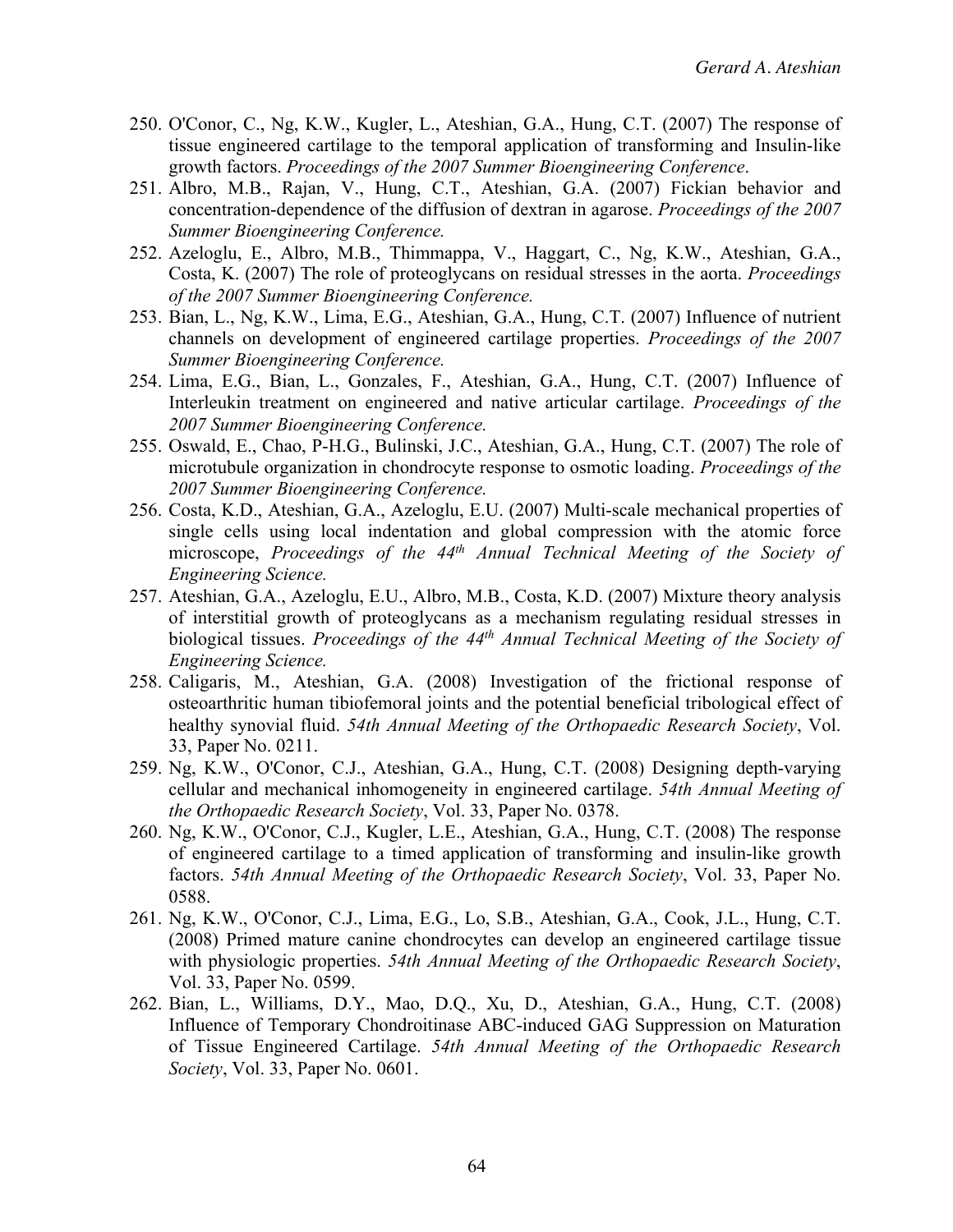- 263. Canal, C., Hung, C.T., Ateshian, G.A. (2008) Complete Proteoglycan Extraction From Bovine Articular Cartilage Reduces Its Compressive Modulus More Than Twenty-Fold. *54th Annual Meeting of the Orthopaedic Research Society*, Vol. 33, Paper No. 0619.
- 264. Bian, L.g, Xu, D., Mao, D.Q., Williams, D.Y., Cook, J.L., Ateshian, G.A., Hung, C.T. (2008) Long-term Preservation of Chondral and Osteochondral Explants Using Tissue Culture. *54th Annual Meeting of the Orthopaedic Research Society*, Vol. 33, Paper No. 1058.
- 265. Lima, E.G., Stoker, A.M., Sohal, J., Davis, D., Ateshian, G.A., Cook, J.L., Hung, C.T. (2008) Beneficial Effects of Dexamethasone on the Preservation of Chondral Allografts. *54th Annual Meeting of the Orthopaedic Research Society*, Vol. 33, Paper No. 1060.
- 266. Oswald, E.S., Chao, P-H.G., Mao, D.Q., Bulinski, J.C., Ateshian, G.A., Hung, C.T. (2008) Insensitivity of Zonal Chondrocyte Proteoglycan Synthesis to Media Osmolarity and Sodium Concentration in Long-term Culture. *54th Annual Meeting of the Orthopaedic Research Society*, Vol. 33, Paper No. 1184.
- 267. Ateshian, G.A., Rajan, V., Chahine, N.O., Canal, C.E., Hung, C.T. (2008) Modeling cartilage with a continuous fiber angular distribution predicts many observed phenomena. *2008 Annual Meeting of the Biomedical Engineering Society*, Abstract No. 100.
- 268. Ng, K., Lima, E., Stoker, A., Kuroki, K., Bal, B., G., Cook, J., Hung, C.T. (2009) In vivo response to canine chondral and osteochondral engineered cartilage implantation, *55th Annual Meeting of the Orthopaedic Research Society,* Vol.34, Paper No. 0060.
- 269. Lima, E., Chao, Pen-h., Ateshian, G.A., Cook, J., Bal, B. S., Vunjak-Novakovic, G., Hung, C.T. (2009) Porous Tantalum Metal Outperforms Devitalized Bone as a Substrate for Osteochondral Tissue Engineering, *55th Annual Meeting of the Orthopaedic Research Society,* Vol.34, Paper No. 0124.
- 270. Albro, M., Li, R., Yeager, K., Hung, C.T., Ateshian, G.A. (2009) Dynamic Loading of Porous Gels and Cartilage Can Induce Active Solute Transport, *55th Annual Meeting of the Orthopaedic Research Society,* Vol.34, Paper No. 0151.
- 271. Bian, L., Xu, D., Williams, David Y., J., Ateshian, G.A., Hung, Clark T.) Effects of Dexamethasone on the Functional Properties of Cartilage Explants during Long-term Culture, *55th Annual Meeting of the Orthopaedic Research Society,* Vol.34, Paper No. 0329.
- 272. Ng, K., Heitman, D., Ateshian, G.A., Cook, J., Hung, C.T. (2009) The response of adult engineered canine cartilage to the sequential or combined application of TGF-ß3 and IGF-I, *55th Annual Meeting of the Orthopaedic Research Society,* Vol.34, Paper No. 1017.
- 273. Oswald, E., Ahmed, H., Ateshian, G.A., Hung, C.T. (2009) Extracellular Fixed Charge Density and Osmotic Effects on Chondrocyte Proteoglycan Replenishment after Enzymatic Digestion of Cartilage Explants, *55th Annual Meeting of the Orthopaedic Research Society,* Vol.34, Paper No. 1045.
- 274. Tan, A., Ateshian, G.A., Hung, C.T. (2009) Chondrocyte Death in Overloaded Engineered Cartilage Depends on Construct Maturity, *55th Annual Meeting of the Orthopaedic Research Society,* Vol.34, Paper No. 1090.
- 275. Oswald, E., Bian, L., Cook, J., Ateshian, G.A., Hung, C.T. (2009) Optimization of Osteoarthritic Chondrocytes as Cartilage Repair Cells using Physico-Chemical Techniques, *55th Annual Meeting of the Orthopaedic Research Society,* Vol.34, Paper No. 1229.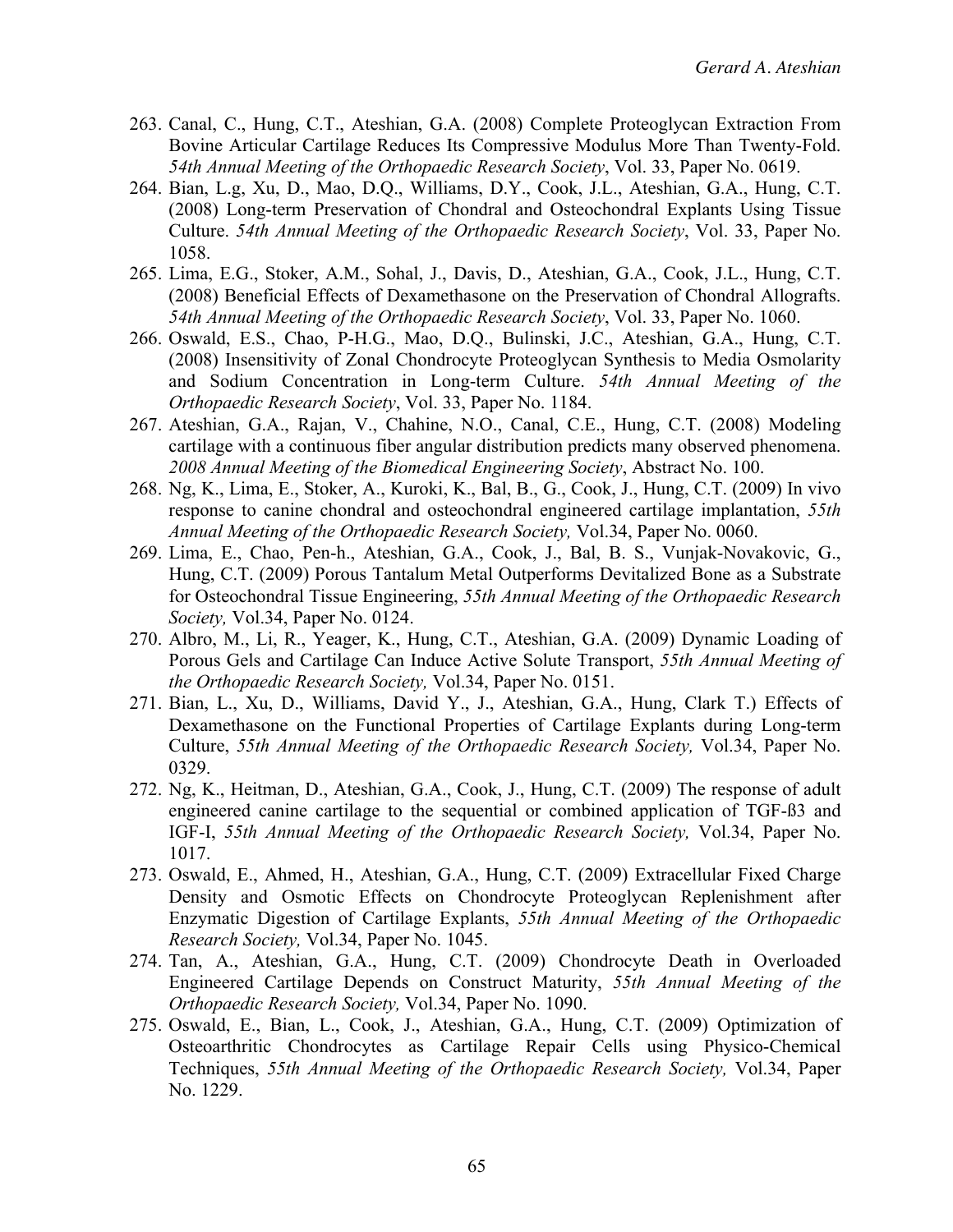- 276. Bian, L., Oswald, E., Williams, David Y., D., Ateshian, G.A., Rubin, J P., Kacey G., Hung, C.T. (2009) Chondrogenic induction of human adipose-derived stem cells in agarose hydrogel, *55th Annual Meeting of the Orthopaedic Research Society,* Vol.34, Paper No. 1301.
- 277. Tan, A., Dinh, A., Albro, M., Ateshian, G.A., Hung, C.T. (2009) Type IX Agarose Gel Produces Better Tissue Engineered Cartilage Constructs than Type VII Agarose, *55th Annual Meeting of the Orthopaedic Research Society,* Vol.34, Paper No. 1302.
- 278. Tan, A., Barsi, J., Jayabalan, P., Rahaman, M., Bal, B. S., Ateshian, G.A., Cook, J., Hung, C.T. (2009) Bioactive G. (13-93) as medium Supplement for Culturing Tissue-Engineered Cartilage, *55th Annual Meeting of the Orthopaedic Research Society,* Vol.34, Paper No. 1314.
- 279. Cook, J., Lima, E., Ng, K., Kuroki, K., Stoker, A., Bal, S., Ateshian, G.A., Hung, C.T. (2009) Towards Biologic Osteochondral Resurfacing of the Canine Patella using Tissue Engineered Anatomic Constructs, *55th Annual Meeting of the Orthopaedic Research Society,* Vol.34, Paper No. 1355.
- 280. Durney, K., Sirsi, S., Nover, A., Ateshian, G., Konofagou, E., Maleke, C., Borden, M., Lima, E., Hung, C.T. (2010) Using microbubbles to modulate hydrogel scaffold properties for cartilage tissue engineering, *56th Annual Meeting of the Orthopaedic Research Society,* Vol. 35, Paper No. 0091.
- 281. Henninger, H., Underwood, C., Ateshian, G., Weiss, J. (2010) Depletion of sulfated gags increases the transverse permeability of medial collateral ligament, *56th Annual Meeting of the Orthopaedic Research Society,* Vol. 35, Paper No. 0199.
- 282. Huang, A., Baker, B., Ateshian, G., Mauck, R. (2010) Sliding contact enhances mesenchymal stem cell chondrogenesis in 3D culture, *56th Annual Meeting of the Orthopaedic Research Society,* Vol. 35, Paper No. 0315.
- 283. Bian, L., Ng, K., Lima, E., xu, D., Jayabalan, P., Ateshian, G., Stoker, A., Cook, J., Hung, C. (2010) Applied dynamic loading enhances mechanical properties of engineered cartilage using adult chondrocytes, *56th Annual Meeting of the Orthopaedic Research Society,* Vol. 35, Paper No. 0382.
- 284. Oswald, E., Ahmed, H., Bulinski, C., Ateshian, G., Hung, C. (2010) Role of Na-K-Cl cotransporter in chondrocyte glycosaminoglycan production with long-term culture in varying osmolarities, *56th Annual Meeting of the Orthopaedic Research Society,* Vol. 35, Paper No. 0874.
- 285. Oswald, E., Kramer, S., Bulinski, C., Ateshian, G., Hung, C. (2010) The effect of osmolarity and salt concentration on zonal chondrocyte glycosaminoglycan production in long-term pellet culture, *56th Annual Meeting of the Orthopaedic Research Society,* Vol. 35, Paper No. 0875.
- 286. Albro, M., Li, R., Banerjee, R., Chen, B., Oungoulian, S., del Palomar, A., Trubelja, A., Hung, C., Ateshian, G. (2010) Dynamic loading of immature cartilage pumps transferrin out of blood vessel remnants and into the tissue matrix over short time scales, *56th Annual Meeting of the Orthopaedic Research Society,* Vol. 35, Paper No. 0912.
- 287. Tan, A., Rajan, V., Ateshian, G., Hung, C. (2010) Reparative capacity of engineered cartilage to overload-induced cracking or cutting injury in culture, *56th Annual Meeting of the Orthopaedic Research Society,* Vol. 35, Paper No. 1331.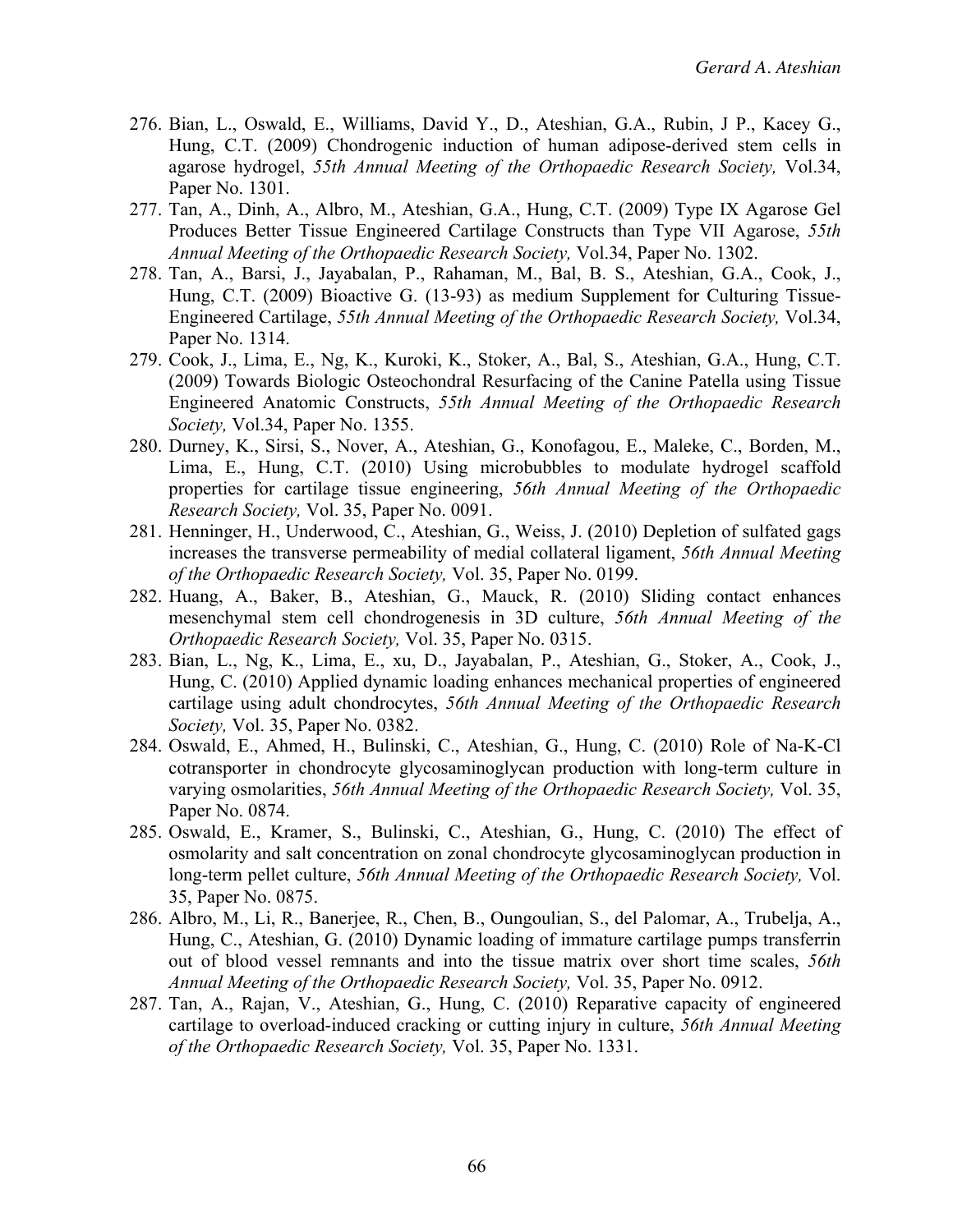- 288. Tan, A., Dong, E., Ateshian, G., Hung, C. (2010) Tissue engineered cartilage growth is expedited when co-cultured with a chondrocyte feeder layer, *56th Annual Meeting of the Orthopaedic Research Society,* Vol. 35, Paper No. 1333.
- 289. Rajan, V., Caligaris, M., Hung, C., Ahmad, C., Ateshian, G. (2010) Hemiarthroplasties defeat interstitial fluid pressurization in cartilage and promote greater friction than natural joints, *56th Annual Meeting of the Orthopaedic Research Society,* Vol. 35, Paper No. 2120.
- 290. Ateshian, G.A., Ricken, T. (2010) Multigenerational interstitial growth of biological tissues, *Proceedings of the ASME 2010 Summer Bioengineering Conference*, SBC2010- 19185.
- 291. Ateshian, G.A., Maas, S., Weiss, J.A. (2010) Finite element algorithm for frictionless contact of porous permeable media under finite deformation and sliding, *Proceedings of the ASME 2010 Summer Bioengineering Conference*, SBC2010-19183.
- 292. Gunja, N., Fong, J., Tan, A., Moy, M.Y., Xu, D., O'Connell, G., Bulinski, J.C., Ateshian, G.A., Hung, C.T. (2010) Priming of synovium derived mesenchymal stem cells for cartilage tissue engineering, *Proceedings of the ASME 2010 Summer Bioengineering Conference*, SBC2010-19453.
- 293. Tan, A.R., Dong, E.Y., Rho, B., Sampat, S.R., Bulinski, J.C., Ateshian, G.A., Hung, C.T. (2010) Co-culture of a chondrocyte monolayer with engineered cartilage constructs immediately increases tissue properties, *Proceedings of the ASME 2010 Summer Bioengineering Conference*, SBC2010-19459.
- 294. Huang, A.H., Baker, B.M. , Ateshian, G.A., Mauck, R.L. (2010) Sliding contact loading improves the tensile properties of msc-based engineered cartilage, *Proceedings of the ASME 2010 Summer Bioengineering Conference*, SBC2010-19292.
- 295. Dujari, D., Cunningham, A., Gunja, N., Chen, A., Bulinski, C., Ateshian, G.A., Hung, C.T. (2011) Directed synovium-derived stem cell migration in response to an applied DC electric field, *57th Annual Meeting of the Orthopaedic Research Society*, Vol. 36, Paper No. 0234.
- 296. Durney, K.M., Sirsi, S.R., Nover, A.B., Ateshian, G.A., Konofagou, E., Borden, M.A., Hung, C.T., Lima, E.G. (2011) Microbubbles improve depth-dependent mechanical properties of cartilage tissue engineered constructs, *57th Annual Meeting of the Orthopaedic Research Society*, Vol. 36, Paper No. 0258.
- 297. Tan, A.R., Dowling, R.M., Andry, J.P., Yeager, K., Cook, J.L., Ateshian, G.A., Hung, C.T. (2011) Optimizing osteochondral graft harvesting techniques to reduce cell death in surrounding tissue, *57th Annual Meeting of the Orthopaedic Research Society*, Vol. 36, Paper No. 1448.
- 298. Tan, A.R., Andry, J.P., Bulinski, J.C., Ateshian, G.A., Hung, C.T. (2011) Timedependence of co-culture setup for expedited tissue engineered cartilage formation, *57th Annual Meeting of the Orthopaedic Research Society*, Vol. 36, Paper No. 1812.
- 299. Sampat, S.R., O'Connell, G.D., Fong, J.V., Ateshian, G.A., Hung, C.T. (2011) Optimization of synovium-derived stem cells for cartilage tissue engineering, *57th Annual Meeting of the Orthopaedic Research Society*, Vol. 36, Paper No. 2062.
- 300. Oungoulian, S.R., Albro, M.B., Saniel, C., Bell, F.A., Hung, C.T., Ateshian, G.A. (2011) The dose-dependent effect of  $TGF- $\beta$  on immature bovine articular cartilage properties$ during long term culture, *57th Annual Meeting of the Orthopaedic Research Society*, Vol. 36, Paper No. 2130.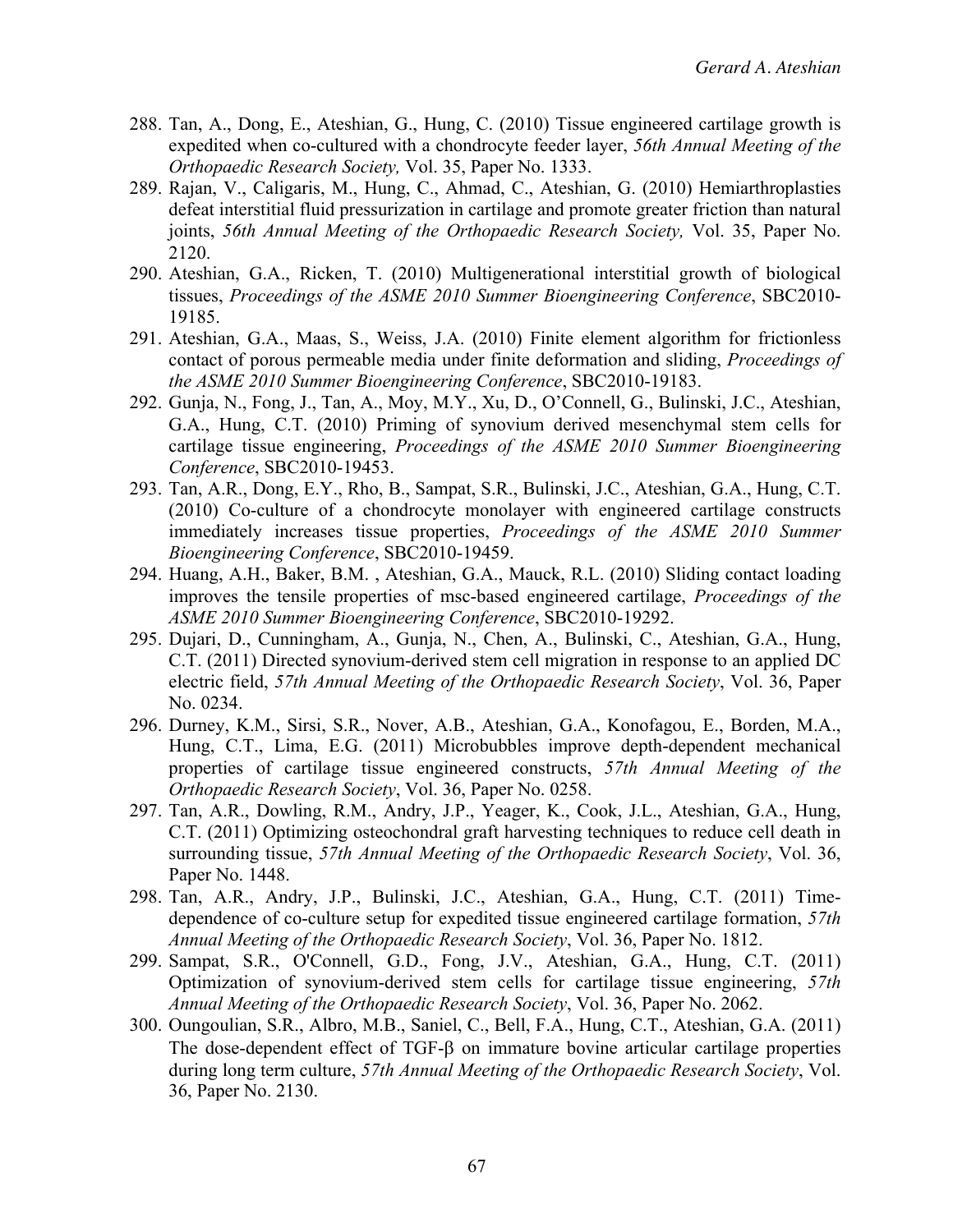- 301. Albro, M.B., Oungoulian, S.R., Romeo, R., Saniel, C., Hung, C.T., Ateshian, G.A. (2011) Shear-induced activation of latent TGF-beta1 in synovial fluid, *57th Annual Meeting of the Orthopaedic Research Society*, Vol. 36, Paper No. 2131.
- 302. Oswald, E., Stoker, A.M., Ahmed, H.S., Kramer, S.P., Bulinski, J.C., Ateshian, G.A., Hung, C.T. (2011) Effect of passaging and 3D culture osmotic conditions on osteoarthritic human chondrocyte GAG and MMP/TIMP enzyme production, *57th Annual Meeting of the Orthopaedic Research Society*, Vol. 36, Paper No. 2172.
- 303. Rho, B., Ateshian, G.A., Bulinski, C., Hung, C.T. (2011) Passaging effects on chondrocyte and synovium-derived stem cell swelling response to hypo-osmotic loading, *57th Annual Meeting of the Orthopaedic Research Society*, Vol. 36, Paper No. 2173.
- 304. Oungoulian, S.R., Chan, K., Barritt, J., McDonald, C.A., Copperman, A.B., Elad, D., Ateshian, G.A. (2011) Influence of zona pellucida area expansion stiffness on the passive response of oocytes to osmotic loading, *Proceedings of the ASME 2011 Summer Bioengineering Conference*, SBC2011-53826.
- 305. Ateshian, G.A., Albro, M.B., Maas, S., Weiss, J.A. (2011) Finite element implementation of neutral solute transport in porous biological soft tissues under finite deformation, *Proceedings of the ASME 2011 Summer Bioengineering Conference*, SBC2011-53477.
- 306. O'Connell, G.D., Gollnick, C., Bellamkonda, R., Ateshian, G.A., Hung, C.T. (2011) Beneficial effects of chondroitinase ABC release from lipid microtubes encapsulated in chondrocyte- seeded hydrogel constructs, *Proceedings of the ASME 2011 Summer Bioengineering Conference*, SBC2011-53832.
- 307. O'Connell, G.D., Hung, C.T., Ateshian, G.A. (2011) Experimental and theoretical evaluation of failure properties for immature tissue engineered cartilage, *Proceedings of the ASME 2011 Summer Bioengineering Conference*, SBC2011-53385.
- 308. Tan, A., Alegre-Aguaron, E., Dujari, D.N., Sampat, S.R., Bulinski, J.C., Ateshian, G.A., Hung, C.T. (2011) Effects of passaging on the migration response of synovium-derived stem cells to an applied DC electric field, *Proceedings of the ASME 2011 Summer Bioengineering Conference*, SBC2011-53674.
- 309. Albro, M., Nims, R., Cigan, A.D., Chen, Y.B., Hung, C.T., Ateshian, G.A. (2012) Accumulation of exogenous activated TGF-β in the superficial zone of immature bovine articular cartilage, *58th Annual Meeting of the Orthopaedic Research Society*, Vol. 37, Paper No. 15.
- 310. Sampat, S.R., Ackerman, G.P., Dermksian, M. V., Ateshian, G.A., Hung, C.T. (2012) Applied osmotic loading for promoting development of engineered cartilage using synovium-derived stem cells, *58th Annual Meeting of the Orthopaedic Research Society*, Vol. 37, Paper No. 208.
- 311. O'Connell, G.D., Gollnick, C., Ateshian, G.A., Bellamkonda, R., Hung, C.T. (2012) Lipid microtubes improve nutrient transport in engineered cartilage, *58th Annual Meeting of the Orthopaedic Research Society*, Vol. 37, Paper No. 239.
- 312. Nims, R., Cigan, A.D., Albro, M., Wood, K.C., Hung, C.T., Ateshian, G.A. (2012) Engineered cartilage retains a much greater fraction of synthesized GAG and collagen than COMP, *58th Annual Meeting of the Orthopaedic Research Society*, Vol. 37, Paper No. 670.
- 313. Albro, M., Cigan, A., Nims, R., Chen, B., Hung, C.T., Ateshian, G.A. (2012) Synthesis and incorporation of latent TGF-β into the extracellular matrix of engineered cartilage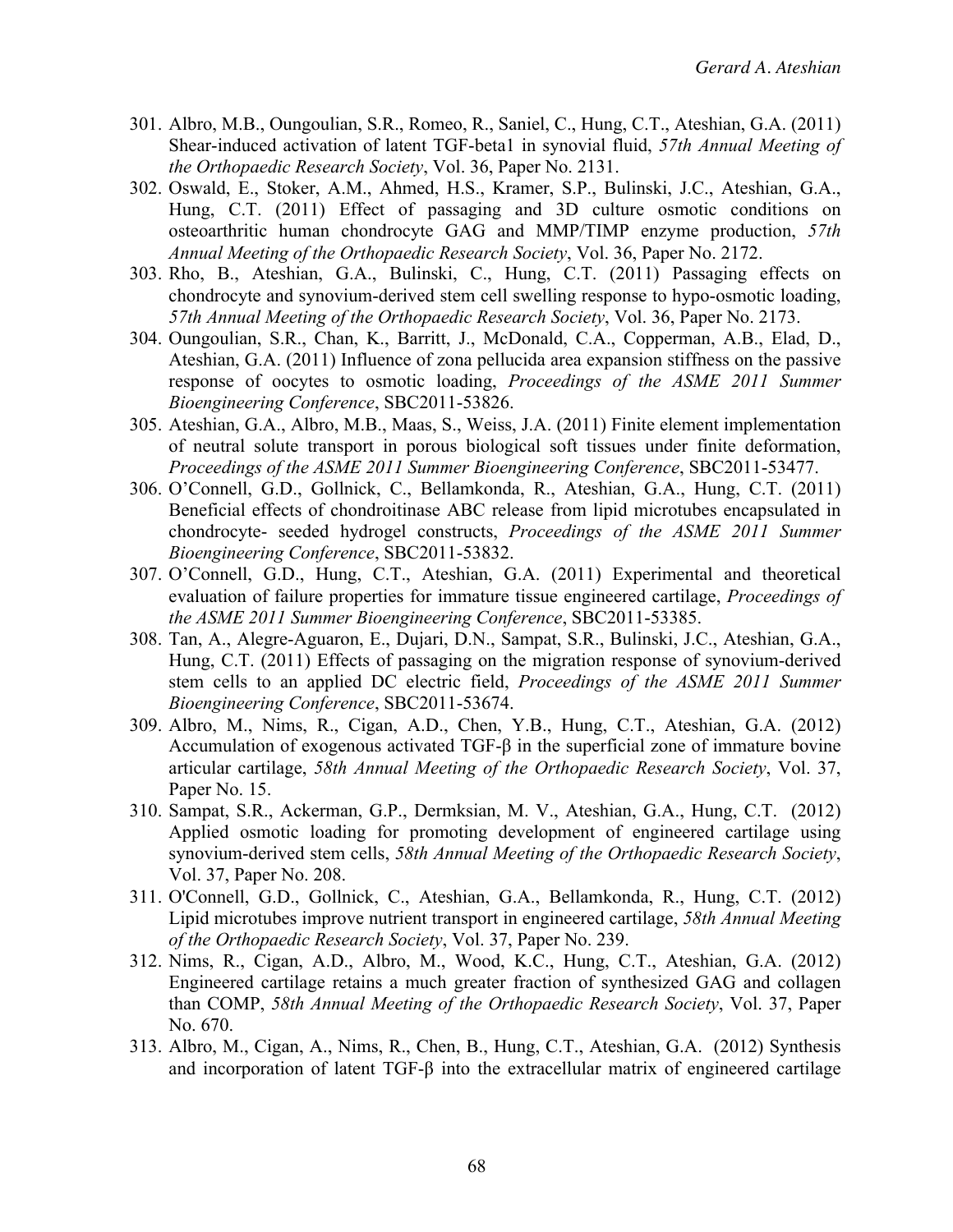constructs, *58th Annual Meeting of the Orthopaedic Research Society*, Vol. 37, Paper No. 677.

- 314. Tan, A.R., VandenBerg, C.D., Ateshian, G.A., Hung, C.T. (2012) Preexposure of engineered cartilage to Interleukin-1α affords protection against subsequent cytokine exposure, *58th Annual Meeting of the Orthopaedic Research Society*, Vol. 37, Paper No. 713.
- 315. O'Connell, G.D., Carapezza, M.A., Newman, I.B., Ateshian, G.A., Hung, C.T. (2012) Applied dynamic loading following chABC digestion increases collagen production in engineered cartilage, *58th Annual Meeting of the Orthopaedic Research Society*, Vol. 37, Paper No. 827.
- 316. Nover, A.B., Dermksian, M.V., Hou, G.Y., Konofagou, E.E., Ateshian, G.A., Hung, C.T. (2012) Albumin as a substrate for focused ultrasound sealing of engineered cartilage, *58th Annual Meeting of the Orthopaedic Research Society*, Vol. 37, Paper No. 1446.
- 317. Nover, A.B., Ye, M.T., Samojlik, S.K., O'Connell, G.D., Ateshian, G.A., Lima, E.G., Hung, C.T. (2012) The influence of dynamic loading on bio-titanium hybrid osteochondral tissue engineered constructs, *58th Annual Meeting of the Orthopaedic Research Society*, Vol. 37, Paper No. 1736.
- 318. Oungoulian, S.R., Bortz, O., Xu, S., Chang, S., Ahmad, C.S., Hung, C.T., Ateshian, G.A. (2012) Cartilage allograft stabilization with glutaraldehyde as a potential resurfacing material for joint hemiarthroplasty, *58th Annual Meeting of the Orthopaedic Research Society*, Vol. 37, Paper No. 1745.
- 319. Tan, A.R., Alegre Aguarón, E., Bulinski, J.C., Ateshian, G.A., Hung, C.T. (2012) Coculture of synovium derived stem cells induces cell migration into adjacent wound sites within chondrocyte-seeded engineered cartilage, *58th Annual Meeting of the Orthopaedic Research Society*, Vol. 37, Paper No. 1755.
- 320. Hung, C.T., Sampat, S., Robinson, D., Ackerman, G., Dermksian, M., Ateshian, G.A. (2012) Applied Osmotic Loading for Promoting Development of Engineered Cartilage, *Proceedings of the ASME 2012 Summer Bioengineering Conference*, SBC2012-80449.
- 321. Nover, A.B., Ateshian, G.A., Hung, C.T., Durney, K.M., Lima, E.G., Sirsi, S.R., Borden, M.A. (2012) Effect of microbubble incorporation on local solute transport in tissue engineered cartilage constructs, *Proceedings of the ASME 2012 Summer Bioengineering Conference*, SBC2012-80608.
- 322. Ateshian, G.A., Maas, S., Weiss, J.A. (2012) Implementation of finite deformation triphasic modeling in the finite element code FEBio, *Proceedings of the ASME 2012 Summer Bioengineering Conference*, SBC2012-80148.
- 323. Oungoulian, S.R., Bortz, O., Hehir, K.E., Zhu, K., Hung, C.T., Ateshian, G.A. (2012) Articular cartilage wear characterization with a particle sizing and counting analyzer, *Proceedings of the ASME 2012 Summer Bioengineering Conference*, SBC2012-80381 (First place award in PhD Student Competition).
- 324. O'Connell, G.D., Ateshian, G.A., Hung, C.T., Gollnick, C., Bellamkonda, R. (2012) Lipid mictrotubes as a nutrient reservoir or enzyme delivery vehicle in engineered cartilage, *Proceedings of the ASME 2012 Summer Bioengineering Conference*, SBC2012-80472.
- 325. Ateshian, G.A., Nims, R., Cigan, A.D., Albro, M.B., Hung, C.T. (2012) Finite element modeling of matrix synthesis and binding kinetics in a biphasic-solute material, *Proceedings of the ASME 2012 Summer Bioengineering Conference*, SBC2012-80485.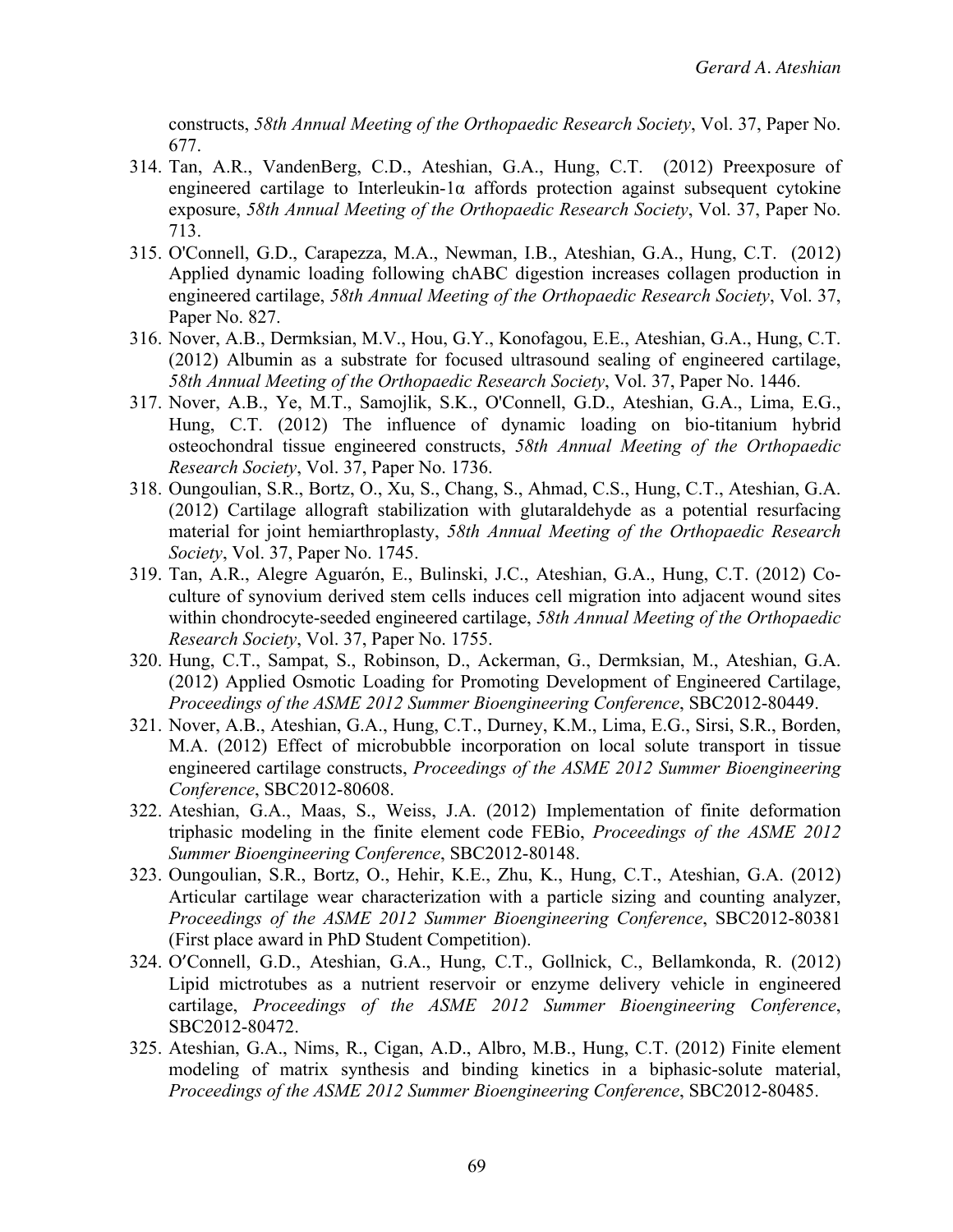- 326. Cigan, A.D., Nims, R., Albro, M.B., Breves, S.L., Hung, C.T., Ateshian, G.A. (2012) Insulin and ascorbate have a much greater influence than transferrin and selenous acid on the growth of engineered cartilage in chondrogenic media, *Proceedings of the ASME 2012 Summer Bioengineering Conference*, SBC2012-80572
- 327. Nover, A.B., Wood, K.C., O'Connell, G.D., Ateshian, G.A., Hung, C.T., Essner, A.P., Klein, R.W., Napolitano, A.P., Lima, E.G. (2012) Characterization of depth-dependent mechanical properties in bio-titanium hybrid osteochondral tissue engineered constructs, *Proceedings of the ASME 2012 Summer Bioengineering Conference*, SBC2012-80600.
- 328. Albro, M.B., Nims, R.J., Cigan, A.D., Shim, J.J., Chen, Y.B.C., Hung, C.T., and Ateshian, G.A., 2013. Dynamic Mechanical Compression of Articular Cartilage Does Not Activate TGF-ß. In: *2013 Annual Meeting of the Orthopaedic Research Society*. ORS, San Antonio, TX, pp. 311.
- 329. Cigan, A.D., Nims, R.J., Albro, M.B., Quien, M.M., Vunjak-Novakovic, G., Hung, C.T., and Ateshian, G.A., 2013. Identification of a Glucose Concentration Threshold Critical for Tissue Growth in Engineered Cartilage. In: *2013 Annual Meeting of the Orthopaedic Research Society*. ORS, San Antonio, TX, pp. 1305.
- 330. Kelly, T.A., Roach, B.L., MacKenzie-Smith, C., O'Connell, G.D., Ateshian, G.A., and Hung, C.T., 2013. Chondroitinase ABC-Treatment Enhances Tension Compression Nonlinearity in Tissue-Engineered Articular Cartilage. In: *2013 Annual Meeting of the Orthopaedic Research Society*. ORS, San Antonio, TX, pp. 1292.
- 331. Nims, R.J., Cigan, A.D., Albro, M.B., O'Connell, G.D., Park, D.B., Hung, C.T., and Ateshian, G.A., 2013. Frequent Chondroitinase Treatment of Engineered Cartilage with Native Level of Cell seeding Density Does Not Enhance Collagen Deposition and is Detrimental to Chondrocytes. In: *2013 Annual Meeting of the Orthopaedic Research Society*. ORS, San Antonio, TX, pp. 1293.
- 332. Nover, A.B., Saunders, R.A., Klein, R.W., Essner, A.P., Napolitano, A.P., Lima, E.G., Ateshian, G.A., and Hung, C.T., 2013. Characterization and Evaluation of Osteochondral Tissue Engineered Constructs on a Porous Titanium Base. In: *2013 Annual Meeting of the Orthopaedic Research Society*. ORS, San Antonio, TX, pp. 161.
- 333. Roach, B.L., Chen, T.H., Kelmendi-Doko, A., Marra, K., Ateshian, G.A., and Hung, C.T., 2013. Development of Engineered Articular Cartilage Supported by Internal Release of Dexamethasone. In: *2013 Annual Meeting of the Orthopaedic Research Society*. ORS, San Antonio, TX, pp. 529.
- 334. Sampat, S.R., Dermksian, M.V., Ateshian, G.A., and Hung, C.T., 2013. Osmotic Regulation of Synovium-Derived Stem Cells. In: *2013 Annual Meeting of the Orthopaedic Research Society*. ORS, San Antonio, TX, pp. 465.
- 335. Tan, A.R., Langford, T.F., Aaron, R.K., Bulinski, J.C., Ateshian, G.A., and Hung, C.T., 2013. Differing Effects of Interleukin-1e+/- on the Response of Chondrocytes and Synovium Derived Stem Cells in Response to an Applied DC Electric Field. In: *2013 Annual Meeting of the Orthopaedic Research Society*. ORS, San Antonio, TX, pp. 342.
- 336. Tan, A.R., Langford, T.F., Chao, P., Aaron, R.K., Bulinski, J.C., Ateshian, G.A., and Hung, C.T., 2013. Role of AQP1 Water Channel During Chondrocyte Migration in an Applied DC Electric Field. In: *2013 Annual Meeting of the Orthopaedic Research Society*. ORS, San Antonio, TX, pp. 551.
- 337. Ateshian, G.A., 2013. Finite Element Modeling of Frictionless Sliding Contact Between Multiphasic Materials Under Finite Deformation. In: *11th International Symposium,*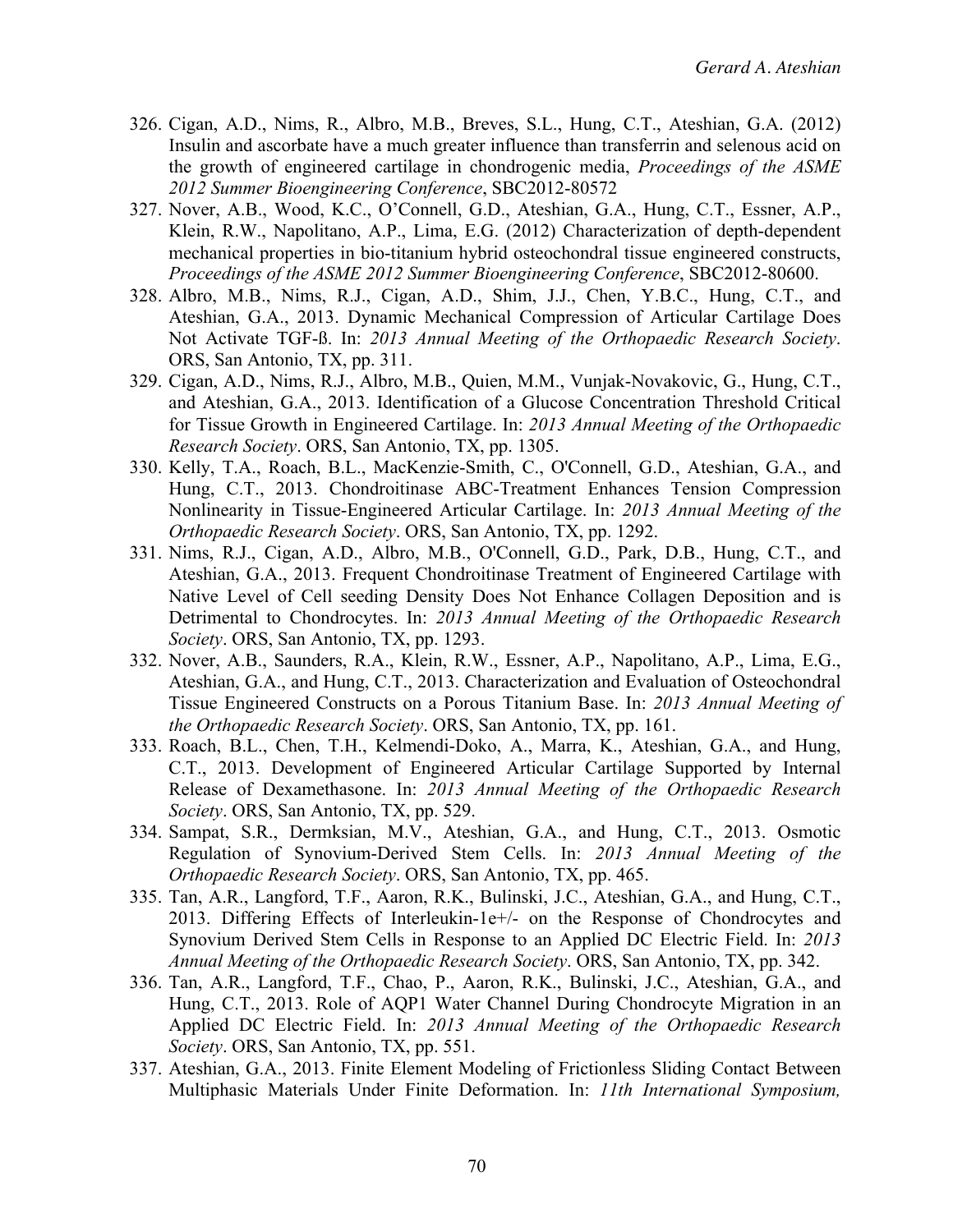*Computer Methods in Biomechanics and Biomedical Engineering*. Salt Lake City, UT, pp. 386-387.

- 338. Henak, C.R., Ateshian, G.A., Maas, S.A., and Weiss, J.A., 2013. Effects of Constitutive Model on Specimen-Specific Predictions of Cartilage Mechanics in the Human Hip. In: *11th International Symposium, Computer Methods in Biomechanics and Biomedical Engineering*. Salt Lake City, UT, pp. 388-389.
- 339. Nims, R.J., Cigan, A.D., Albro, M.B., Park, D.B., Vunjak-Novakovic, G., Hung, C.T., and Ateshian, G.A., 2013. Increasing Glucose Availability in Large Engineered Cartilage Constructs Using Nutrient Channels: A Finite Element Study. In: *11th International Symposium, Computer Methods in Biomechanics and Biomedical Engineering*. Salt Lake City, UT, pp. 339-340.
- 340. Cigan, A.D., Nims, R.J., Albro, M.B., Hung, C.T., and Ateshian, G.A., 2013. Effects of Media Stirring and Presence of Nutrient Channels on Functional Properties of Large Engineered Cartilage Constructs. In: *ASME 2013 Summer Bioengineering Conference*. ASME, Sunriver, OR, pp. 14128.
- 341. Henak, C., Kapron, A., Anderson, A., Ateshian, G.A., Ellis, B., and Weiss, J.A., 2013. Effects of Cartilage Constitutive Model on Specimen-Specific Validation and Predictions of Cartilage Mechanics in the Human Hip. In: *ASME 2013 Summer Bioengineering Conference*. ASME, Sunriver, OR, pp. 14132.
- 342. Jones, B.K., Ahmad, C.S., and Ateshian, G.A., 2013. Glutaraldehyde fixation of bovine humeral head articular cartilage maintains functional frictional properties. In: *ASME 2013 Summer Bioengineering Conference*. ASME, Sunriver, OR, pp. 14216.
- 343. Kelly, T.A., 2013. Chondroitinase-ABC Digestion And Dynamic Loading Increase Tension-Compression Nonlinearity In Tissue-Engineered Cartilage. In: *ASME 2013 Summer Bioengineering Conference*. ASME, Sunriver, OR, pp. 14621.
- 344. Nims, R.J., Cigan, A.D., Albro, M.B., Hung, C.T., and Ateshian, G.A., 2013. Binding and Release Kinetics of Glycosaminoglycans and Collagen in Engineered Cartilage Under TGF-ß Supplementation. In: *ASME 2013 Summer Bioengineering Conference*. ASME, Sunriver, OR, pp. 14660.
- 345. O'Connell, G.D., Cui, V., Nims, R.J., Ateshian, G.A., Hung, C.T., and Nover, A.B., 2013. Prolonged Treatment Of Ultra-Low Dose Chondroitinase ABC Improves Matrix Production In Engineered Cartilage. In: *ASME 2013 Summer Bioengineering Conference*. ASME, Sunriver, OR, pp. 14191.
- 346. Roach, B.L., Tan, A.R., Stoker, A.M., Cook, J.L., Yeager, K.J., Ateshian, G.A., and Hung, C.T., 2013. Fabrication of Tissue-Engineered Cartilage Grafts With Anatomic Surface Contours For Repair Of Large Focal Defects. In: *ASME 2013 Summer Bioengineering Conference*. ASME, Sunriver, OR, pp. 14657.
- 347. Cigan, A.D., Nims, R.J., Albro, M.B., Quien, M.M., Atkatsh, K., Hung, C.T., and Ateshian, G.A., 2014. Elevated Matrix Production in Large Engineered Cartilage Constructs Significantly Facilitated by Nutrient Channels and Sufficient Media. In: *2014 Annual Meeting of the Orthopaedic Research Society*. ORS, New Orleans, LA, pp. 134.
- 348. Sampat, S.R., Bulinski, J.C., Ateshian, G.A., and Hung, C.T., 2014. Physical Regulation of Osmotic Loading in Engineered Cartilage. In: *2014 Annual Meeting of the Orthopaedic Research Society*. ORS, New Orleans, LA, pp. 177.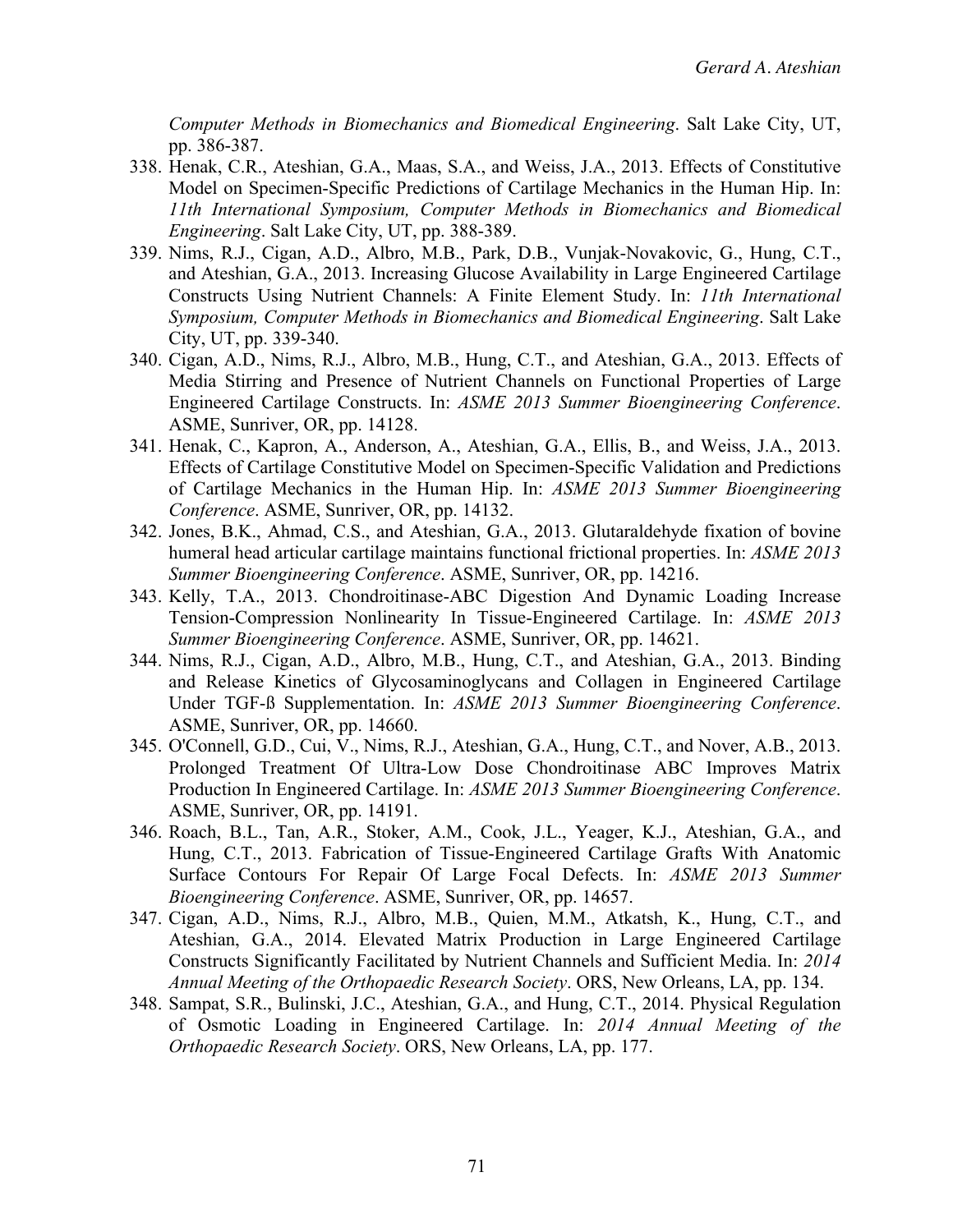- 349. Roach, B.L., Paik, D.C., Ateshian, G.A., and Hung, C.T., 2014. The Use Of Chemical Crosslinkers To Enhance The Shear Properties Of Engineered Cartilage. In: *2014 Annual Meeting of the Orthopaedic Research Society*. ORS, New Orleans, LA, pp. 218.
- 350. Tan, A.R., Ateshian, G.A., and Hung, C.T., 2014. Early Physiologic Dynamic Loading Mitigates Catabolic Glycosaminoglycan Degradation by IL-1 $\alpha$  in Tissue Engineered Constructs. In: *2014 Annual Meeting of the Orthopaedic Research Society*. ORS, New Orleans, LA, pp. 383.
- 351. Nover, A.B., Estell, E.G., Georgescu, M.S., Rogers, L.A., Lee, S.L., Ateshian, G.A., and Hung, C.T., 2014. Analysis of Structure-Function Relationships in Functional Engineered Cartilage Using Controlled Enzymatic Digestion. In: *2014 Annual Meeting of the Orthopaedic Research Society*. ORS, New Orleans, LA, pp. 397.
- 352. Nover, A.B., Roach, B.L., Georgescu, M.S., Rogers, L.A., Hawkins, E.J., Ahmad, C.S., Cook, J.L., Ateshian, G.A., and Hung, C.T., 2014. Continuous Application of TGF-ß3 Improves In Vitro Tissue Engineered Cartilage In An Adult Preclinical Ovine Model. In: *2014 Annual Meeting of the Orthopaedic Research Society*. ORS, New Orleans, LA, pp. 410.
- 353. Nims, R.J., Cigan, A.D., Albro, M.B., Vunjak-Novakovic, G., Hung, C.T., and Ateshian, G.A., 2014. Inorganic Sulfate Supplementation is Not Required for Extracellular Matrix Sulfation in Long-Term Culture of Engineered Cartilage. In: *2014 Annual Meeting of the Orthopaedic Research Society*. ORS, New Orleans, LA, pp. 1243.
- 354. Silverstein, A.M., Stoker, A.M., Bulinski, J.C., Ateshian, G.A., Cook, J.L., and Hung, C.T., 2014. Osteoarthritic Chondrocytes as a Cell Source for Engineering Cartilage for Translational Research. In: *2014 Annual Meeting of the Orthopaedic Research Society*. ORS, New Orleans, LA, pp. 1258.
- 355. Estell, E.G., Sampat, S.R., Bulinski, J.C., Ateshian, G.A., and Hung, C.T., 2014. Transient Trimethylamine N-oxide Supplementation Confers Chondroprotection to Engineered Cartilage Post-Culture Under Stress Conditions. In: *2014 Annual Meeting of the Orthopaedic Research Society*. ORS, New Orleans, LA, pp. 1264.
- 356. Sampat, S.R., Bulinski, J.C., Ateshian, G.A., and Hung, C.T., 2014. Trimethylamine N-Oxide Media Supplementation for Cartilage Tissue Engineering of Synovium-Derived Stem Cells. In: *2014 Annual Meeting of the Orthopaedic Research Society*. ORS, New Orleans, LA, pp. 1266.
- 357. Nover, A.B., Rogers, L.A., Georgescu, M.S., Gerold, F.J., Lee, S.L., Roach, B.L., Ahmad, C.S., Ateshian, G.A., and Hung, C.T., 2014. Strategy for Scale-Up of Large Engineered Cartilage Constructs. In: *2014 Annual Meeting of the Orthopaedic Research Society*. ORS, New Orleans, LA, pp. 1276.
- 358. Albro, M.B., Durney, K.M., Shim, J.J., Nims, R.J., Cigan, A.D., Alliston, T., Hung, C.T., and Ateshian, G.A., 2014. Endogenous Stores of Latent Tgf-ß Function to Maintain the Mechanical Integrity of Articular Cartilage Independent of Physiologic Mechanical Loading: Assessment Through the Novel Validation of the Specificity of a Small Molecule Tgf-ß Inhibitor. In: *2014 Annual Meeting of the Orthopaedic Research Society*. ORS, New Orleans, LA, pp. 1300.
- 359. Albro, M.B., Durney, K.M., Shim, J.J., Singh, A., Cigan, A.D., Nims, R.J., Jones, B.K., Hung, C.T., and Ateshian, G.A., 2014. Synovial Fluid and Physiologic Levels of Cortisol, Insulin, and Glucose in Media Maintain the Homeostasis of Immature Bovine Cartilage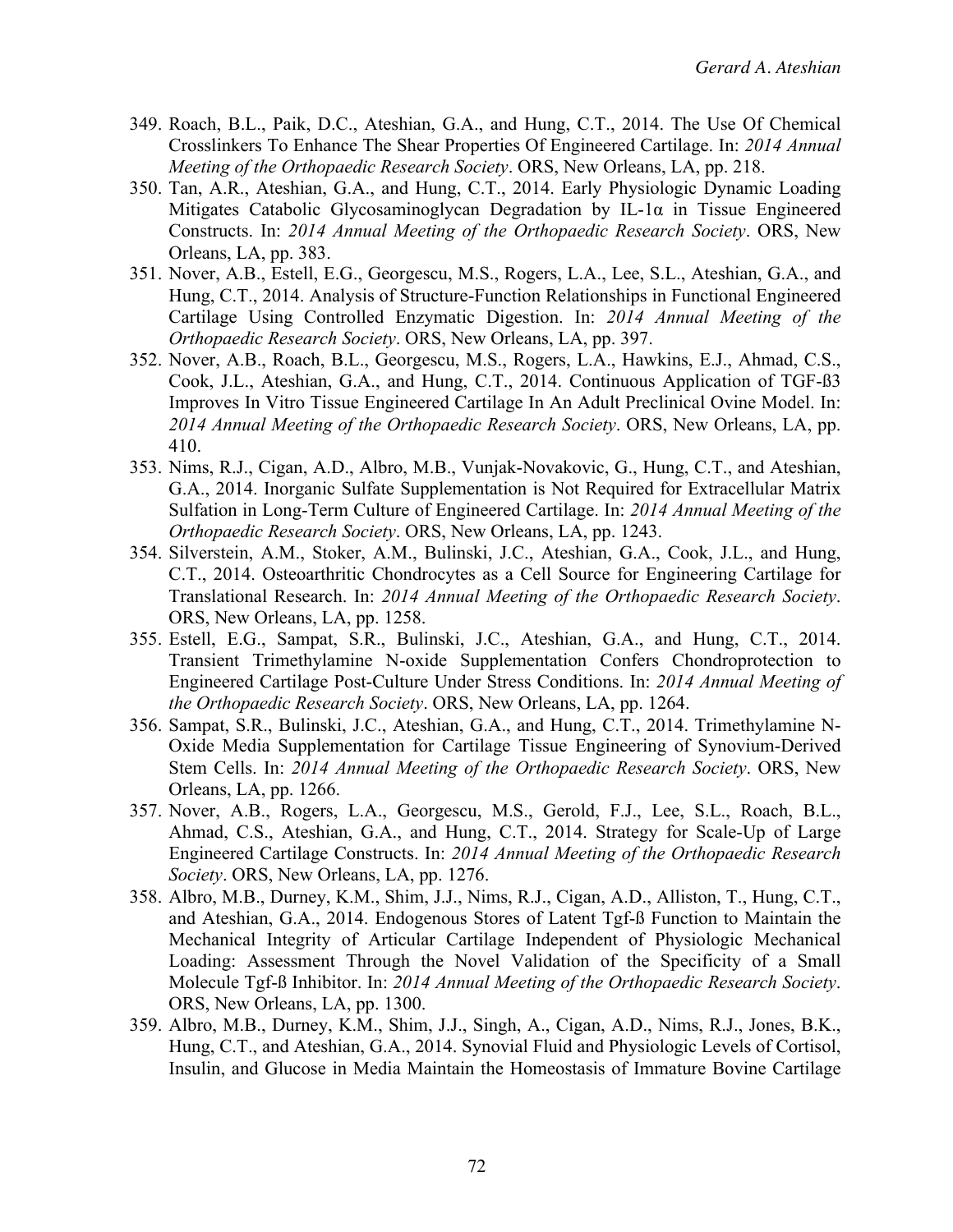Explants over Long Term Culture. In: *2014 Annual Meeting of the Orthopaedic Research Society*. ORS, New Orleans, LA, pp. 1304.

- 360. Henak, C.R., Ateshian, G.A., and Weiss, J.A., 2014. Finite Element Prediction of Transchondral Stress and Strain in the Human Hip: Effects of Cartilage Constitutive Model. In: *2014 Annual Meeting of the Orthopaedic Research Society*. ORS, New Orleans, LA, pp. 1307.
- 361. Roach, B.L., Paik, D.C., Ateshian, G.A., and Hung, C.T., 2014. The use of genipin to enhance mechanical function of articular cartilage. *Seventh World Congress of Biomechanics*, Boston, MA.
- 362. Nims, R.J., Cigan, A.D., Albro, M.B., Vunjak-Novakovic, G., Hung, C.T., and Ateshian, G.A., 2014. Optimization of culture conditions for large cartilage tissue constructs using computational modeling of nutrient consumption, matrix deposition and growth. *Seventh World Congress of Biomechanics*, Boston, MA.
- 363. Nover, A.B., Lee, S.L., Rogers, L.A., Yu, W.T., Lima, E.G., Stoker, A.M., Cook, J.L., Ateshian, G.A., and Hung, C.T., 2014. Strategy for preservation of tissue engineered articular cartilage for long-term storage. *Seventh World Congress of Biomechanics*, Boston, MA.
- 364. Ateshian, G.A., Nims, R.J., Maas, S., and Weiss, J.A., 2014. Finite element modeling of mechanics, transport, and chemical reactions in biological tissues and cells. *Seventh World Congress of Biomechanics*, Boston, MA.
- 365. Hou, C., and Ateshian, G.A., 2014. A Gauss-Kronrod-trapezoidal integration scheme for modeling biological tissues with continuous fiber distributions. *12th International Symposium on Computer Methods in Biomechanics and Biomedical Engineering*, Amsterdam, The Netherlands.
- 366. Albro, M.B., Durney, K.M., Shim, J.J., Singh, A., Ateshian, G.A., and Stevens, M.M., 2015. Endogenous stores of latent TGF-β serve to maintain the integrity and viability of articular cartilage over long term culture in response to physiologic and excessive dynamic mechanical loading. In: *2015 Annual Meeting of the Orthopaedic Research Society.* ORS, Las Vegas, NV, pp. 0055.
- 367. Albro, M.B., Nims, R.J., Durney, K.M., Cigan, A.D., Shim, J.J., Vunjak-Novakovic, G., Hung, C.T., and Ateshian, G.A., 2015. Heterogeneous growth of engineered cartilage results from gradients of media supplemented active TGF-β and is ameliorated through the alternative supplementation of latent TGF-β
. In: *2015 Annual Meeting of the Orthopaedic Research Society.* ORS, Las Vegas, NV, pp. 1246.
- 368. Cigan, A.D., Nims, R.J., Albro, M.B., Jones, B.K., Feingold, H.J., Vunjak-Novakovic, G., Hung, C.T., and Ateshian, G.A., 2015. Characterization of a human chondrocyteagarose system for engineering cartilage: The importance of cell seeding density $\overline{S_{\text{EP}}}$ . In: *2015 Annual Meeting of the Orthopaedic Research Society.* ORS, Las Vegas, NV, pp. 1249.
- 369. Durney, K.M., Nims, R.J., Albro, M.B., Gu, T., Karbowski, L., Singh, A., Vukelic, S., Hung, C.T., and Ateshian, G.A., 2015. Raman spectrographic characterization of cartilage matrix swelling via lysyl oxidase inhibition in immature explants and tissue constructs<sup>[17]</sup>, In: *2015 Annual Meeting of the Orthopaedic Research Society*. ORS, Las Vegas, NV, pp. 0323.
- 370. Estell, E.G., Tan, A.R., Bansal, S., Ateshian, G.A., and Hung, C.T., 2015. Modulation of hydrogel crosslinking density to promote development of functional mechanical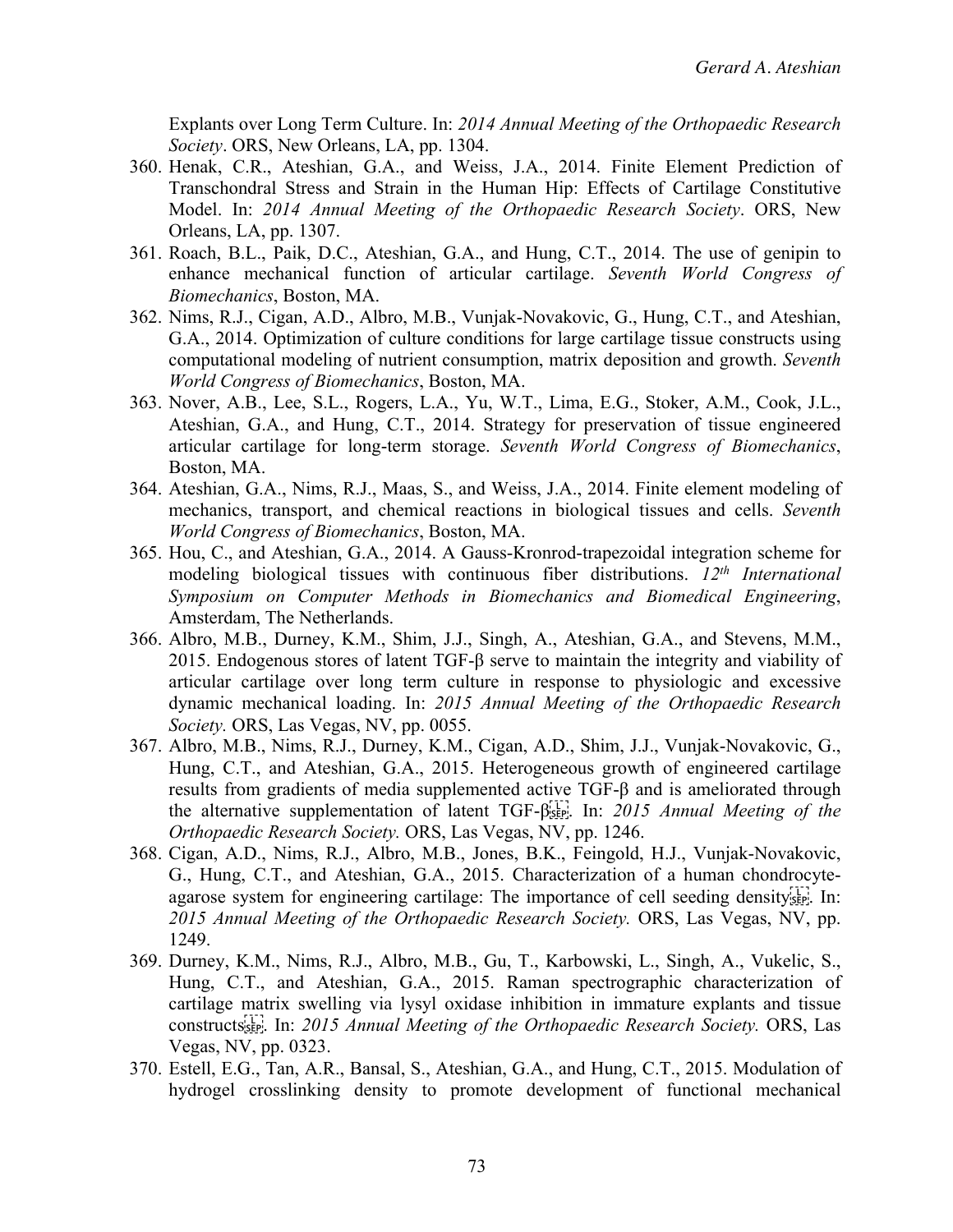properties in engineered cartilage<sup>[17]</sup>. In: 2015 Annual Meeting of the Orthopaedic *Research Society.* ORS, Las Vegas, NV, pp. 1248.

- 371. Jones, B.K., and Ateshian, G.A., 2015. The effect of sliding speed and congruence on the 24 h friction response of human glenohumeral joints. In: *2015 Annual Meeting of the Orthopaedic Research Society.* ORS, Las Vegas, NV, pp. 1223.
- 372. Kelly, T.-A.N., Lopez, P.A., Tan, A.R., Dermksian, M.K., Chen, C., Stoker, A.M., Cook, J.L., Ateshian, G.A., and Hung, C.T., 2015. Comparison of insulin, ITS and ITS+ on the development of tissue-engineered cartilage
. In: *2015 Annual Meeting of the Orthopaedic Research Society.* ORS, Las Vegas, NV, pp. 1247.
- 373. Nims, R.J., Cigan, A.D., Albro, M.B., Hung, C.T., and Ateshian, G.A., 2015. Glucoseand TGF-β-dependent matrix synthesis models explain heterogeneous matrix deposition in large engineered tissues
. In: *2015 Annual Meeting of the Orthopaedic Research Society.* ORS, Las Vegas, NV, pp. 1251.
- 374. Nover, A.B., Lee, S.L., Yu, W.T., Stefani, R.M., Ateshian, G.A., Stoker, A.M., Cook, J.L., and Hung, C.T., 2015. Long-term storage and preservation of tissue engineered articular cartilage
. In: *2015 Annual Meeting of the Orthopaedic Research Society.* ORS, Las Vegas, NV, pp. 1250.
- 375. Roach, B.L., Kelmendi-Doko, A., Balutis, E.C., Jones, B.K., Ateshian, G.A., Marra, K.G., and Hung, C.T., 2015. Chondroprotection of tissue-engineered cartilage via internal delivery of dexamethasone<sup>[11]</sup>. In: 2015 Annual Meeting of the Orthopaedic Research *Society.* ORS, Las Vegas, NV, pp. 0345.
- 376. Stefani, R., Tan, A.R., Nover, A.B., Bulinski, J.C., Ateshian, G.A., and Hung, C.T., 2015. Characterization of a model system to study synovial membrane transport properties sep. In: *2015 Annual Meeting of the Orthopaedic Research Society.* ORS, Las Vegas, NV.
- 377. Tan, A.R., Attur, M., Abramson, S., Knight, M.M., Bulinski, J.C., Ateshian, G.A., and Hung, C.T., 2015. Low-dose preconditioning of engineered cartilage with interleukin-1κ provides sustained protection against subsequent cytokine exposure
. In: *2015 Annual Meeting of the Orthopaedic Research Society.* ORS, Las Vegas, NV, pp. 0428.
- 378. Tan, A.R., Estell, E.G., Farr, J., Ahmad, C.S., Ateshian, G.A., Cook, J.L., and Hung, C.T., 2015. Design and fabrication of minced engineered cartilage fragments for joint repair
. In: *2015 Annual Meeting of the Orthopaedic Research Society.* ORS, Las Vegas, NV, pp. 0344.
- 379. Jones, B.K., Hung, C.T., and Ateshian, G.A., 2015. Biphasic analysis of cartilage stresses in the patellofemoral joint. In: *13th International Symposium on Computer Methods in Biomechanics and Biomedical Engineering*. Montreal, Canada.
- 380. Roach, B.L., Kelly, T.-A.N., Dermksian, M.K., Bansal, S., Lopez, P.A., Stoker, A.M., Cook, J.L., Ateshian, G.A., and Hung, C.T., 2015. The impact of physical and enzymatic treatment on the development of tissue-engineered articular cartilage generated from adult human chondrocytes. In: *2015 Summer Biomechanics, Bioengineering, and Biotransport Conference*. Snowbird, UT, pp. SB3C2015-1099.
- 381. Wang, C., Durney, K.M., Kuo, J.L., Norton, J.R., Ateshian, G.A., and Vukelic, S., 2015. Quantitative analysis of Raman spectra for assessment of crosslink concentrations toward diagnosing early osteoarthritis. In: *2015 Summer Biomechanics, Bioengineering, and Biotransport Conference*. Snowbird, UT, pp. SB3C2015-2452.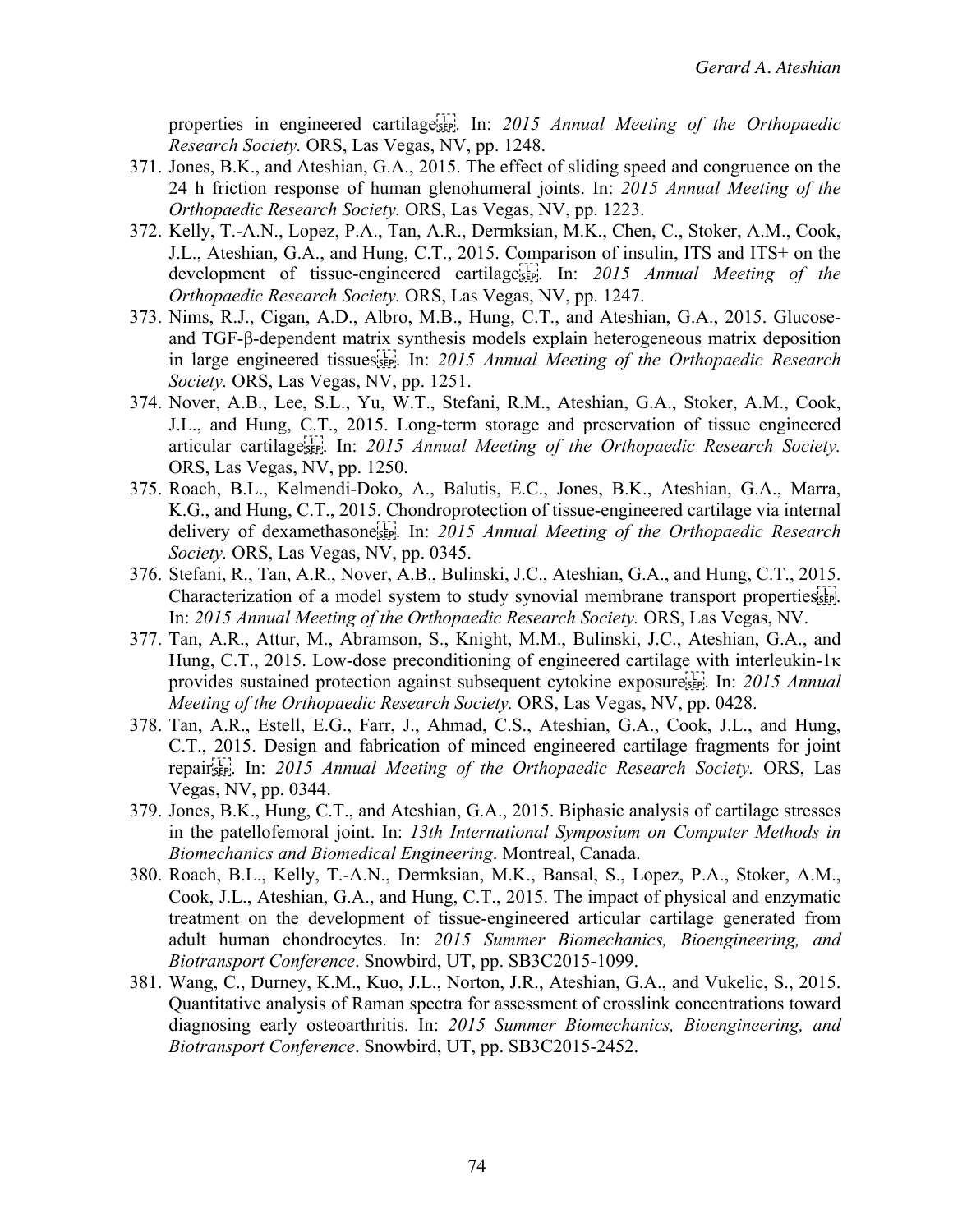- 382. Hou, C., Terlizzi, K., and Ateshian, G.A., 2015. Finite element modeling of active transmembrane cell transport. In: *2015 Summer Biomechanics, Bioengineering, and Biotransport Conference*. Snowbird, UT, pp. SB3C2015-2356.
- 383. Nims, R.J., Cigan, A.D., Jones, B.K., Durney, K.M., Hung, C.T., and Ateshian, G.A., 2015. A multigenerational collagen damage model explains engineered cartilage growth and remodeling phenomena. In: *2015 Summer Biomechanics, Bioengineering, and Biotransport Conference*. Snowbird, UT, pp. SB3C2015-2642.
- 384. Durney, K.M., Oungoulian, S.R., Jones, B.K., Suh, J.T., Hung, C.T., and Ateshian, G.A., 2015. Cartilage wear initiated by fatigue damage under physiologic loading when fluid load support and boundary lubrication are compromised. In: *2015 Summer Biomechanics, Bioengineering, and Biotransport Conference*. Snowbird, UT, pp. SB3C2015-1160.
- 385. Silverstein, A.M., Stefani, R.M., Oungoulian, S.R., Tong, E.L., Attur, M.G., Abramson, S.B., Ahmad, C.S., Cook, J.L., Ateshian, G.A., Bulinski, J.C., and Hung, C.T., 2015. Toward understanding the mechanisms by which microparticles induce synovial inflammation in osteoarthritis. In: *2015 Summer Biomechanics, Bioengineering, and Biotransport Conference*. Snowbird, UT, pp. SB3C2015-2374.
- 386. Nover, A.B., Stefani, R.M., Lee, S.L., Peyser, R.A., Howard, D.R., Ateshian, G.A., Stoker, A.M., Cook, J.L., and Hung, C.T., 2015. Optimization of parameters for longterm storage of tissue engineered articular cartilage. In: *2015 Summer Biomechanics, Bioengineering, and Biotransport Conference*. Snowbird, UT, pp. SB3C2015-2385.
- 387. Yongpravat, C., Kovacevic, D., Lynch, T.S., Jobin, C.M., Levine, W.N., Ateshian, G.A., Gardner, T.R., and Ahmad, C.S., 2015. Validation of a subject-specific computer model of glenohumeral instability and capsular plication. In: *2015 Summer Biomechanics, Bioengineering, and Biotransport Conference*. Snowbird, UT, pp. SB3C2015-2616.
- 388. Nover, A.B., Jones, B.K., Yu, W.T., Donovan, D.S., Podolnick, J.D., Cook, J.L., Ateshian, G.A., and Hung, C.T., 2016. A Puzzle Piece Strategy for Fabrication of Large Tissue Engineered Cartilage Constructs. In: *2016 Annual Meeting of the Orthopaedic Research Society.* ORS, Orlando, FL, pp. 1373.
- 389. Cigan, A.D., Nims, R.J., Vunjak-Novakovic, G., Hung, C.T., and Ateshian, G.A., 2016. Human-Scale Engineered Cartilage with Nutrient Channels Reaches Native Mechanical and Biochemical Properties. In: *2016 Annual Meeting of the Orthopaedic Research Society.* ORS, Orlando, FL, pp. 2172.
- 390. Silverstein, A.M., Tong, E.L., Stefani, R., Attur, M.G., Ateshian, G.A., Bulinski, J.C., and Hung, C.T., 2016. Toward Understanding Mechanisms of Cartilage Particulate-Mediated Synovial Inflammation. In: *2016 Annual Meeting of the Orthopaedic Research Society.* ORS, Orlando, FL, pp. 1444.
- 391. Hou, C., Estell, E.G., Hung, C.T., and Ateshian, G.A., 2016. Finite element modeling of cell pH and Ca2+ regulations for chondrocytes with mixture theory. In: *2016 Summer Biomechanics, Bioengineering, and Biotransport Conference.* National Harbor, MD, pp. SB3C2016-2854.
- 392. Tan, A.R., Donovan, D.S., Ateshian, G.A., Bulinski, J.C., and Hung, C.T., 2016. Anchorage-independent priming increases chondrogenic potential of human mesenchymal stem cells. In: *2016 Summer Biomechanics, Bioengineering, and Biotransport Conference.* National Harbor, MD, pp. SB3C2016-1005.
- 393. Zimmerman, B.K., Nims, R.J., Hung, C.T., and Ateshian, G.A., 2016. Direct osmotic pressure measurements in articular cartilage demonstrate non-ideal and concentration-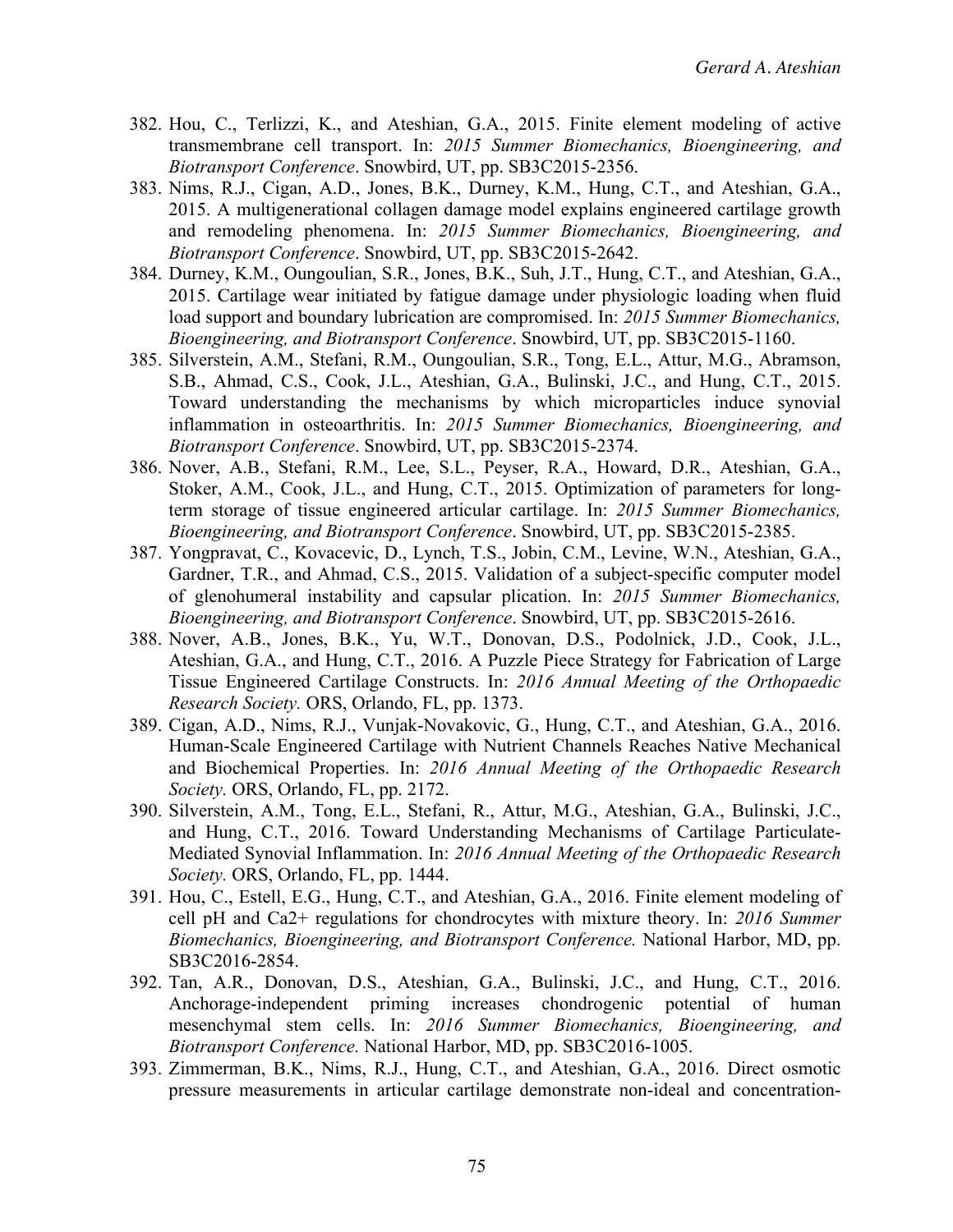dependent phenomena. In: *2016 Summer Biomechanics, Bioengineering, and Biotransport Conference.* National Harbor, MD, pp. SB3C2016-1010.

- 394. Durney, K.M., Nims, R.J., Boorman-Padgett, J.F., Suh, J.T., Koo, H.J., Smirnova, P.V., Salamone, G.T., Jones, B.K., Oungoulian, S.R., Hung, C.T., and Ateshian, G.A., 2016. Principal component analysis of friction force hysteresis curves for detecting fatigue failure and generating frictional S-N curves for articular cartilage. In: *2016 Summer Biomechanics, Bioengineering, and Biotransport Conference.* National Harbor, MD, pp. SB3C2016-1071.
- 395. Ateshian, G.A., Shim, J.J., Maas, S., and Weiss, J.A., 2016. Velocity-dilatation formulation for computational fluid dynamics in FEBio. In: *2016 Summer Biomechanics, Bioengineering, and Biotransport Conference.* National Harbor, MD, pp. SB3C2016- 2788.
- 396. Nims, R.J., Cigan, A.D., Durney, K.M., Jones, B.K., Law, W.-S.A., Hung, C.T., and Ateshian, G.A., 2017. Constrained tissue culture reduces collagen solubility and promotes collagen maturation to improve engineered cartilage functional properties. In: *2017 Annual Meeting of the Orthopaedic Research Society.* ORS, San Diego, CA, pp. 0009.
- 397. Estell, E.G., Silverstein, A.M., Murphy, L.A., Sobczak, E., Shah, R.P., Attur, M., Ateshian, G.A., and Hung, C.T., 2017. Synovial fibroblast mechanosensing of fluid shear is modulated by factors in the osteoarthritic environment. In: *2017 Annual Meeting of the Orthopaedic Research Society.* ORS, San Diego, CA, pp. 0253.
- 398. Law, W.-S.A., Durney, K.M., Nims, R.J., Vunjak-Novakovic, G., Hung, C.T., and Ateshian, G.A., 2017. Chondrocytes produce native-like ECM organization using the MatriTek TissueSpecTM Cartilage Hydrogel Kit as a scaffold for cartilage tissue engineering when nutrient channels and CAGE strategies are employed. In: *2017 Annual Meeting of the Orthopaedic Research Society.* ORS, San Diego, CA, pp. 0400.
- 399. Durney, K.M., Nims, R.J., Law, W.-S.A., Cook, J.L., Hung, C.T., and Ateshian, G.A., 2017. Mature canine cells in full-scale engineered cartilage recapitulate native mechanical and biochemical properties with nutrient channels. In: *2017 Annual Meeting of the Orthopaedic Research Society.* ORS, San Diego, CA, pp. 0443.
- 400. Nims, R.J., Durney, K.M., Law, W.-S.A., Tan, A.R., Roach, B.L., Cook, J.L., Hung, C.T., and Ateshian, G.A., 2017. Heterogeneity of engineered cartilage constructs using adult canine chondrocytes is reduced with higher TGF-ß concentrations. In: *2017 Annual Meeting of the Orthopaedic Research Society.* ORS, San Diego, CA, pp. 0450.
- 401. Silverstein, A.M., Stefani, R.M., Sobczak, E., Attur, M.G., Shah, R.P., Bulinski, J.C., Ateshian, G.A., and Hung, C.T., 2017. Cell contact-mediated response of fibroblast-like synoviocytes to cartilaginous debris. In: *2017 Annual Meeting of the Orthopaedic Research Society.* ORS, San Diego, CA, pp. 0502.
- 402. Stefani, R.M., Roach, B.L., Silverstein, A.M., Nims, R.J., Lee, J.H., Ateshian, G.A., Bulinski, J.C., and Hung, C.T., 2017. Electric field modulation of synovial fibroblast migration for cartilage repair. In: *2017 Annual Meeting of the Orthopaedic Research Society.* ORS, San Diego, CA, pp. 0510.
- 403. Wang, C., Durney, K.M., Fomovsky, M., Yu, J., Hall, J.R., Ateshian, G.A., and Vukelic, S., 2017. Femtosecond laser irradiation as novel paradigm for treatment of early osteoarthritis. In: *2017 Annual Meeting of the Orthopaedic Research Society.* ORS, San Diego, CA, pp. 0563.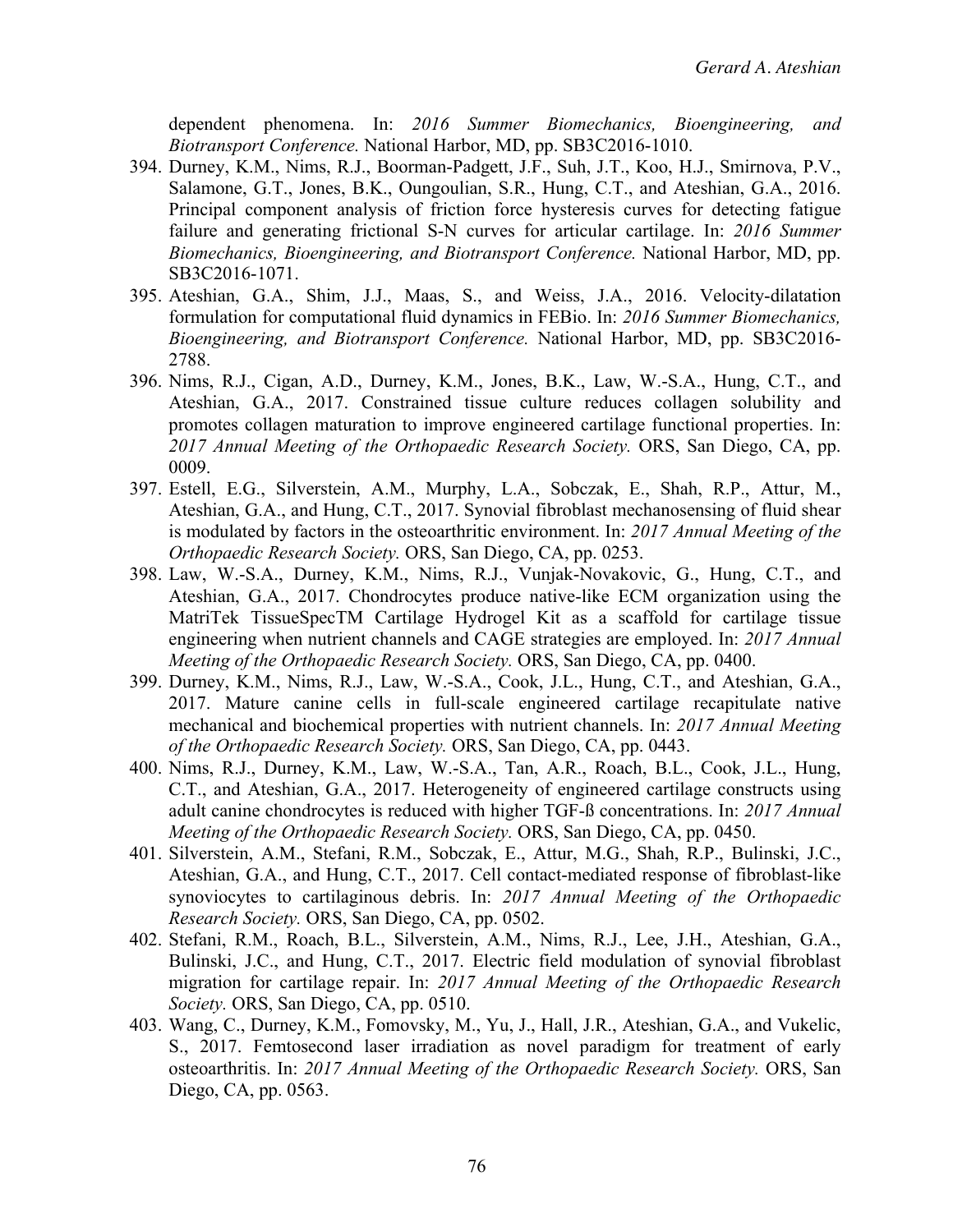- 404. Silverstein, A.M., Stefani, R.M., Sobczak, E., Halder, S.S., Medberry, P., Shah, R.P., Ateshian, G.A., and Hung, C.T., 2017. Design and characterization of a tissue engineered synovium model to study pro-inflammatory and chondroprotective mediators in osteoarthritis. In: *2017 Annual Meeting of the Orthopaedic Research Society.* ORS, San Diego, CA, pp. 1400.
- 405. Tan, A.R., Yu, W.T., Payen, T., Han, Y., Hamzavi, B., Ateshian, G.A., Konofagou, E.E., and Hung, C.T., 2017. High intensity focused ultrasound enhances cartilage-to-cartilage integration. In: *2017 Annual Meeting of the Orthopaedic Research Society.* ORS, San Diego, CA, pp. 1423.
- 406. Roach, B.L., Aronson, M., Cai, C.C., Frank, A., Bottlang, M., Ateshian, G.A., and Hung, C.T., 2017. Application of a turn-key bioreactor for functional tissue engineering of articular cartilage. In: *2017 Annual Meeting of the Orthopaedic Research Society.* ORS, San Diego, CA, pp. 1436.
- 407. Zimmerman, B.K., Durney, K.M., and Ateshian, G.A., 2017. A Finite Element Algorithm for Large Deformation Frictional Contact of Biphasic Materials with Application to Contact of Articular Cartilage in Diarthrodial Joints. In: 2*017 Summer Biomechanics, Bioengineering, and Biotransport Conference.* Tucson, AZ, pp. 179.
- 408. Hou, C., Maas, S., Weiss, J.A., and Ateshian, G.A., 2017. Finite element formulation of multiphasic shell elements for cell membrane analyses in FEBio. In: *2017 Summer Biomechanics, Bioengineering, and Biotransport Conference.* Tucson, AZ, pp. 283.
- 409. Stefani, R.M., Silverstein, A.M., Halder, S.S., Lyons, C.M., Estell, E.G., Lee, J.H., Ateshian, G.A., Bulinski, J.C., Shah, R., and Hung, C.T., 2018. Modulation of fibroblast to macrophage ratio in synovium by proinflammatory cytokine and corticosteroid: Implications for OA and therapeutics. In: *2018 Annual Meeting of the Orthopaedic Research Society.* ORS, New Orleans, LA, pp. 228.
- 410. Estell, E.G., Murphy, L.A., Durney, K.M., Silverstein, A.M., Tan, A.R., Shah, R.P., Ateshian, G.A., and Hung, C.T., 2018. Impact of cartilage particulates on synoviumcartilage tribology and synovium mechanobiology. In: *2018 Annual Meeting of the Orthopaedic Research Society.* ORS, New Orleans, LA, pp. 248.
- 411. Cai, C.C., Stefani, R.M., Mahoney, C.M., Ateshian, G.A., Marra, K.G., Shah, R.P., and Hung, C.T., 2018. Efficacy of SB-431542 in disrupting synovial fibroblast-seeded collagen gel contraction. In: *2018 Annual Meeting of the Orthopaedic Research Society.* New Orleans, LA, pp. 469.
- 412. Yu, W.T., Tan, A.R., Han, Y., Barbosa, S., Saharkhiz, N., Ateshian, G.A., Konofagou, E.E., and Hung, C.T., 2018. High intensity focused ultrasound (HIFU)-Treated cartilage explants maintain viability and enhanced tissue integration with extended culture time. In: *2018 Annual Meeting of the Orthopaedic Research Society.* ORS, New Orleans, LA, pp. 1302.
- 413. Stefani, R.M., Tan, A.R., Barbosa, S., Yu, W.T., Halder, S.S., Bozynski, C.C., Setti, S., Ateshian, G.A., Cadossi, R., Stoker, A.M., Aaron, R., Cook, J.L., Bulinski, J.C., and Hung, C.T., 2018. Application of pulsed electromagnetic fields (PEMFs) for promoting cartilage repair with engineered constructs. In: *2018 Annual Meeting of the Orthopaedic Research Society.* ORS, New Orleans, LA, pp. 1474.
- 414. Tan, A.R., Yu, W.T., Durney, K.M., Cai, C.C., Hu, Y., Lee, J.H., Barbosa, S., Ateshian, G.A., Guo, X.E., Marra, K.G., Bozynski, C.C., Stoker, A.M., Cook, J.L., and Hung, C.T., 2018. Sustained low-dose intra-articular dexamethasone delivery enhances clinical repair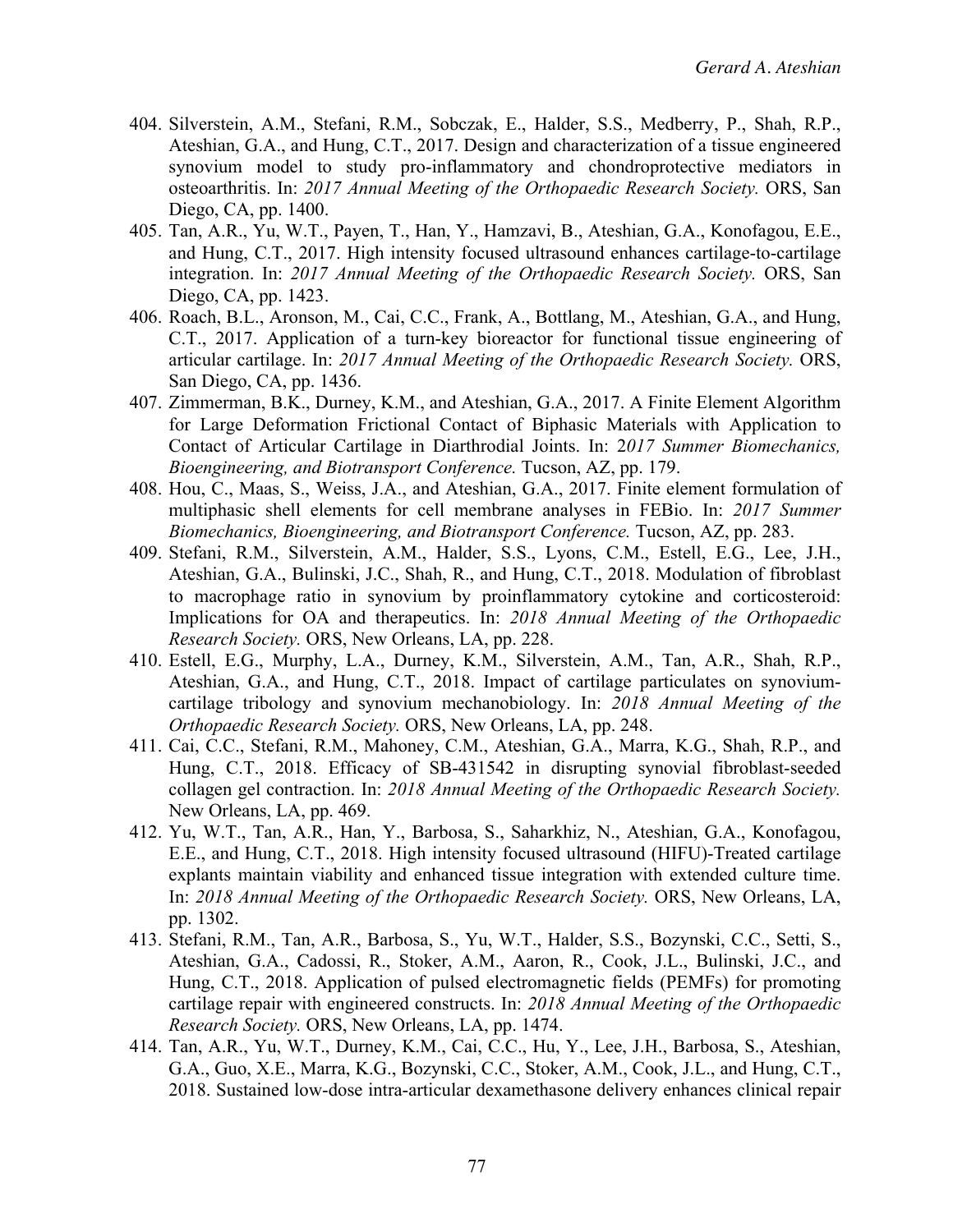of focal cartilage lesions. In: *2018 Annual Meeting of the Orthopaedic Research Society.* ORS, New Orleans, LA, pp. 2209.

- 415. Durney-Antonelli, K., Wang, C., Hou, C., Zimmerman, B., Sonar, S., Montégut, L., Bolene, M.A., Donde, S., Guan, K., Hung, C., Ateshian, G., Vukelic, S., 2018. Novel Laser Treatment Modality for Crosslinking and Strengthening Early-Stage Osteoarthritic Cartilage. 8<sup>th</sup> World Congress of Biomechanics, 8-12 July, 2018, Dublin, Ireland, p. O0400.
- 416. Ateshian, G., Hung, C., Rosenwasser, M., 2018. Cartilage Tissue Engineering Versus Osteochondral Allografts: Challenges and Strategies for Viable Long-Term Solutions. 8th World Congress of Biomechanics, 8-12 July, 2018, Dublin, Ireland, p. O1770.
- 417. Andrea Tan, Sofia Barbosa, J. Chloe Bulinski, Gerard Ateshian, Clark Hung, 2018. Manipulation of cell cycle phase stimulates chondrogenic potential of osteoarthritic chondrocytes. 8th World Congress of Biomechanics, 8-12 July, 2018, Dublin, Ireland, p. O1187.
- 418. Shim, J., Maas, S., Weiss, J., Ateshian, G., 2018. Computational Fluid Dynamics with Fluid-Structure Interaction in FEBio. 8th World Congress of Biomechanics, 8-12 July, 2018, Dublin, Ireland, p. P4527.
- 419. Zimmerman, B., Durney, K., Donde, S., Chen, A., Hung, C., Ateshian, G., 2018. Theoretical and Experimental Foundations for Investigating Damage Mechanics in Articular Cartilage. 8<sup>th</sup> World Congress of Biomechanics, 8-12 July, 2018, Dublin, Ireland, p. O0395.
- 420. Zimmerman, B.K., and Ateshian, G.A., 2018. Fatigue damage mechanics in articular cartilage via tissue remodeling: a reactive constrained mixture approach.  $55<sup>th</sup>$  Annual Technical Meeting of the Society of Engineering Science, Madrid, Spain, October 12, 2018.
- 421. Stefani, R.M., Lee, A.J., Gangi, L.R., Kenawy, H.M., Barbosa, S., Tan, A.R., Durney, K.M., Hu, Y., Ateshian, G.A., Guo, X.E., Marra, K.G., Bozynski, C.C., Stoker, A.M., Cook, J.L., Hung, C.T., 2019. Sustained Low-Dose Dexamethasone Delivery is Chondroprotective & Enhances Clinical Repair of Cartilage Lesions. In: *2019 Annual Meeting of the Orthopaedic Research Society.* ORS, Austin, TX, p. 2115.
- 422. Murphy, L.A., Stefani, R.M., Estell, E.G., Gangi, L.R., Kenawy, H.M., Ateshian, G.A., Shah, R.P., Hung, C.T., 2019. Wound Healing of PCL Fibroblasts is Inhibited by Synovial Fibroblasts Production of Hyaluronan. In: *2019 Annual Meeting of the Orthopaedic Research Society.* ORS, Austin, TX, p. 2169.
- 423. Shim, J.J., Gatti, V., Nauleau, P., Karageorgos, G., Konofagou, E.E., and Ateshian, G.A., 2019. Modeling Pulse Wave Propagation For Idealized and Physiological Arteries With Fluid-Structure Interactions In FEBio. In: *2019 Summer Biomechanics, Bioengineering, and Biotransport Conference.* Seven Springs, PA, pp. SB3C2019-P2066.
- 424. Zimmerman, B.K., and Ateshian, G.A., 2019. Plasticity and Elasto-Plastic Damage Mechanics Using Reactive Constrained Solid Mixtures: A Modeling Approach For Biomedical Materials. In: *2019 Summer Biomechanics, Bioengineering, and Biotransport Conference.* Seven Springs, PA, pp. SB3C2019-2138.
- 425. Ateshian, G.A., Zimmerman, B.K., Shim, J.J., Maas, S., and Weiss, J.A., 2019. A Foundational Reactive Mixture Theory Framework For Computational Biomechanics In: *16th International Symposium on Computer Methods in Biomechanics and Biomedical Engineering.* New York, NY, pp. 123.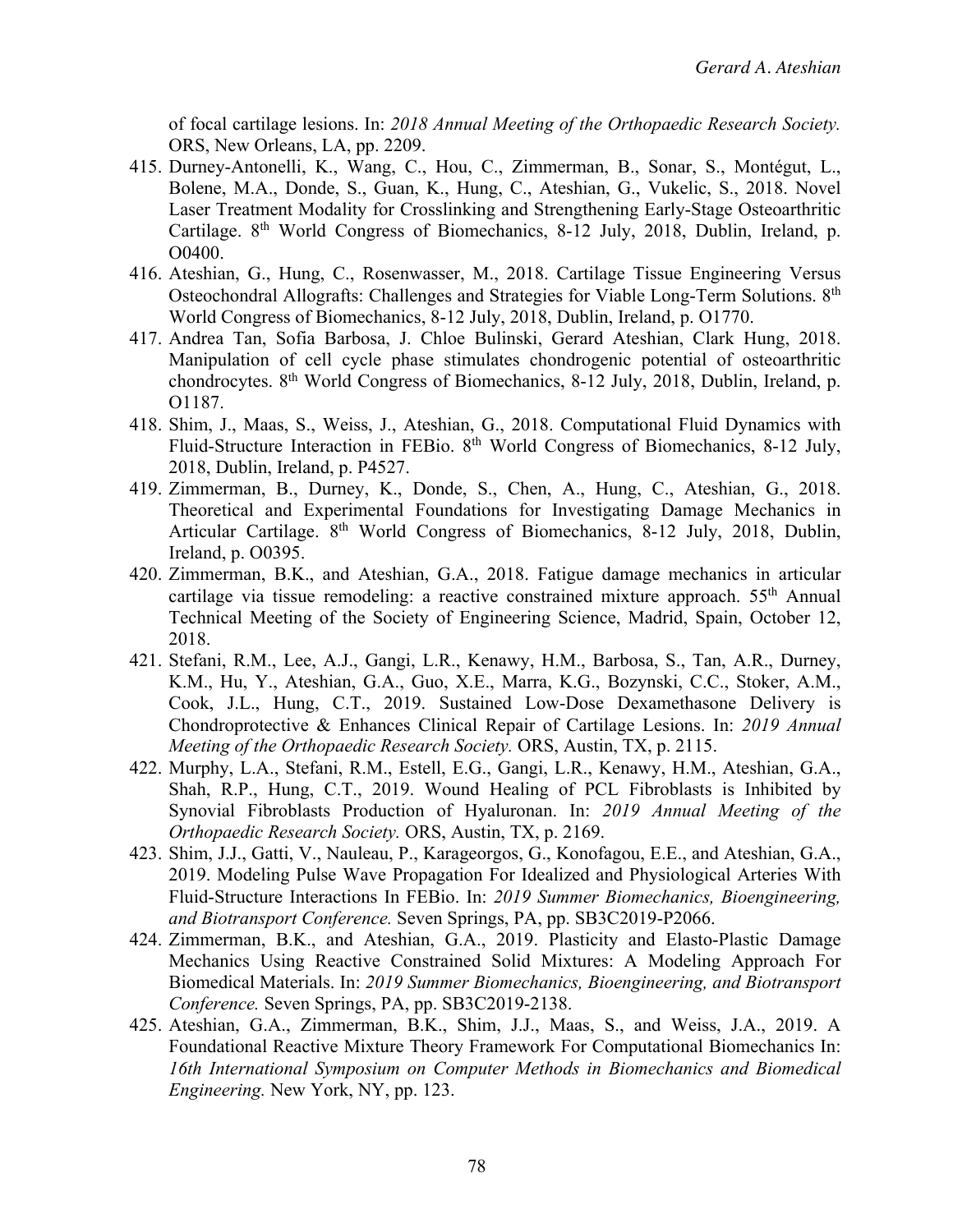- 426. Basilio, A.V., Xu, P., Takahashi, Y., Yanaoka, T., Ateshian, G.A., and Morrison III, B., 2019. Simulating Cerebral Edema And Delayed Fatality After Traumatic Brain Injury Using Triphasic Swelling Biomechanics. In: *16th International Symposium on Computer Methods in Biomechanics and Biomedical Engineering.* New York, NY, pp. 198.
- 427. Gatti, V., Nauleau, P.E., Karageorgos, G.M., Shim, J.J., Ateshian, G.A., and Konofagou, E.E., 2019. Modelling Pulse Wave Propagation In Stenotic Arteries With Fluid- Structure Interaction: Comparison With Pulse Wave Imaging. In: *16th International Symposium on Computer Methods in Biomechanics and Biomedical Engineering.* New York, NY, pp. 61.
- 428. Jones, B.K., and Ateshian, G.A., 2019. Finite Element Analysis Of Patellofemoral Joint Contact Using A Triphasic Model For Cartilage. In: *16th International Symposium on Computer Methods in Biomechanics and Biomedical Engineering.* New York, NY, pp. 88.
- 429. Shim, J.J., Maas, S., Weiss, J.A., and Ateshian, G.A., 2019. Computational Fluid Dynamics With Solute Transport In FEBio In: *16th International Symposium on Computer Methods in Biomechanics and Biomedical Engineering.* New York, NY, pp. 16.
- 430. Weiss, J.A., Maas, S., and Ateshian, G.A., 2019. History And Overview Of The FEBio Software Project. In: *16th International Symposium on Computer Methods in Biomechanics and Biomedical Engineering.* New York, NY, pp. 122.
- 431. Zimmerman, B.K., and Ateshian, G.A., 2019. A Three-Dimensional Rotationally Nonsymmetric Continuous Fiber Distribution For Articular Cartilage. In: *16th International Symposium on Computer Methods in Biomechanics and Biomedical Engineering.* New York, NY, pp. 76.
- 432. Zimmerman, B.K., and Ateshian, G.A., 2019. An Active Remodeling Approach To Cartilage Fatigue Mechanics Can Predict Experimental Results. In: *16th International Symposium on Computer Methods in Biomechanics and Biomedical Engineering.* New York, NY, pp. 337.
- 433. Zimmerman, B.K., Westervelt, A., Myers, K.M., and Ateshian, G.A., 2019. A Finite Element Algorithm For Evolving Contact Between Bonded Surfaces With Implicit Damage: Application To Premature Funneling Of Fetal Membranes. In: *16th International Symposium on Computer Methods in Biomechanics and Biomedical Engineering.* New York, NY, pp. 467.
- 434. Gangi, L.R., Kenawy, H.M., Stefani, R.M., Sakhrani, N., Stoker, A.M., Cook, J.L., Chahine, N.O., Ateshian, G.A., and Hung, C.T., 2020. Impact of Sex-based Differences on Cartilage Tissue Engineering with Canine Chondrocytes. In: *2020 Annual Meeting of the Orthopaedic Research Society.* Phoenix, AZ, pp. 2322.
- 435. Lee, A.J., Murphy, L.A., Ateshian, G.A., Thomopoulos, S.A., Shah, R.P., and Hung, C.T., 2020. SB-431542 Modulates the Wound Healing Response of Ligament Fibroblasts: Implications Following ACL Reconstruction. In: *2020 Annual Meeting of the Orthopaedic Research Society.* Phoenix, AZ, pp. 1611.
- 436. Murphy, L.A., Gangi, L.R., Stefani, R.M., Kenawy, H.M., Lee, A.J., Ateshian, G.A., Shah, R.P., and Hung, C.T., 2020. Interleukin-1a Decreases Coefficient of Friction of Synovium ex vivo. In: *2020 Annual Meeting of the Orthopaedic Research Society.* Phoenix, AZ, pp. 0385.